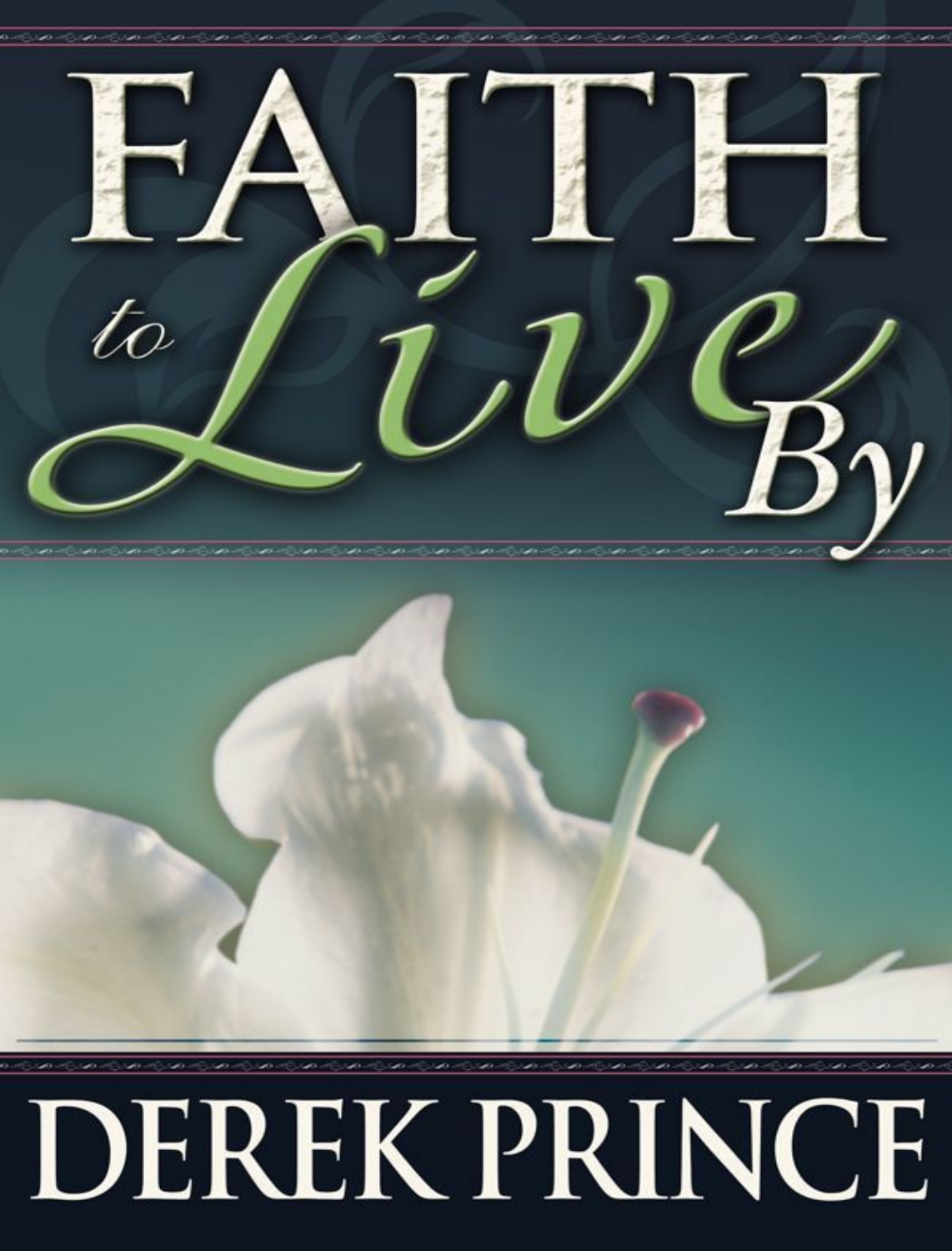# **Table of Contents**

**Title Page Copyright Page 1. Faith versus Sight 2. Faith versus Hope 3. Faith as a Gift 4. Faith as a Fruit 5. Faith to Live By 6. HowFaith Comes 7. Faith Must Be Confessed 8. Faith Must Be WorkedOut 9. Faith Must Be Tested 10. The Measure of Faith 11. Faith Undoes the Fall About the Author**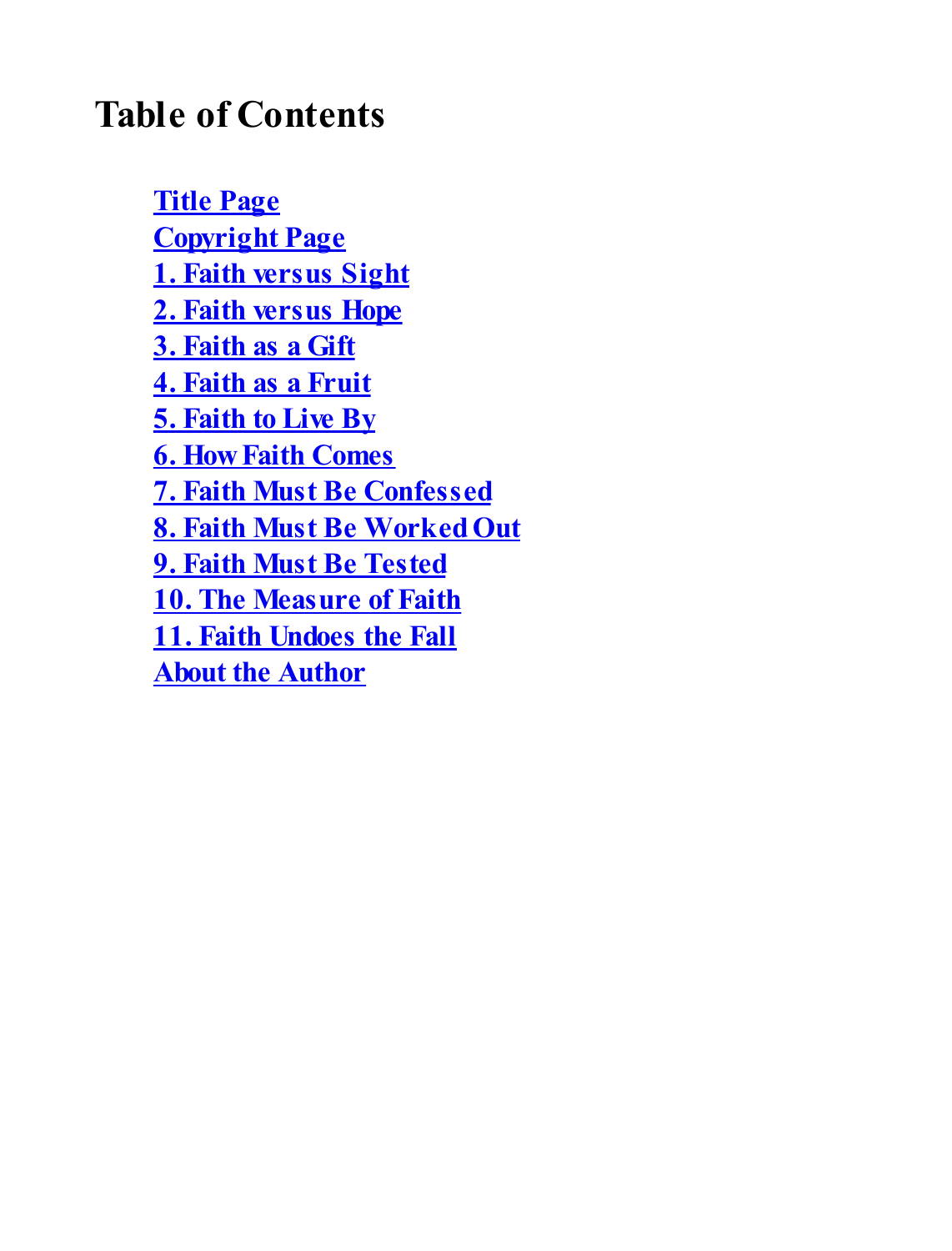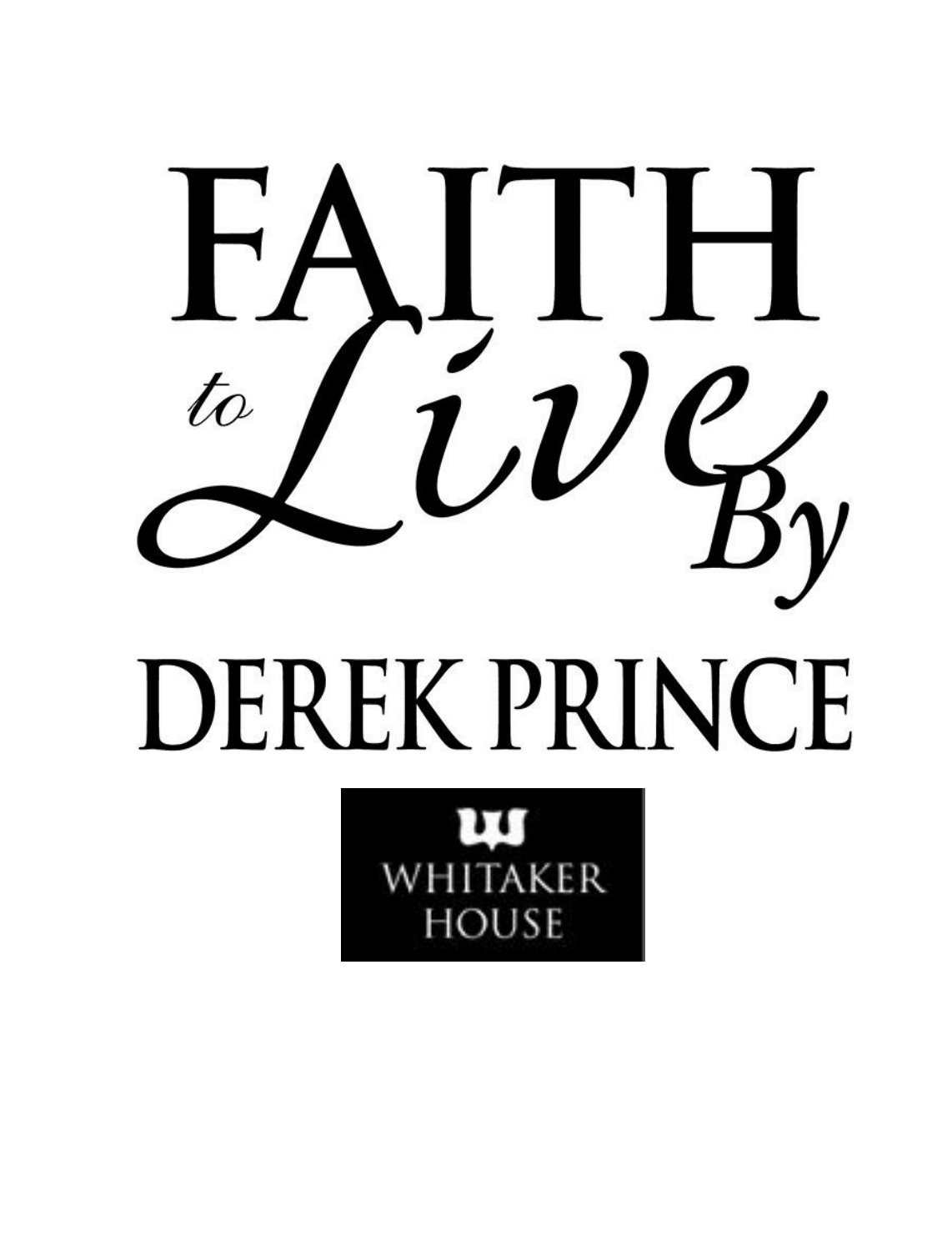Unless otherwise indicated, Scripture quotations are fromthe New American Standard Bible®, nasb®, © 1960, 1962, 1963, 1968, 1971, 1972, 1973, 1975, 1977 by The Lockman Foundation. Used by permission. (www.Lockman.org) Scripture quotations marked (kjv) are taken fromthe King James Version of the Holy Bible. Scripture quotations marked (neb) are fromthe New English Bible, © 1961, 1970 by Oxford University Press and Cambridge University Press. All rights reserved. Scripture quotations marked (niv) are fromthe Holy Bible, New International Version®, niv®, © 1973, 1978, 1984 by the International Bible Society. Used by permission of Zondervan. All rights reserved. Scripture quotations marked (phillips) are fromThe New Testament in Modern English, © 1958, 1959, 1960, 1972 by J. B. Phillips, and © 1947, 1952, 1955, 1957, by The Macmillan Company. Scripture quotations marked (tlb) are taken fromThe Living Bible, © 1971. Used by permission of Tyndale House Publishers, Inc., Wheaton, Illinois 60189. All rights reserved. Scripture quotations referenced Today's English Version (tev) are fromthe Good News Translation – Second Edition © 1992 by American Bible Society. Used by permission. Excerpt fromThe JerusalemBible, copyright © 1966 by Darton, Longman & Todd, Ltd. and Doubleday, a division of BantamDoubleday Dell Publishing Group, Inc. Reprinted by permission.

Faith to Live By

Derek Prince Ministries P. O. Box19501 Charlotte, North Carolina 28219-9501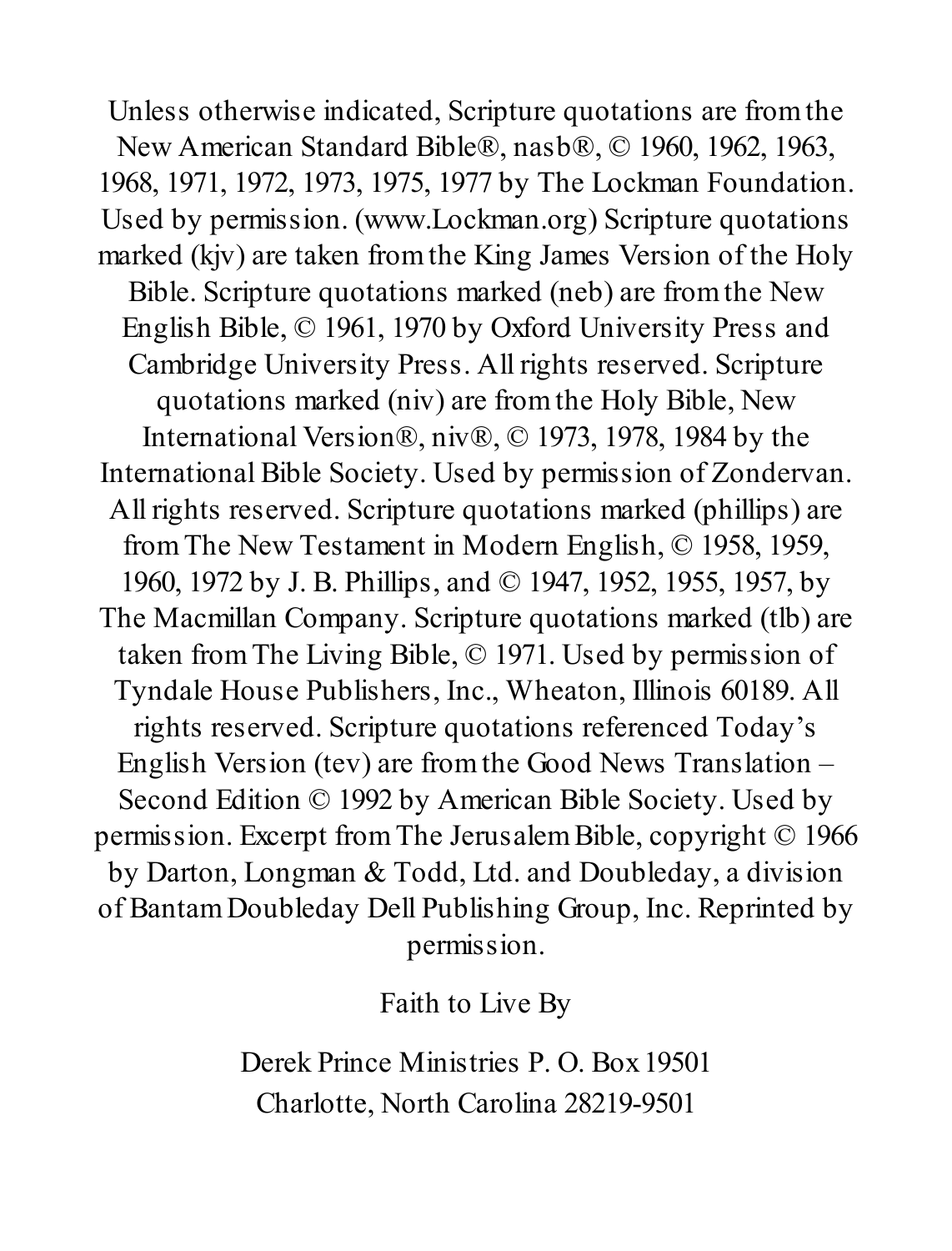www.derekprince.org

ISBN-13: 978-1-60374-427-0

Printed in the United States of America © 1977 by Derek Prince Ministries—International Whitaker House

# **1030 Hunt Valley Circle**

New Kensington, PA 15068 www.whitakerhouse.com

Library of Congress Cataloging-in-Publication Data Prince, Derek.

Faith to live by / by Derek Prince.

p. cm.

ISBN 0-88368-519-1 (trade paper) 1. Faith. I. Title. BV4637.P75 1997

234'.23 de21 97-46142

No part of this book may be reproduced or transmitted in any formor by any means, electronic or mechanical—including photocopying, recording, or by any information storage and retrieval system—without permission in writing from the publisher. Please direct your inquiries to permissionseditor@whitakerhouse.com.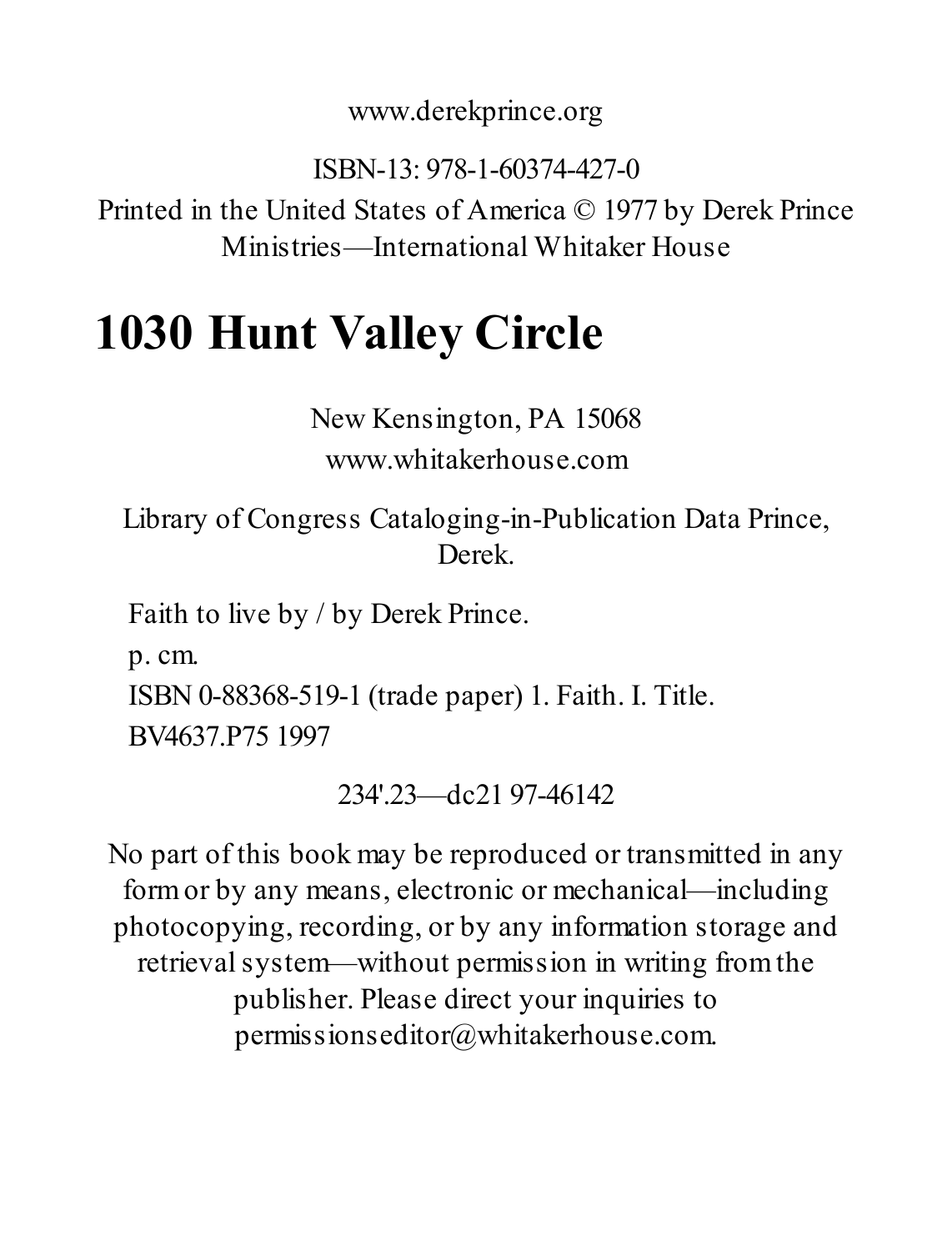# **Faith versus Sight**

Faith! Who can fully measure or express the potential represented by that short, simple word? Perhaps the clearest way to bring faith's potential into focus is to examine two statements made by Jesus:

With God all things are possible.(Matthew 19:26)

All things are possible to himwho believes.(Mark 9:23)

In each of these statements, we find the words "all things are possible." In the first passage, they are applied to God; in the second, they are applied to the one who believes. It is not too difficult, perhaps, to accept that all things are possible to God. Can we equally accept that all things are possible to the one who believes? This is what Jesus told us.

In practical terms, what does this mean? It means that, through faith, the things that are possible to God are made equally possible to the one who believes. Faith is the channel that makes God's possibilities available to us. Through faith, all that is possible to God becomes equally possible to us. No wonder that the Bible, frombeginning to end, consistently emphasizes the unique and supreme importance of faith.

Problems of Translation

Before we go further with our study, it will be helpful to clear up a linguistic misunderstanding that often causes difficulties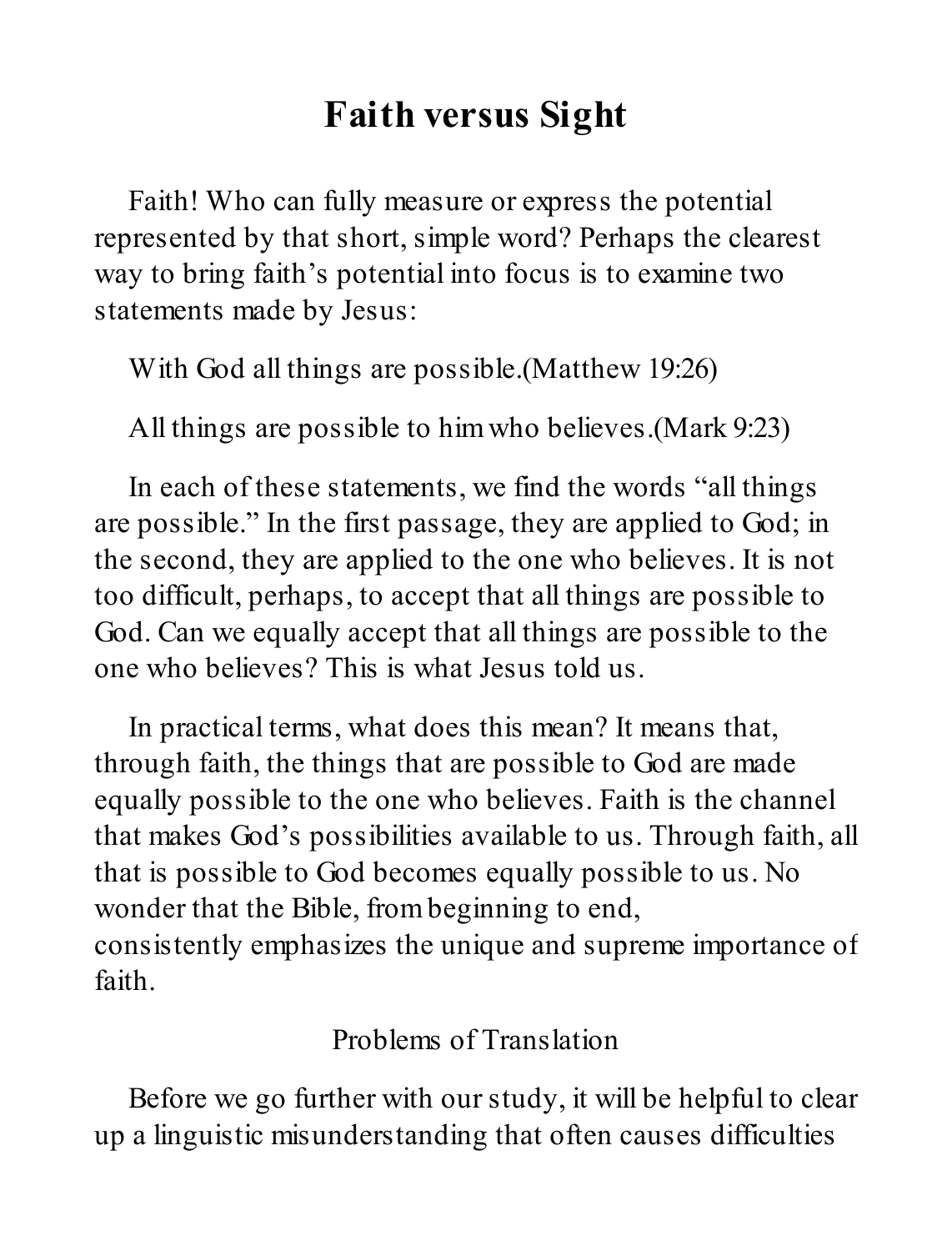in understanding faith. In English, we have two different words for faith: a noun, faith, and a verb, believe. The connection between these two words is not always obvious. As a result, preachers sometimes try to make a distinction between "believing" and "having faith." However, there is no basis for this distinction in the original Greek of the New Testament.

In Greek, the word for faith is pistis, and the word for believe is pisteuo. We see that the verb is formed directly fromthe noun. The stemof each word is made up of the same four letters—pist. As far as the Bible is concerned, believing is exercising faith. Conversely, exercising faith is believing.

When we look at the words that express the opposite of faith, we again find a difference between English and Greek. In English, the opposite of faith is unbelief. We have no such word as "unfaith." But, in Greek, there is a direct connection between faith and its opposite. Faith is pistis; unbelief is apistia. (In Greek, the negative prefix"a" corresponds to the English prefix"un.") The same four-letter stempist occurs in both Greek words: faith, pistis; unbelief, apistia.

Also connected with this four-letter stempist, we have the adjective pistos, which means faithful, believing. Fromthis, the negative prefix"a" gives us the opposite adjective, apistos, which means unfaithful, unbelieving.

For the sake of clarity, we will set these five words side by side in two parallel columns:

Greek English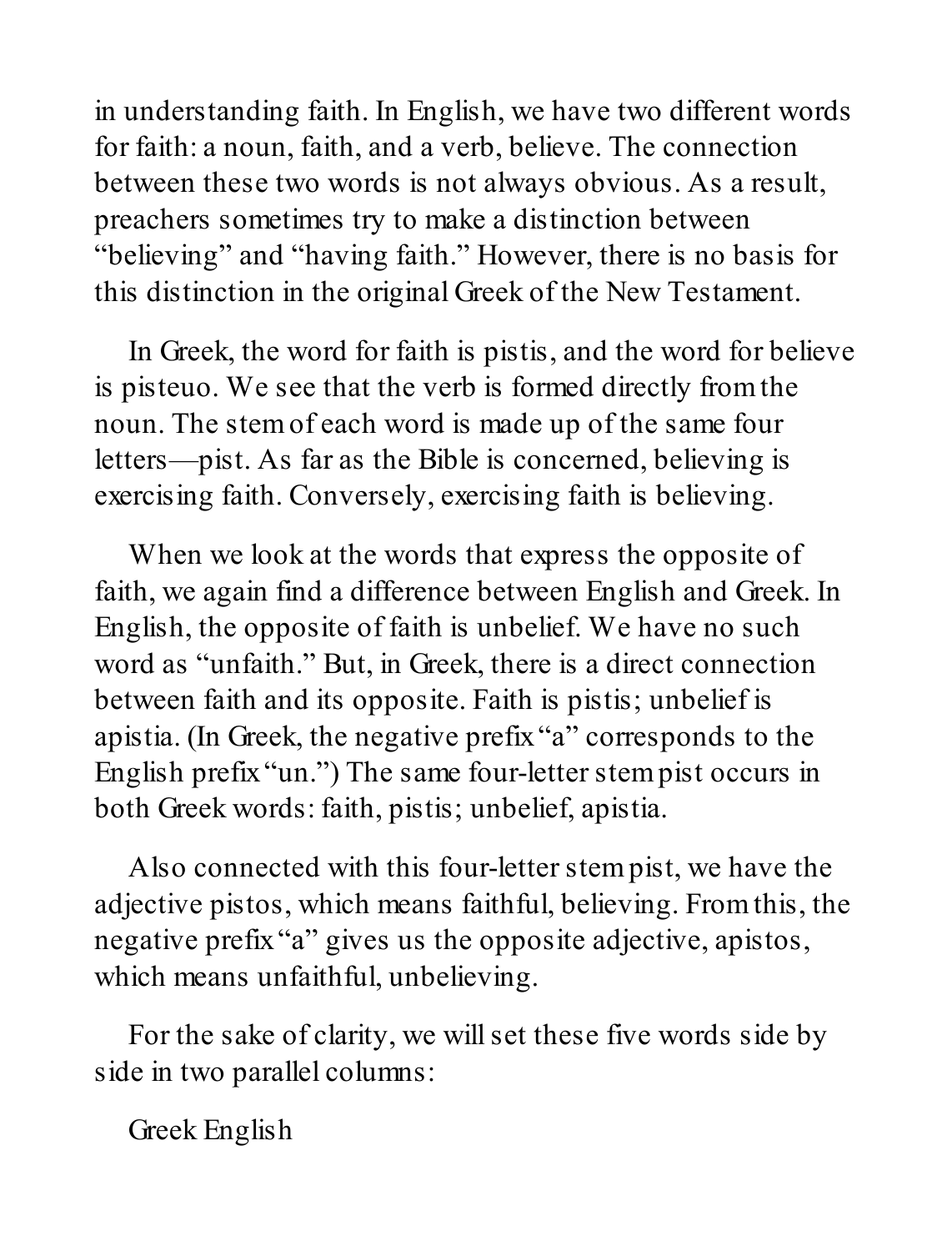Noun:pistis faith

Noun:apistia unbelief

Adjective:pistos faithful, believing

Adjective:apistos unfaithful, unbelieving

Verb:pisteuo believe

We see that all five Greek words are visibly linked by the stempist that occurs in each of them. Altogether, these five words occur almost sixhundred times in the original text of the New Testament. On this basis alone, it is clear that these words represent a theme that is central to the Bible's total revelation.

## Faith Defined

The eleventh chapter of Hebrews deals exclusively with the theme of faith. Its opening verse provides us with a definition of faith as the termis used in the Bible: "Now faith is the substance of things hoped for, the evidence of things not seen" (Hebrews 11:1 kjv).

This verse tells us two main things about faith. First, "faith is the substance of things hoped for." Faith is so real that it is actually called a substance. The Greek word used here for substance is hupostasis. It literally means "that which stands under" something else or "provides the basis for" something else.

The same word, hupostasis, occurs in Hebrews 1:3, where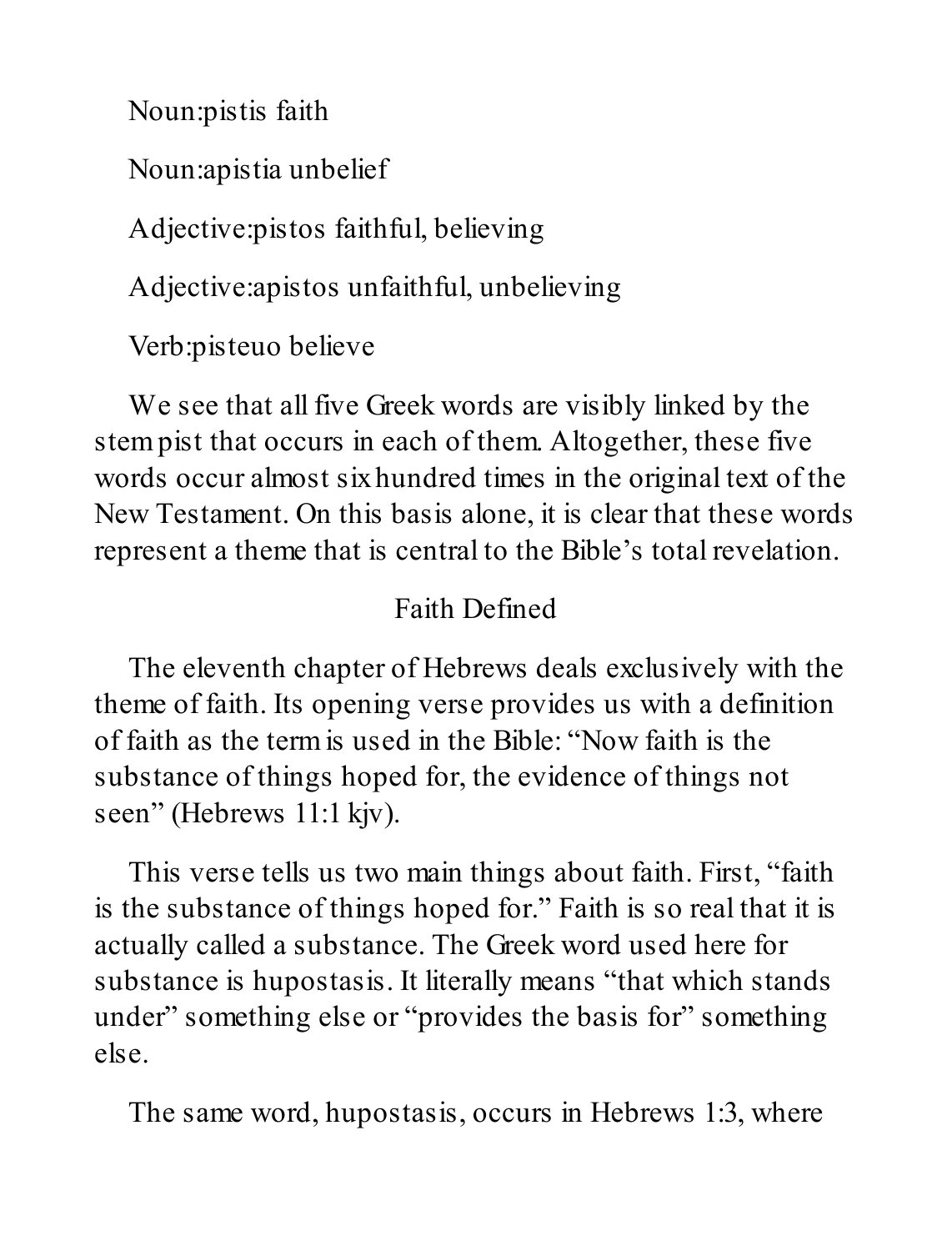we are told that Jesus is "the exact representation of His [the Father's] nature." The word here translated "nature" is hupostasis. The meaning is that God the Father is the eternal, invisible, underlying reality of which Jesus Christ the Son is the visible expression. Applying this meaning to Hebrews 11:1, we may say that faith is the underlying reality of things hoped for. Faith is real; faith is a substance.

Second, faith is "the evidence of things not seen" (Hebrews 11:1 kjv). The New American Standard Bible says,"the conviction of things not seen." Regardless of which translation we prefer, the vital point is that faith deals with things we cannot see. Faith relates to the invisible.

Two verses later, the writer again stressed faith's relationship to the invisible:

By faith we understand that the worlds were prepared by the word of God, so that what is seen was not made out of things which are visible.(Hebrews 11:3)

The writer here pointed out a contrast between the things that are seen and the things that are not seen, between the visible and the invisible. Our senses connect us to the visible world, to "what is seen." But faith takes us behind the visible to the invisible—to the underlying reality by which the whole universe was formed, that is, the reality of the Word of God.

Thus, faith relates to two eternal, invisible realities: to God Himself and to His Word. Biblical faith has only these two objects. In secular speech, of course, we speak of faith in many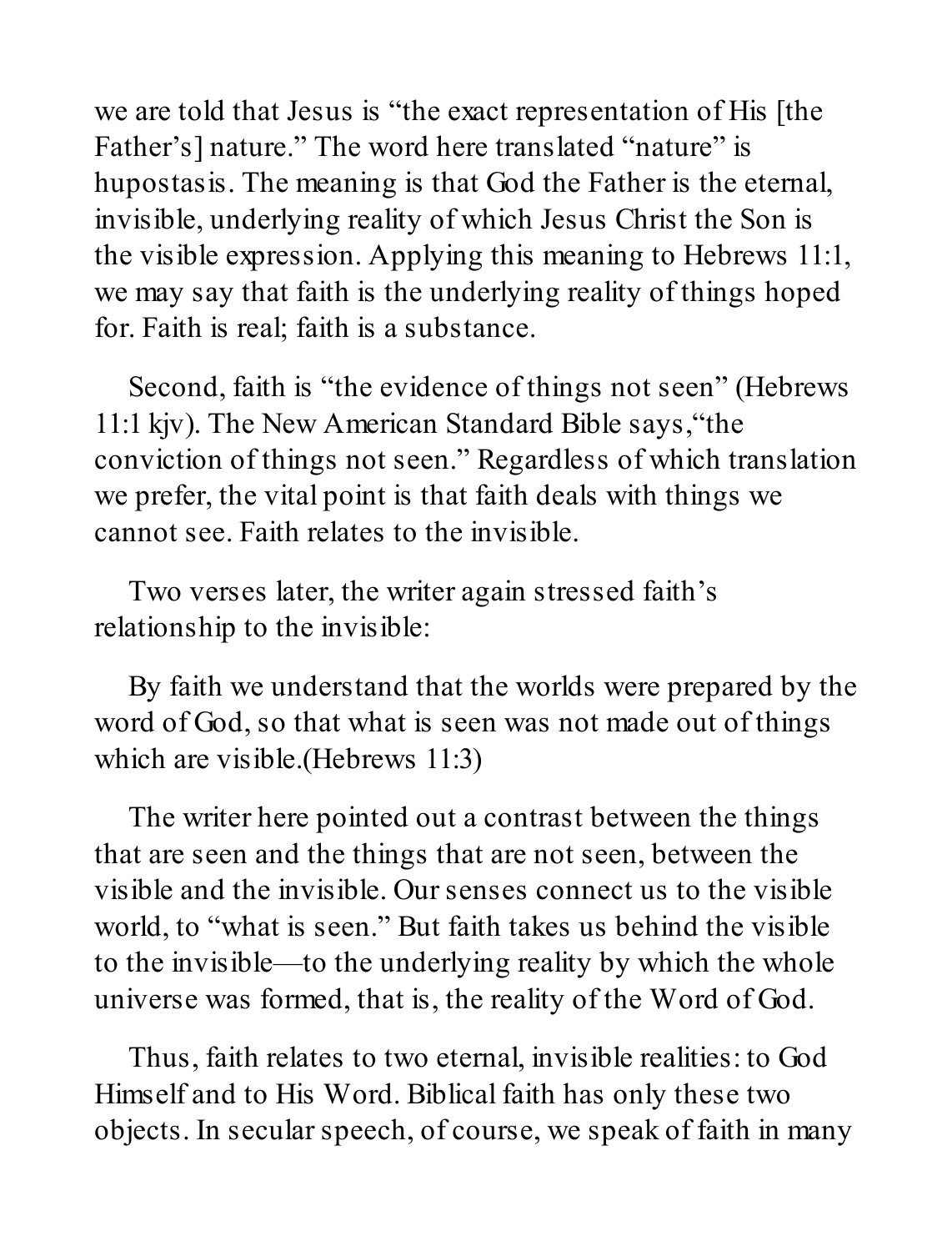other contexts. We can talk about having faith in the economy, in a medicine, or in a political leader. But faith is not used that way in the Bible. In Scripture, faith is related solely and exclusively to two realities we cannot see with the natural eye: to God and to God's Word.

# By Faith, Not by Sight

Paul brought out the opposition between faith and sight in 2 Corinthians 5:7: "For we walk by faith, not by sight." If we walk by sight, we do not need faith. If we walk by faith, we do not need sight. Each excludes the other.

This is contrary to our natural way of thinking. The world says, "Seeing is believing." But the Bible reverses the order: First we must believe, then we willsee. This principle is so important that we will look at some passages of Scripture that illustrate it. In Psalm27:13, David said, "I would have despaired unless I had believed that I would see the goodness of the Lord in the land of the living." Which came first, believing or seeing? Believing. What was true for David is true for all of us. If we cannot believe that we will see the goodness of the Lord. we will despair. The thing that keeps us fromdespairing is not what we see, but what we believe.

This agrees with the statement made about Moses in Hebrews 11:27: "By faith he left Egypt, not fearing the wrath of the king; for he endured, as seeing Himwho is unseen." Nothing in Moses' visible circumstances at this time could have given himany hope or encouragement. But in spite of all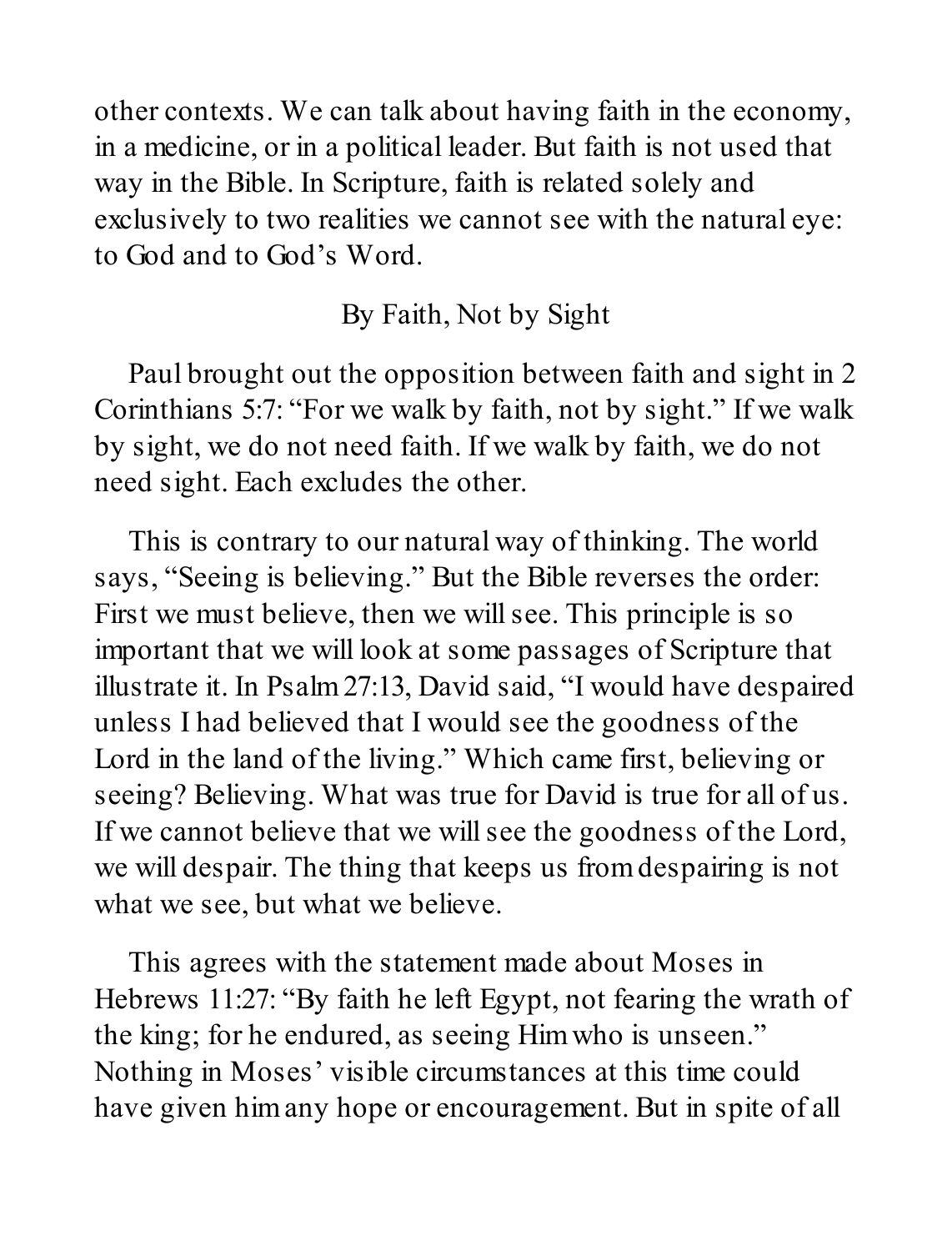that was against him, he endured because he was able to see the unseen. How did he do this? By faith. Faith enables us to see the unseen and thus enables us to endure when the visible world offers us no hope or encouragement.

Now we turn to the record of Jesus raising Lazarus fromthe dead in the eleventh chapter of John. We read,

Jesus said, "Remove the stone." Martha, the sister of the deceased, said to Him, "Lord, by this time there will be a stench, for he has been dead four days." Jesus said to her, "Did I not say to you, if you believe, you willsee the glory of God?"(John 11:39–40)

What Jesus asked here of Martha, He asks of all who desire to see the glory of God. We must believe that we willsee. We do not see first, then believe. We believe first; then, as a result of believing, we see. Faith comes before sight.

Here, then, is the basic conflict between the old nature and the new nature. The old nature demands to see, since the old nature lives by the senses. God has to deliver us fromthat old nature and that old way of life and bring us to a new nature and a new way of life. Then we willsay, "I amcontent not to see. I do not walk by sight, but by faith."

In the book of 2 Corinthians, we are challenged once more by the contrast between the visible and the invisible:

For momentary, light affliction is producing for us an eternal weight of glory far beyond all comparison, while we look not at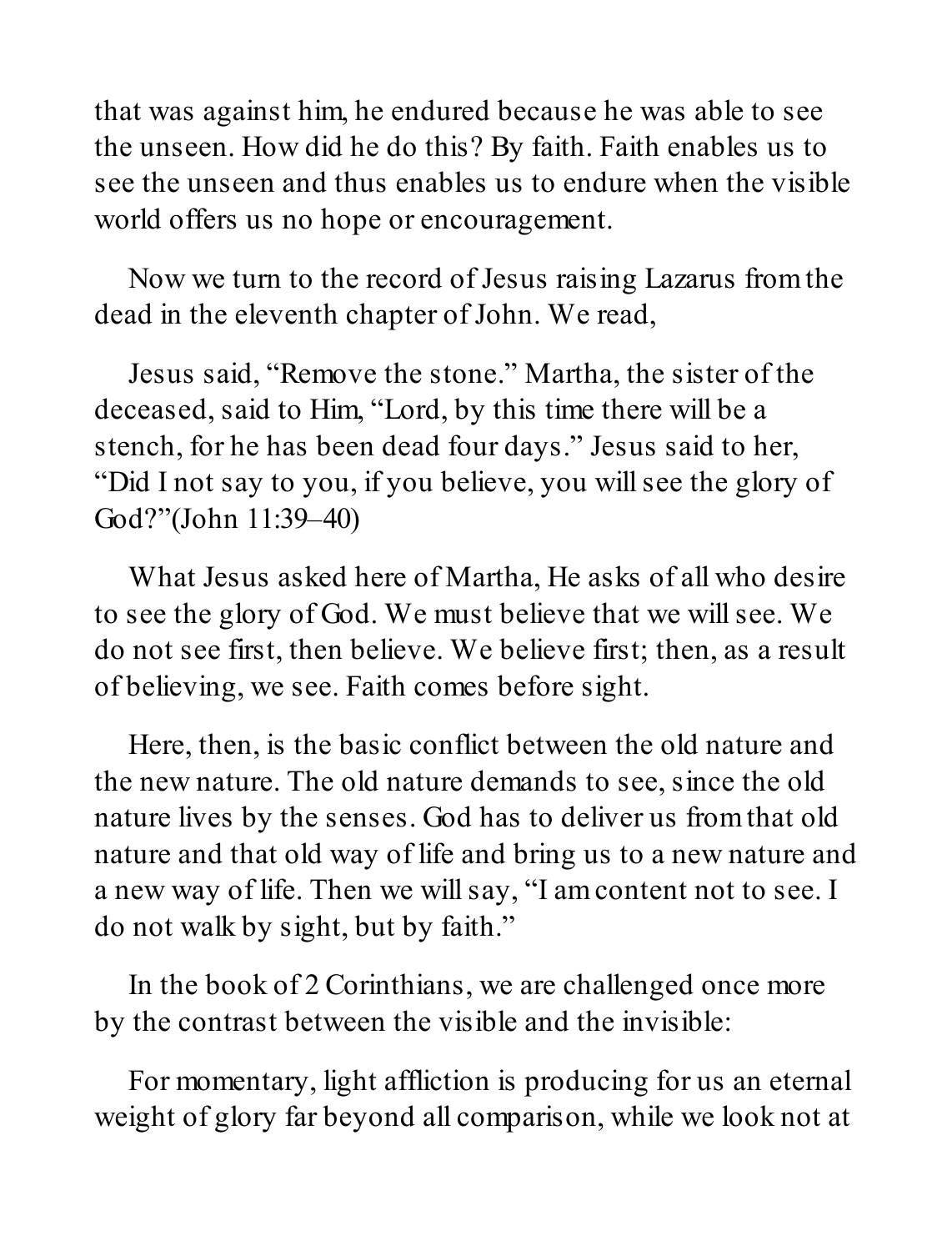the things which are seen, but at the things which are not seen; for the things which are seen are temporal, but the things which are not seen are eternal. (2 Corinthians 4:17–18)

Paul's language in these verses contains a deliberate paradox. He spoke about looking at things that are not seen. How can we do this? There is only one way—by faith!

There is great significance in the word "while": "while we look not at the things which are seen." It stresses the same lesson that Moses learned in his test of endurance. He learned that, in the providence of God, affliction serves a useful purpose for believers. It forms and strengthens our character and prepares us for the eternal glory that lies ahead. But the lesson that the word "while" teaches us is this: Affliction serves us only while we keep our eyes on the invisible realm. If we lose sight of it and become preoccupied with the world of time and of the senses, we are no longer able to receive the benefits that affliction is intended to provide for us.

So we are caught between two worlds: the temporal and the eternal. The temporal is what we can see; we contact it with our senses. But the eternal is the world God wants us to be at home in. And we can be at home in that world by only one means: faith. Faith is the one thing that connects us to the unseen realities of God and His Word.

#### Summary

Faith lifts us above the realmof our own abilities and makes God's possibilities available to us. Faith connects us to two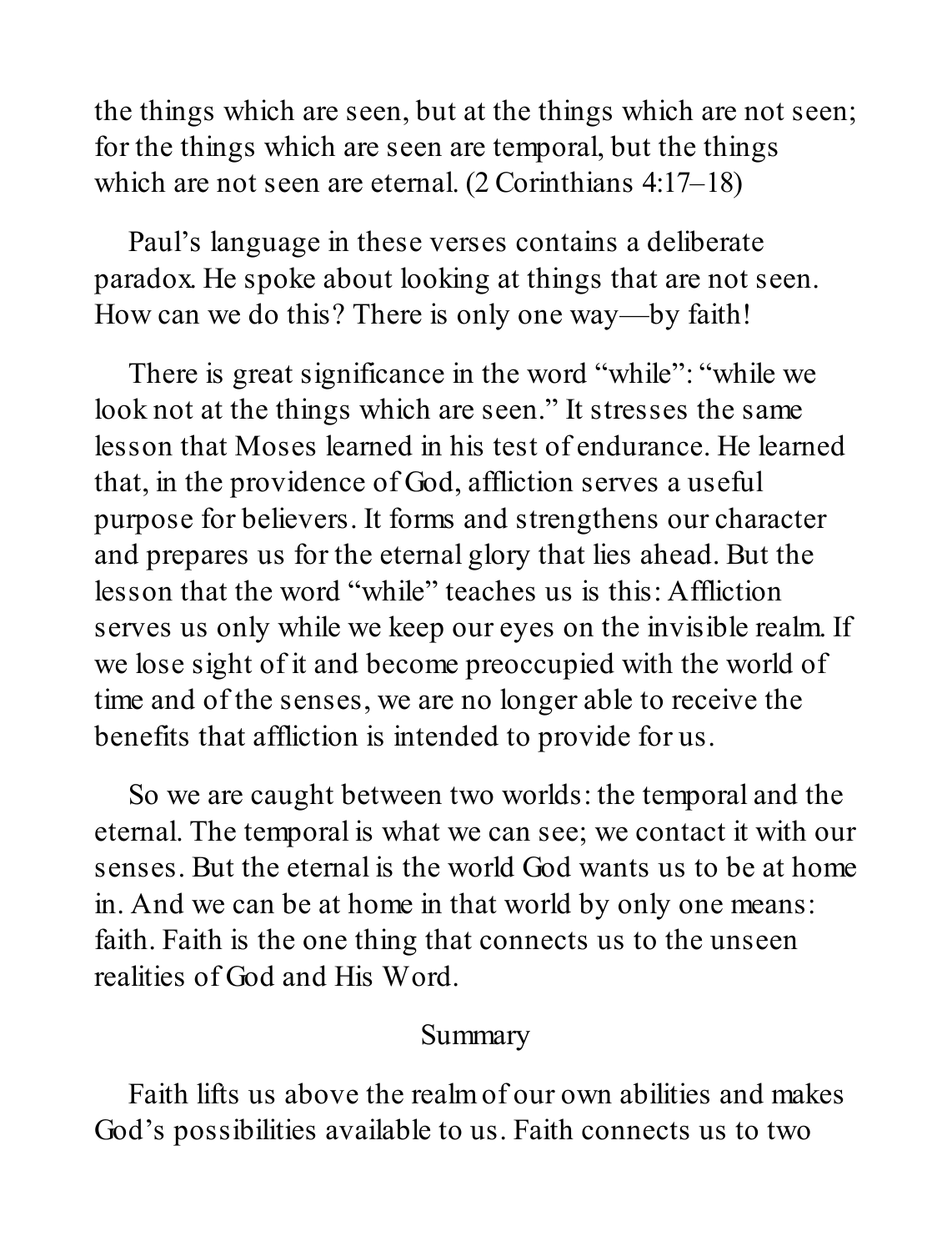unseen realities: God and His Word. As we maintain a relationship with God through faith, we are enabled to endure and to overcome the tests and the hardships that confront us in our daily lives. These, in turn, become opportunities for God to reveal His goodness and His glory.

There is an ongoing tension between faith and sight. Our old nature is at home in the world of the senses, and it demands to see. As Christians, we need to cultivate the new nature, which is able to trust God and His Word without demanding other evidence.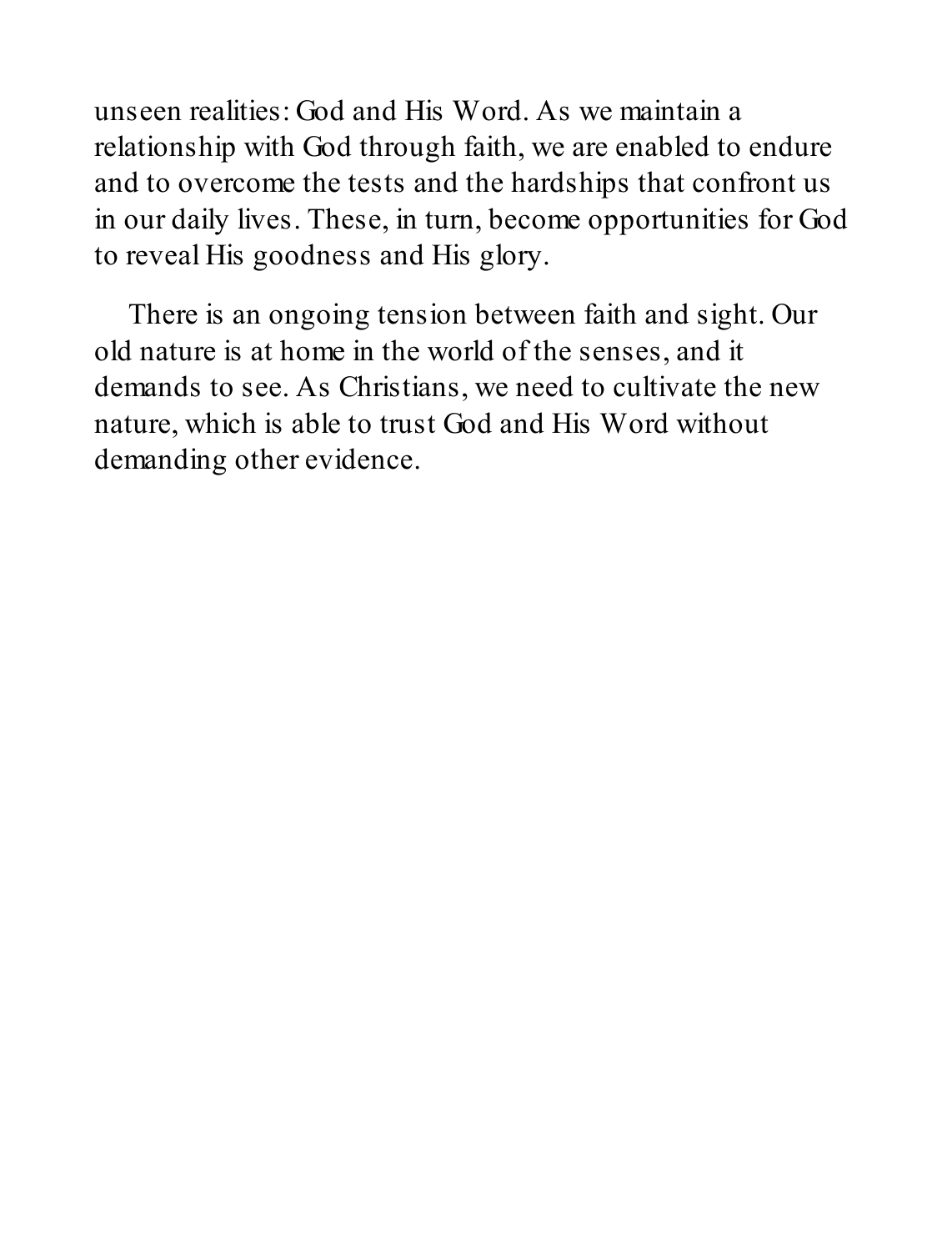# **Faith versus Hope**

In chapter one, we examined the difference between faith and sight—between believing and seeing. In this chapter, we will examine the difference between faith and hope. Herein lies one of the greatest sources of misunderstanding among Christians today. Many Christians are disappointed and frustrated with prayer because they do not receive what they think they should. Often it is because they are praying in hope, but not in faith. The results promised by God to faith are not promised to hope.

What is the difference between faith and hope? How can we tell themapart?

### Faith Is in the Heart

The first essential difference is that faith is in the heart, while hope is in the mind. In Romans 10:10, Paul said, "For with the heart man believeth unto righteousness" (kjv). True biblical faith originates in the heart. In this verse, it is expressed by the verb believe, and it is followed by the preposition "unto," indicating the result that it produces: "righteousness." The word unto implies motion or transition of some kind. Faith is never static. It always expresses itself in motion, change, and activity. A person who truly believes will be changed by what he believes.

On the other hand, a person who merely accepts truth with his intellect can remain unchanged by it. Mental acceptance of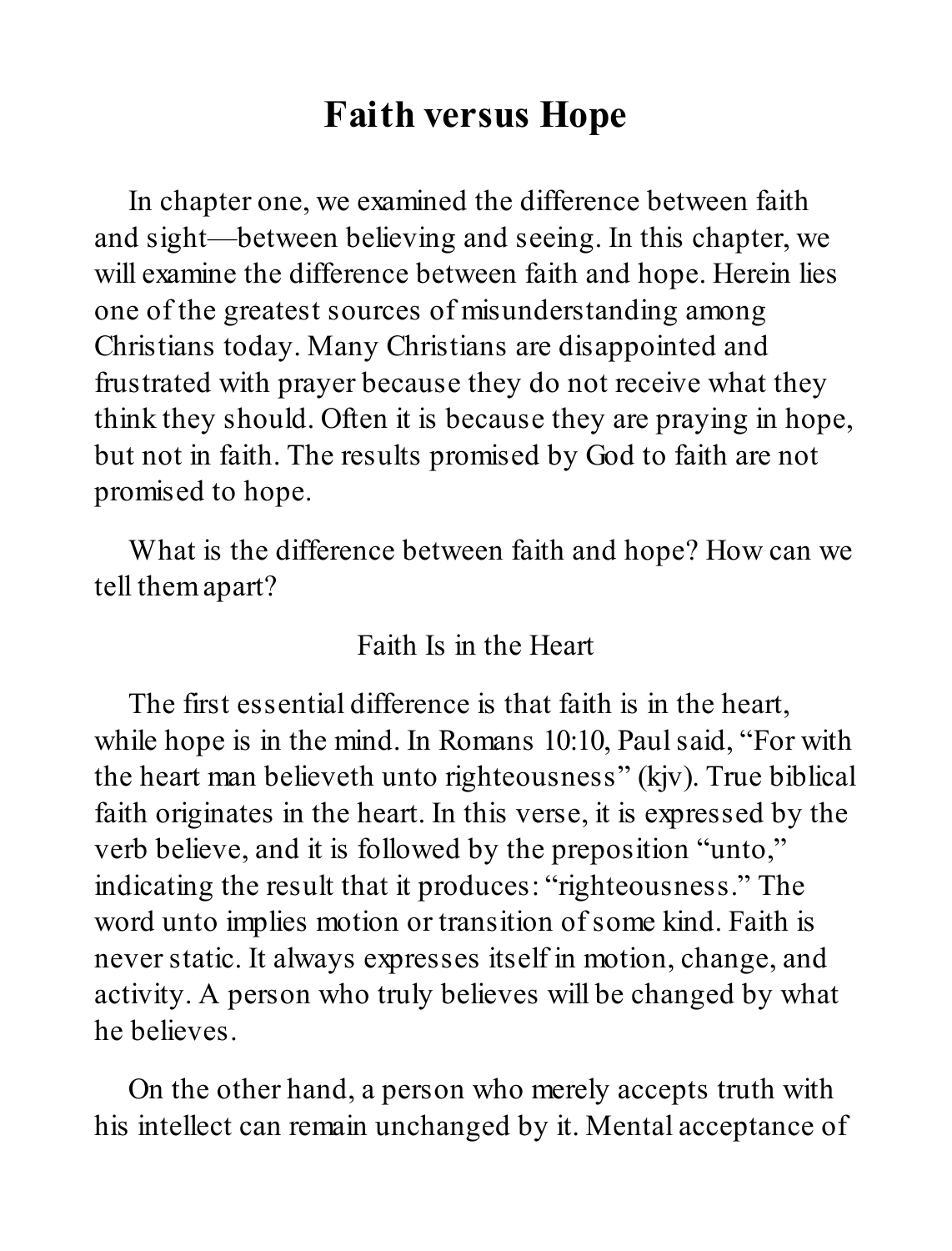truth is not faith. To produce faith, truth must penetrate beyond the conscious mind into the inner center and source of life, which is called the heart. Truth received intellectually by the mind may be sterile and ineffective, but truth received by faith into the heart is always dynamic and life-changing.

In Proverbs 4:23, Solomon warned us, "Watch over your heart with all diligence, for from it flow the springs of life." Everything that finally decides the course of our lives proceeds fromour hearts. True biblical faith proceeds fromthe heart and determines the way we live. It is not a mere intellectual concept, entertained by the mind; it is a real, active force at work in the heart.

However, God does not leave the mind without its proper provision. Faith at work in the heart produces hope in the mind. We see this in the definition of faith that we have already examined in Hebrews 11:1: "Faith is the substance of things hoped for" (kjv). Faith in the heart is the substance, the underlying reality. This provides a valid, scriptural basis for the hope that we entertain in our minds.

In 1 Thessalonians 5:8, Paul mentioned the different areas of our personalities that are affected by faith and those that are affected by hope: "But since we are of the day, let us be sober, having put on the breastplate of faith and love, and as a helmet, the hope of salvation." Faith and love are the breastplate, and the breastplate protects the heart. Hope is the helmet, and it protects the head, or the mind.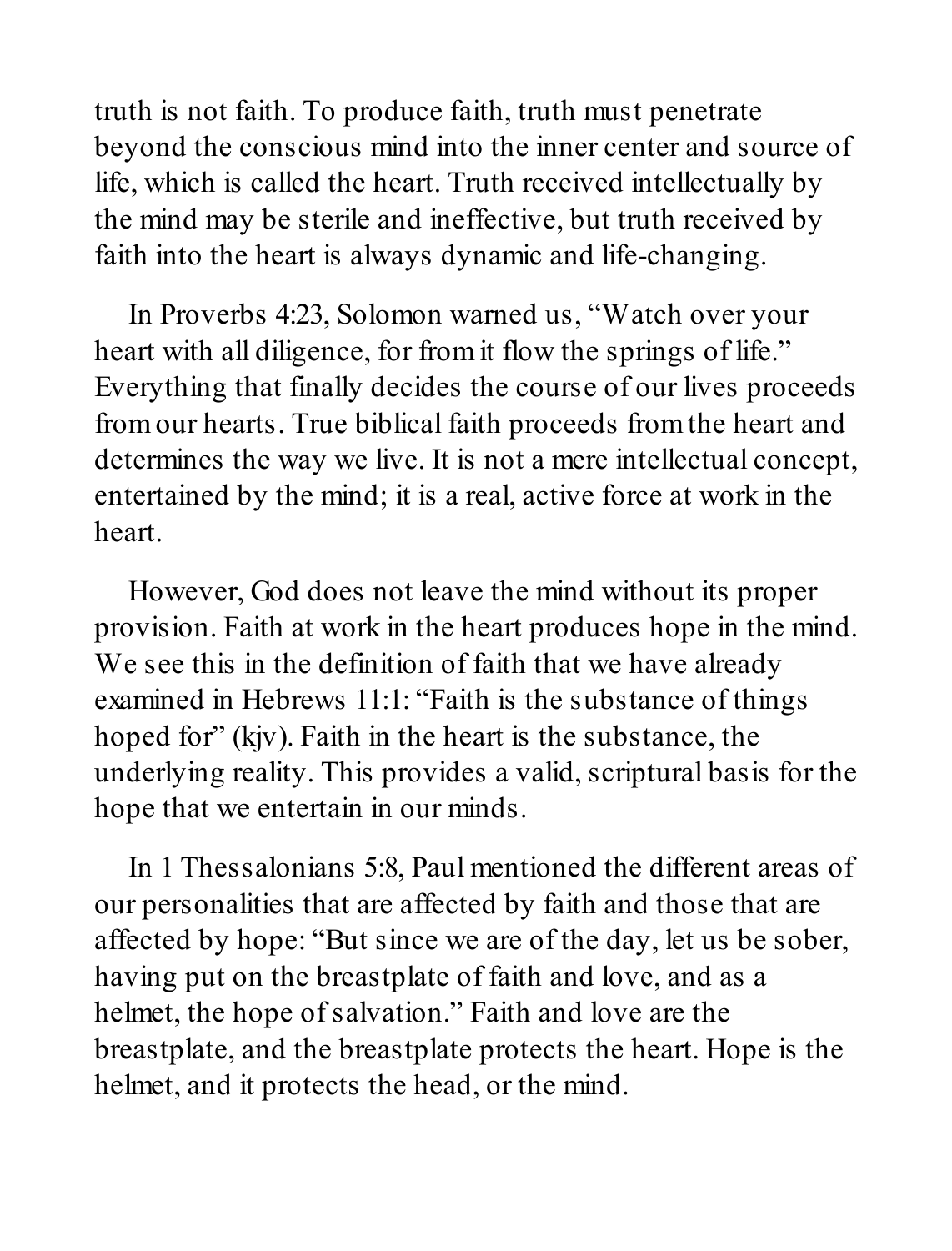In distinguishing faith fromhope, I do not mean to belittle hope. Hope, in the biblical sense, is a confident expectation of good—a steady, persistent optimism. Hope protects our minds. Every Christian should wear this helmet of hope twenty-four hours a day. If we lay aside the helmet and begin to dwell on negative thoughts and gloomy forebodings, our minds are vulnerable to Satan's subtle attacks.

True Christian optimismis not fanciful or unrealistic. It is not mere wishful thinking. Optimismmust be based firmly and exclusively on the statements and promises of Scripture. For example, in Romans 8:28, we are told, "And we know that God causes all things to work together for good to those who love God, to those who are called according to His purpose." If God is working all things together for our good, what roomis left for anything but optimism?

However, in applying this verse to our lives, we first need to make sure that we are meeting its conditions. Do we truly love God? Are we seeking to fulfill His purpose for our lives? If so, then God is working all things—every event, every situation together for our good. This leaves only one attitude of mind that we can logically adopt: optimism. In light of this, for a Christian to be a pessimist is, in fact, a denial of his faith.

This example confirms what has already been said: Faith is the only solid basis for hope. We must first truly believe what Romans 8:28 tells us: All things are working together for our good. If we believe this, we have no alternative but to hope. But if we do not believe this, then our hope has no solid basis.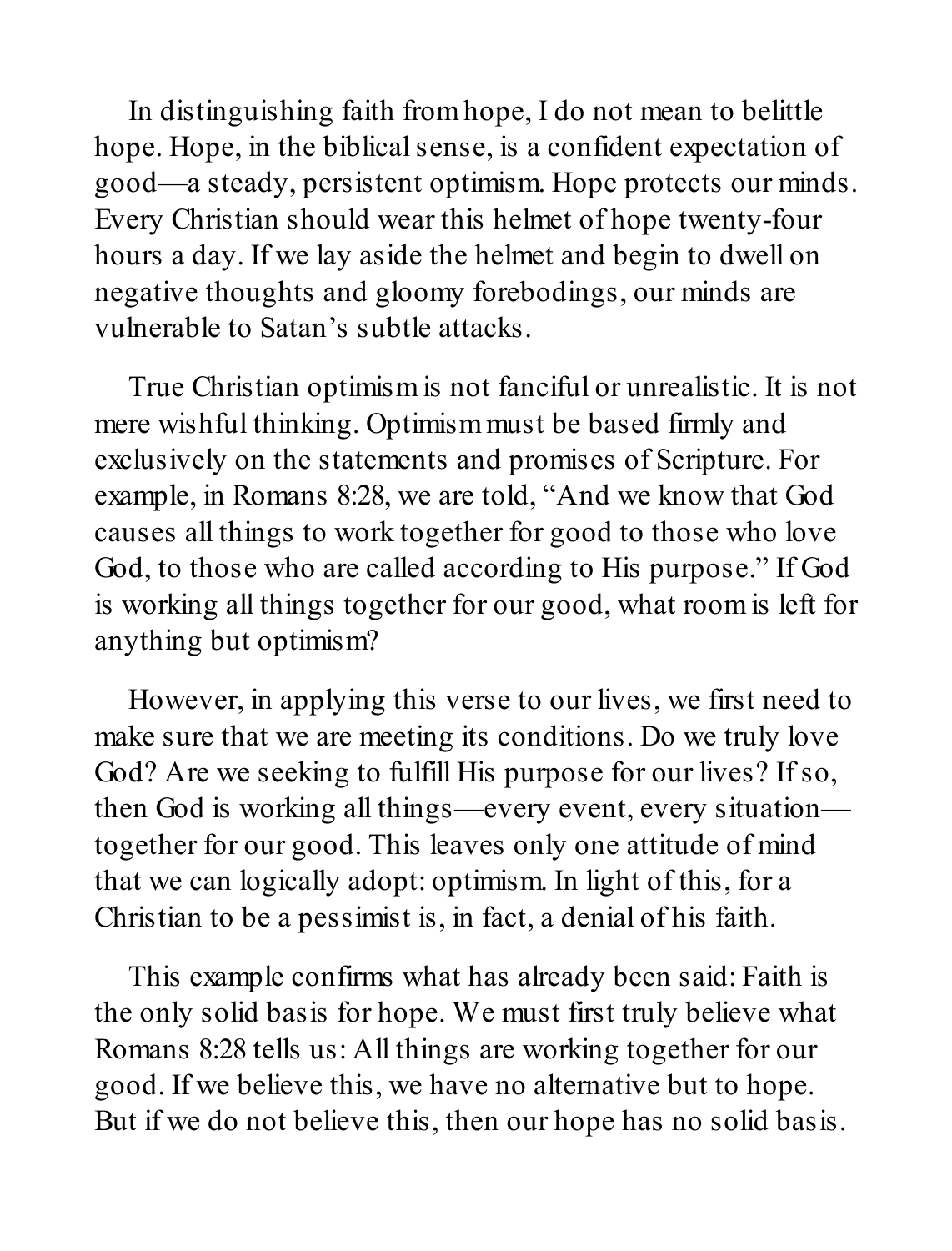So we see that there are two forms of hope. Outwardly, they are similar, but they are different in one vital respect: One is based on faith, and one is not. One formof hope is based on genuine faith within the heart, and it is therefore valid. Its expectation will, at the right time, be fulfilled. The other formof hope is within the mind alone, lacking any basis of genuine faith within the heart, and therefore has no scriptural validity. More likely than not, it is doomed to disappointment. Until we have learned to distinguish between these two forms of hope, we will always be in danger of entertaining hopes that will never be fulfilled.

# Faith Is in the Present

Therefore, the first essential difference between faith and hope is that faith is in the heart, while hope is in the mind. The second difference between faith and hope is that faith is in the present, while hope is in the future. Faith is a substance, something that is already here; hope is an expectation, something that of necessity looks toward the future.

In the years of my ministry, I cannot tell you how many people have come to me and said, "I have great faith; pray for me." I remember one man who said, "I have all the faith in the world." I thought, facetiously, that this was rather unfair because it left none for the rest of us! Seriously, every time I hear people say, "I have great faith," my heart sinks because my experience tells me that they will not get what they claim they have faith for. They may be perfectly sincere, but their desires will go unanswered because they have confused faith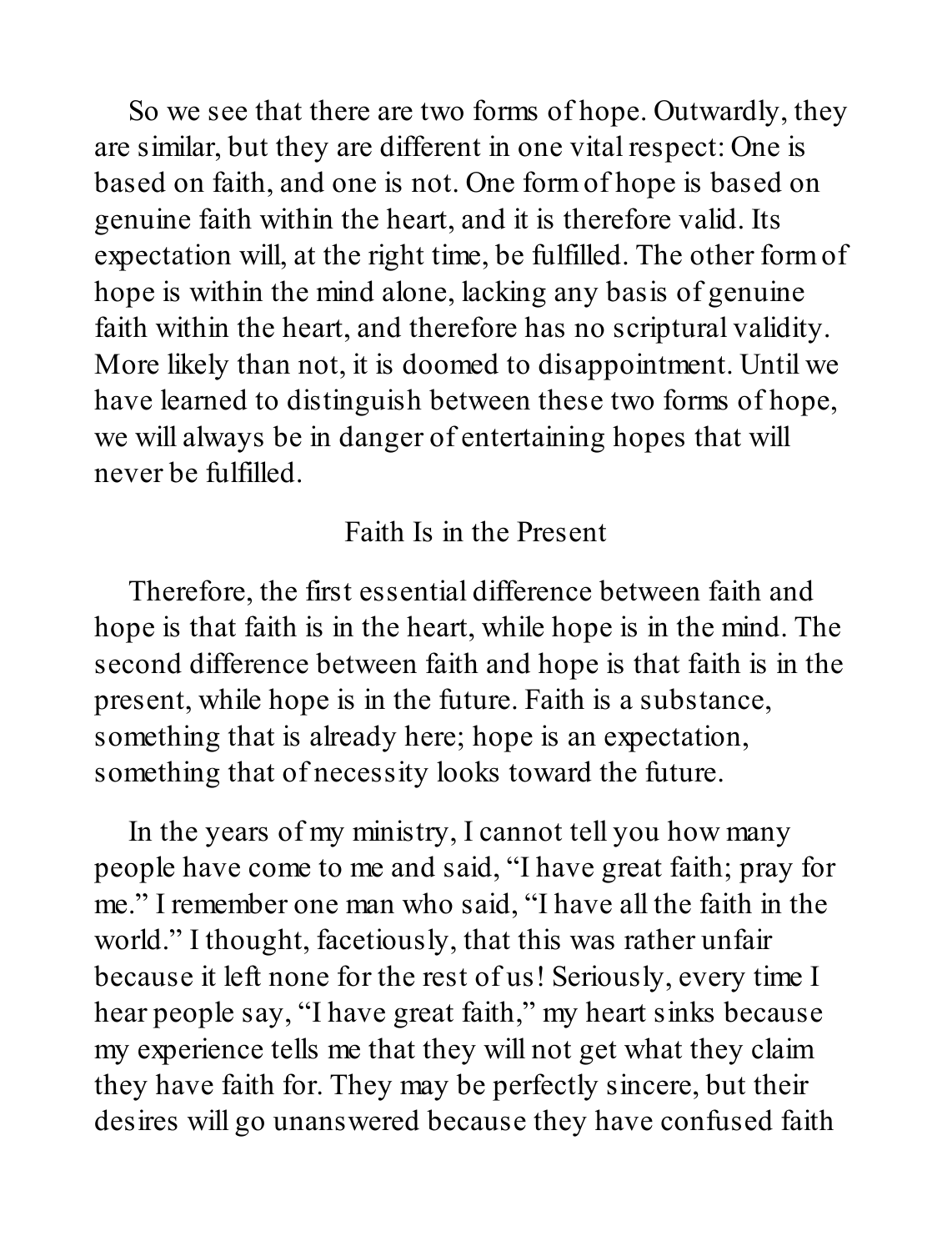with hope.

It is very easy to confuse thembecause, as we have already seen, hope is in the mind, while faith is in the heart. We usually know well enough what is in our minds, but it is much harder to know what is in our hearts. If a person has a strong expectation in his mind, he may mistakenly call it faith, but it is really hope. Lacking the necessary basis of faith, he does not see the results that he expected.

There is an unpredictable quality about faith that mirrors the unpredictable nature of the human heart. Sometimes I have "felt" that I have had strong faith, but nothing has happened. At other times I have not "felt" any faith and yet have been pleasantly surprised at what God has done. The kind of faith that I can "feel" is usually mental—a substitute for the true heart faith. On the other hand, at times there can come forth out of my heart true, effective faith that I did not know was there, with results that amaze me!

Many people who say, "I believe that God will heal me," really mean, "I hope that He will heal me tomorrow." That is not faith because faith is not for tomorrow; faith is something that we have now. If we keep directing our expectation toward the future, we are substituting hope for faith.

Years ago, when I was a student at Cambridge, the university gave me a grant to go to Athens for my studies in Greek antiquity. I soon lost interest in the statues and monuments of Greece and became much more interested in the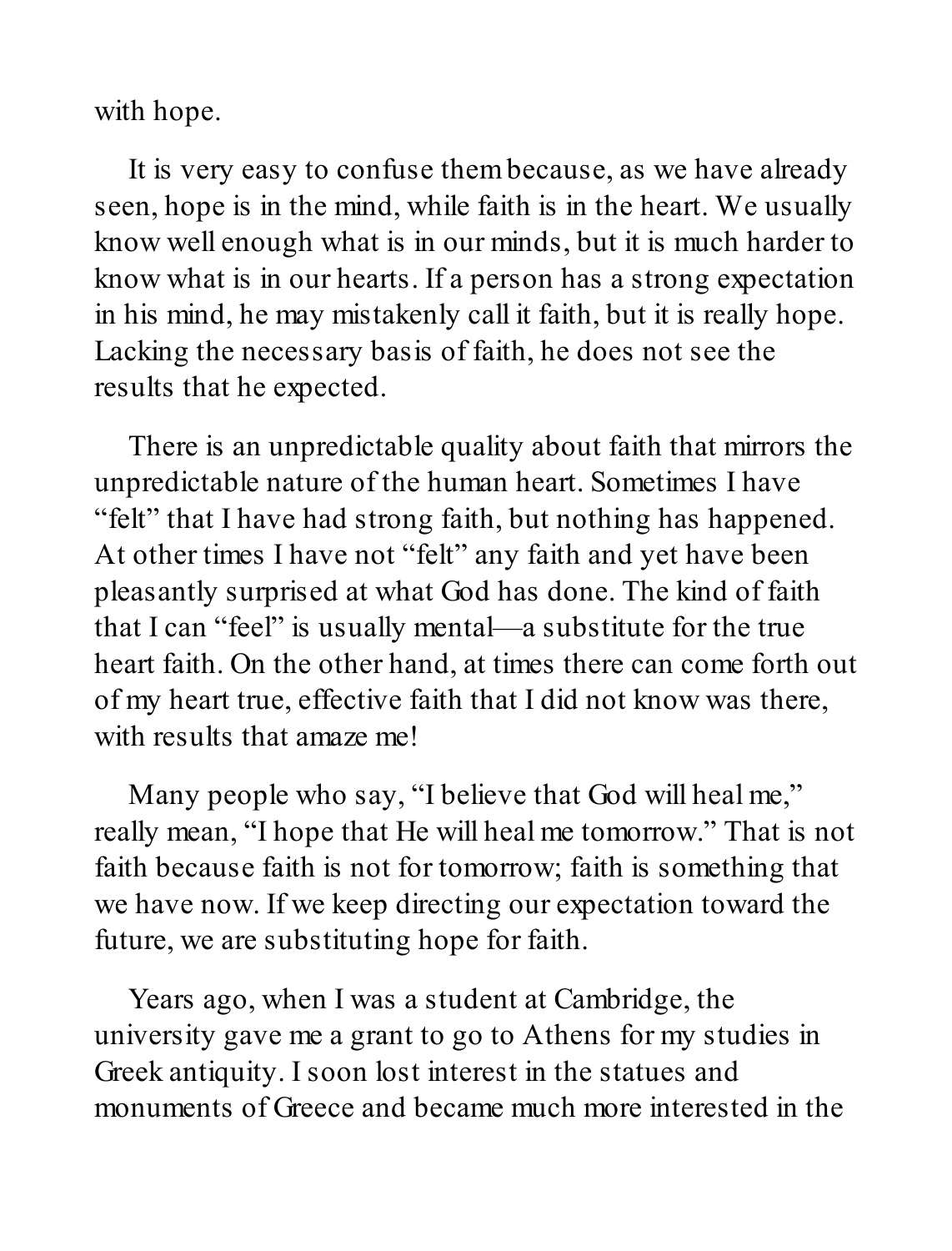people living in Greece. A friend fromthe university traveled with me, and every morning when we stepped outside our hotel, a group of shoeshine boys was waiting, determined to polish our shoes. If you have never traveled in a Mediterranean country, you have no idea how determined shoeshine boys can be. They will not take no for an answer. For the first two or three days, when we ventured outside our hotel, we tried saying, "Ochi!" throwing our heads backward with a scornful air at the same time. This is the Greek way of saying, "No!" But it simply did not work; the boys shined our shoes anyway.

About the fourth day my friend tried a different tactic. When we stepped outside our hotel, the boys approached us to shine our shoes, as usual. This time my friend looked themsquarely in the face and said, "Avrio." They hesitated for a moment, and we were able to pass. Can you guess what avrio means? It means "tomorrow"!

Years later, after I had become a Christian, I recalled this incident. It illustrates so vividly the way the devilsometimes cheats Christians. When we are seeking healing for ourselves, or praying for the salvation of unsaved loved ones, the devil does not flatly say we will not obtain what we are seeking. He does not say, "You will not be healed," or "Your loved one will not be saved." If he did that, we would not listen to him. Instead, he says, "Yes, you will obtain what you are seeking, but not today; tomorrow!" And so we never come to the moment of obtaining what we are seeking. We are willing to accept the devil's "Tomorrow" when we would never accept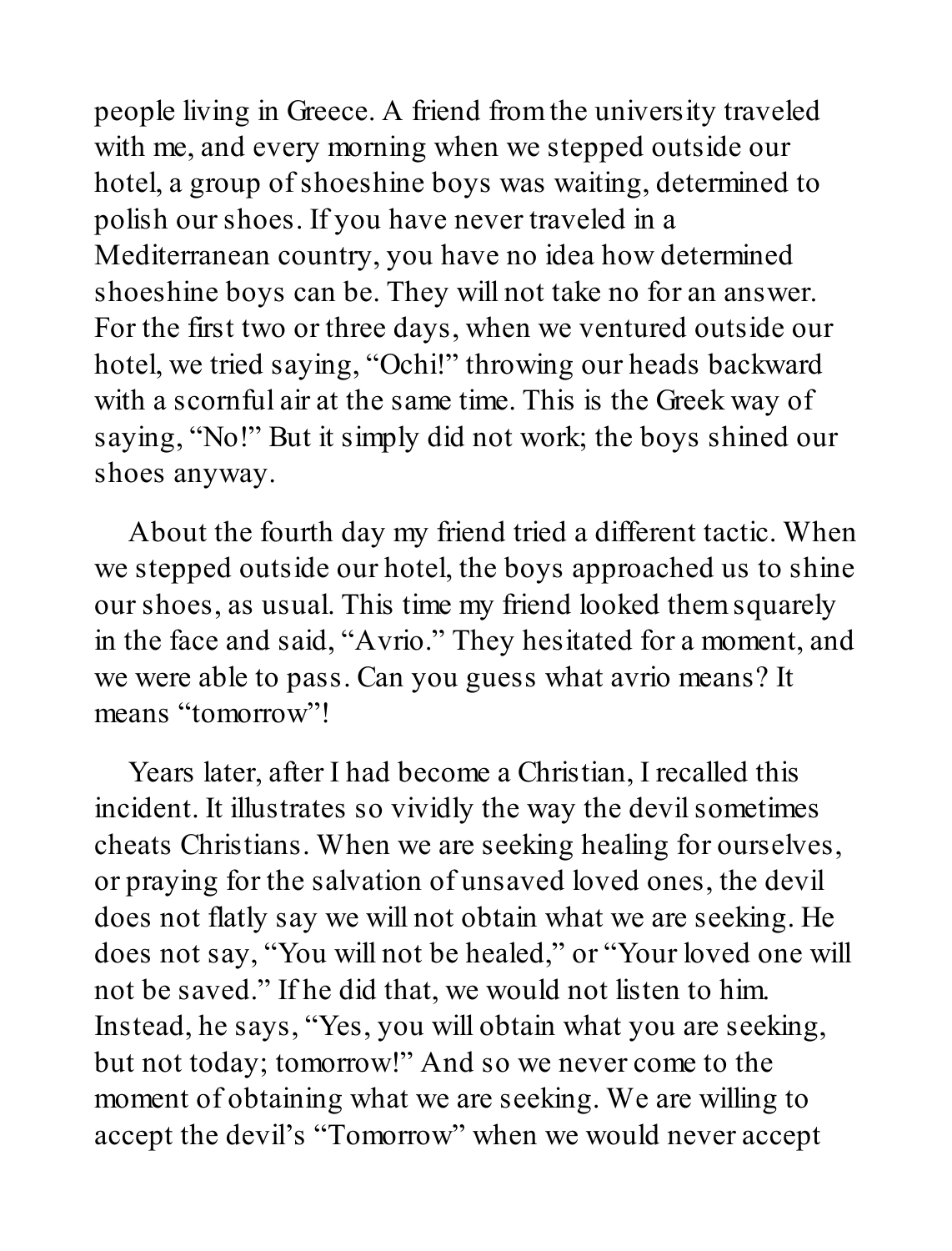his "No!" We have hope, but not faith.

However, God does not put us off until tomorrow. He says, "Now is 'the acceptable time,' behold, now is 'the day of salvation'" (2 Corinthians 6:2). God lives in the eternal now. To faith, He never reveals Himself as "I was," or as "I will be," but always as "I am." When faith contacts God, it is always in the present.

When we apply this principle to petitioning God, it will revolutionize this aspect of our prayer lives. In Mark 11:24, Jesus told us, "Therefore I say to you, all things for which you pray and ask, believe that you have received them, and they shall be granted you." When did Jesus tell us to receive what we pray for? At some undetermined point in the future? No, but at the very moment that we pray. We ask, and at the same moment we receive. Thereafter, we know that what we asked for will be granted to us.

Granting still remains in the future, but receiving, by faith, takes place when we pray. Having received now by faith, we know that, at God's appointed time, the things we received at the moment of praying will actually be granted to us. Faith to receive is in the present; the manifestation of what we have received is in the future. But without present faith, there is no assurance of future manifestation.

In Hebrews 4:3, the writer put the act of believing one stage further back in time than the act of receiving. He used the perfect tense: "For we who have believed enter that rest."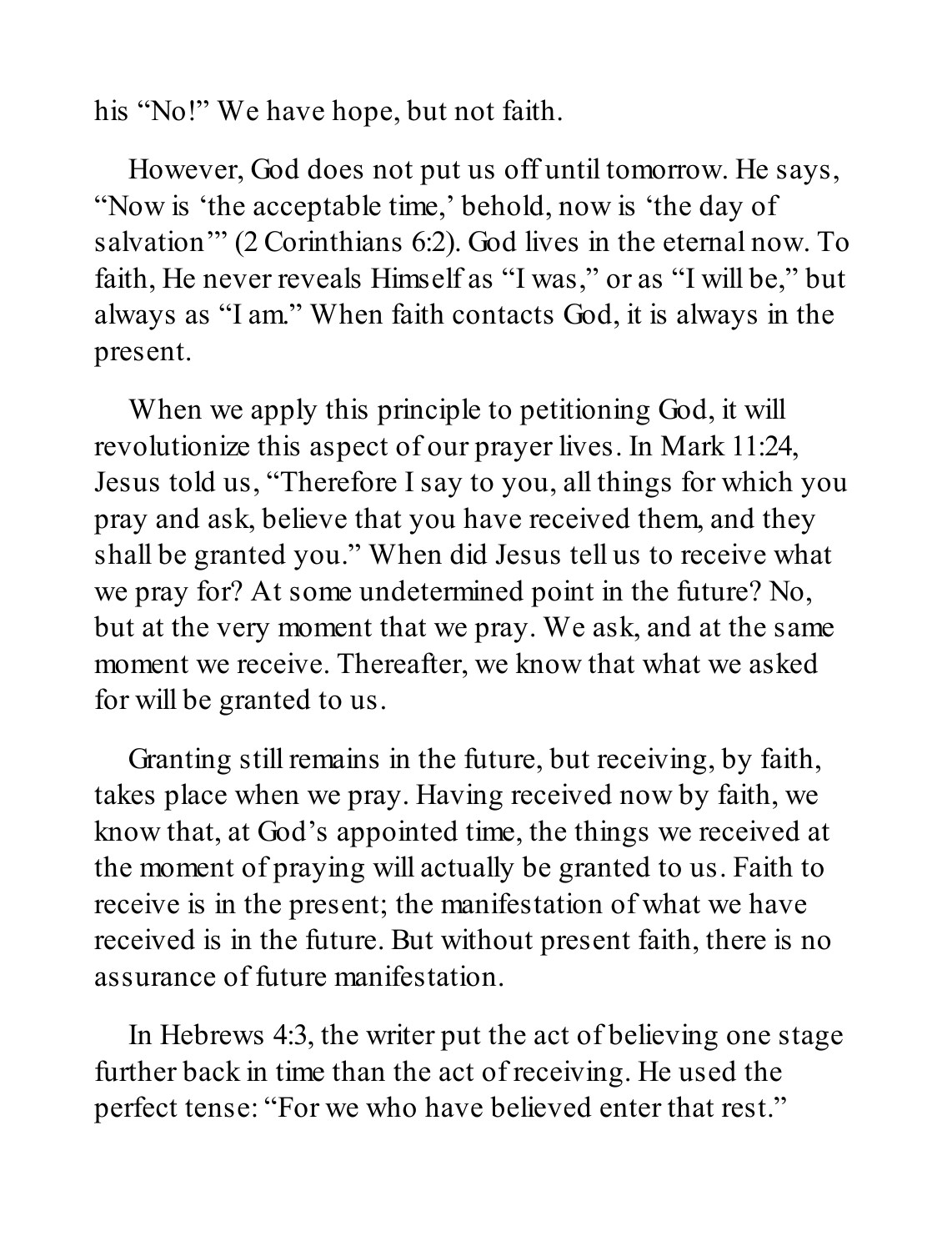Believing is here viewed as something already accomplished that does not need to be repeated. Having believed, we "enter that rest." There is no more struggle or anxiety. We know that what we have received by faith will in due course be manifested in experience. The receiving is our part of the transaction; the manifesting is God's.

#### Summary

Faith and hope are closely related, yet there are two important differences between them. First, faith springs from the heart, but hope is entertained in the mind. Second, faith is in the present; it is a substance—something we already have. But hope is directed toward the future; it is an expectation of things to come.

Hopes that are based on true faith within the heart will not be disappointed. However, without this basis, there is no assurance that our hopes will be fulfilled.

Hope is God's appointed protection for our minds, but it will not obtain for us those results that God has promised only to faith. The key to obtaining what we ask fromGod is to receive it by faith at the very moment we petition Him. Doing this sets us free fromcontinualstruggle and anxiety, and brings us into an inner rest.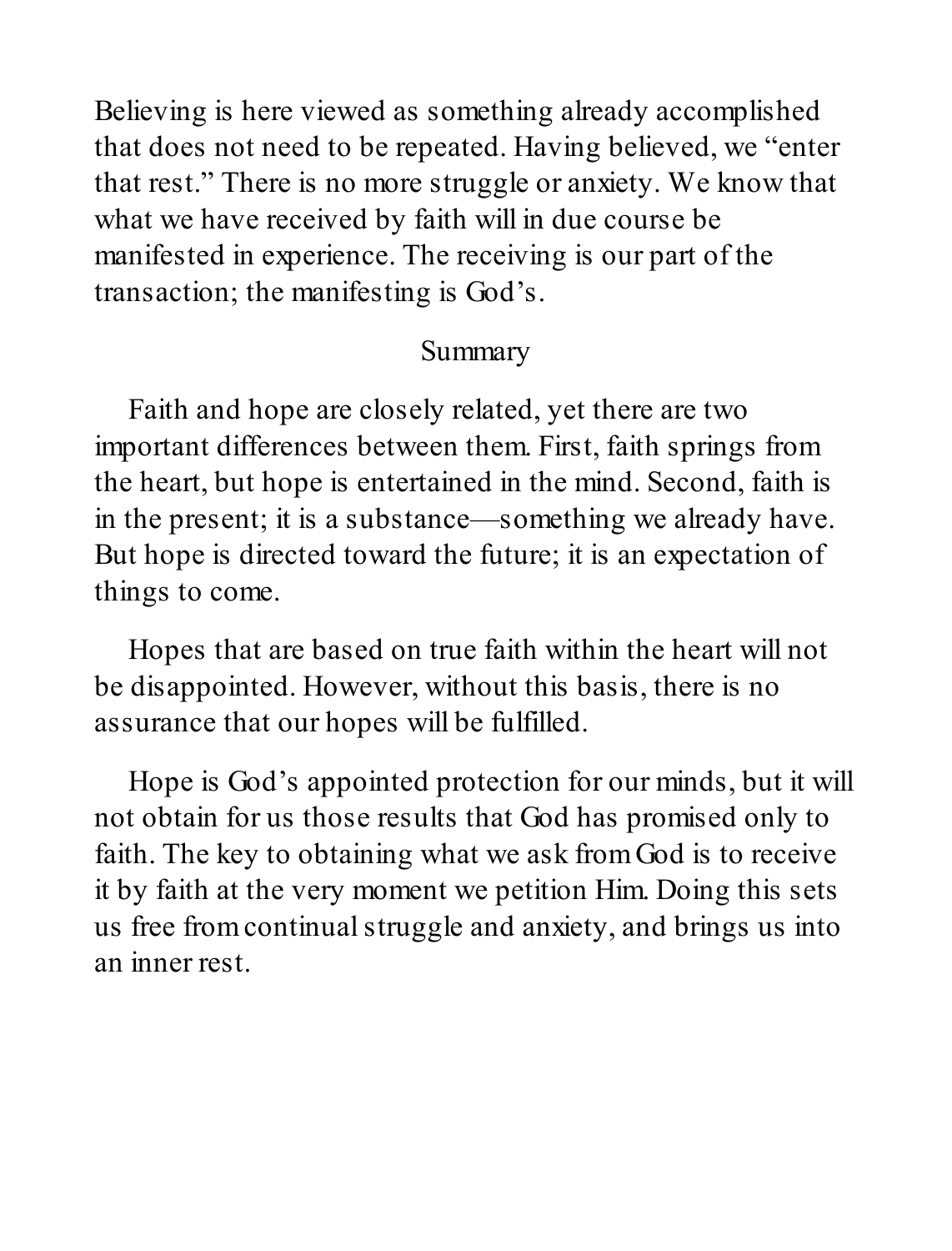# **Faith as a Gift**

Faith, as depicted in the New Testament, has various aspects. Although its essential nature always agrees with the definition given in Hebrews 11:1, "the substance of things hoped for, the evidence of things not seen" (kjv), this nature expresses itself in a variety of distinct but related forms.

The three main forms of faith may be defined as follows:

1.Faith as a gift

2.Faith as a fruit

3.Faith to live by

The third formof faith is a continuing personal relationship that links the believer directly to God and affects every area of his life. It provides the motivation, the direction, and the power for everything he does. It is, in fact, both the sole and the sufficient ground for righteous living. For this reason, I call it "faith to live by."

Fromchapter five onward in this book, we will thoroughly examine this formof faith. But first, in this chapter, we will examine the nature of faith as a gift. Then, in the next chapter, we will examine the nature of faith as a fruit.

The Nature of Spiritual Gifts

In 1 Corinthians 12, Paul dealt with the gifts of the Holy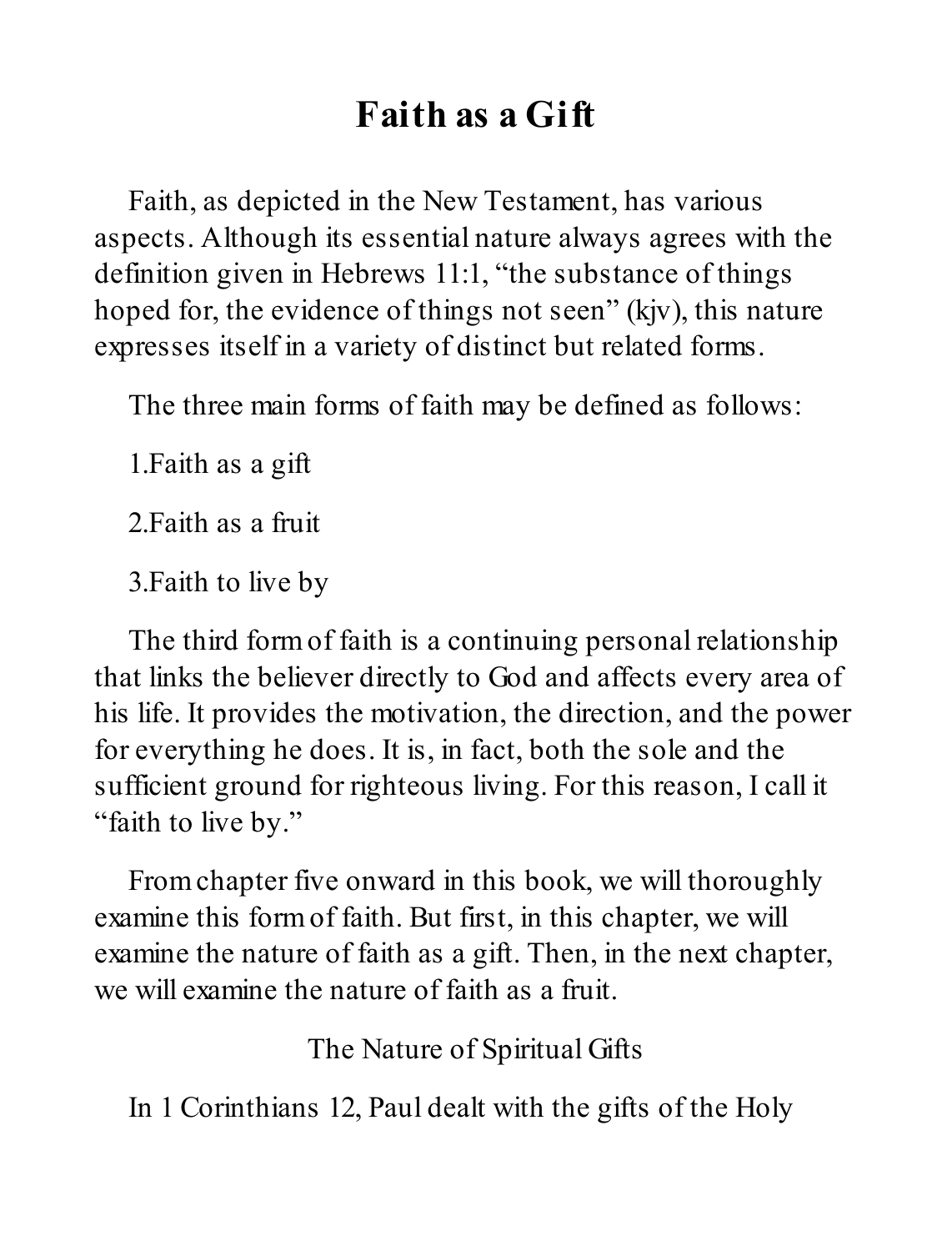Spirit. He opened the chapter with the statement, "Now concerning spiritual gifts, brethren, I do not want you to be unaware" (verse 1). Subsequently, he listed nine distinct gifts:

But to each one is given the manifestation of the Spirit for the common good. For to one is given the word of wisdom through the Spirit, and to another the word of knowledge according to the same Spirit; to another faith by the same Spirit, and to another gifts of healing by the one Spirit, and to another the effecting of miracles, and to another prophecy, and to another the distinguishing of spirits, to another various kinds of tongues, and to another the interpretation of tongues. But one and the same Spirit works all these things, distributing to each one individually just as He wills.(verses 7–11)

The key word that explains the distinctive nature of these gifts is "manifestation" (verse 7). The Holy Spirit Himself, dwelling in a believer, is invisible. But by these gifts operating through a believer, the presence of the Holy Spirit is made manifest to human senses. In each case, the results produced are in the realmof the senses; they can be seen or heard or felt.

Since these gifts are manifestations, not of the believer's own personality but of the person of the Holy Spirit within the believer, all of themare supernatural in character. In every case, the results that they produce are on a higher level than the believer could ever achieve by his ability alone. Each result is possible only through a direct, supernatural operation of the Holy Spirit. By these gifts, and through the believer, the Holy Spirit comes forth out of the invisible spiritual realmand makes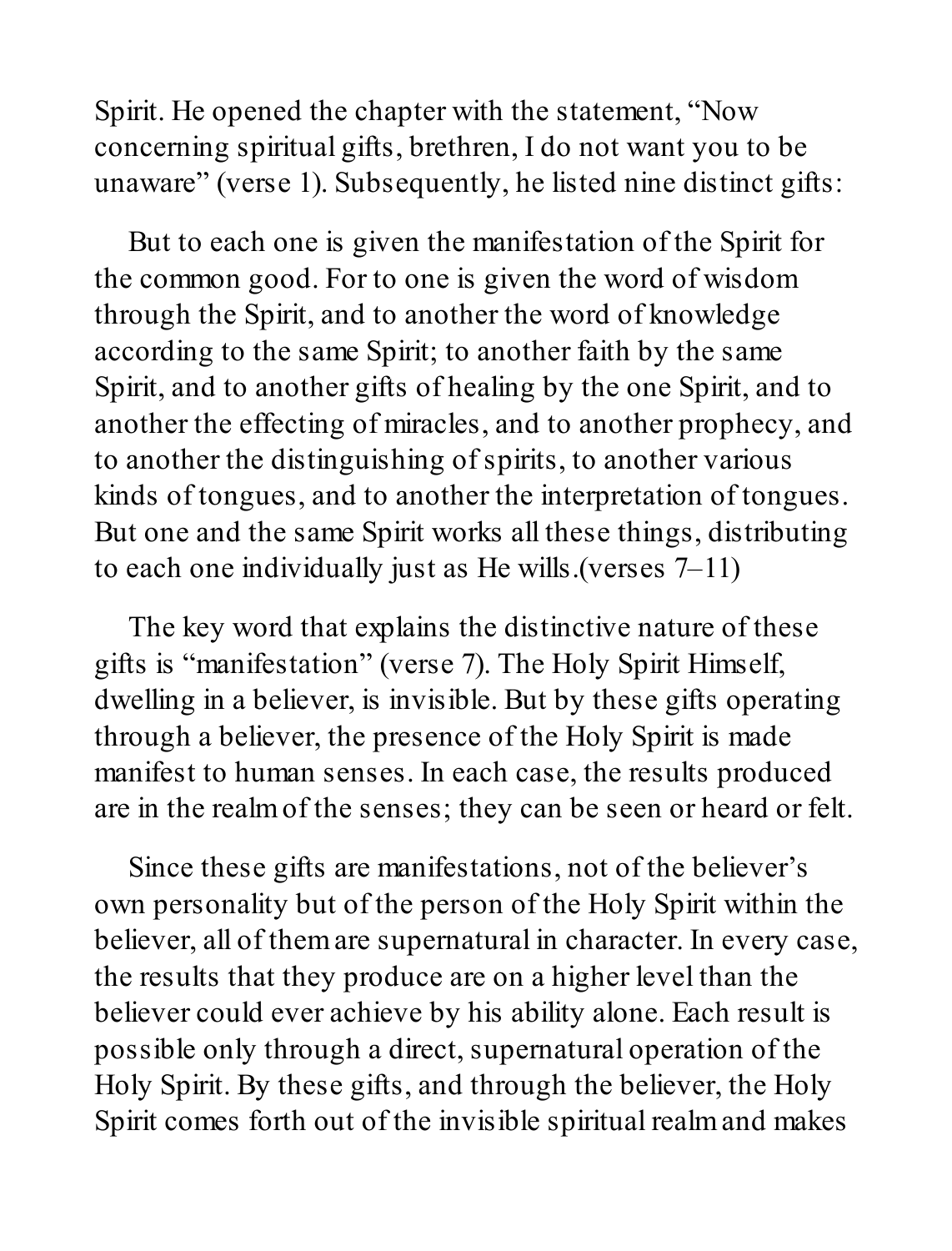a direct impact upon the physical world of space and time.

Paul established two important practical points concerning these gifts. First, they are distributed solely at the discretion of the Holy Spirit, according to His sovereign purposes for each believer's ministry. Human will or achievement are not the basis for receiving these spiritual gifts. Second, they are given "to each one…for the common good" (verse 7), for a useful, practical purpose. As Bob Mumford said, "The gifts of the Spirit are tools, not toys."

It has often been pointed out that these nine gifts fall naturally into three groups of three:

1.The gifts of utterance. These are gifts that operate through the believer's vocal organs. They include prophecy, tongues, and the interpretation of tongues.

2.The gifts of revelation. These are gifts that impart spiritual illumination. They include the word of wisdom, the word of knowledge, and the distinguishing of spirits.

3.The gifts of power. These are gifts that demonstrate God's supernatural power in the physical realm. They include faith, the gifts of healing, and the working of miracles.

# Have God's Faith

The gift of faith, which we will now study, is the first of the three gifts of power. It is distinguished fromthe other forms of faith by the fact that it is a sovereign, supernatural manifestation of the Holy Spirit working through the believer.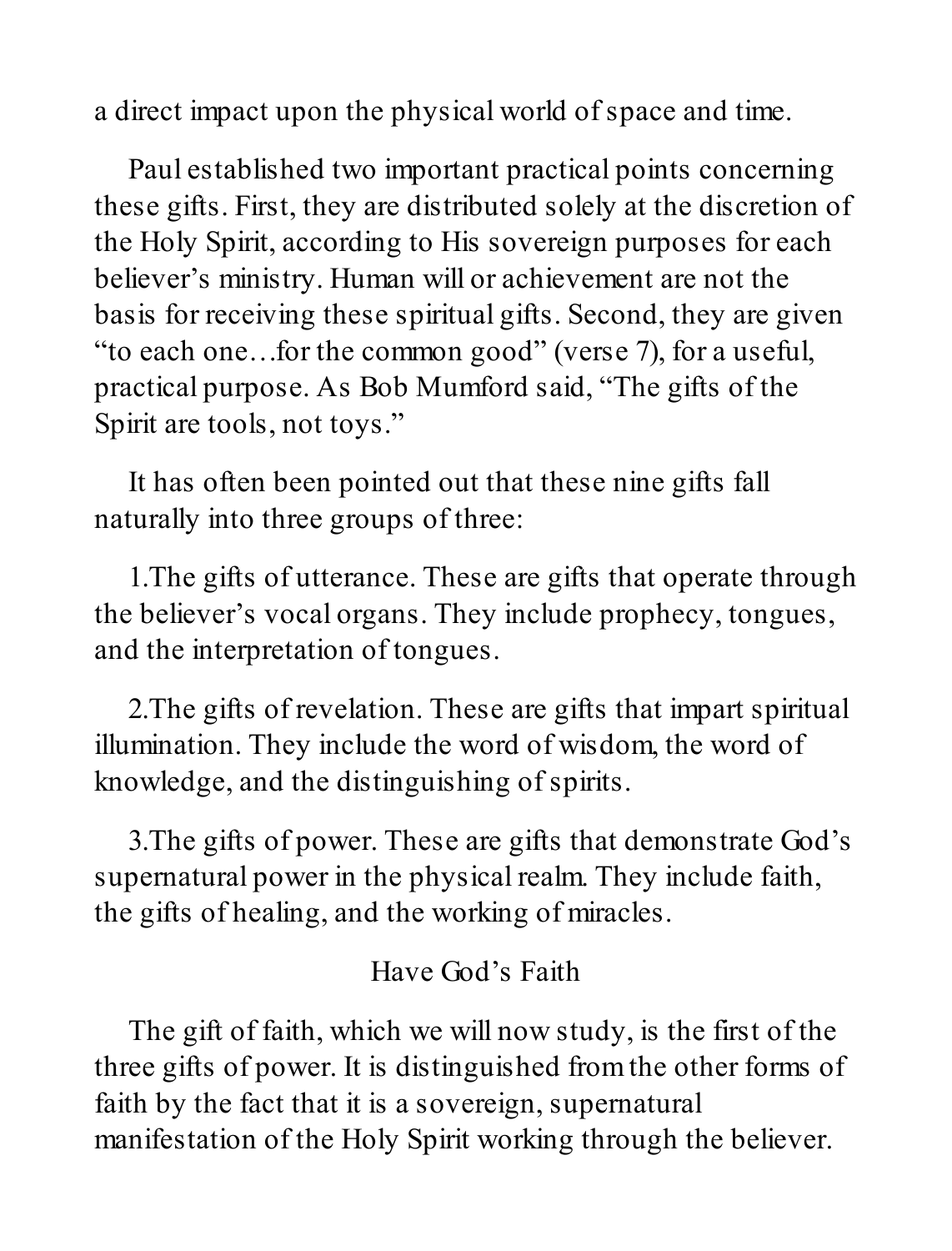The two key words are sovereign and supernatural.

In Matthew 21 and Mark 11, we read that Jesus, on His way to Jerusalemwith His disciples, came to a fig tree by the wayside. Jesus was seeking fruit. When He found that the tree contained only leaves, but no fruit, He pronounced a curse upon it, saying, "May no one ever eat fruit fromyou again!" (Mark 11:14). The next day, as Jesus and His disciples passed the same tree, the disciples were astonished to see that within twenty-four hours it had withered fromthe roots up. "Rabbi, behold," Peter commented, "the fig tree which You cursed has withered" (verse 21).

To Peter's comment, Jesus replied, "Have faith in God" (verse 22). This is how it has been translated into English. However, what Jesus actually said, in its most literal form, was, "Have God's faith." This statement highlights the special kind of faith we are speaking of here, that is, faith as a gift. Faith has its origin not in man, but in God. It is an aspect of God's own eternal nature. Through the gift of faith, the Holy Spirit imparts a portion of God's own faith, directly and supernaturally, to the believer. This is faith on a divine level, as high above mere human faith as heaven is above earth.

In saying, "Have God's faith," Jesus challenged His disciples to receive and exercise this kind of faith, just as He Himself had done. He went on to tell themthat with faith of this kind they would not only be able to do what they had seen Him do to the fig tree, but they would also be able to move a mountain by simply speaking: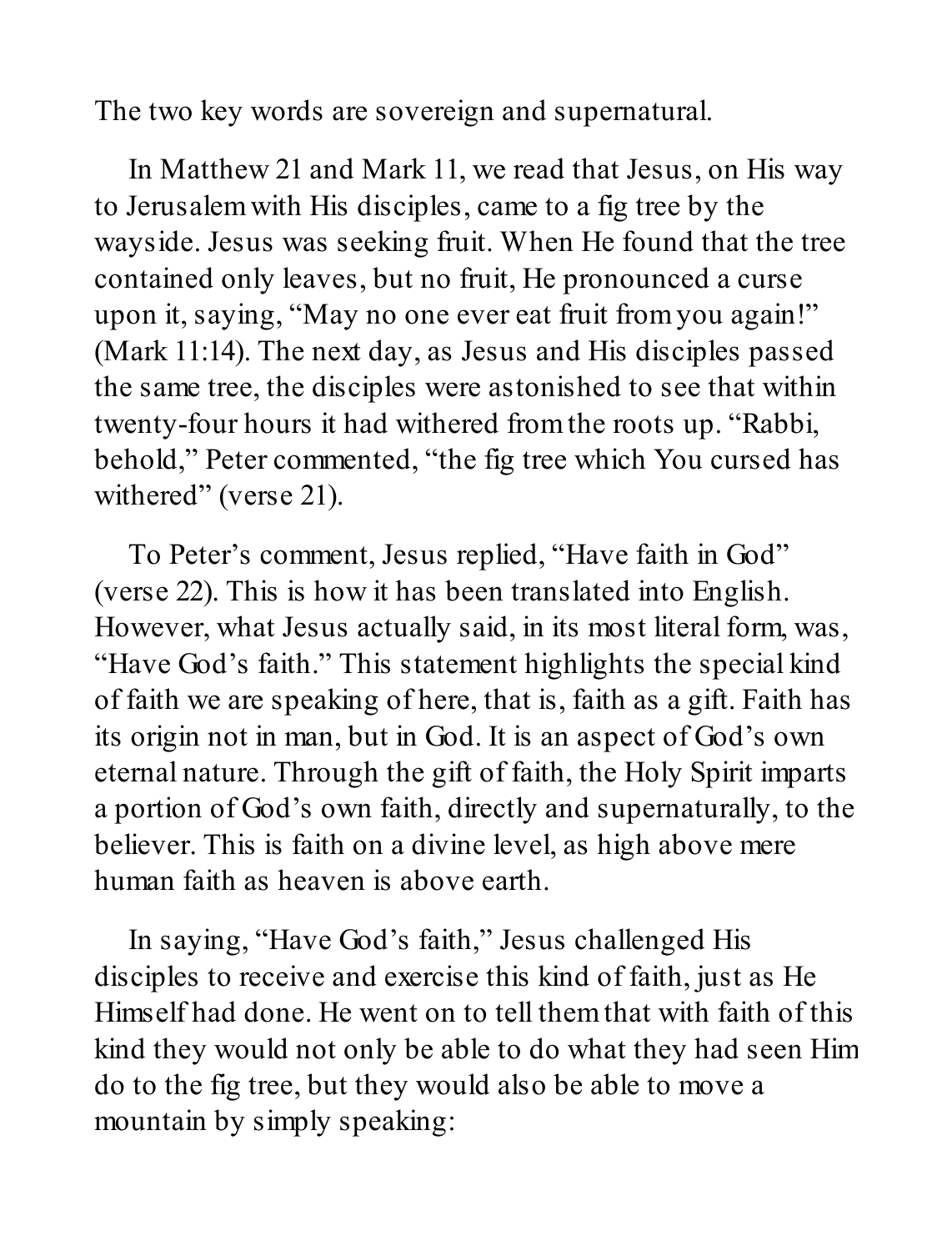Truly I say to you, if you have faith, and do not doubt, you shall not only do what was done to the fig tree, but even if you say to this mountain, "Be taken up and cast into the sea," it shall happen. (Matthew 21:21)

Jesus was not speaking merely to the disciples when He said, "If you have faith," for we see in Mark 11:23 that He used the word whoever, extending His promise to all believers:

Truly I say to you, whoever says to this mountain, "Be taken up and cast into the sea," and does not doubt in his heart, but believes that what he says is going to happen, it shall be granted him.

Jesus set no limit to the scope of this kind of faith. The phrases He used are all-inclusive: "Whoever says…what he says...shall be granted him." There is no restriction concerning the person who speaks or the words that are spoken. All that matters is the nature of the faith; it must be God's own faith.

In Luke 8:22–25, we see that, as Jesus and His disciples were crossing the Sea of Galilee in a boat, they were suddenly overtaken by an unnaturally violent storm. The disciples woke Jesus, who was asleep in the stern, saying, "Master, Master, we are perishing!" (Luke 8:24). The biblical record continues, "And being aroused, He rebuked the wind and the surging waves, and they stopped, and it became calm" (verse 24).

Obviously, the faith that Jesus exercised here was not on the human level. Normally, the winds and the waters are not under man's control. But at the moment of need, Jesus received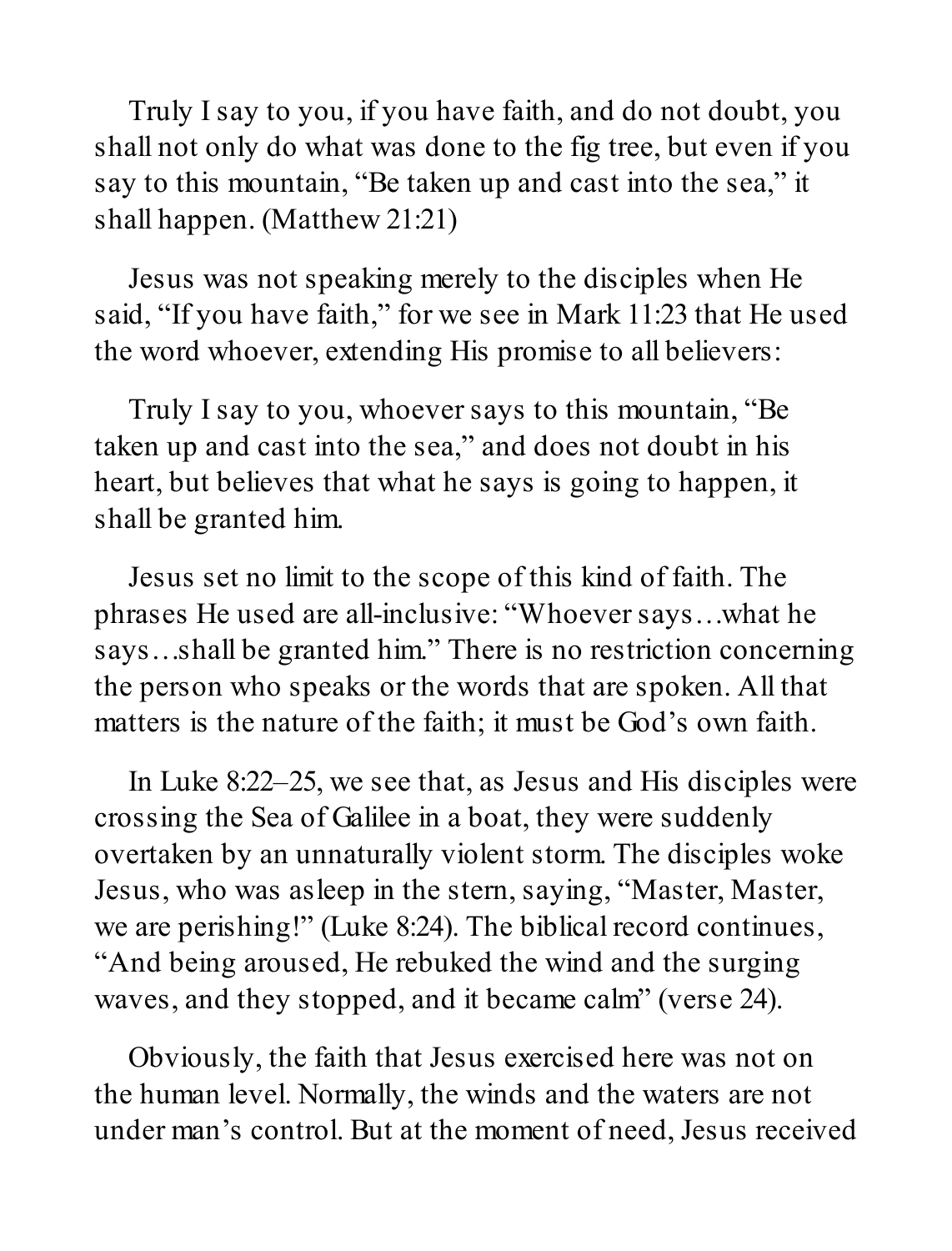a special impartation of His Father's own faith. Then, by a word spoken with that faith, He accomplished what man would consider impossible: the instantaneous calming of the storm.

When the danger had passed, Jesus turned to His disciples and said, "Where is your faith?" (verse 25, emphasis added). In other words, He asked, "Why couldn't you have done that? Why did I have to do it?" He implied that it would have been just as easy for the disciples to have calmed the stormas it had been for Him—if they had exercised the right kind of faith. But in the moment of crisis, the impact of the stormon the disciples' senses had opened the way for fear to enter their hearts, thus excluding faith. Jesus, on the other hand, had opened His heart to the Father and had received fromHimthe supernatural gift of faith needed to deal with the storm.

## Quality, Not Quantity

Later, Jesus confronted a stormof a different kind: a boy rolling on the ground in an epileptic seizure and an agonized father imploring help. Jesus dealt with this stormas He had dealt with the one on the Sea of Galilee. He spoke an authoritative word of faith that drove the evilspirit out of the boy. When His disciples asked Himwhy they had not been able to do this, He told themplainly, "Because of the littleness of your faith" (Matthew 17:20). Then He went on to say, "If you have faith as a mustard seed, you shallsay to this mountain, 'Move fromhere to there,' and it shall move; and nothing shall be impossible to you" (verse 20).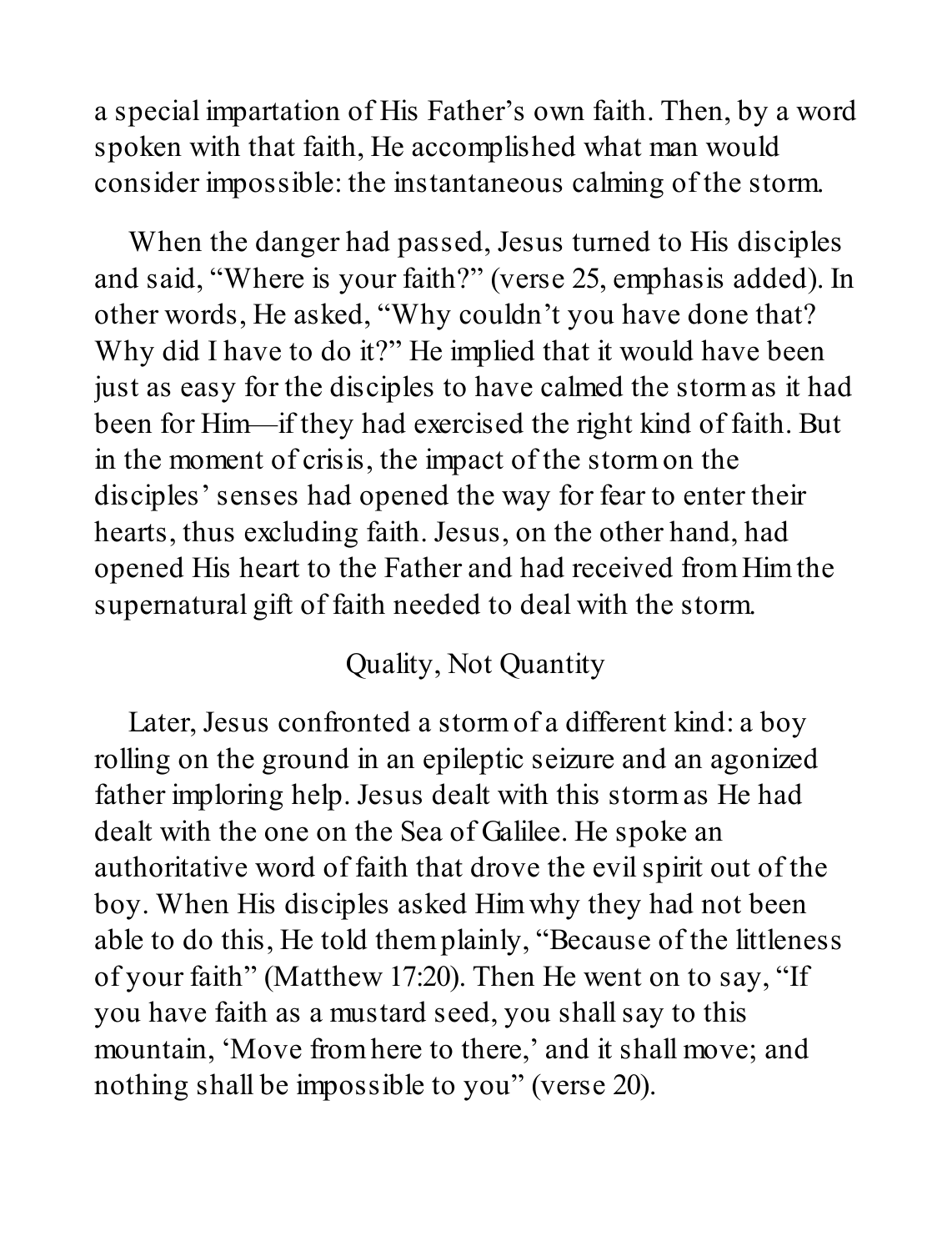Here Jesus used a mustard seed as a measure of quantity. In Matthew 13:32, we are told that a mustard seed is "smaller than all other seeds." In other words, Jesus was telling us that it is not the quantity of the faith that matters, but the quality. If a person has the right kind of faith in even the amount of a mustard seed, it is sufficient to move a mountain!

Near the climaxof His earthly ministry, Jesus once more demonstrated the power of words spoken with the right kind of faith. Outside the tomb of Lazarus. He cried out with a loud voice, "Lazarus, come forth" (John 11:43). This brief command, energized by supernatural faith, caused a man who was both dead and buried to come walking out of his tomb, alive and well.

The original pattern for supernatural faith is found in the act of creation itself. It was by faith in His own word that God brought the universe into being. "By the word of the Lord the heavens were made, and by the breath [literally, spirit] of His mouth all their host.…For He spoke, and it was done; He commanded, and it stood fast" (Psalm33:6, 9). God's spoken word, energized by His Spirit, was the effective agent in all creation.

When the gift of faith is in operation, a man becomes, for a time, the channel of God's own faith. The person who speaks is no longer important, but only the faith that is expressed. If it is God's own faith at work, it is equally effective whether the words are spoken through God's mouth or whether they are uttered by the Holy Spirit through the mouth of a human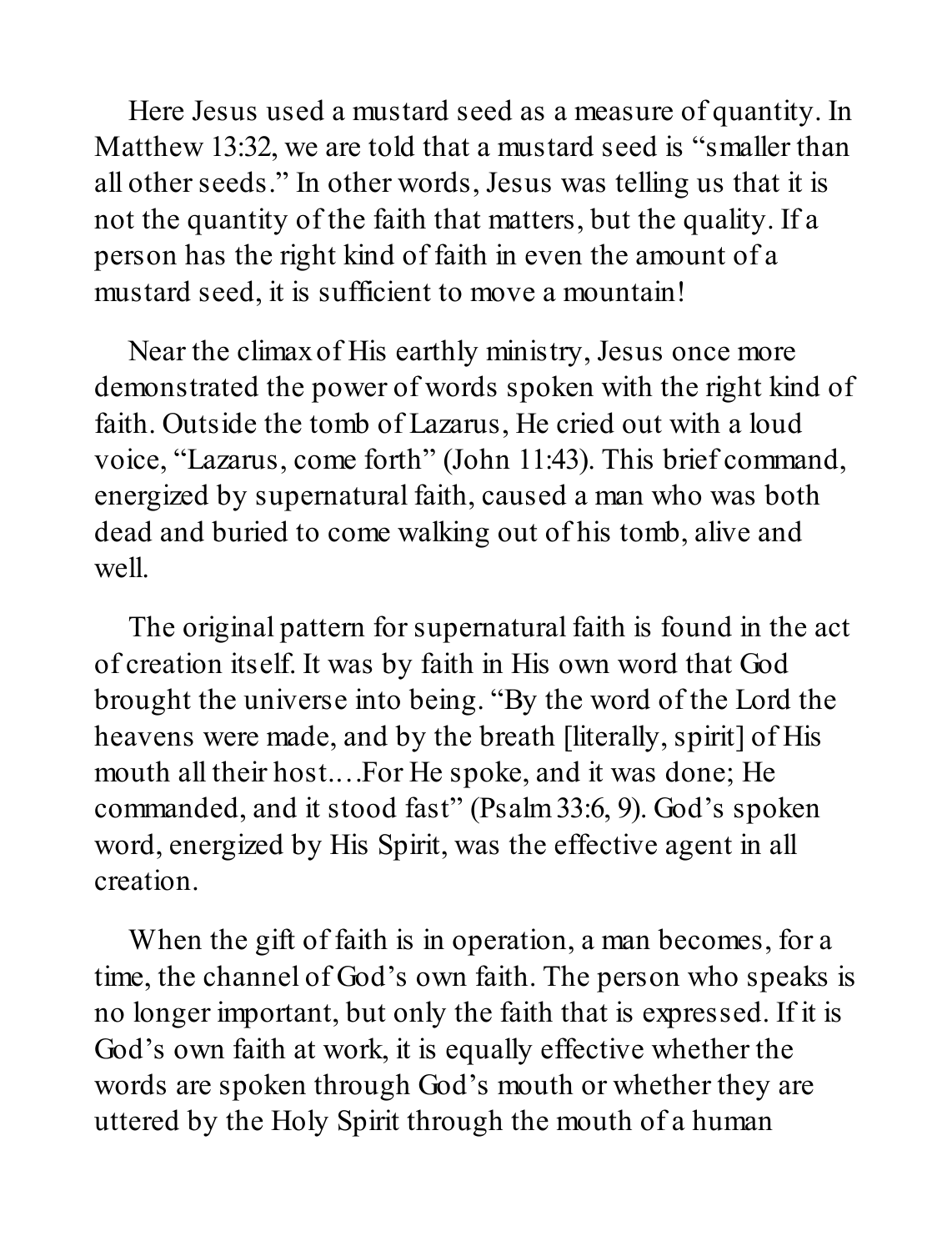believer. As long as a believer operates with this divine faith, his words are just as effective as if God Himself had spoken them. It is the faith that matters, not the person.

In the examples that we have considered up to this point, this supernatural faith was expressed through a spoken word. By a spoken word, Jesus caused the fig tree to wither. By a spoken word. He calmed the storm, cast the evil spirit out of the epileptic boy, and called Lazarus out of the tomb. In Mark 11:23, Jesus said this about any word spoken in faith: "Whoever says…what he says…shall be granted him."

Sometimes a word spoken in prayer becomes the channel for the gift of faith. In James 5:15, we are told that "the prayer of faith shall save [or, restore] the sick" (kjv). There is no room left for doubt about the effect of a prayer of faith. Its results are guaranteed. Prayer prayed with God-given faith is irresistible. Neither sickness nor any other condition that is contrary to God's will can stand against it.

As an example of someone who prayed "the prayer of faith," James referred to Elijah. By his prayer, Elijah withheld all rain for three and a half years, and then caused rain to fall again. (See James 5:17–18.) Scripture indicates that the giving and withholding of rain is a divine prerogative, exercised by God Himself. (See, for example, Deuteronomy 11:13–17 and Jeremiah 5:24; 14:22.) Yet, for three and a half years, Elijah exercised this prerogative on God's behalf. James emphasized that Elijah was "a man with a nature like ours" (James 5:17)—a human being just like the rest of us. But as long as he was enabled to pray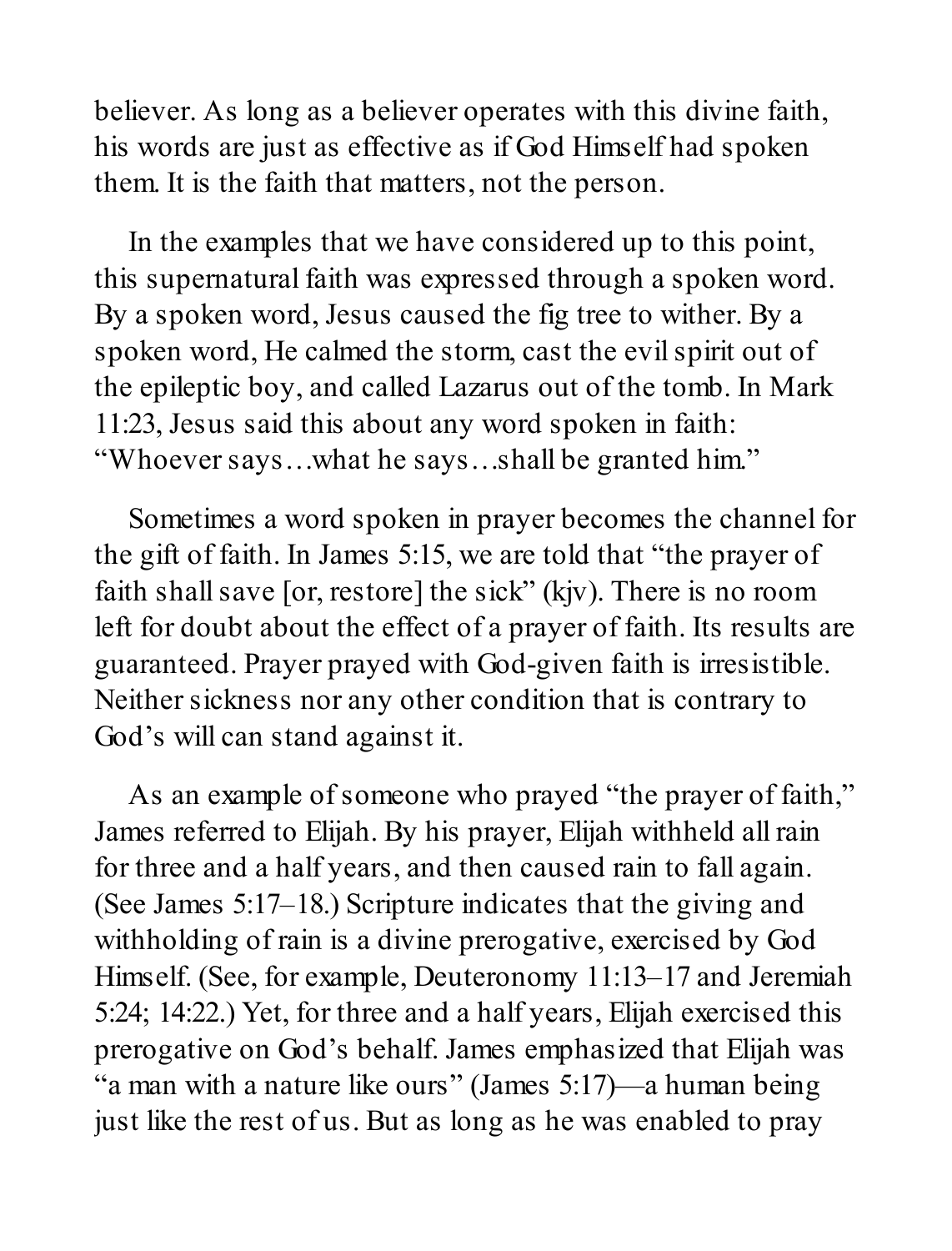with God's faith, the words he uttered were as effective as God's own decrees.

However, faith of this kind does not need to operate through a spoken word only. It was by this same kind of supernatural faith that Jesus was able to walk on the stormy Sea of Galilee. (See Matthew 14:25–33.) In this case, He did not need to speak; He merely walked out onto the water. Peter began to follow the example of Jesus and to exercise the same kind of faith. This enabled himto do precisely the same thing that Jesus was doing. But when he looked away fromJesus to the waves, his faith deserted him, and he began to sink!

The comment that Jesus made is very illuminating: "O you of little faith, why did you doubt?" (Matthew 14:31). Jesus did not reprove Peter for wanting to walk on the water. He reproved himfor losing faith in the middle of doing so. Don Basham, the author of several books on the power of the Holy Spirit, has pointed out that there is a divine urge implanted in every human heart to step out in supernatural faith and to walk on a plane above the level of our own ability. Since God Himself placed this urge in man, He does not reprove us for it. On the contrary, He is willing to give us the faith that will enable us to do these things. He is disappointed, not when we reach out for this kind of faith, but only when we do not hold on to it long enough.

## God Retains the Initiative

This supernatural kind of faith is given in a specific situation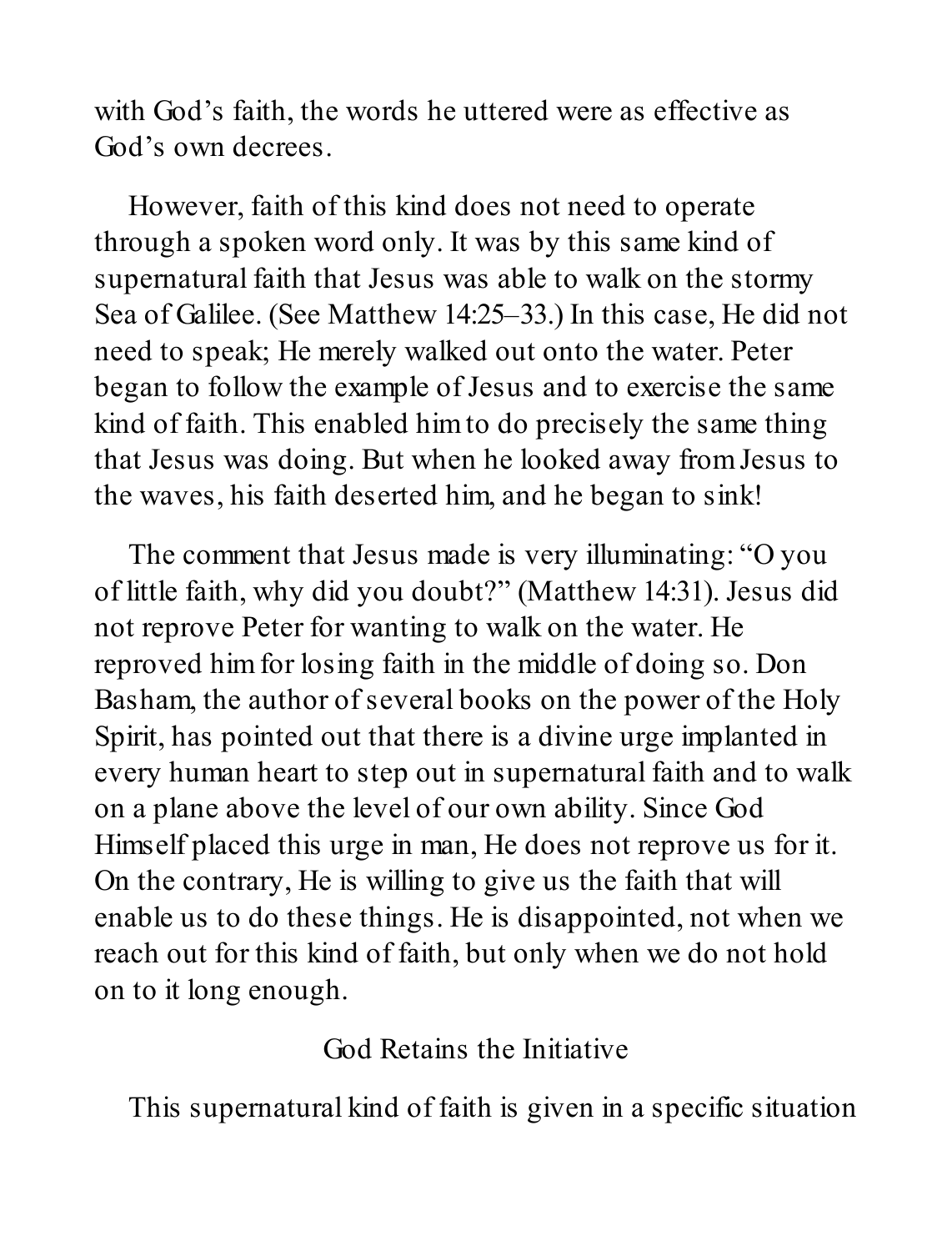to meet a specific need. It remains under God's direct control. It must remain so, for it is God's own faith. He gives it or withholds it at His discretion. This kind of faith is included with all the other supernatural gifts, concerning which Paulsaid, "But one and the same Spirit works all these things, distributing to each one individually just as He wills" (1 Corinthians 12:11). The key phrase here is at the end—"just as He wills." God Himself determines when and to whomHe will impart each of the spiritual gifts. The initiative is with God, not with man.

This was true even in the ministry of Jesus Himself. He did not curse every fruitless fig tree. He did not calmevery storm. He did not call every dead man out of his tomb. He did not always walk on the water. He was careful to leave the initiative in the hands of His Father. In John 5:19, He said, "The Son can do nothing of Himself, unless it is something He sees the Father doing; for whatever the Father does, these things the Son also does in like manner." Again, Jesus said in John 14:10, "The words that I say to you I do not speak on My own initiative, but the Father abiding in Me does His works." The initiative was always with the Father.

We must learn to be as reverent and as careful in our relationship with the Father as Jesus was. The gift of faith is not ours to command. It is not intended to satisfy our personal whims or ambitions. It is made available at God's discretion to accomplish ends that originate in God's own eternal purposes. We cannot, and must not, wrest the initiative from God. Even if God should permit us to do so, it would ultimately be to our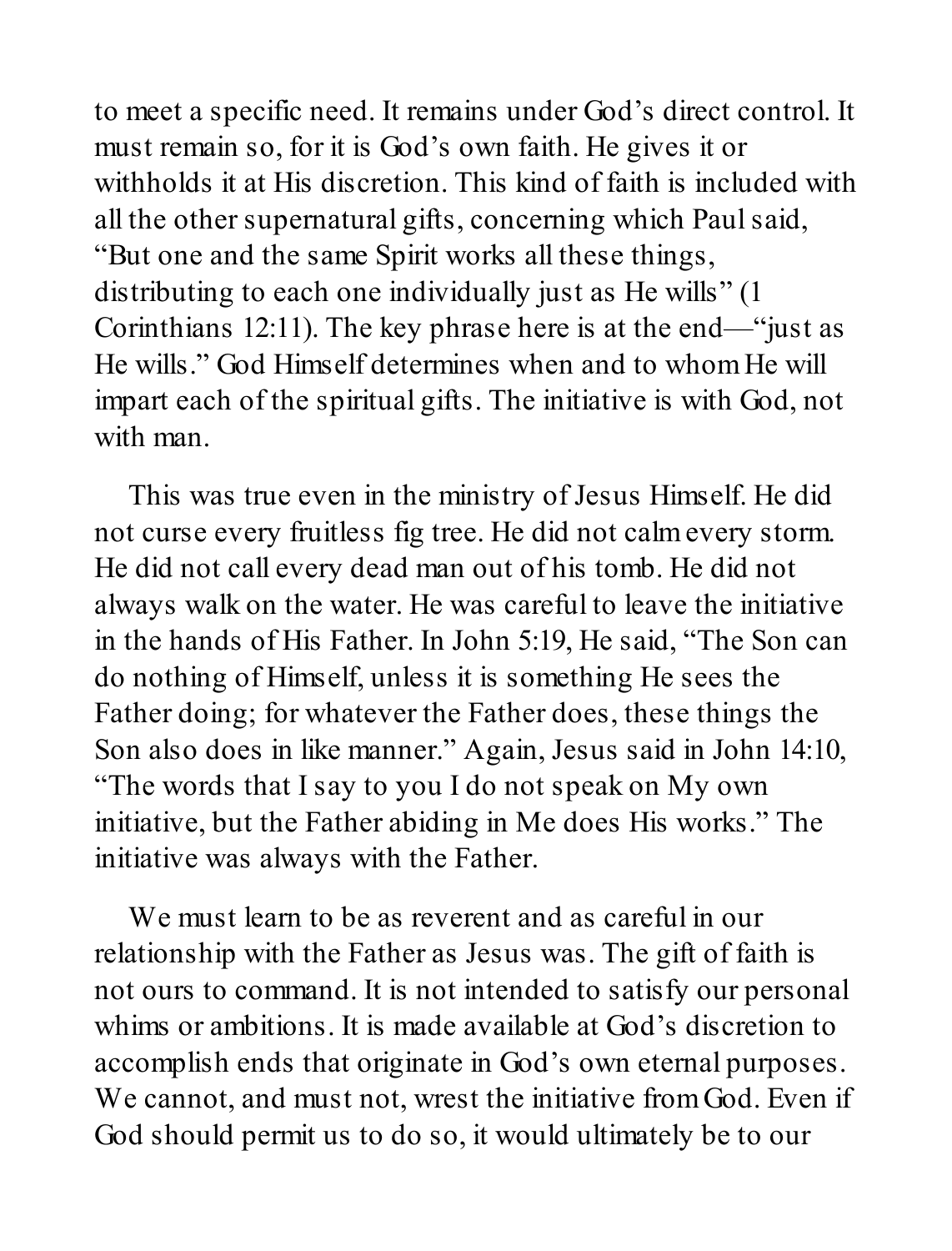own loss.

Pictured as a mustard seed, the gift of faith is similar to two of the gifts of revelation: the word of wisdom, which is directive, and the word of knowledge, which is informative. God has all wisdomand all knowledge, but, fortunately for us, He does not burden us with all of it. However, in a given situation in which we need direction, He supernaturally imparts to us a word of wisdom—just one little "mustard seed" out of His totalstore of wisdom. Or, in a situation in which we need information, He imparts to us a word of knowledge—a little "mustard seed" out of His totalstore of knowledge.

So it is with the gift of faith. God has all faith, but He does not impart it all to us. In a given situation, in which we need faith on a higher level than our own, God imparts to us a "mustard seed" of faith out of His own totalstore. Once the special need has been met, God withdraws His faith, and we are left once again to exercise our own.

## Equipment for Evangelism

As we saw earlier, the gift of faith is associated with the other two gifts of power: the gifts of healing and the working of miracles. In practice, the gift of faith often serves as a catalyst to bring the other two gifts into operation. This is illustrated by the ministry of Philip in Samaria, as described in the book of Acts:

And Philip went down to the city of Samaria and began proclaiming Christ to them. And the multitudes with one accord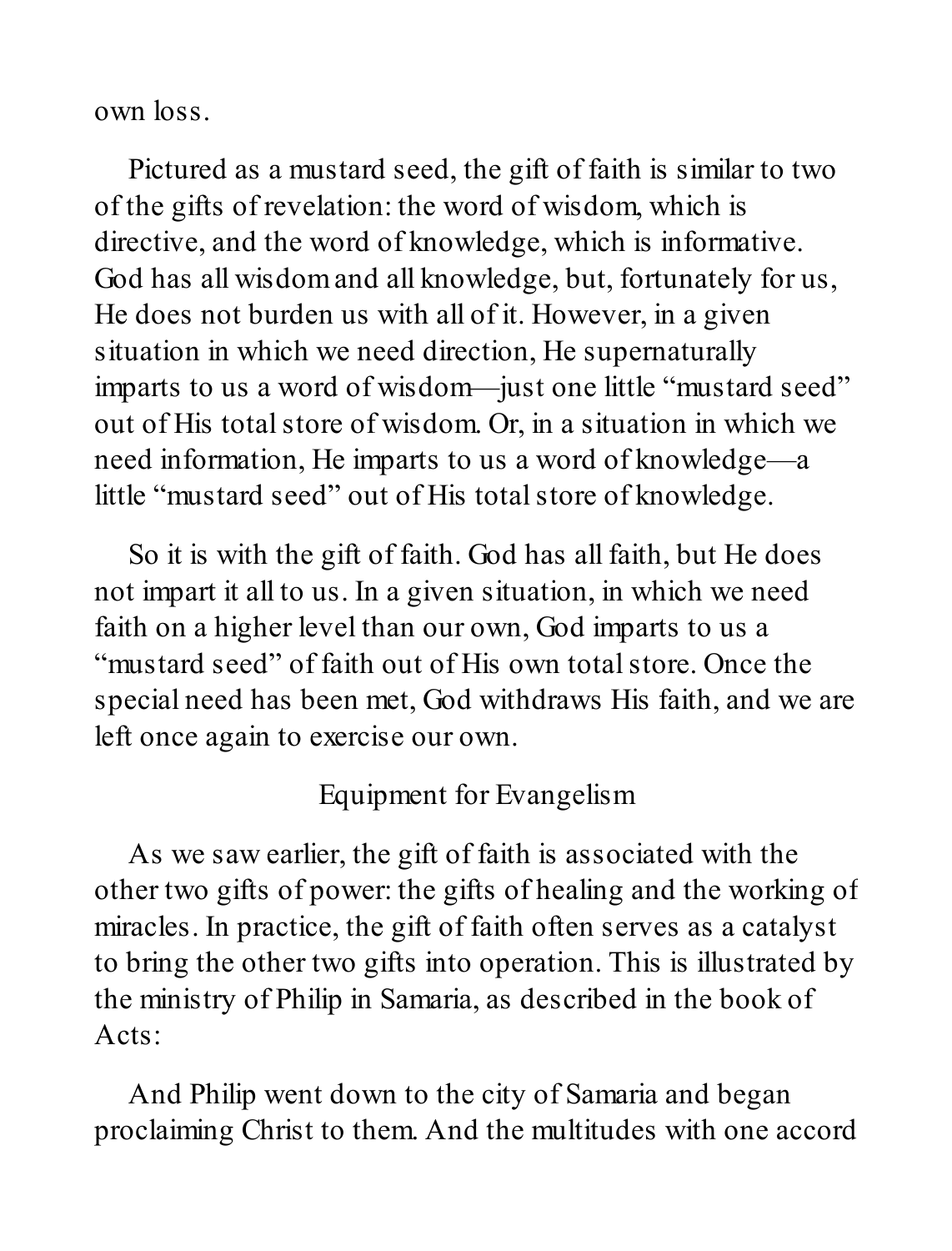were giving attention to what was said by Philip, as they heard and saw the signs which he was performing. For in the case of many who had unclean spirits, they were coming out of them shouting with a loud voice; and many who had been paralyzed and lame were healed. And there was much rejoicing in that city.(Acts 8:5–8)

In the first phase of his ministry, Philip cast out evilspirits. As we have seen fromthe example of Jesus, as recorded in Matthew 17:14–21 and elsewhere, evil spirits were cast out by the spoken word through the exercise of the gift of faith. In the second phase of Philip's ministry, the other two gifts of power, miracles and healings, came into operation. As a result, miracles were performed and the paralyzed and the lame were healed.

In Acts 21:8, Philip is called "the evangelist." Only two patterns of the ministry of an evangelist are presented to us in the New Testament: that of Jesus Himself and that of Philip. In each case, there was a strong emphasis on the casting out of evilspirits, which was followed by miracles and healings. The three gifts of power—faith, miracles, and healings—together constitute the supernatural equipment that is endorsed by the New Testament for the ministry of an evangelist.

#### Summary

The gift of faith is one of nine gifts of the Holy Spirit listed by Paul in 1 Corinthians 12:7–11. Each of these gifts is a supernatural manifestation of the Holy Spirit, who dwells in a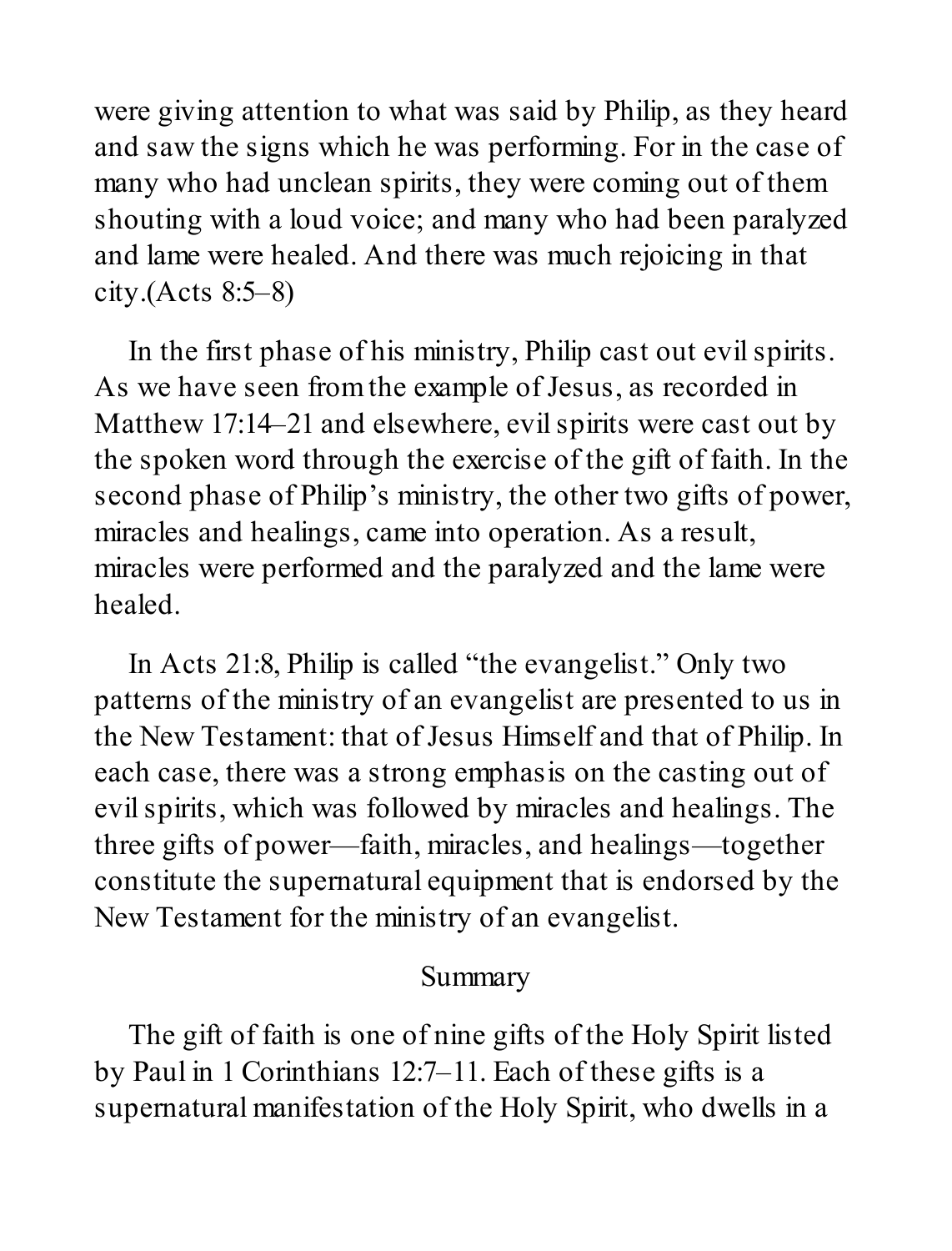believer and operates through him.

Through the gift of faith, the Holy Spirit temporarily imparts to a believer a portion of God's own faith. This is faith on a divine level, far above the human level. It is not the quantity that matters, but the quality. A "mustard seed" of this kind of faith is sufficient to move a mountain.

The gift of faith operates frequently, but not exclusively, through a spoken word. Such a word may be spoken in prayer. Through this gift, Jesus caused a fig tree to wither, calmed a stormat sea, drove an evilspirit out of an epileptic boy, called Lazarus out of his tomb, and walked on the stormy waves.

God has implanted in man an urge to exercise this kind of faith. Therefore, He does not reprove us for doing so. Rather, He is disappointed if we let go of it too soon. However, as in the ministry of Jesus, the initiative must always be left with God.

The gift of faith can serve as a catalyst for the related gifts of healings and miracles. These three gifts combined are the equipment endorsed by the New Testament for the ministry of an evangelist.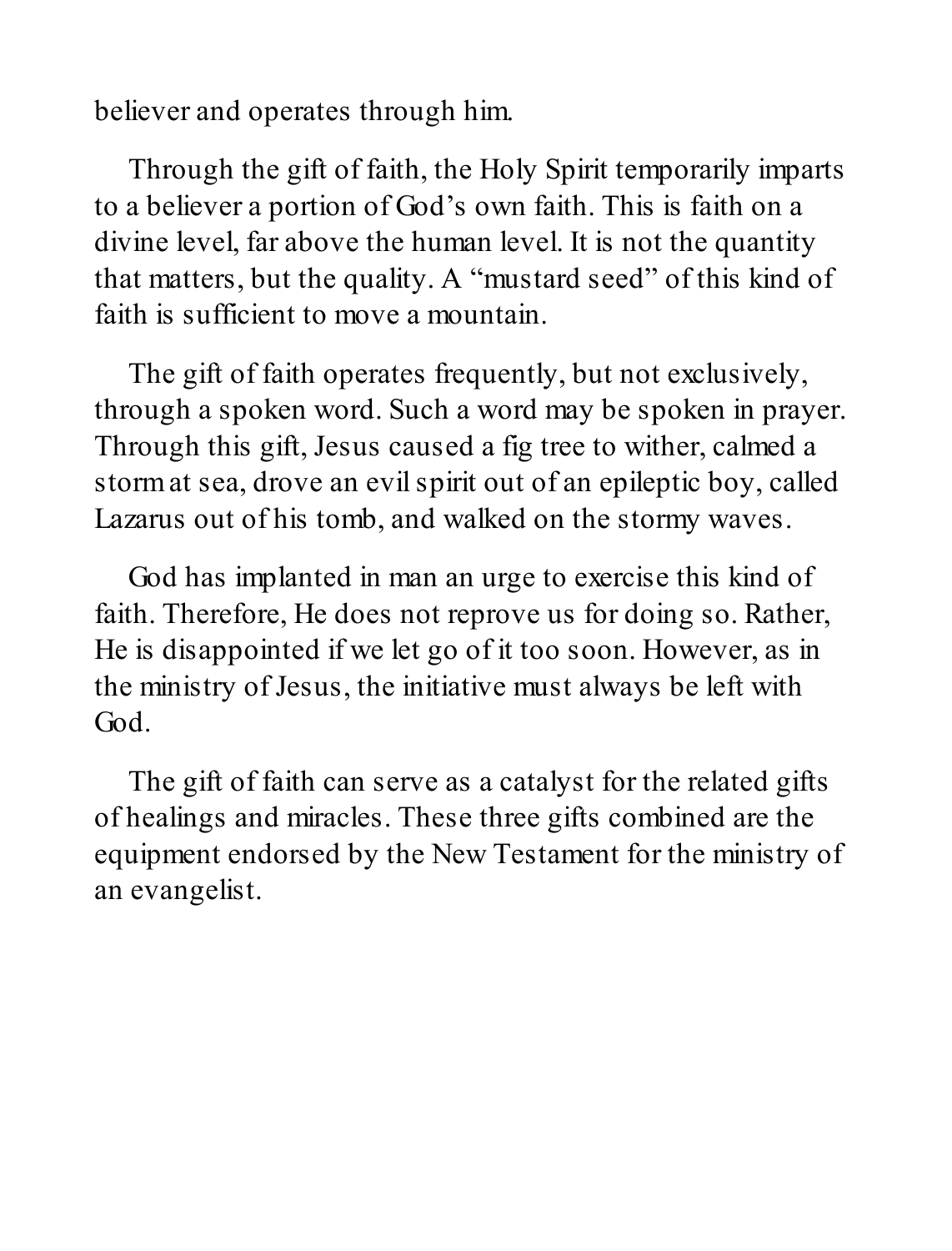# **Faith as a Fruit**

In the preceding chapter, we looked at how faith operates as one of the nine spiritual gifts listed by Paul in 1 Corinthians 12:7–11. In this chapter, we will look at how faith functions as one of the nine forms of spiritual fruit that Paul listed in Galatians 5:22–23: "But the fruit of the Spirit is love, joy, peace, longsuffering, gentleness, goodness, faith, meekness, temperance" (kiv).

The seventh formof fruit listed is faith. Recent versions of the Bible offer a variety of translations for this word, such as "faithfulness," "fidelity," and "trustfulness." However, the Greek noun that Paul used here is pistis. As we saw in chapter one, this is the basic word used for faith throughout the New Testament.

Before we begin to study this particular formof fruit, it will be helpful first to consider the relationship between gifts and fruit in general. What is the difference?

# Gifts versus Fruit

One way to bring the difference into focus is to picture a Christmas tree and an apple tree side by side. I amtalking about a Christmas tree on which presents are tied. It is a common practice in some places to tie gifts onto the Christmas tree, instead of placing themunder the tree. In this way, a Christmas tree "bears" gifts, while an apple tree bears fruit.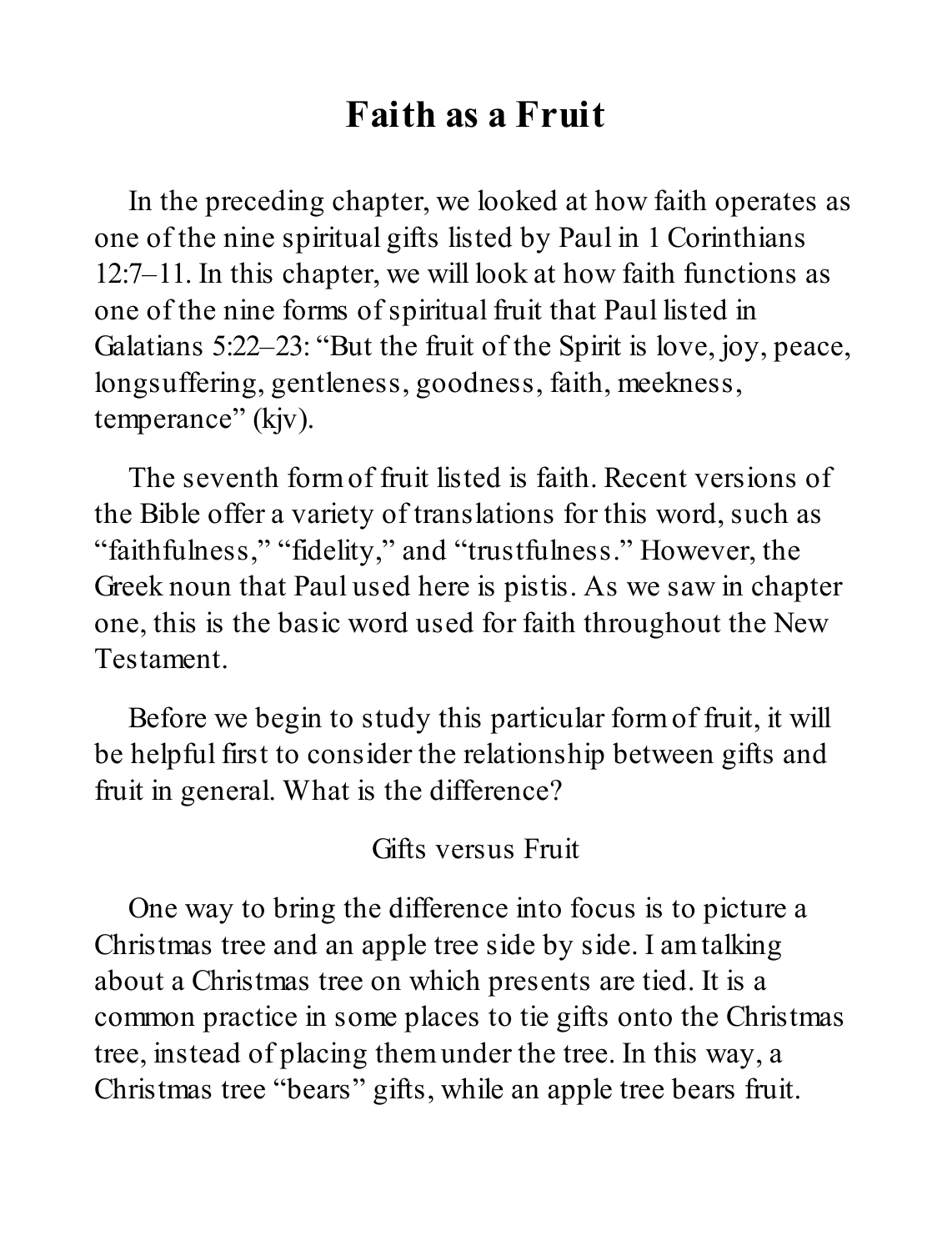In the case of the Christmas tree, a gift is both attached to it and removed fromit by a single, brief act. The gift may be a garment, and the tree may be a fir tree. There is no direct connection between the tree and the gift. The gift tells us nothing about the nature of the tree fromwhich it is taken.

On the other hand, there is a direct connection between an apple and the tree that bears it. The nature of the tree determines the nature of the fruit, both its kind and its quality. An apple tree can never bear an orange. A healthy tree will bear healthy fruit; an unhealthy tree will bear unhealthy fruit. (See Matthew 7:17–20.) The fruit on the apple tree is not produced by a single act; rather, it is the result of a steady, continuing process of growth and development. To produce the best fruit, the tree must be carefully cultivated. This requires time, skill, and labor.

Let us apply this simple analogy to the spiritual realm. A spiritual gift is both imparted and received by a single, brief transaction. It tells us nothing about the nature of the person who exercises it. On the other hand, spiritual fruit expresses the nature of the life fromwhich it proceeds; it comes only as the result of a process of growth. To attain the best fruit, a life must be carefully cultivated through time, skill, and labor.

I may describe the difference in another way by saying that gifts express ability, while fruit expresses character. Which is more important? In the long run, character is undoubtedly more important than ability. The exercise of gifts is temporary. As Paul explained in 1 Corinthians 13:8–13, there will come a time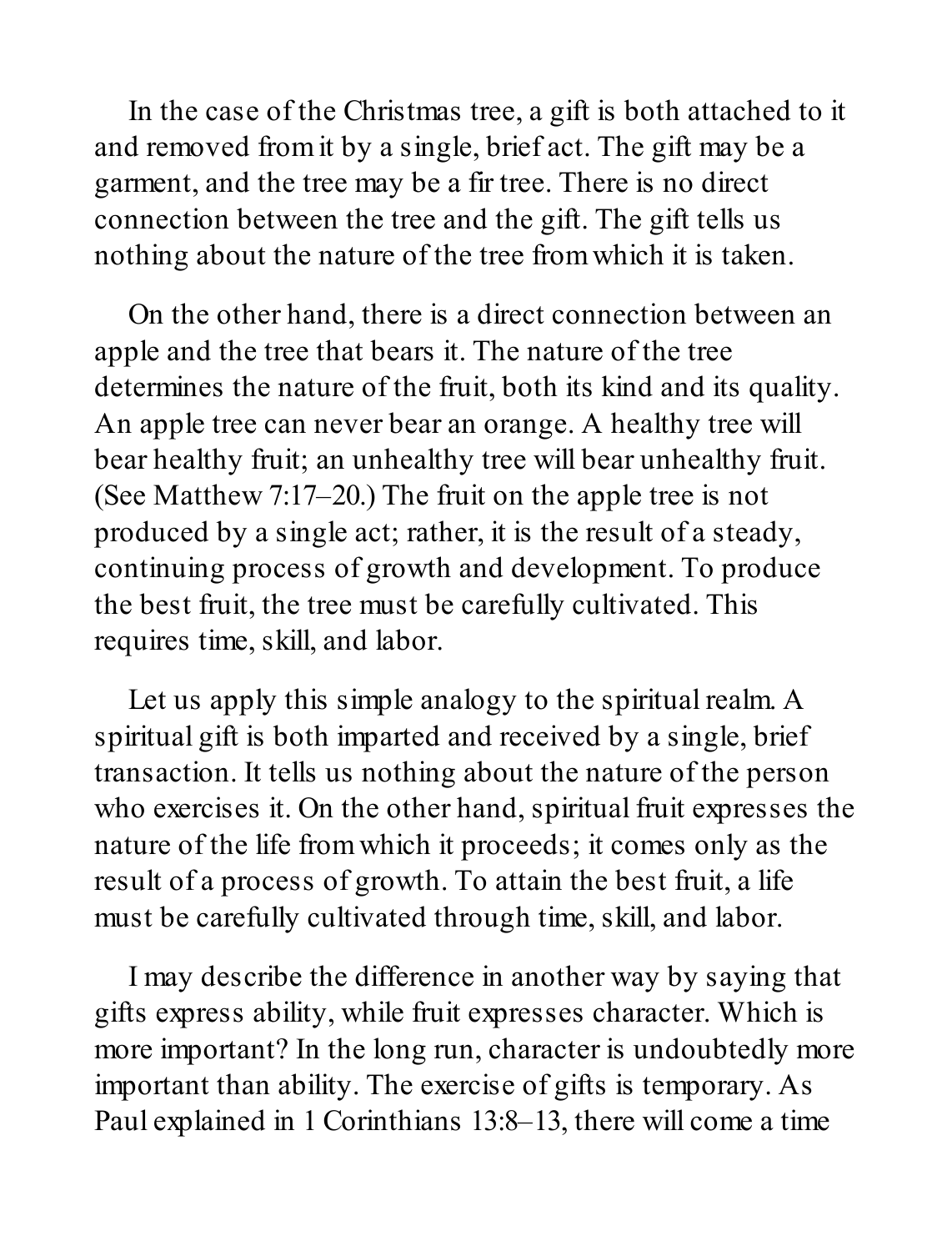when gifts will no longer be needed. But character is permanent. The character that we develop in this life will determine what we will be throughout eternity. We will one day leave our gifts behind; our character will be with us forever.

However, we do not need to choose one at the expense of the other. Gifts do not exclude fruit; fruit does not exclude gifts. Rather, they are intended to complement each other. Gifts should provide practical expression for character, just as they did perfectly in the person of Jesus Himself. His loving, gracious character was expressed by the fullest possible exercise of spiritual gifts. Only through the gifts could He meet the needs of the people to whom He had come to minister, fully expressing to themthe nature of His heavenly Father whomHe had come to represent. (See John 14:9–10.)

We should seek to follow Christ's pattern. The more we develop the attributes that characterized Jesus—love, concern, and compassion—the more we will need the same gifts that He exercised in order to give practical expression to these attributes. The more fully we are equipped with these gifts, the greater our ability will be to glorify God our Father, just as Jesus did.

Fruit, then, is an expression of character. When all nine forms of spiritual fruit are present and fully developed, they represent the totality of Christian character, each formof fruit satisfying a specific need and each complementing the rest. Within this totality, the fruit of faith may be viewed fromtwo aspects. These two aspects correspond to two different but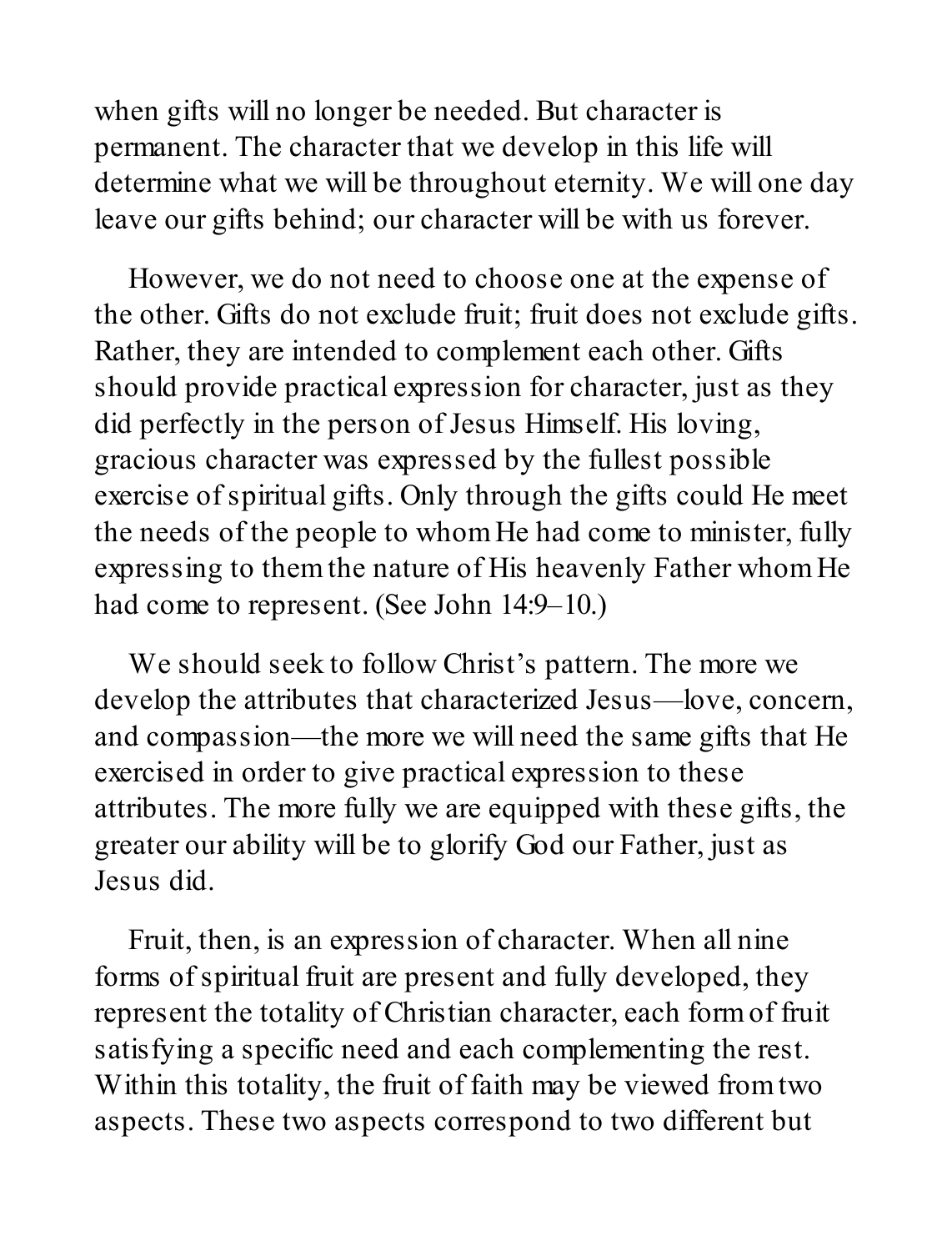related uses of the Greek word pistis. The first is trust; the second is trustworthiness.

# Faith as Trust

The first aspect of faith as a fruit is trust. The Jerusalem Bible translates pistis as "trustfulness." Over and over again, Jesus emphasized that one of the requirements for all who would enter the kingdomof God is to become like a little child. (See Matthew 18:1–3; 19:13–14; Mark 10:13–15; Luke 18:15–17.) There is probably no quality more distinctively characteristic of childhood than trustfulness. And yet, paradoxically, it is a quality that is seen at its perfection in the most mature men of God—men such as Abraham, Moses, David, and Paul. We may conclude, therefore, that the degree to which we cultivate trustfulness is a good measure of our spiritual maturity.

More fully, the fruit of faith—in this aspect of trustfulness —may be defined as a quiet, steady, unwavering trust in the goodness, wisdom, and faithfulness of God. No matter what trials or seeming disasters may be encountered, the person who has cultivated this formof fruit remains calmand restful in the midst of themall. He has an unshakable confidence that God is still in complete control of every situation and that, in and through all circumstances, God is working out His own purpose of blessing for each one of His children.

The outward expression of this kind of trust is stability. This is beautifully pictured by David in Psalm125:1: "Those who trust in the Lord are as Mount Zion, which cannot be moved,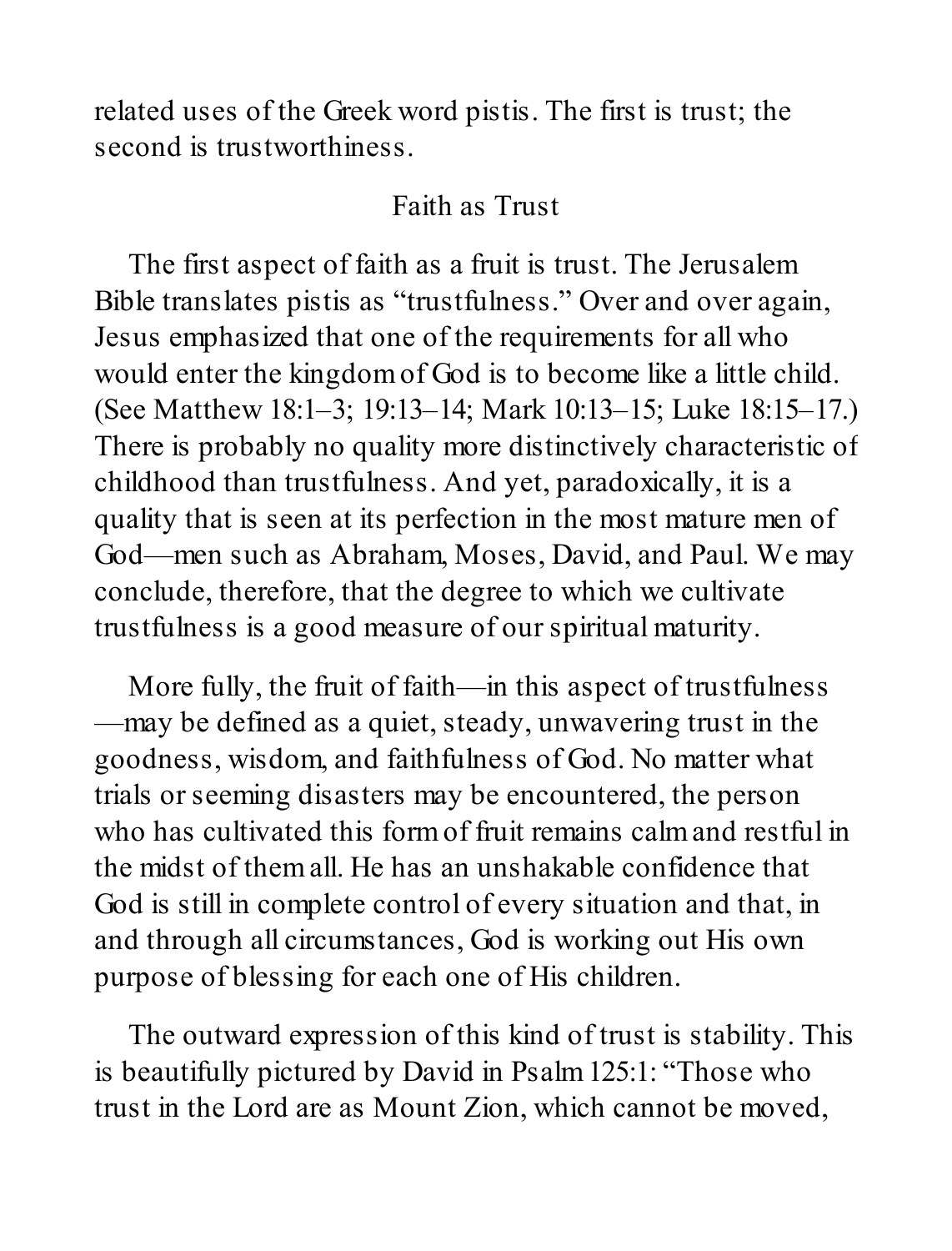but abides forever." All earth's mountains may tremble and shake and even be totally removed—except one. Zion can never be moved. God has chosen it for His own dwelling place, and it alone will abide forever.

So it is with the believer who has learned to trust. Others all around himmay give way to panic and confusion, but he remains calmand secure. "His foundation is in the holy mountains" (Psalm87:1).

About 1960, while I was serving as the principal of a training college for African teachers in western Kenya, one of our women students, named Agneta, contracted typhoid. My wife and I visited her in the hospital and found her critically ill. She was in a deep coma. I prayed that God would bring her out of the coma long enough for me to speak to her. A moment later, she opened her eyes and looked up at me.

"Agneta," I said, "do you know for sure that your soul is safe in the Lord's hands?"

"Yes," she said in a clear, firmvoice—and then immediately lapsed into a coma again. But I was satisfied. That one word yes was allshe needed to say and all I needed to hear. It expressed a deep, untroubled trust that nothing in this world could shake or overthrow.

The key to this kind of trust is commitment. About a year previously, in my presence, Agneta had made a definite, personal commitment of her life to Jesus Christ. Now, in the hour of testing—perhaps at the very threshold of eternity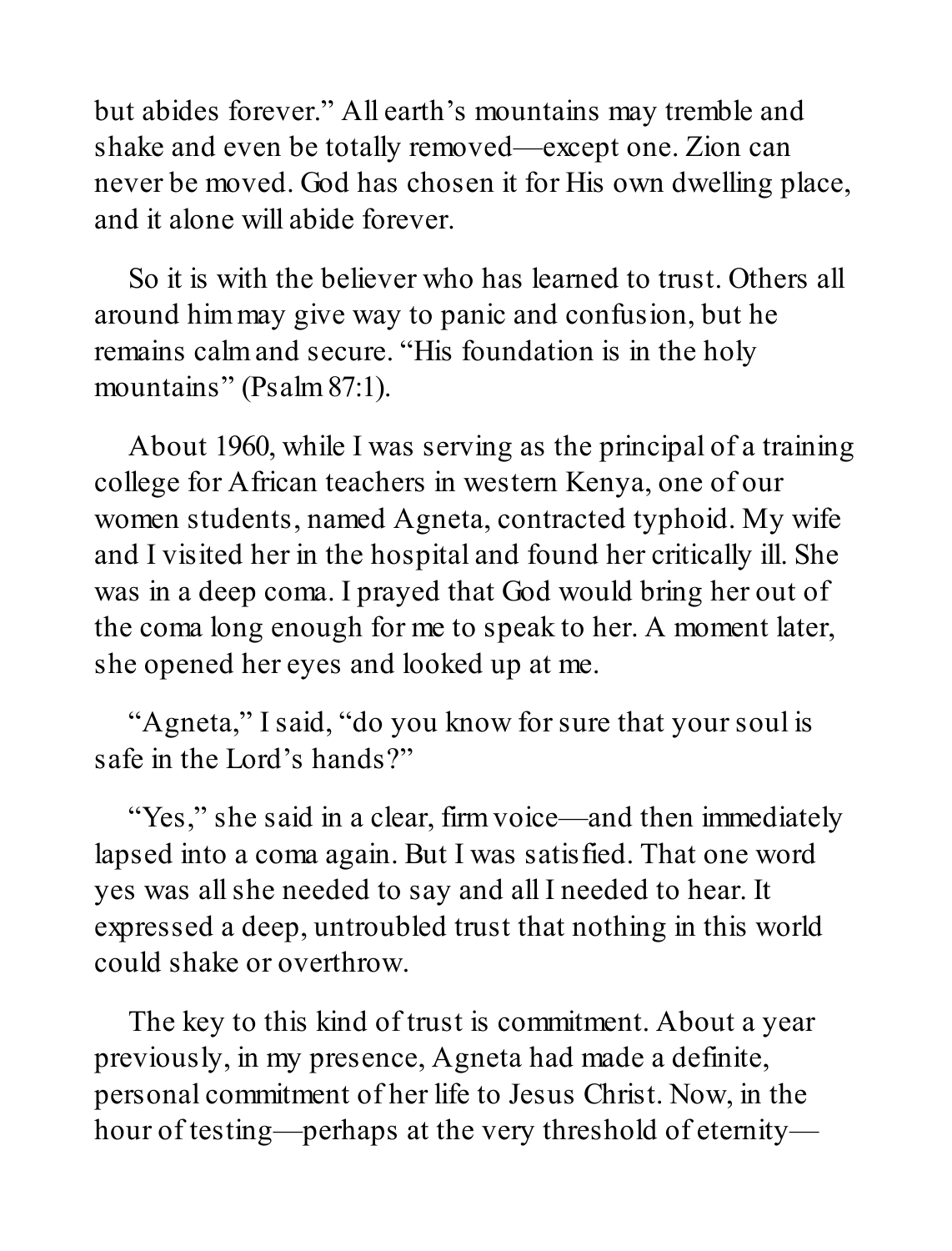she did not need to make any further commitment. She needed only to rest in the commitment she had already made—one that included both life and death, both time and eternity.

In His timing, God answered the prayers of Agneta's fellow students and raised her up again to full health. Her ability to receive the influence of the prayers offered on her behalf was in large measure due to her attitude of trust.

In Psalm37:5, David said, "Commit your way to the Lord, trust also in Him, and He will do it." More literally, the verse says, "And He is doing it." Two things are here required of us. The first is an act: "commit." The second is an attitude: "trust." The act of commitment leads to the attitude of trust. David assured us that, as long as we continue in this attitude of trust, God "is doing it." In other words, God is working out the thing that we have committed to Him. It is the continuing attitude of trust on our part that keeps the channel open through which God is able to intervene in our lives and work out what needs to be done. But if we abandon our trust, we close off the channel and hinder the completion of what God has begun to do for us.

Committing a matter to the Lord is like taking cash to the bank and depositing it into your account. Once you have received the teller's receipt for your deposit, you no longer need to be concerned about the safety of your money. That is now the bank's responsibility, not yours. It is ironic that some people who have no difficulty in trusting a bank to take care of the money they have deposited find it much harder to trust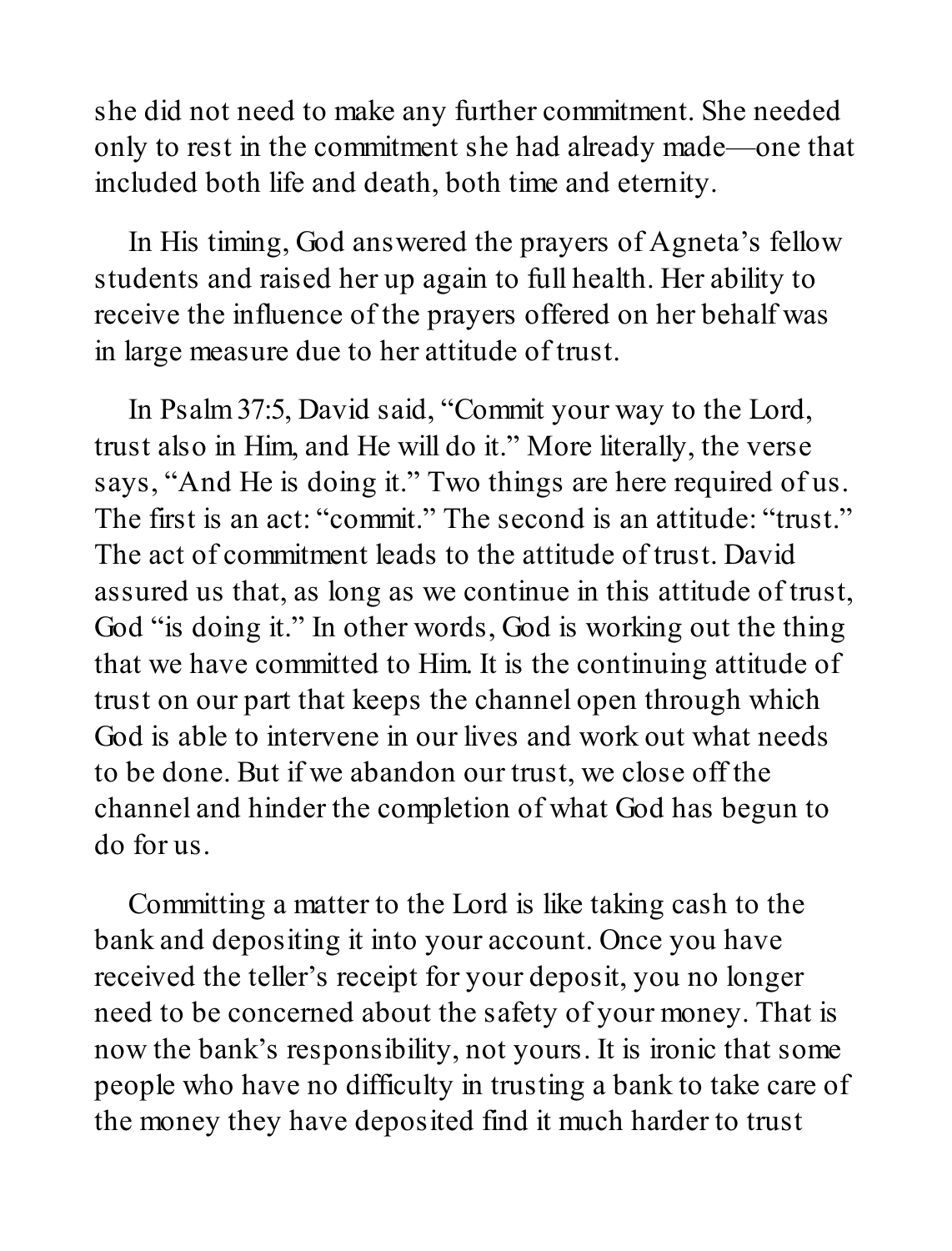God concerning some vital, personal matter that they have committed to Him.

The example of the bank deposit illustrates one important factor in making a successful commitment. When you walk out of the bank, you carry an official receipt, indicating the date, the place, and the amount of your deposit. There are no uncertainties. In the same way, you need to be equally specific concerning those things that you commit to God. You need to know, without a shadow of a doubt, both what you have committed and when and where the commitment was made. You also need the Holy Spirit's official "receipt," acknowledging that God has accepted your commitment.

# Trust Must Be Cultivated

Trust is like all forms of fruit: It needs to be cultivated, and it passes through various stages of development before it reaches full maturity. The development of trust is well illustrated by the words of David in Psalm62. In verse two, he said, "He [God] only is my rock and my salvation, my stronghold; I shall not be greatly shaken." But in verse six, after making exactly the same declaration of trust in God, he said, "I shall not be shaken." Between verse two and verse six, David progressed fromnot being "greatly shaken" to not being "shaken" at all.

We need to be as honest about ourselves as David was. Before our trust has come to maturity, the best that we can say is, "I will not be greatly shaken!" At this stage, troubles and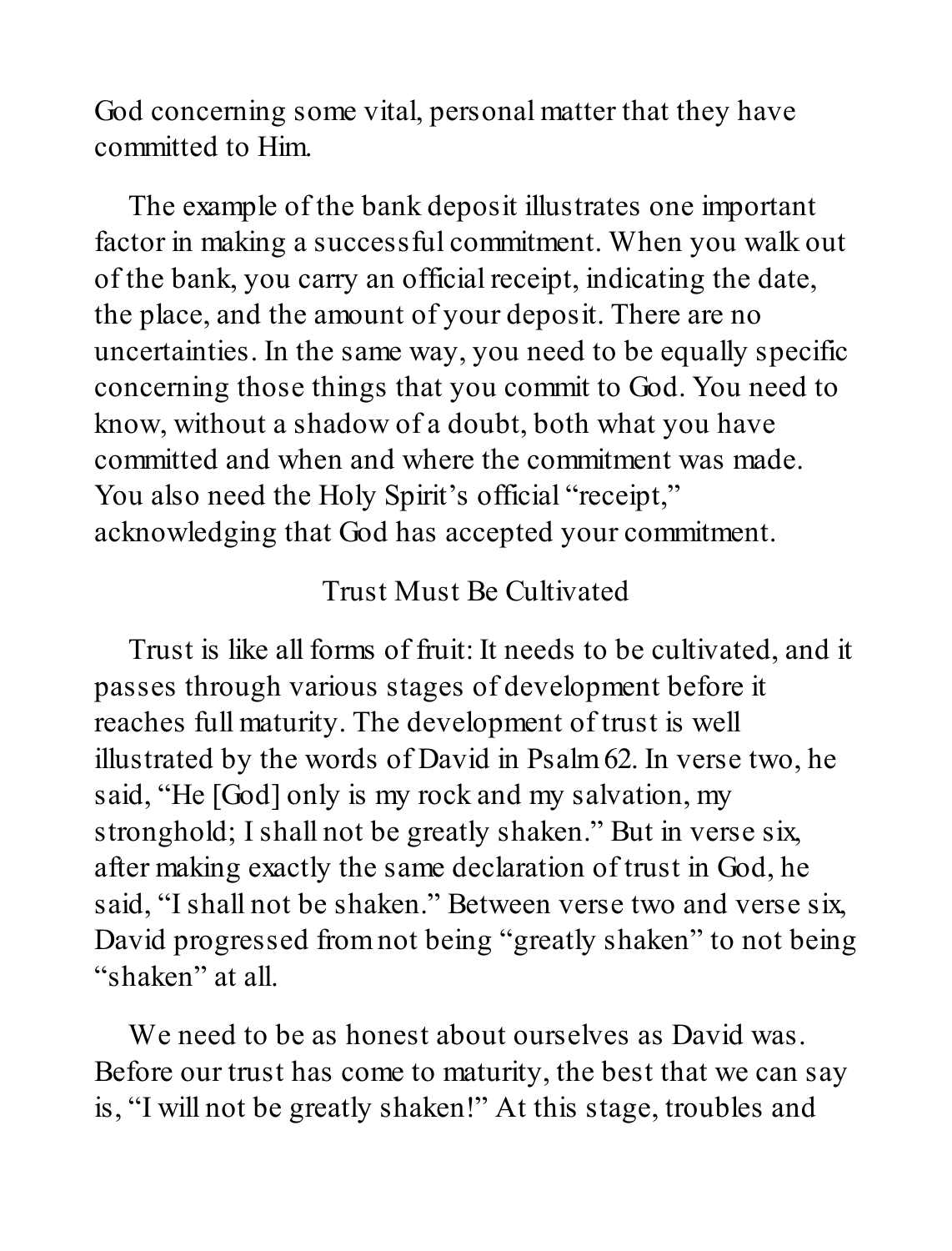opposition willshake us, but they will not overthrow us. However, if we continue to cultivate our trust, we will come to the stage where we can say, "I will not be shaken at all!" Nothing will be able to shake us any longer—much less overthrow us.

Trust of this kind is in the realmof the spirit rather than the emotions. We may turn once more to the personal testimony of David for an illustration. In Psalm56:3, he said to the Lord, "When I amafraid, I will put my trust in Thee." Here David recognized two conflicting influences at work in himself simultaneously: fear and trust. However, fear is superficial, in the emotions; trust is deeper down, in the spirit.

Mature trust is like a deep, strong river relentlessly making its way to the sea. At times, the winds of fear or doubt may blow contrary to the river's course and whip up foaming waves on its surface. But these winds and waves cannot change or hinder the deep, continuing flow of the waters below the surface. They follow the path marked out for themby the riverbed to their predetermined destination in the sea.

Trust, in its full maturity, is beautifully depicted by the following words of Paul:

For this reason I also suffer these things, but I amnot ashamed; for I know whomI have believed and I amconvinced that He is able to guard what I have entrusted to Himuntil that day. (2 Timothy 1:12)

By all worldly standards, Paul at this stage was a failure.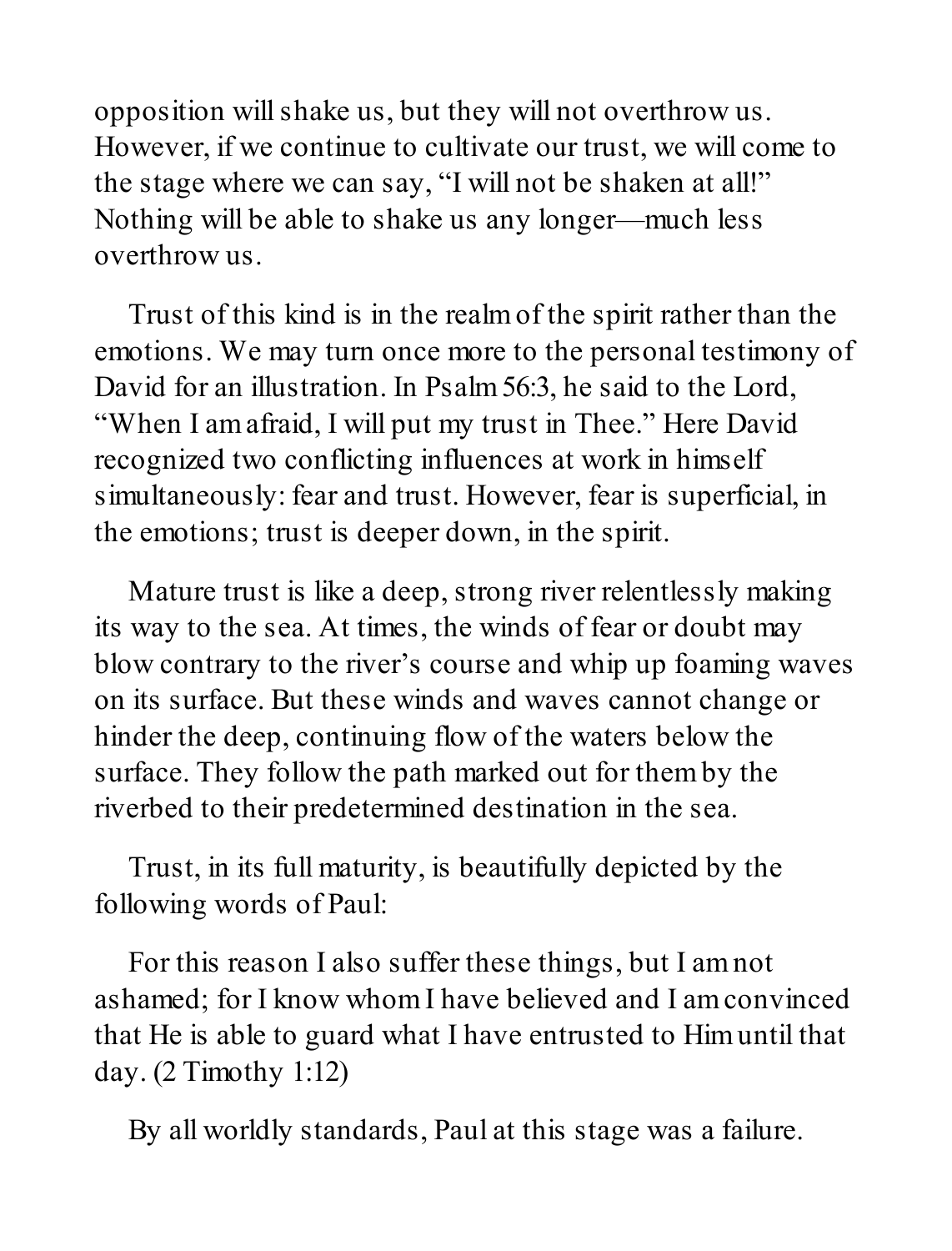Some of his most influential friends and supporters had turned against him. Of all his close coworkers, only Luke remained with him. One of his coworkers, Demas, had actually abandoned himand turned back to the world. Paul was weak and aged, a chained prisoner in a Roman jail, awaiting unjust trial and execution at the hands of a cruel, depraved despot. Yet his words ring with serene, unshakable confidence: "I am not ashamed…I know…I have believed…I amconvinced." Beyond the horizon of time, he looked forward to an unclouded day—"that day"—the day when another judge, the righteous Judge, would award him"the crown of righteousness" (2 Timothy 4:8).

As it was with David, so it was with Paul: Trust was the outcome of an act of commitment. His commitment is expressed in his own words: "He is able to guard what I have entrusted to Him" (2 Timothy 1:12). Trusting was the result of entrusting. Years previously, Paul had made an irrevocable commitment of himself to Christ. Out of this, subsequent trials and sufferings gradually brought forth an ever deepening trust that had now come to its full fruition in a Roman dungeon, its radiance all the brighter in contrast to its gloomy setting.

# Faith as Trustworthiness

Now we will examine the second aspect of faith as a fruit: trustworthiness. Linguistically, "trustworthiness" is, in fact, the original meaning of pistis. In Arndt and Gingrich's standard lexicon of New Testament Greek, the first specific definition given of pistis is "faithfulness, reliability." If we go back to the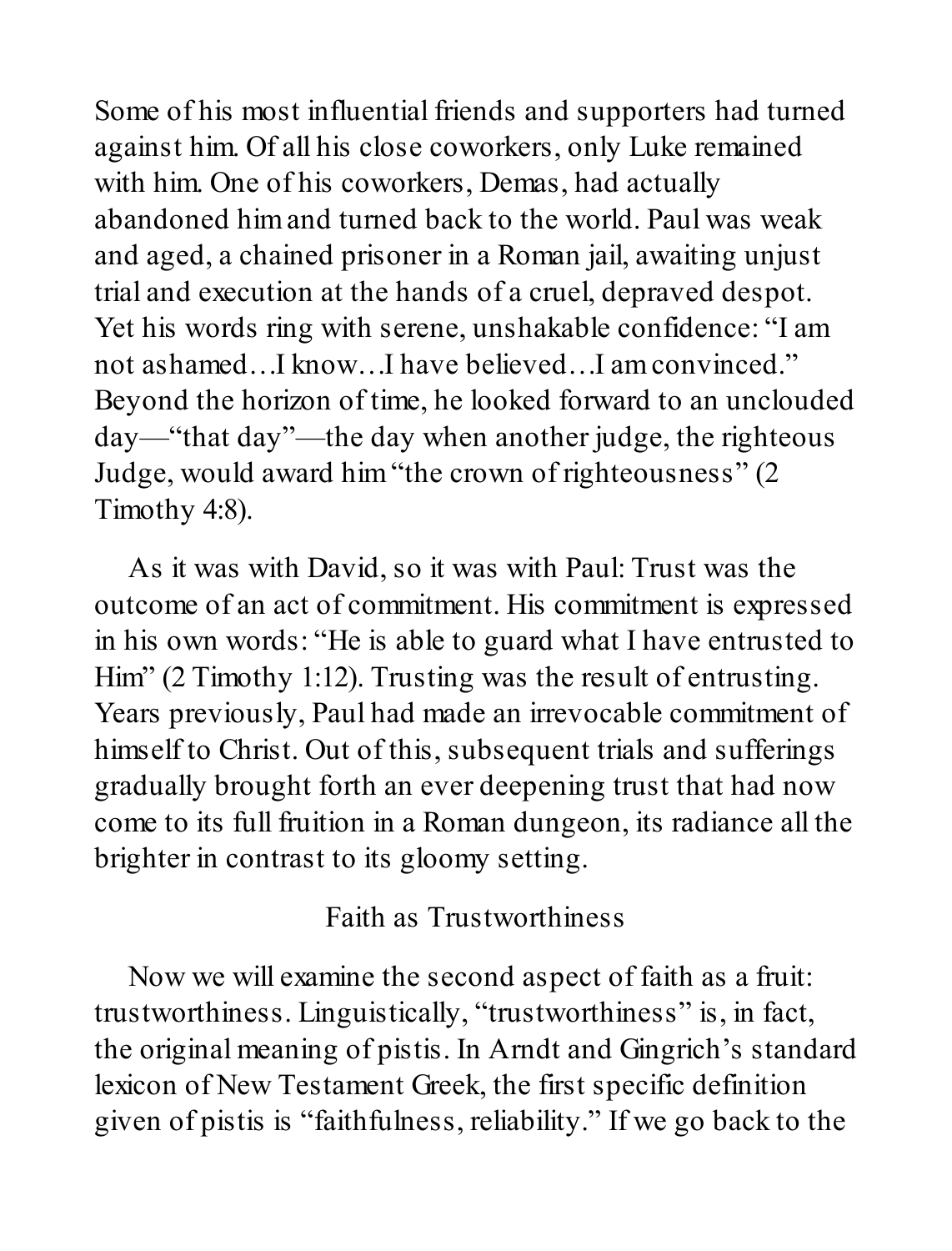Old Testament, the same meaning applies to the Hebrew word for faith—emunah. Its primary meaning is "faithfulness"; its secondary meaning is "faith." The verb fromwhich it is derived gives us the word amen—"so be it," "let it be confirmed." The root meaning is "firm, reliable."

Both meanings alike—trust and trustworthiness—converge in the person and nature of God Himself. If we view faith as trust, its only ultimate basis is God's trustworthiness. If we view faith as trustworthiness, it is only through our trust that the Holy Spirit is able to impart to us God's trustworthiness. God Himself is both the beginning and the end of faith. His trustworthiness is the only basis for our trust; our trust in Him reproduces His trustworthiness in us.

Probably no attribute of God is more persistently emphasized throughout the Scriptures than His trustworthiness. In the Old Testament, there is one special Hebrew word reserved for the attribute: chesed. In the English versions of the Bible, this word is variously translated "goodness," "kindness," "lovingkindness," "mercy," and so on. However, not one of these translations fully expresses its meaning.

There are two distinctive features of God's chesed, or trustworthiness. First, it is the expression of God's free, unmerited grace. It goes beyond anything that man can ever deserve or demand as a right. Second, it is always based on a covenant that God voluntarily enters into. We may combine these two features by saying that chesed is God's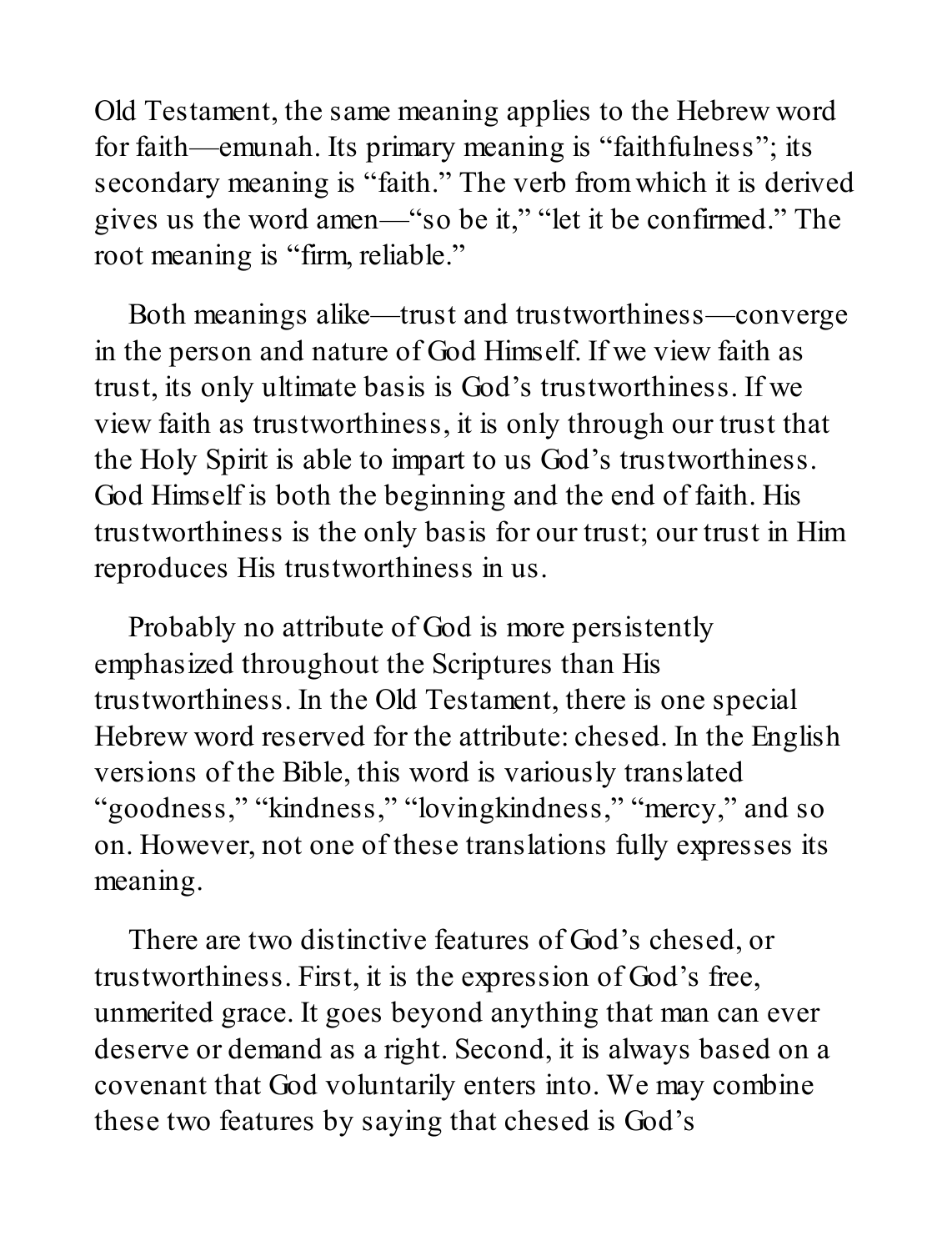trustworthiness in fulfilling His covenant commitments, which go beyond anything that we can deserve or demand.

Thus, we find a close connection between the following three important Hebrew concepts: emunah, faith or faithfulness; chesed, God's trustworthiness; and berith, which means "a covenant." These three Hebrew words forma recurrent theme in a series of verses in Psalm89:

And My faithfulness [emunah] and My lovingkindness [chesed] will be with him. (verse 24)

My lovingkindness [chesed] I will keep for himforever, and My covenant [berith] shall be confirmed [aman, or amen] to him. (verse 28)

But I will not break off My lovingkindness [chesed] from him, nor deal falsely in My faithfulness [emunah]. My covenant [berith] I will not violate, nor will I alter the utterance of My lips.(verses 33–34)

This last verse brings out a special relationship between God's trustworthiness and the words of His mouth. There are two things God will never do: break His covenant or go back on what He has said. God's trustworthiness, imparted by the Holy Spirit, will reproduce the same characteristic in us. It will make us people of unfailing integrity and honesty.

In Psalm15:1, David asked two questions: "O Lord, who may abide in Thy tent? Who may dwell on Thy holy hill?" In the verses that follow, he answered his own questions by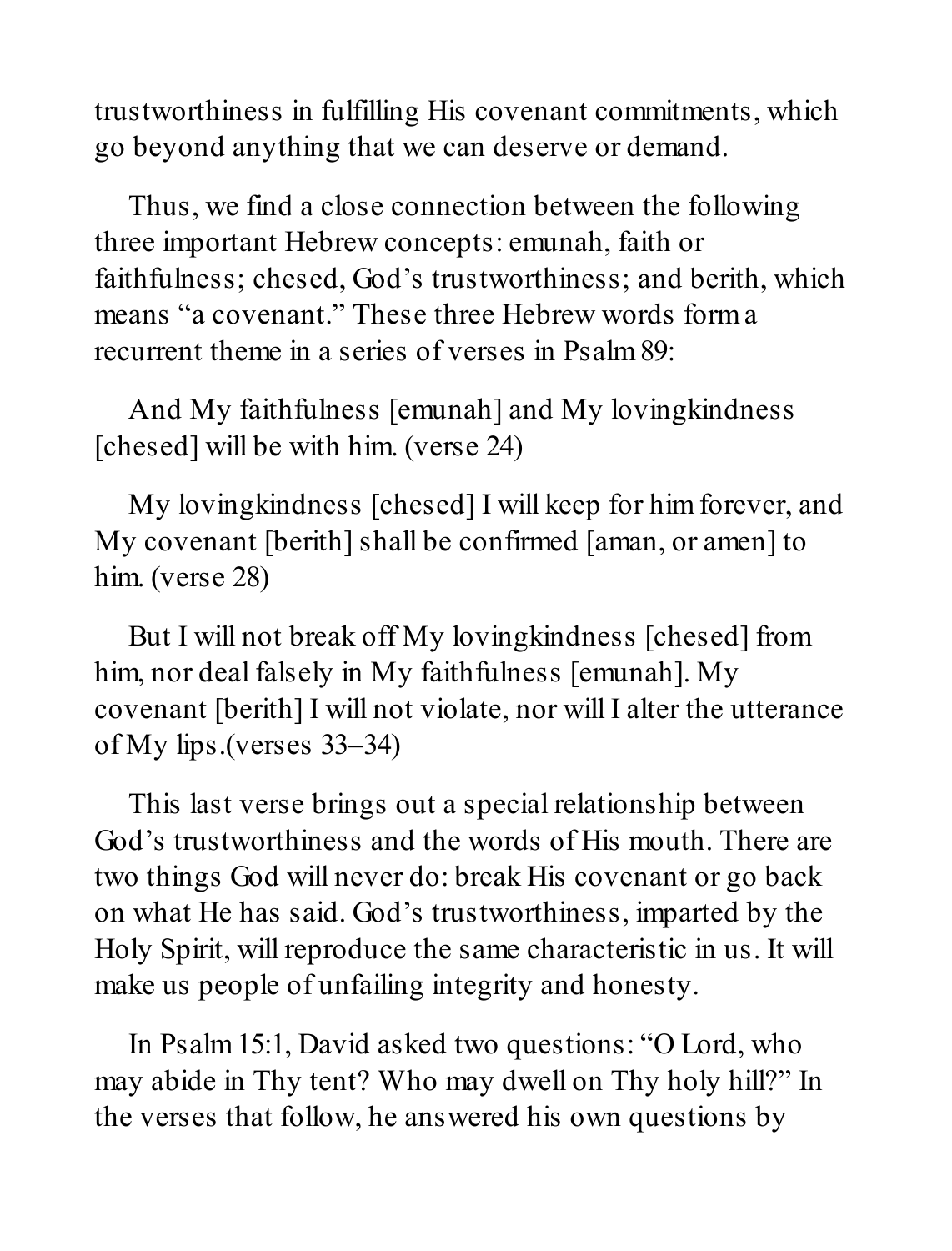listing eleven characteristics that mark a person of integrity. The ninth requirement is listed at the end of verse four: "He swears to his own hurt, and does not change." God expects the believer to be true to his commitments, even at the cost of personalsacrifice. The world has its own way of saying this: "A man is as good as his word." A Christian who does not honor his word and keep his commitments has not yet developed the fruit of trustworthiness.

While God requires this kind of trustworthiness in our dealings with all men, we have a special obligation toward our fellow Christians. God's own trustworthiness (chesed) is based, as we have seen, on His covenant (berith). Through Jesus Christ, He has brought us into a covenant relationship both with Himself and with other believers. The distinguishing mark of this relationship is that we exhibit, both toward God and toward our fellow believers, the same trustworthiness that God has so richly and freely demonstrated toward us.

We have already seen that God's chesed, expressed in His covenant commitments, is based on His grace, going beyond anything that we, who are its recipients, can ever deserve or demand. This grace, too, will be reflected in our covenant relationships with our fellow believers. We will not limit ourselves to the mere requirements of justice or of some legal formof contract. We will be ready to make the full commitment that God made in establishing His covenant with us: to lay down our lives for one another. "We know love by this, that He laid down His life for us; and we ought to lay down our lives for the brethren" (1 John 3:16). It is by the laying down of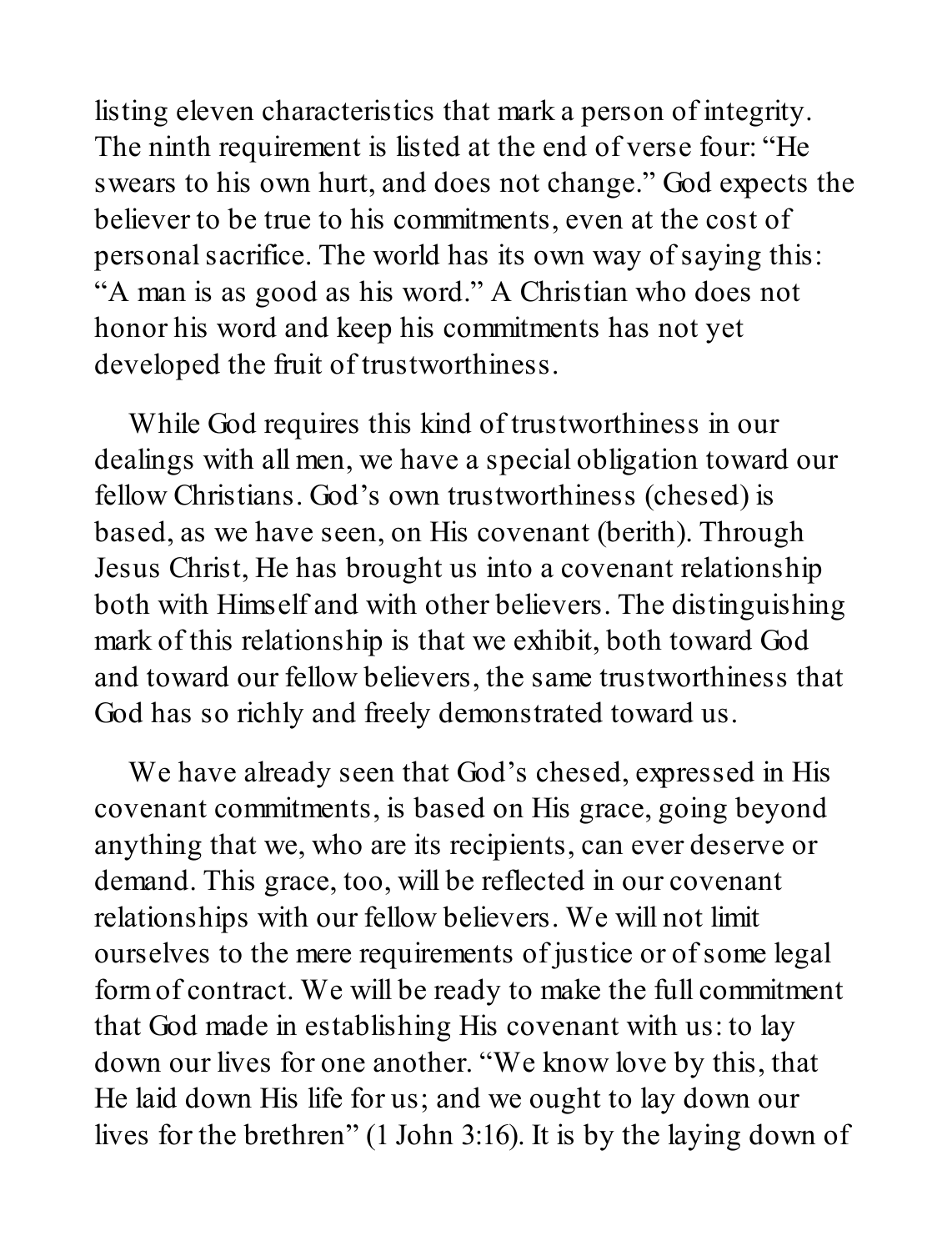our lives that we enter into full covenant relationship with God and with one another.

Scripture paints a fearful picture of the breakdown of moral and ethical standards that will mark the close of the present age:

You must face the fact: the final age of this world is to be a time of troubles. Men will love nothing but money and self; they will be arrogant, boastful, and abusive; with no respect for parents, no gratitude, no piety, no natural affection; they will be implacable in their hatreds, scandal-mongers, intemperate and fierce, strangers to all goodness, traitors, adventurers, swollen with self-importance. They will be men who put pleasure in the place of God, men who preserve the outward formof religion, but are a standing denial of its reality. Keep clear of men like these.(2 Timothy 3:1–5 neb)

The Greek word that is here translated as "implacable in their hatreds" is defined in Thayer's lexicon as denoting "those who cannot be persuaded to enter into a covenant." The whole trend of this world will be—indeed, already is—away from those moral and ethical characteristics that a covenant demands. As the world thus plunges deeper into darkness, God's people must, by contrast, be more determined than ever to walk in the light of fellowship. We must show ourselves both willing and qualified to enter into and maintain those covenant relationships on which fellowship depends.

For this purpose, we will need to cultivate the fruit of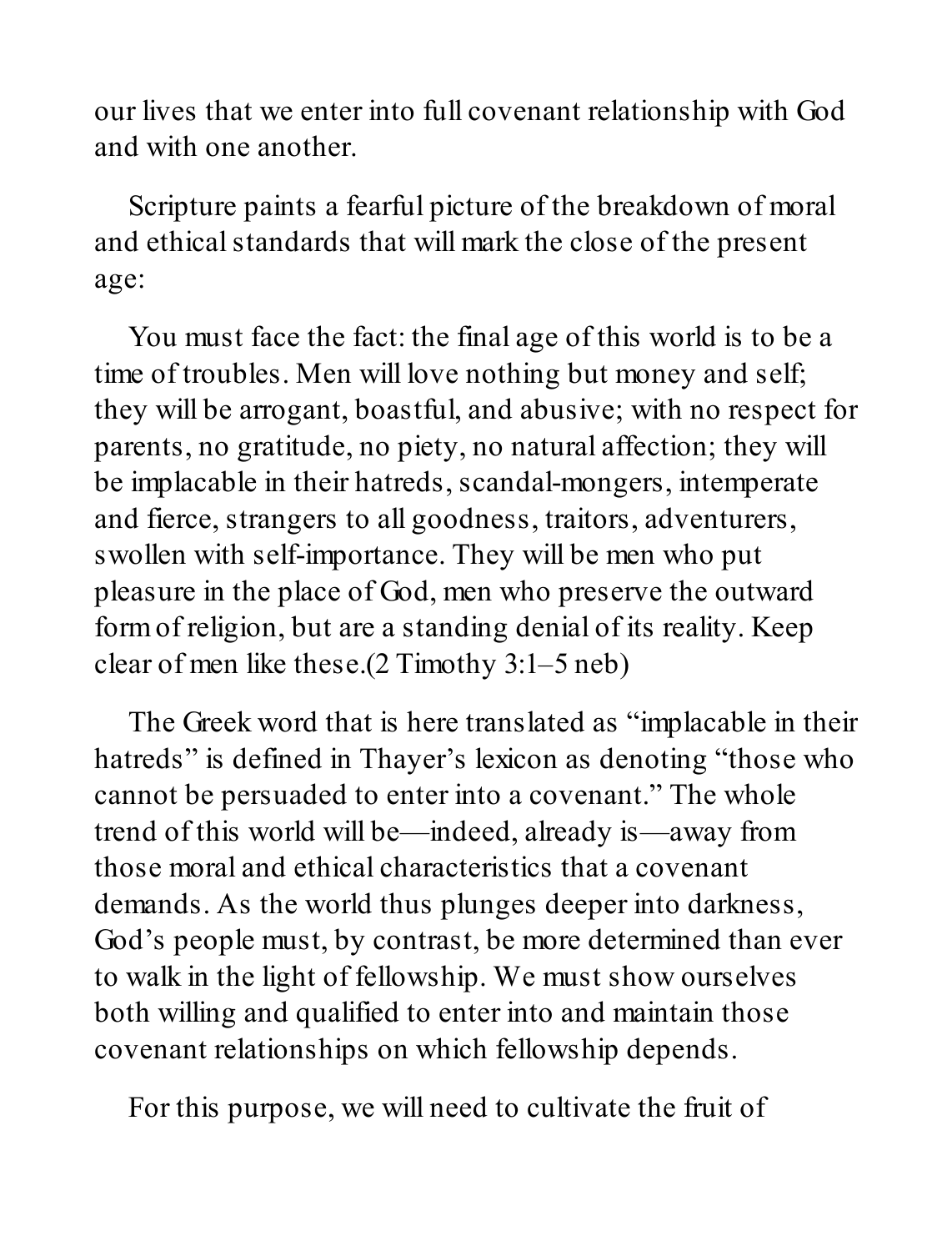trustworthiness to full maturity.

#### Summary

Spiritual fruit differs fromspiritual gifts in two main ways. First, a spiritual gift can be both imparted and received by a single, brief transaction; fruit must be cultivated by a continuing process that requires time, skill, and labor. Second, gifts are not directly related to the character of those who exercise them; fruit is an expression of character. Ideally, fruit and gifts should balance one another in a combination that glorifies God and serves humanity.

As a formof fruit, faith may be understood in two distinct but related ways: as trust and as trustworthiness.

Stability is a manifestation of trust, and it increases as trust matures. Stability requires an initial act of commitment. Entrusting leads to trusting.

Our trust is based on God's trustworthiness, or chesed. God demonstrates His trustworthiness toward us by fulfilling His covenant commitments, which go beyond anything we can deserve or demand. In turn, God's trustworthiness makes us the kind of people who are willing and able to enter into and maintain covenant commitments, both with God and with one another.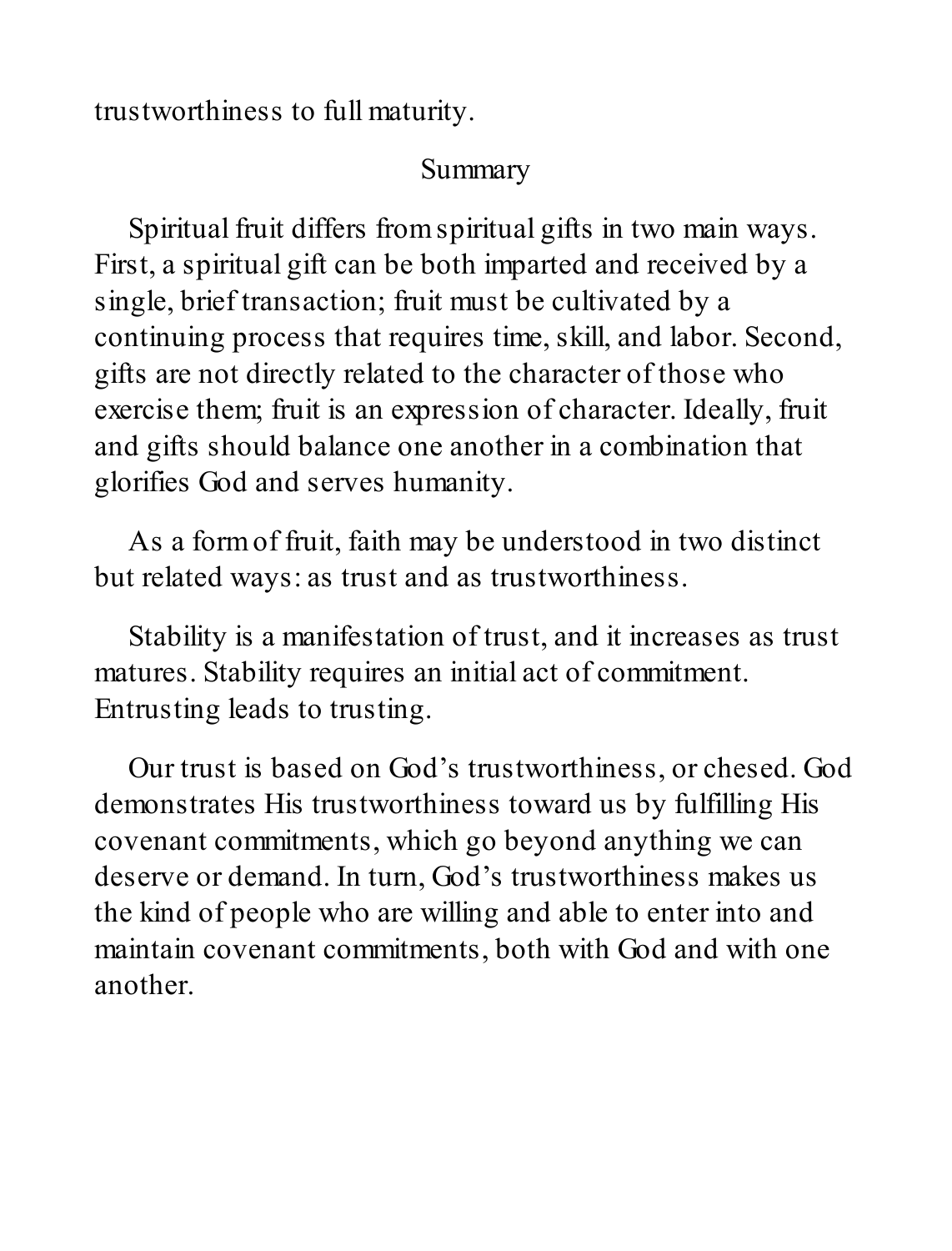# **Faith to Live By**

About sixcenturies before the Christian era, God gave the prophet Habakkuk a revelation that was to provide the basis of the gospel: "But the righteous will live by his faith" (Habakkuk 2:4). So accurately does this prophecy express the central theme of the Christian message that it is actually stated three times in the New Testament: in Romans 1:17, in Galatians 3:11, and in Hebrews 10:38.

# Only One Basis: Faith

Of these three passages, Habakkuk's prophecy is most fully expounded in Romans. In fact, it provides the central theme for the entire epistle. To obtain a proper perspective on the book of Romans as a whole, we may compare the book to a symphony by a great composer such as Beethoven. The first fifteen verses of chapter one are the introduction. Then, in verses sixteen and seventeen, Paul presented the main theme: "But the righteous man shall live by faith" (verse 17).

The symphony is then divided into three main movements. The first consists of chapters one through eight. In this movement, Paul's approach was doctrinal. He worked out a detailed, logical analysis of his theme, showing how it harmonizes with the prophecies and the patterns of the Old Testament. The second movement consists of chapters nine, ten, and eleven. Here Paul applied his theme to Israel. He showed how Israel's attempt to achieve righteousness by works rather than by faith had blinded themto their Messiah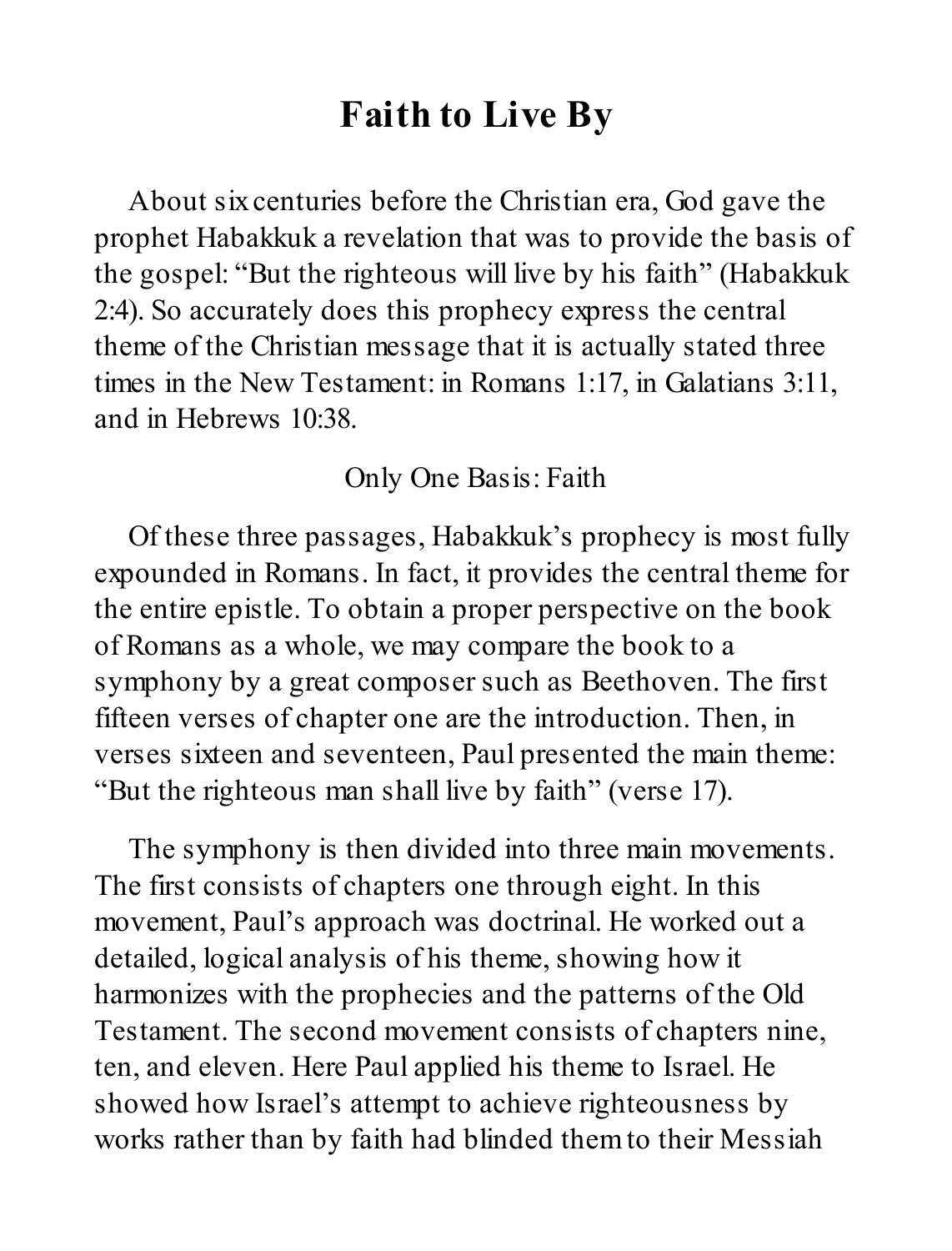and had thus deprived themof the blessings offered to them by God through Christ. The third movement consists of chapters twelve through sixteen. Here Paul emphasized the practical. He showed how his theme must be worked out in various activities, relationships, and duties of daily living.

To appreciate a symphony properly, we need to pick out the composer's main theme when it is first introduced and then follow it carefully through the whole piece. Unless we keep the main theme in mind, we will not fully appreciate the various modifications and developments it undergoes in the successive movements. The same principle applies to the book of Romans. First of all, we need to grasp the main theme that runs throughout the whole epistle: "The righteous man shall live by faith" (Romans 1:17). Then we need to keep this theme always in mind as we study the epistle's main divisions, noting how it applies to each particular subject that is dealt with. This will give unity and consistency to our understanding of the whole epistle.

In Romans 1:16, Paulstated the one basic requirement for experiencing the power of God for salvation: "For I amnot ashamed of the gospel, for it is the power of God for salvation to everyone who believes, to the Jew first and also to the Greek<sup>"</sup>

Salvation is here made available to "everyone who believes, to the Jew first and also to the Greek." There are no exceptions. Differences of religious or racial background are irrelevant. In God's all-inclusive offer of salvation to the human race, He has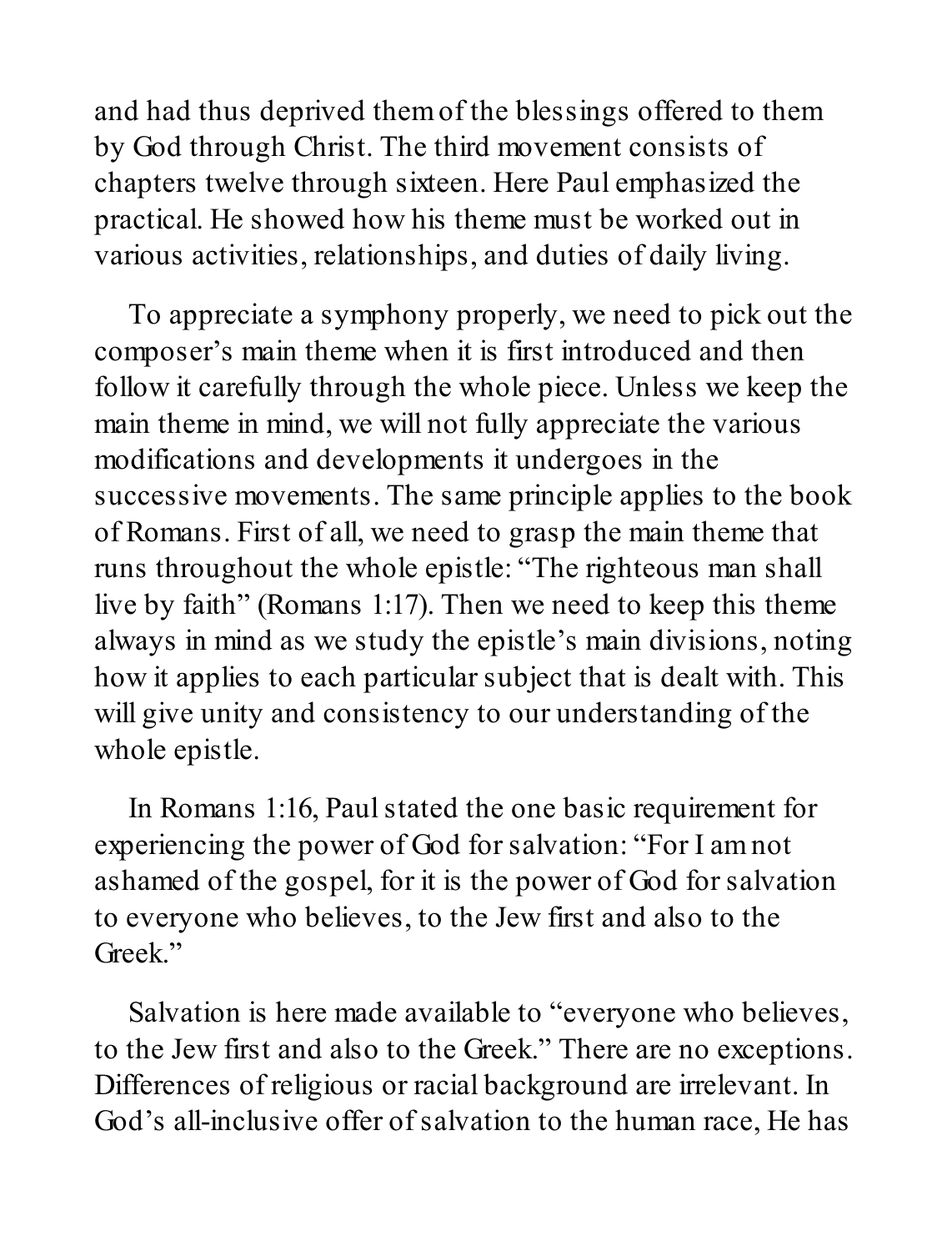laid down one simple requirement that never varies. It is faith.

In verse seventeen, Paul went on to explain how this truth of salvation can be known: "For in it [the gospel] the righteousness of God is revealed fromfaith to faith; as it is written, 'But the righteous man shall live by faith.'"

The word faith occurs three times in this verse. God's revelation comes fromfaith to faith. It originates in God's own faith—faith that His word will accomplish its preordained purpose. It is transmitted through the faith of the one who delivers the message. It is appropriated by the faith of the one who receives the message. And the message itself is, again. "The righteous man shall live by faith." Frombeginning to end, the theme is faith.

Let us examine the message more closely. It could not be stated more simply: "The righteous man shall live by faith." Obviously, to "live," in this context, means more than to have normal, physical life. We know that even the wicked and the ungodly have that kind of life. But Scripture reveals that there is another kind of life—a life of righteousness—that has its source in God alone. The only way that anyone can receive this kind of life is by faith in Jesus Christ.

In his gospel, the apostle John continually focused on this divine, eternal life. At the opening, in John 1:4, he told us concerning Jesus, "In Himwas life." In John 3:36, he recorded John the Baptist's testimony concerning Jesus: "He who believes in the Son has eternal life." In John 6:47, Jesus Himself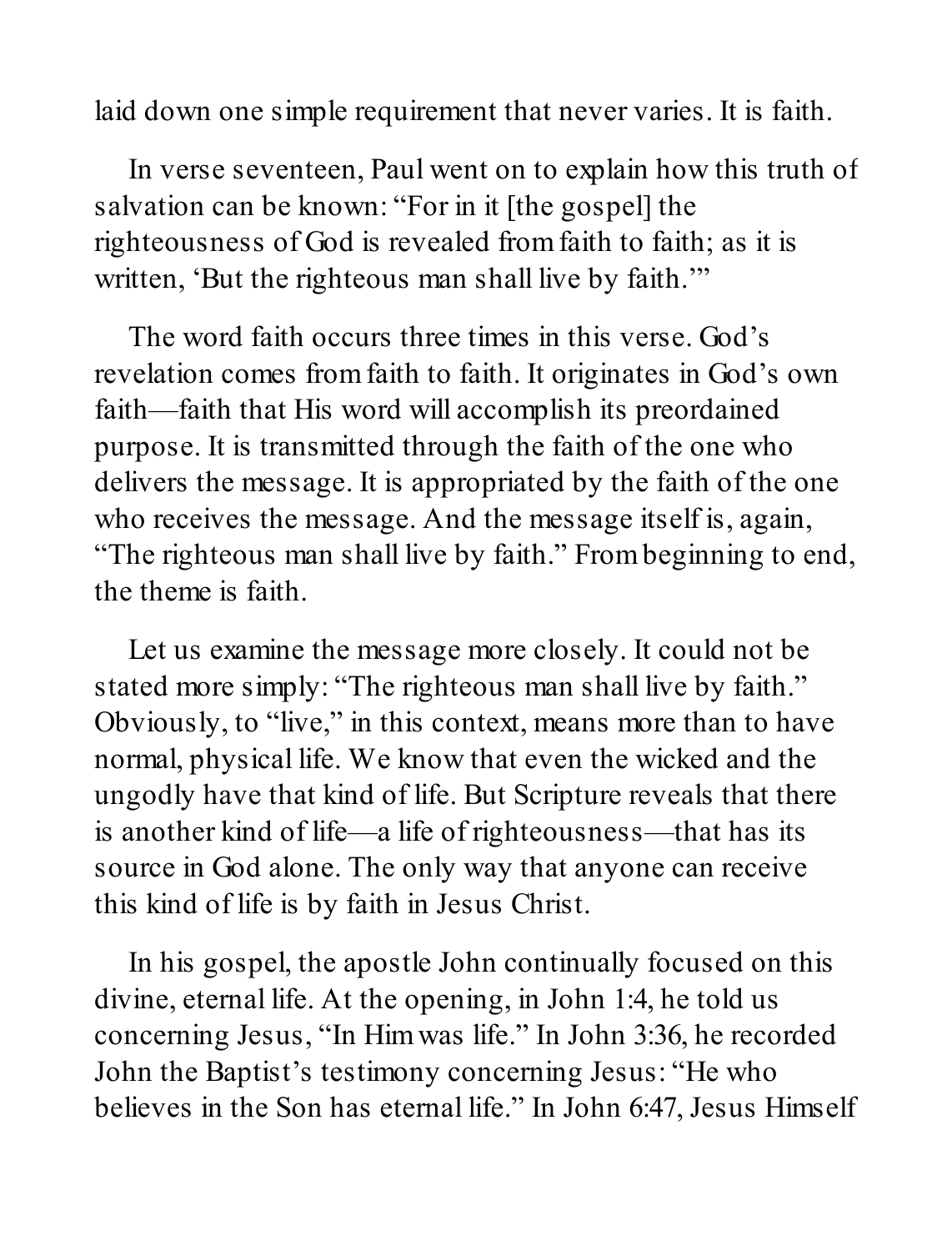said, "He who believes has eternal life." Again, John 10:10 says, "I came that they might have life, and might have it abundantly." And John 10:27–28 states, "My sheep hear My voice, and I know them, and they follow Me; and I give eternal life to them." Finally, near the close of his gospel, John stated the main purpose for which it was written: "That you may believe that Jesus is the Christ, the Son of God; and that believing you may have life in His name" (John 20:31).

In his first epistle, John returned to this theme:

And the witness is this, that God has given us eternal life, and this life is in His Son. He who has the Son has the life; he who does not have the Son of God does not have the life. These things I have written to you who believe in the name of the Son of God, in order that you may know that you have eternal life. (1 John 5:11–13)

It is important to see that John used the present tense throughout. "He who has the Son has the life." "You who believe…have eternal life."

Paul also spoke of this life in Christ in brief and vivid phrases. In Philippians 1:21, he said, "For to me, to live is Christ." And in Colossians 3:4, he said, "Christ…is our life." For Paul, as it was for John, life in Christ was a present reality, not just a future hope.

This, then, is the essence of the gospel message. There is a divine, eternal life that has its source in God alone. God has made this life available to us in Jesus Christ. As we receive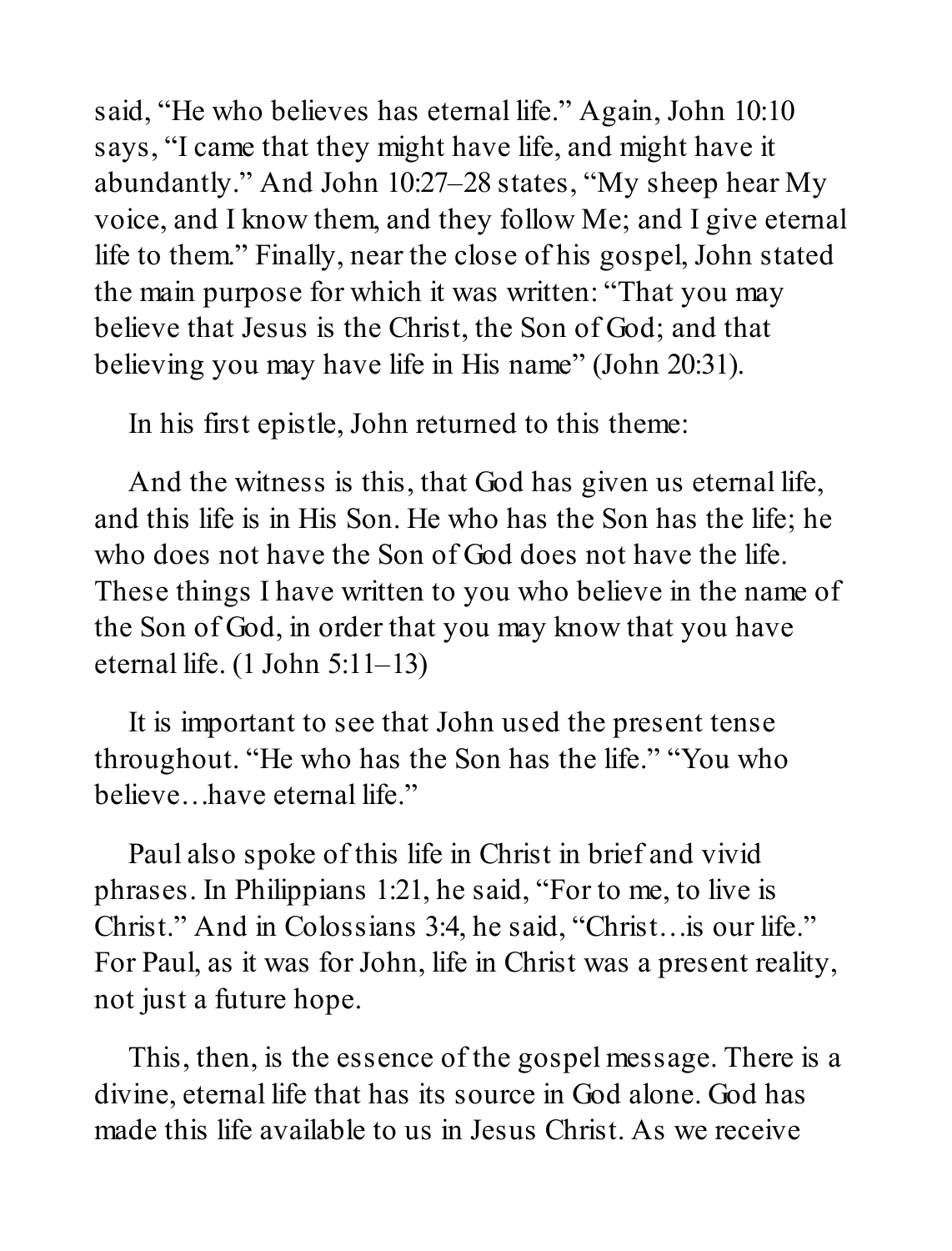Jesus by faith into our hearts and yield our lives to Himin full obedience, we receive in Himthe very life of God Himself. This life is not something reserved for another world or a future existence. It is something that we can experience here and now. "He who has the Son has the life" (1 John 5:12). We have everlasting life at this very moment—and on into eternity. It is ours to enjoy fromthe very moment that we truly put our faith in Jesus Christ.

Having thus received this new kind of life through faith in Christ, we are faced with the challenge of working it out from day to day in practical living. How are we to do this? The answer is simple: by faith. This truth, too, is contained in Paul's opening theme: "The righteous man shall live by faith" (Romans 1:17). Viewed from a practical standpoint, the verb "live" is one of the most all-inclusive words we can use. Everything we do at any time is included in living: eating, drinking, sleeping, working, and the innumerable other activities of life. Through faith, every one of these commonplace activities can become a way to express the life of God that we have received within us.

We are often prone to assume that the mundane actions of daily life have no spiritual significance and offer no place for the application of our faith. But Scripture actually teaches the opposite. It is only after we have successfully applied our faith in the simple, material areas of life that God will promote us to higher spiritual responsibilities. Jesus Himself laid down this principle: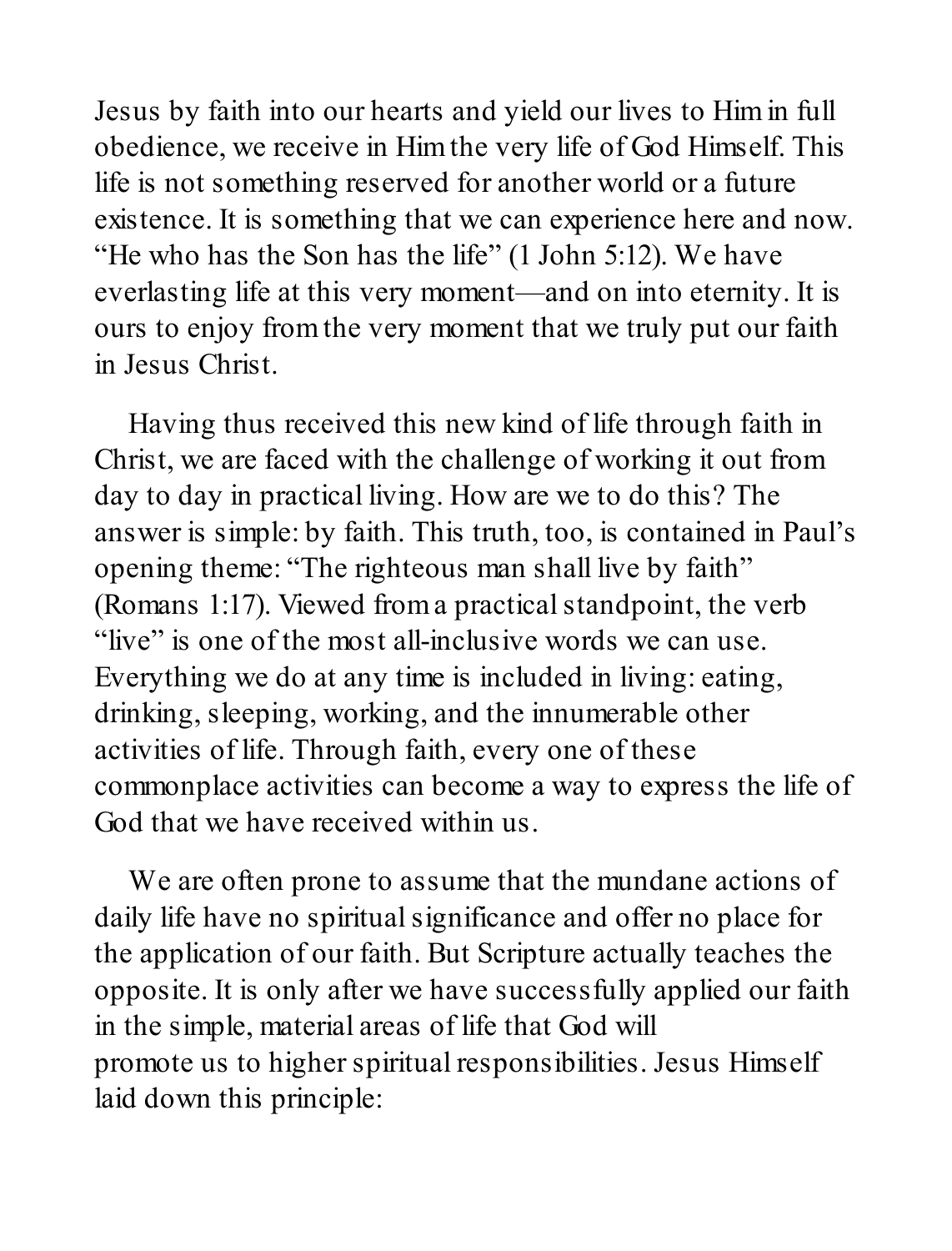He who is faithful in a very little thing is faithful also in much; and he who is unrighteous in a very little thing is unrighteous also in much. If therefore you have not been faithful in the use of unrighteous mammon [money], who will entrust the true riches to you?(Luke 16:10–11)

Only after we have made our faith work in the "very little thing[s]," and in the area of money, will God entrust to us the greater responsibilities and the true spiritual riches.

Therefore, in examining how we can work out our faith in daily living, we will consider two practical, down-to-earth areas: food and finance. Frommany years of personal observation, I have concluded that a believer who has learned to apply his faith in these two areas is likely to be leading a successful Christian life. On the other hand, if a person has not brought these basic areas under God's control, it is usually an indication that his whole life needs to be adjusted.

# Eating fromFaith

I have stated already that the third movement of the book of Romans' symphony, which begins at chapter twelve, focuses on the practical application of our faith. What does it start with? Something remote or ethereal? No! On the contrary, it begins, in the very first verse, with our bodies:

I urge you therefore, brethren, by the mercies of God, to present your bodies a living and holy sacrifice, acceptable to God, which is your spiritual service of worship.(Romans 12:1)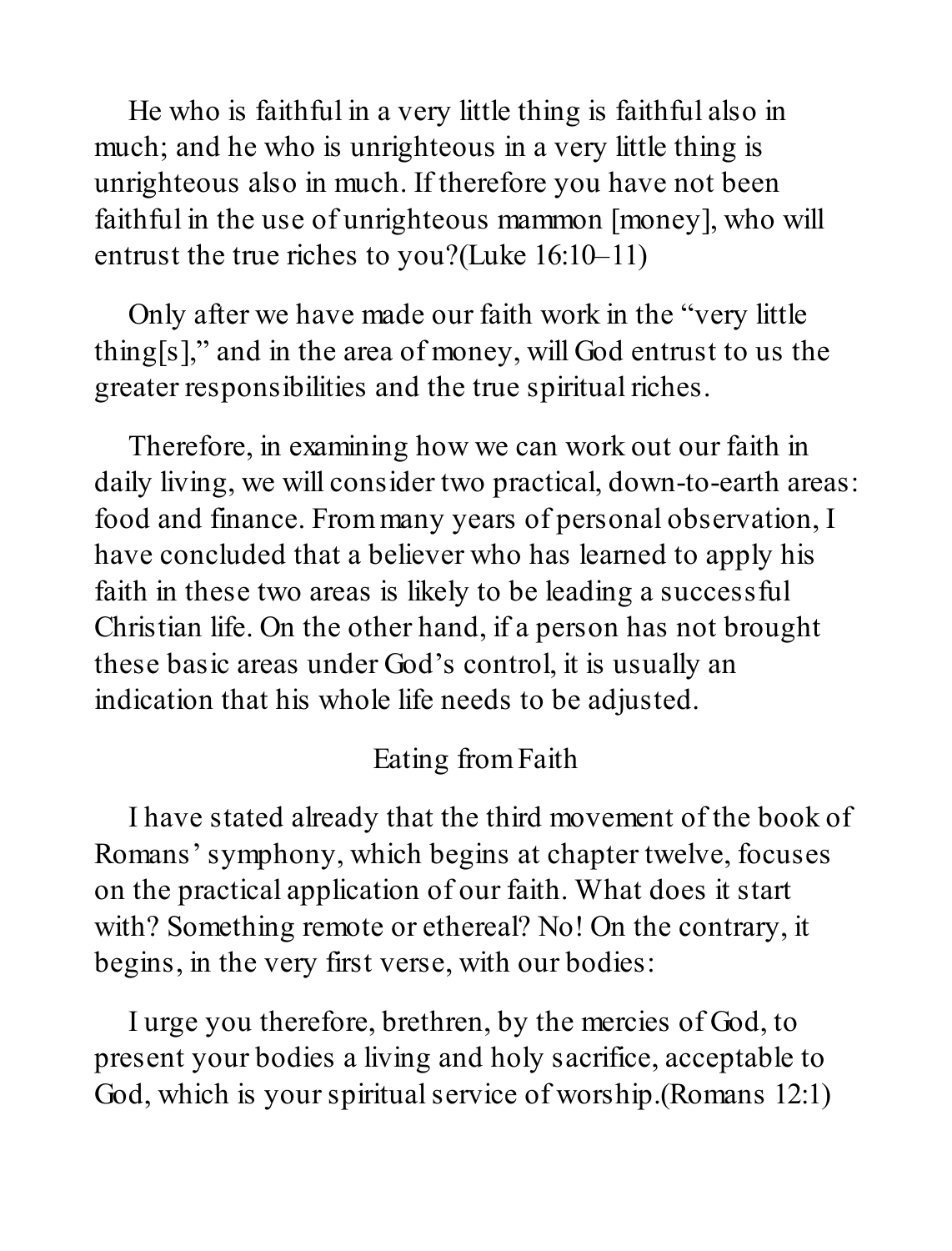Paul told us that our "spiritual service of worship" consists of presenting our bodies to God. In other words, to be "spiritual" is to be very practical and down-to-earth. It begins with what we do with our bodies.

Fromthis starting point, Paul went on to deal with a variety of practical issues related to the Christian life. In chapter fourteen, he dealt with the issue of food. (Obviously, there is no issue of greater importance to our physical bodies than this!) He wrote about two types of believers: "One man has faith that he may eat all things, but he who is weak eats vegetables only" (Romans 14:2). Paul did not settle this issue by saying that it is absolutely right to eat vegetables and absolutely wrong to eat meat, or vice versa. Rather, he said that anything we can do in faith is right, and anything we cannot do in faith is wrong. He stated his conclusion in the closing verse of the chapter: "But he who doubts is condemned if he eats, because his eating is not fromfaith; and whatever is not from faith is sin" (verse 23).

By his closing statement, Paul went beyond the mere issue of eating meat or vegetables and reaffirmed the principle that had been the opening theme of his epistle. In Romans 1:17, he had stated it in positive terms: "The righteous man shall live by faith." Here, in Romans 14:23, he stated the same principle in negative terms: "Whatever is not fromfaith is sin." Viewed positively or negatively, the conclusion is the same: Faith is the only basis for righteous living.

Let us then accept this challenge of applying our faith to our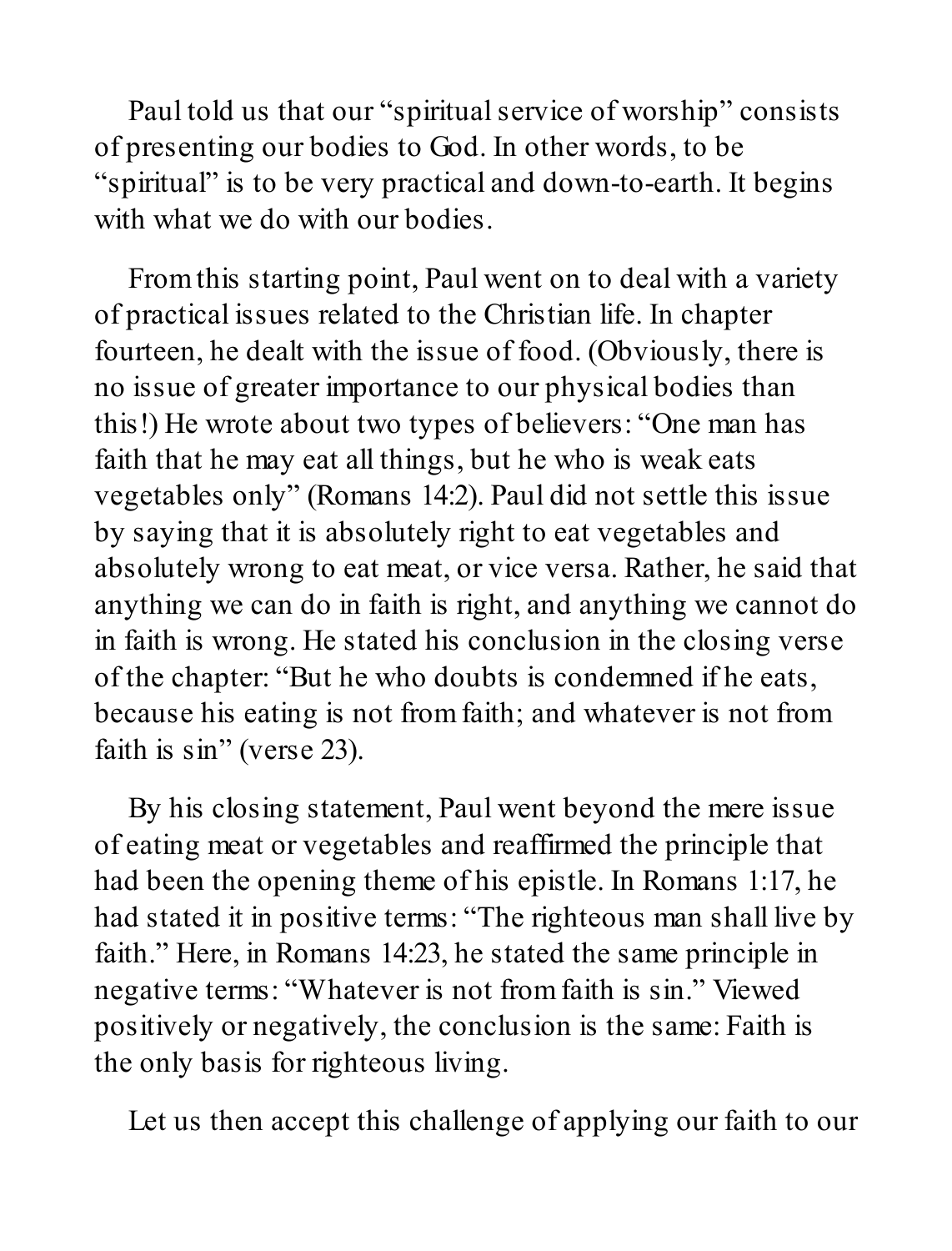eating. We are required to "eat fromfaith." This is a rather strange phrase. How can we apply it in a practical way?

Several things are involved. First of all, we must acknowledge our dependence on God for our food. We receive it as a gift fromHim. If He did not supply it, we would go hungry.

Second, as a logical consequence, we thank God for our food. Thanking God for our food, in turn, produces a third consequence, explained by Paul in 1 Timothy:

For everything created by God is good, and nothing is to be rejected, if it is received with gratitude [literally, thanksgiving]; for it is sanctified by means of the word of God and prayer.(1 Timothy 4:4–5)

As we receive our food fromGod with prayers of thanksgiving, it is sanctified; it actually becomes something holy, designed by God to do us good. Even if there were originally impure or harmful ingredients in our food, their effect is nullified by our faith, expressed in our prayers of thanksgiving.

Fourth, "eating fromfaith" has implications that go beyond the supper table. Our food is the source of our natural strength, and God is the source of our food. Therefore, our strength is itself a gift fromGod. We are not free to use it in selfish or sinful ways, but we are under an obligation to devote it to God's service and God's glory.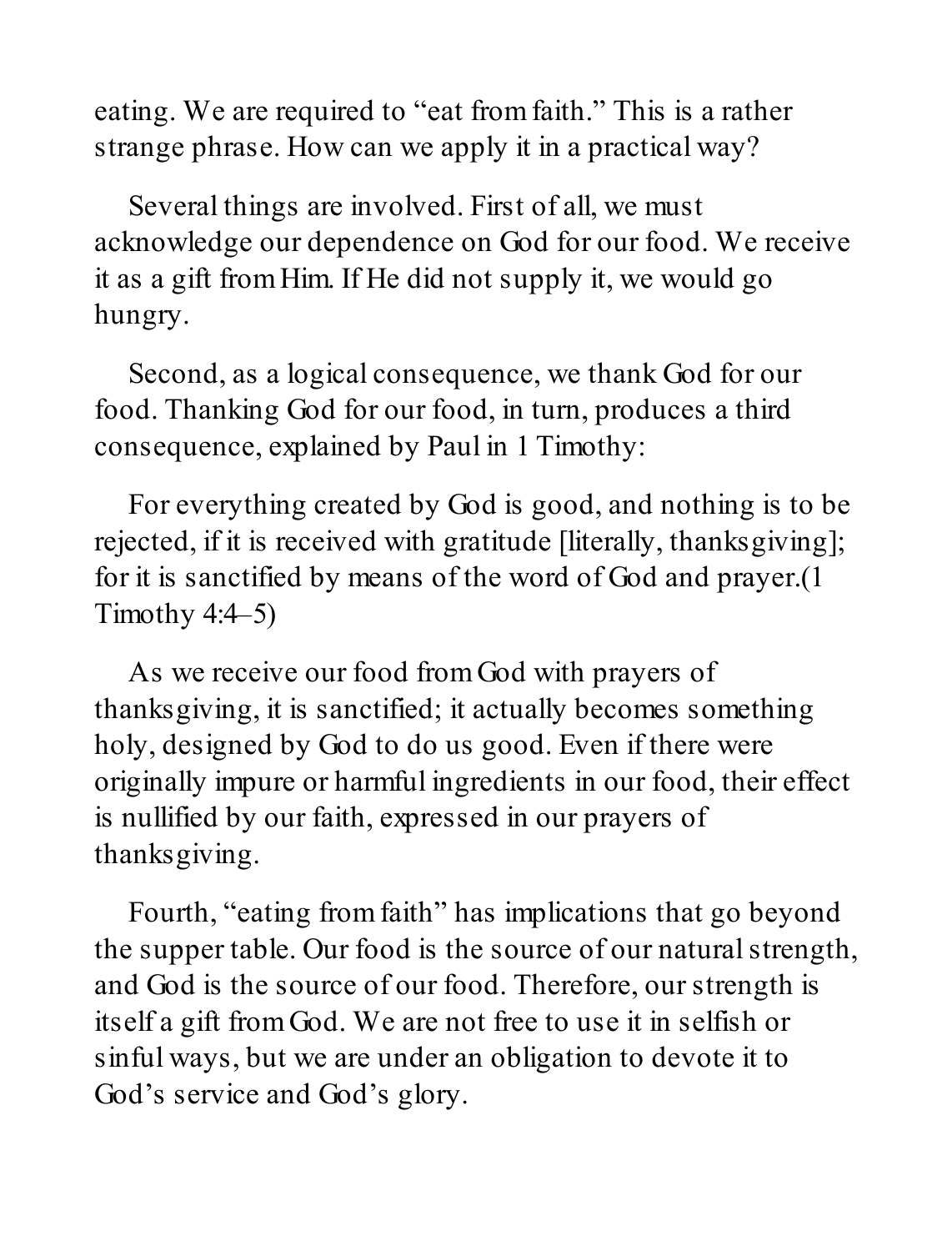As we thus apply the principle of faith to our eating, this whole area of our lives gains a new significance. We can understand how Paul could instruct the believers at Corinth with the following exhortation: "Whether, then, you eat or drink or whatever you do, do all to the glory of God" (1 Corinthians 10:31). Through faith, even our daily meals take on the nature of a sacrament, of which we partake for God's glory. This was one of the most immediate and obvious effects produced in the lives of the first Christians by the outpouring of the Holy Spirit on the day of Pentecost. Their meals became spiritual feasts of worship and praise. Luke recorded the following:

And day by day continuing with one mind in the temple, and breaking bread fromhouse to house, they were taking their meals together with gladness and sincerity of heart, praising God, and having favor with all the people. And the Lord was adding to their number day by day those who were being saved. (Acts 2:46–47)

There was something so different about the way these Christians actually ate their meals that it gained themthe favor of their unconverted neighbors and won these neighbors to the Lord. It can be the same with us today when we put our faith to work in this area of eating.

If the consequences of "eating fromfaith" are so farreaching, what about the consequences of failing to eat in this way? For a vivid picture of the man who does not eat from faith, we may turn to the book of Ecclesiastes. Few Christians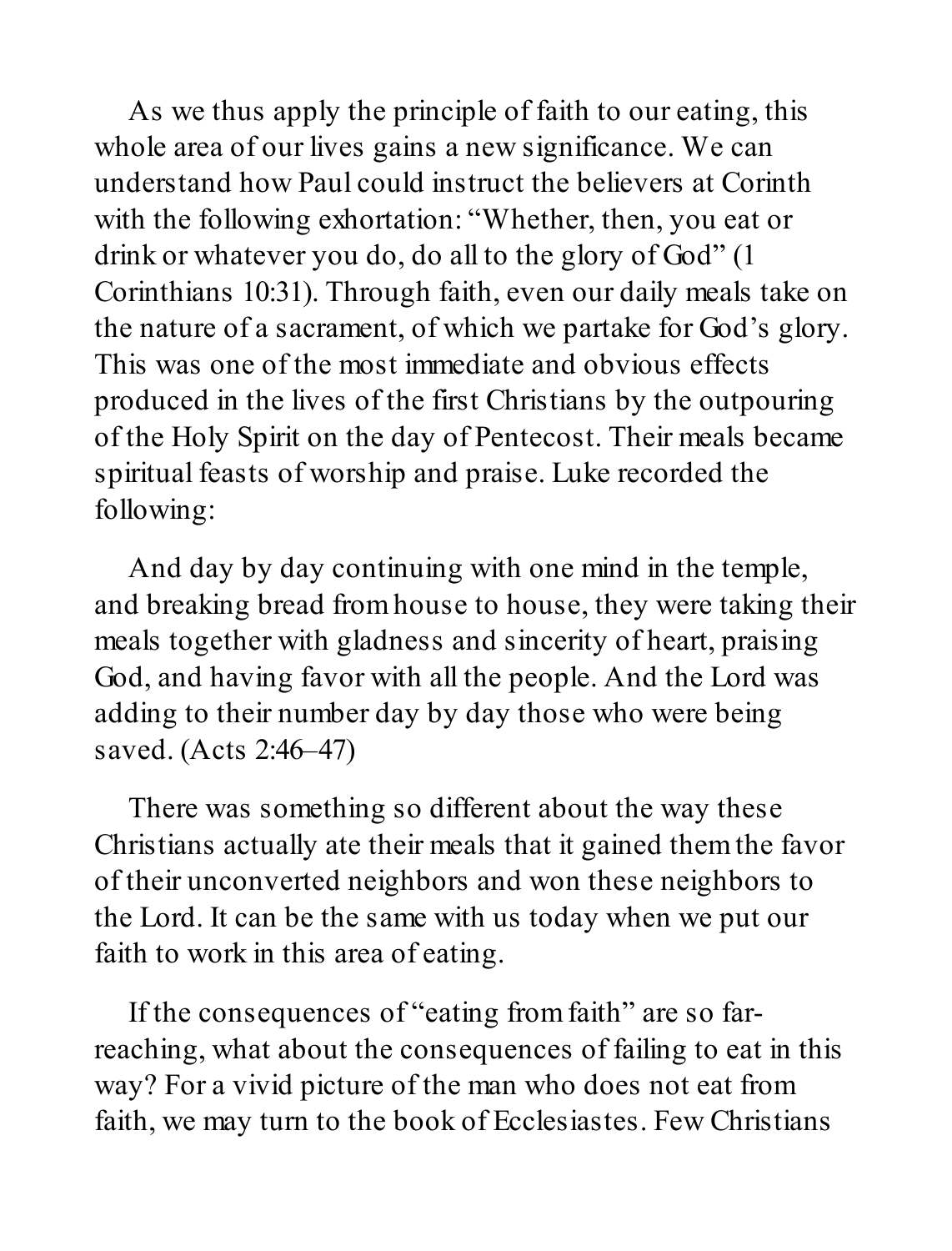spend much time in the book of Ecclesiastes, but—when interpreted in the light of other, more familiar passages—it contains some real treasures. Throughout most of the book, Solomon described what the Bible elsewhere calls the "natural man"—that is, the man who, through unbelief, lives his life without the grace and the knowledge of God. In Ecclesiastes 5:17, Solomon pictured such a man at the supper table: "Throughout his life he also eats in darkness with great vexation, sickness and anger."

What striking language! "He…eats in darkness." What does it mean? It means just the opposite of "eating fromfaith." Such a man does not acknowledge that his food is a gift fromGod. He does not thank God for it. Therefore, it is not blessed and sanctified. What is the result? "Great vexation, sickness and anger." To eat without faith is to invite vexation, sickness, and anger.

We have just examined rather carefully how the principle of faith applies to one of our most common daily activities eating. As a result, we are in a position to understand more fully the scope of Romans 1:17: "The righteous man shall live by faith." Faith, we can now see, is the channel of divine life. The more faith we exercise, the more life we enjoy. Every activity to which we apply our faith becomes permeated with divine life. It is no longer drab or commonplace. It becomes fresh, exciting, joyous—an occasion for worship and praise!

Faith for Finances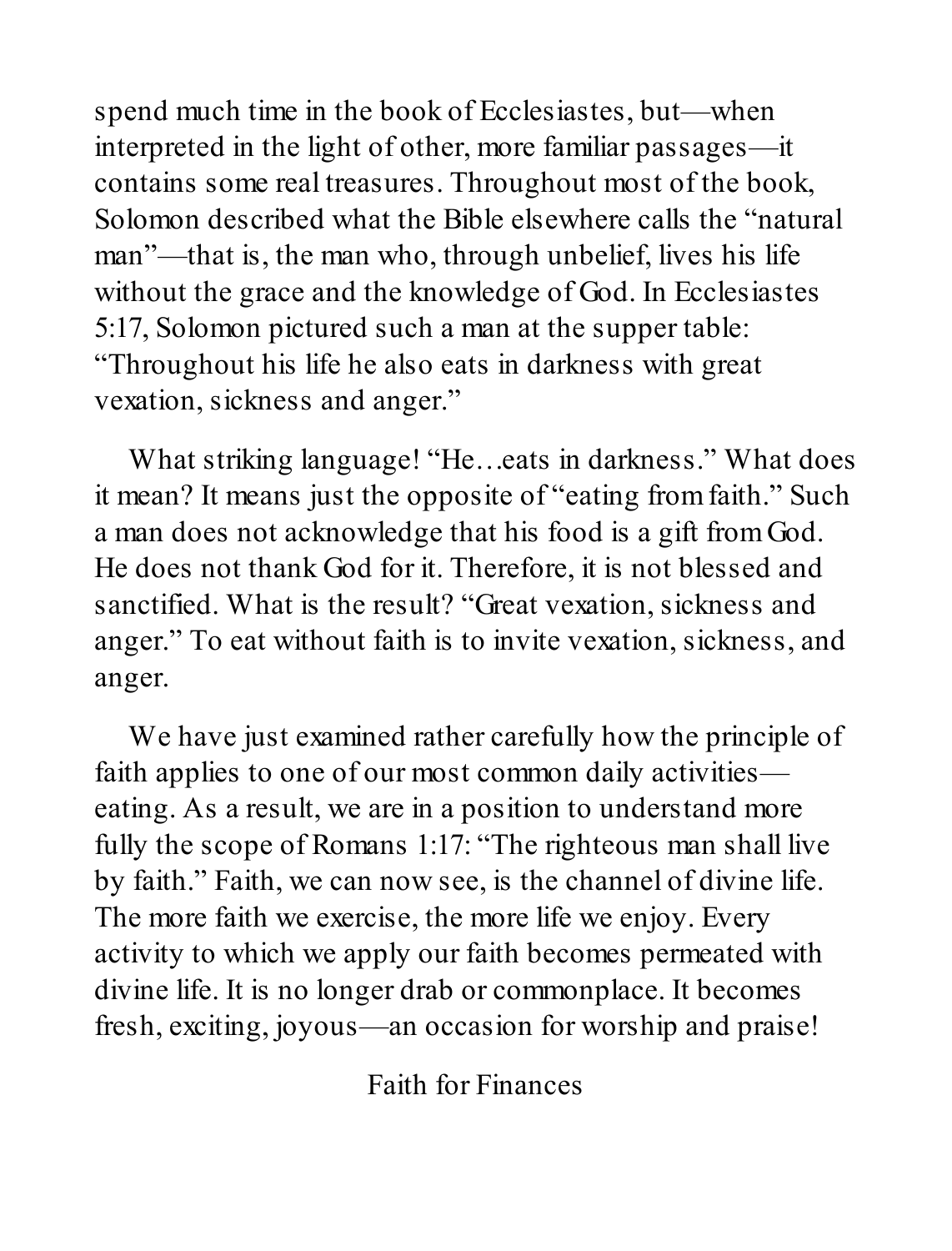Another area of everyday living in which we need to apply the principle of faith is that of financial and material provision. The whole Bible abounds with both assurances and examples of God's ability to provide for His people's needs, even in situations where there is no human or natural source of supply. Nowhere is this more emphatically stated than in 2 Corinthians 9:8: "And God is able to make all grace abound to you, that always having allsufficiency in everything, you may have an abundance for every good deed" (emphasis added).

It is worthwhile to examine this verse closely. Where the English translation uses the word "every," the original Greek uses the word all. Thus, in the original text, the word abound, or abundance, occurs twice, and the word all occurs five times. It is hard to see how language could more forcefully express the ability of God to provide for every area of His people's needs. The level of provision He reveals is not mere sufficiency; it is abundance.

There are actually three levels of provision on which people may live: insufficiency, sufficiency, and abundance. Let me illustrate these three fromthe simple, everyday example of a homemaker shopping for groceries. A homemaker who needs fifteen dollars' worth of groceries and has ten dollars in her purse is shopping out of insufficiency. A homemaker who needs fifteen dollars' worth of groceries and has fifteen dollars in her purse is shopping out of sufficiency. But a homemaker who needs fifteen dollars' worth of groceries and has twenty dollars in her purse is shopping out of abundance.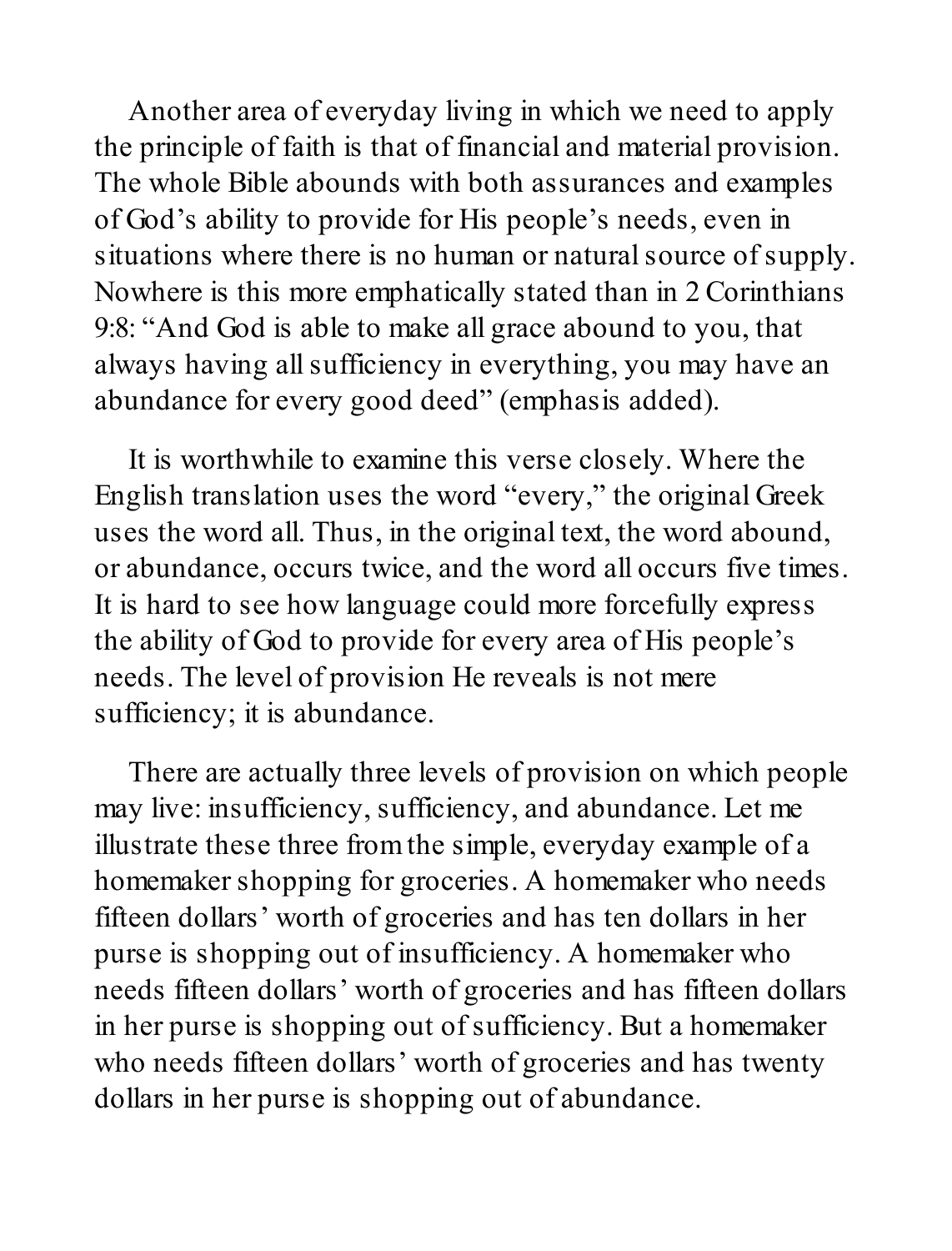In this rather simple example, we have pictured a homemaker buying groceries with dollars. However, it must be emphasized that abundance does not necessarily depend on money or material possessions. Abundance means simply that God supplies all that we need—with something to spare for others. The perfect example of this formof abundance is provided by Jesus Himself. He had no permanent dwelling, no material possessions, and no large sums of money—although His disciple Judas did carry a money box in which contributions were placed. (See John 12:4–6; 13:29.) Yet Jesus never lacked anything for Himself or for those who were with Him.

When Peter needed money at short notice to pay taxes, Jesus did not tell himto go and ask Judas for money out of the box. Instead, He sent himto the Sea of Galilee to collect it from a fish's mouth. (See Matthew 17:24–27.) This raises an interesting question. Which would be better: to go to the bank and cash a check or to go to the sea and cast in a hook? Certainly the latter would be much more exciting!

On another occasion, Jesus found Himself surrounded by a crowd of perhaps twelve thousand hungry people. We know that there were about five thousand men, and this figure does not include the women and children. (See Matthew 14:21.) Accepting five loaves and two fishes froma boy, Jesus gave thanks for themto His Father. As a result, He was able to feed the whole crowd, with twelve large baskets leftover. (See John 6:5–13.) That is abundance! It is also a startling demonstration of the supernatural effects of thanking God in faith for our food!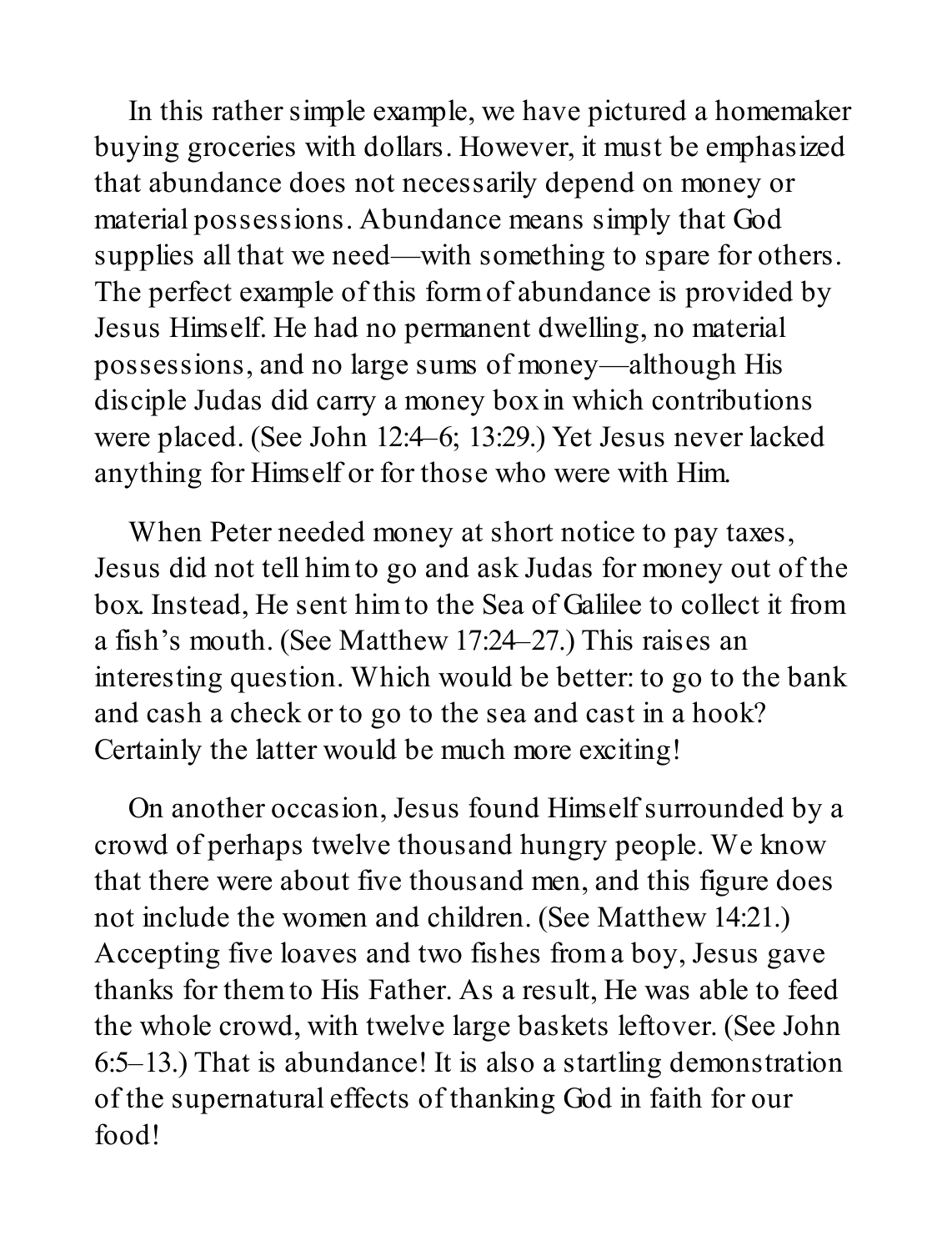Later, Jesus sent His disciples out to begin preaching, but He told themnot to take any extra supplies with them. (See Luke 9:1–3; 10:1–4.) At the end of His earthly ministry, He reminded themof this and asked themwhether they had lacked anything. They replied, "No, nothing" (Luke 22:35). That is abundance! I myself have served as a missionary at various times in two different countries. I know frompersonal observation that it is possible for a missionary to be supplied with a house, a car, and a salary, and yet lack many things that he needs. The key to abundance is not money or material possessions. It is faith!

Confronted by these examples fromthe life of Jesus, we might at first be tempted to say, "But that was Jesus! We can't expect to be like Him!" However, Jesus Himself told us otherwise. In John 14:12, He said, "Truly, truly, I say to you, he who believes in Me, the works that I do shall he do also." Likewise, the apostle John, who was an eyewitness of all that Jesus did, said, "The one who says he abides in Himought himself to walk in the same manner as He walked" (1 John 2:6). Jesus set the pattern for the walk of faith, and we are invited to follow.

If we still hesitate to accept this challenge, it may be because we do not understand the scope of God's grace. In 2 Corinthians 9:8, the key word is grace: "God is able to make all grace abound to you." The basis of our provision is not our own wisdomor ability, but God's grace. In order to avail ourselves of His grace, we need to understand two key principles that govern the operation of grace.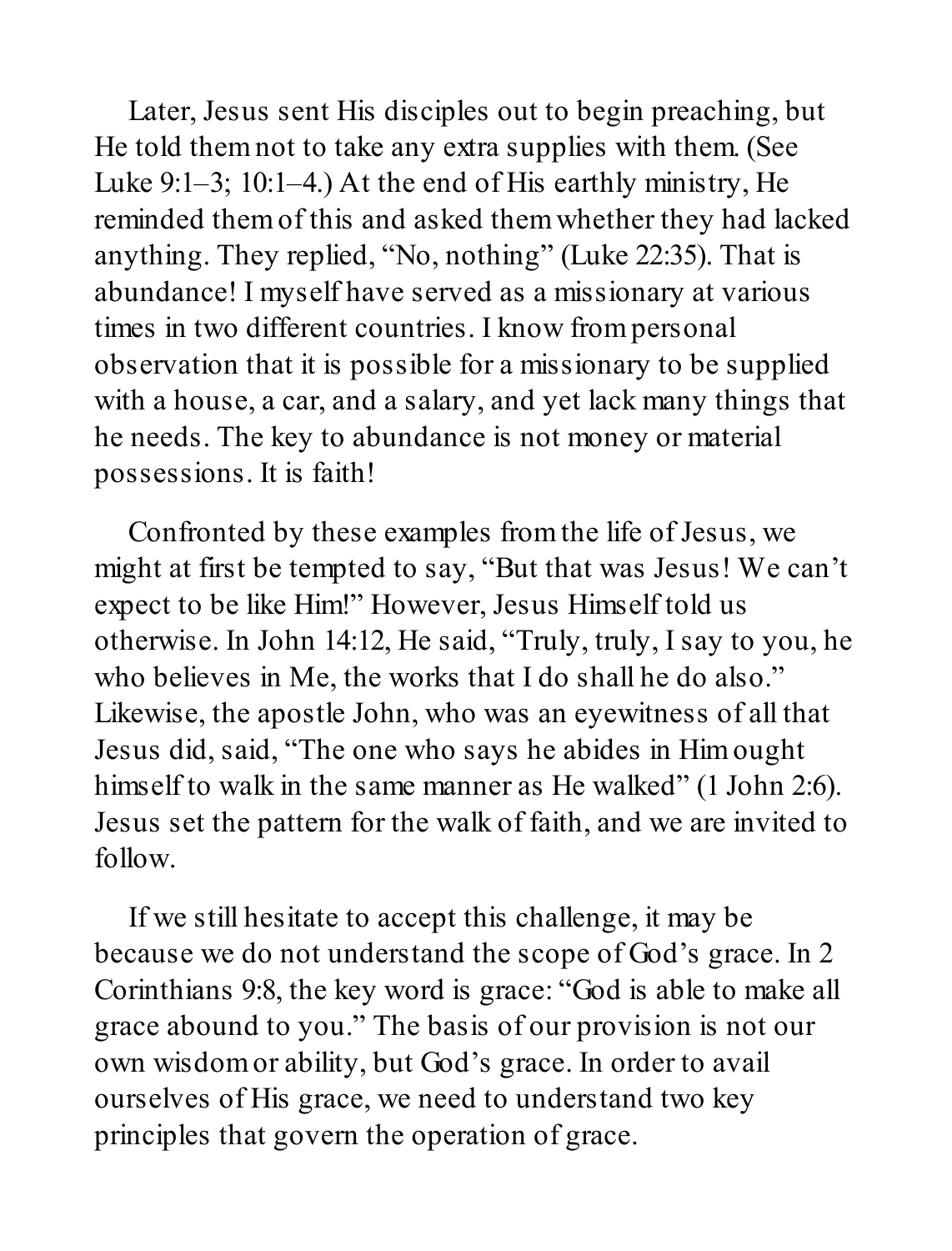The first principle is stated in John 1:17: "For the law was given through Moses; grace and truth came through Jesus Christ" (niv). Grace has only one channel—Jesus Christ. It is not received through the observance of any legal or religious systemof rules, but solely and invariably through Christ.

The second principle is stated in Ephesians 2:8–9: "For by grace you have been saved through faith;…not as a result of works, that no one should boast." Grace goes beyond anything that we can ever achieve or earn simply by our own abilities. Therefore, the only means by which we can appropriate it is faith. As long as we limit ourselves merely to what we deserve or what we can earn, we are failing to exercise faith, and therefore we do not enjoy God's grace to the full.

How do these principles apply in the area of finance? First of all, I must emphasize that God never blesses dishonesty, laziness, or financial irresponsibility. In Proverbs 10:4, we are told, "Lazy hands make a man poor, but diligent hands bring wealth" (niv). In the book of Ephesians, Paulsaid,

Let him who steals steal no longer; but rather let him labor, performing with his own hands what is good, in order that he may have something to share with himwho has need. (Ephesians 4:28)

God expects us, according to our abilities, to engage in honest work, not merely to earn enough for ourselves, but also to have something leftover to share with others who are in need. In 2 Thessalonians 3:10, Paul was even more emphatic: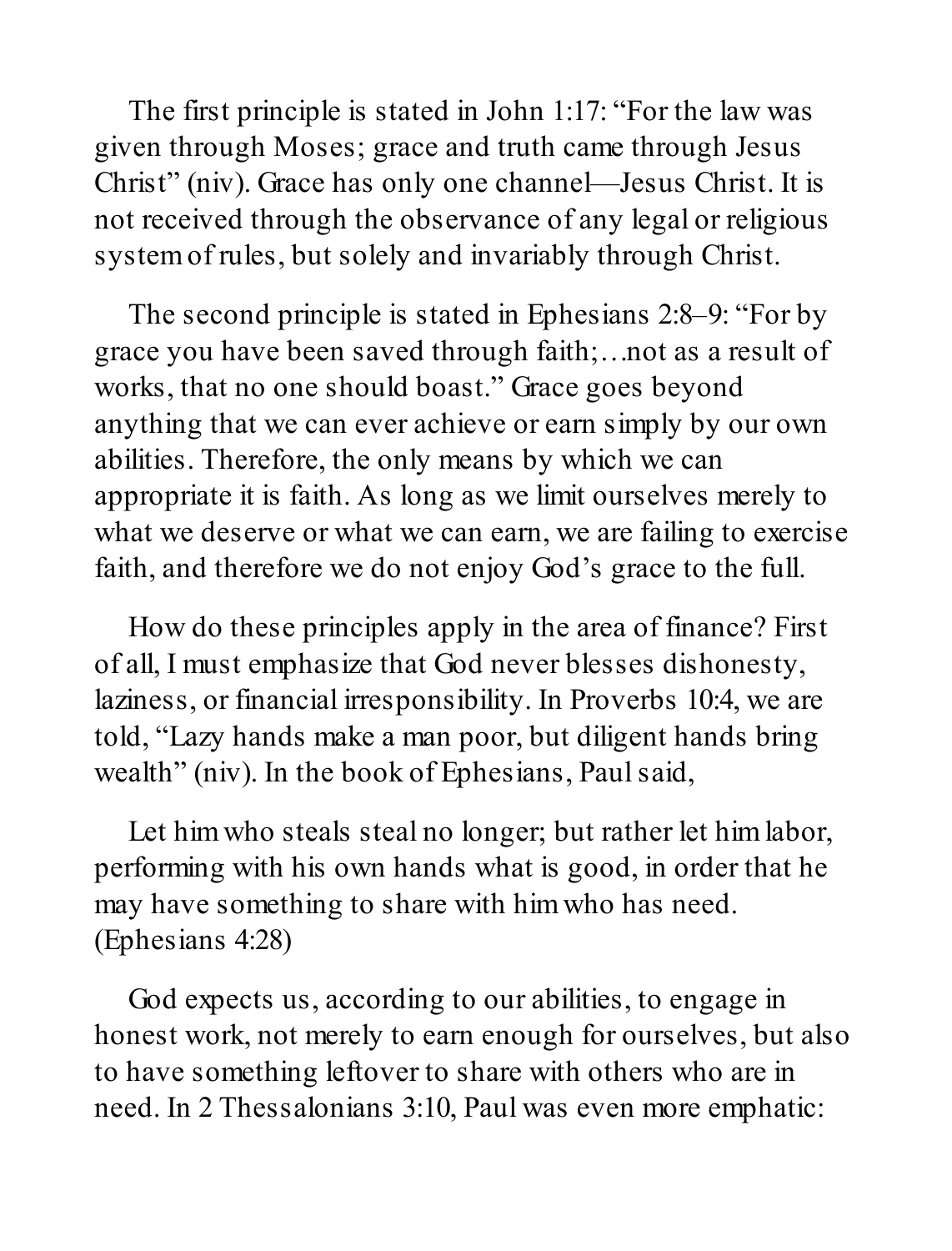"If anyone will not work, neither let himeat." The provision of God's grace is not offered to the dishonest or the lazy.

However, it may be that, when we have honestly and conscientiously done everything in our power to provide for ourselves and our dependents, we still find ourselves on the level of bare sufficiency, or even of insufficiency. The message of grace is that we do not need to accept this state as being God's will. We can turn our faith to God through Jesus Christ and trust Himto lift us—by ways of His own choosing—onto a higher level of provision than we could ever achieve merely by our own wisdomor ability.

# God's Provision Is Corporate

Before we leave the subject of provision, there is one more very important principle that we need to recognize: God's provision for His people is corporate. He does not treat us simply as isolated individuals, but as members of a single body, bound to one another by strong ties of mutual commitment. In Ephesians, after presenting Christ as the Head of this body, Paul described how God intends it to function:

Fromwhomthe whole body, being fitted and held together by that which every joint supplies, according to the proper working of each individual part, causes the growth of the body for the building up of itself in love.(Ephesians 4:16)

Paul here emphasized the importance of the joints. They serve two functions: First, they hold the body together; second, they are the channels of supply.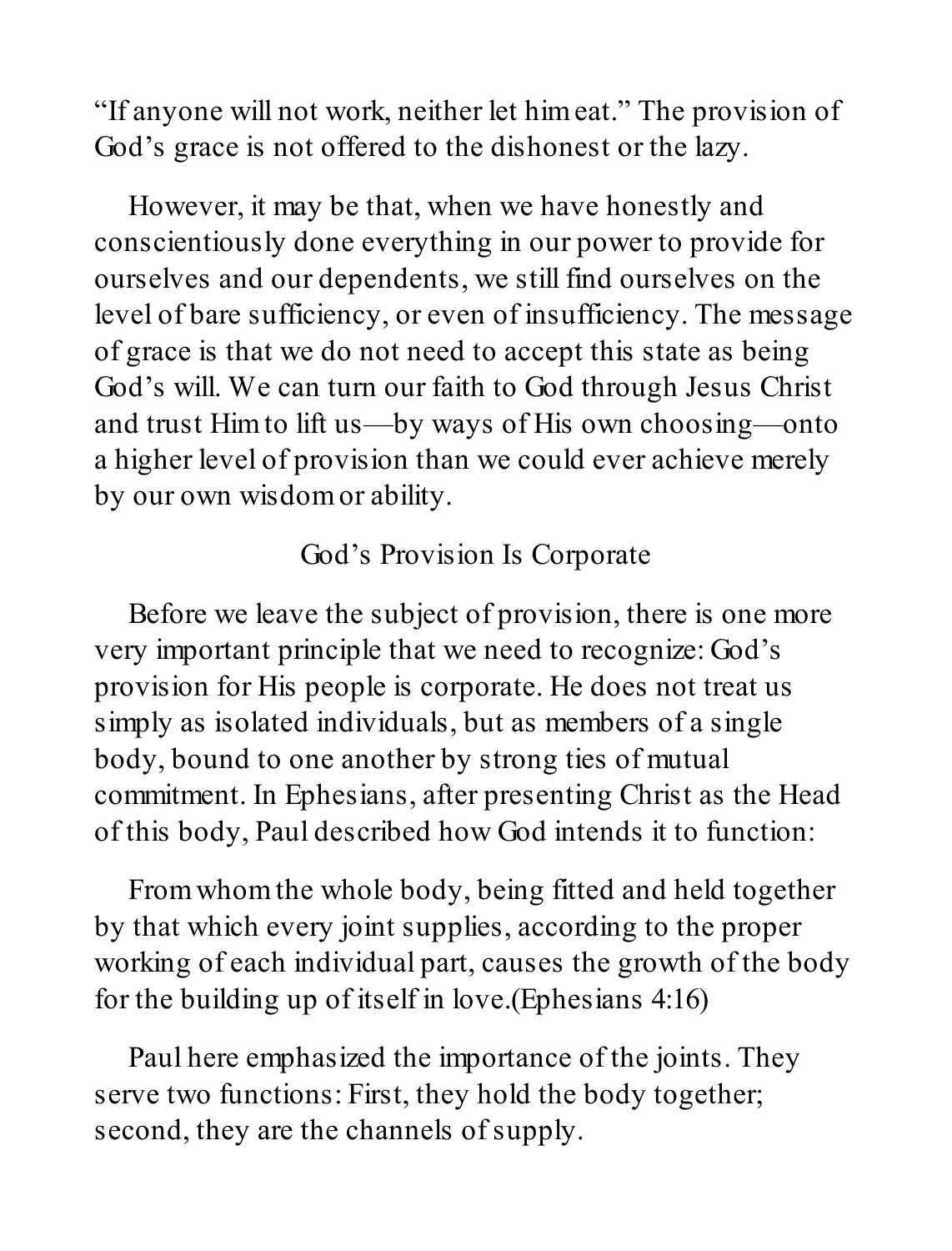The joints represent the relationships among the various members. If these are in good shape, God's supply is able to reach every part of the body, and no member suffers lack. But if the joints are not working properly—that is, if the members are not rightly related to one another—then there will be some parts of the body of Christ that will suffer lack. This will happen not because God's supply is inadequate, but only because our wrong attitudes and relationships hinder His supply fromreaching some who need it.

In the Old Testament, when God delivered Israel out of Egypt, He taught themthis principle in a very practical way. Two or three million people found themselves in a barren wilderness, without any normal food supply. To meet their needs, God caused the manna to fall each night. In the morning, the people had to go out and gather it before the sun caused it to melt. The actual amount that each person needed was an omer, which is about two quarts. As it worked out, some Israelites gathered more than an omer, others less. Then they shared with each other and discovered that each one had just enough—precisely one omer! (See Exodus 16:14–18.) However, if they had not been willing to share in this way, some would not have had enough. Obviously, God could have arranged for each individual to gather as much as he needed for himself. But He did not do so because He wanted to teach His people their responsibility for one another.

This principle was carried on into the New Testament. In 2 Corinthians, Paul wrote about a special collection that he was receiving in the churches of Macedonia and Achaia on behalf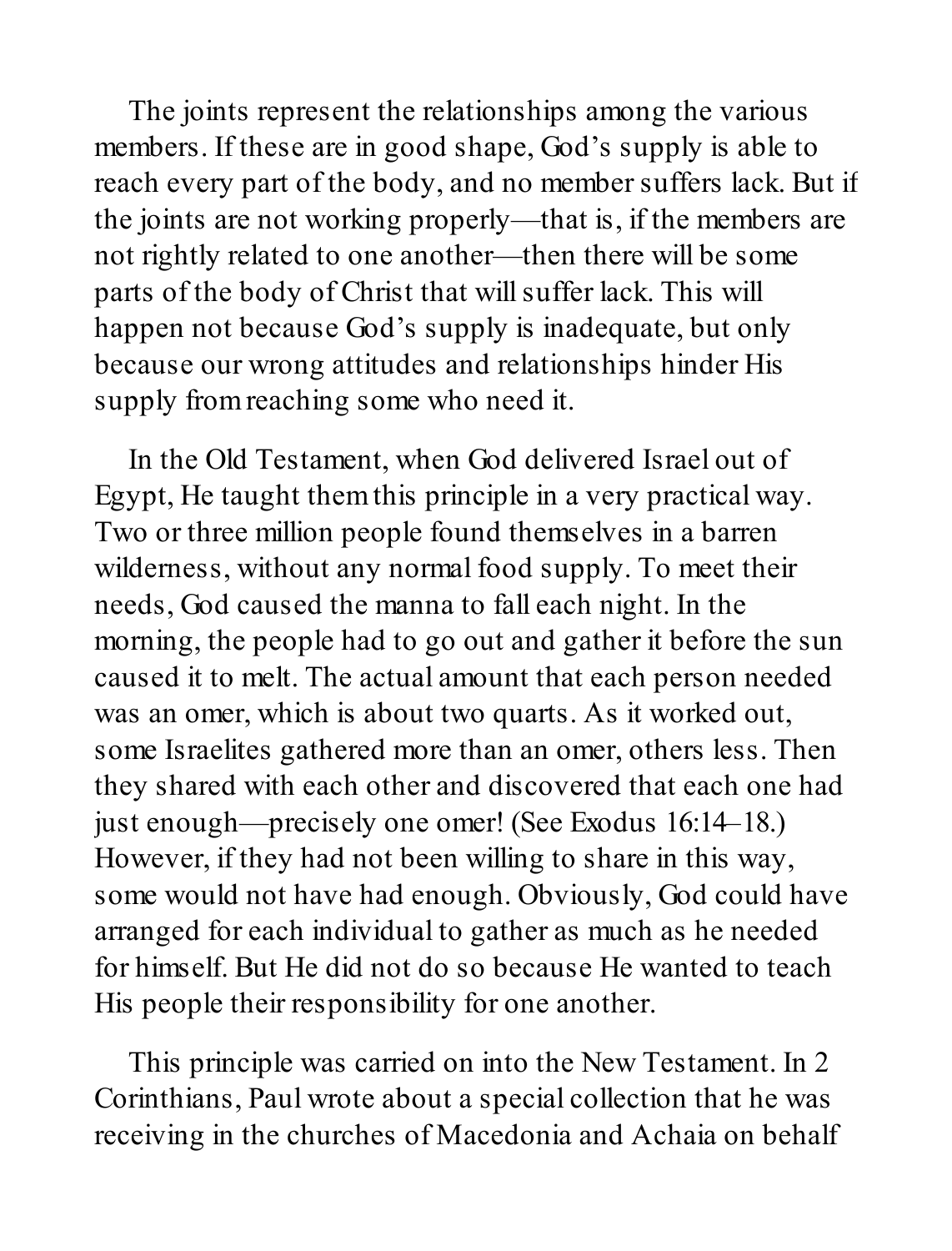of the poor Jewish believers in Judea. He explained to the Corinthians that this was God's way of providing equally for the various parts of the body of Christ without depriving some or overburdening others. To enforce this principle, he alluded to the example of Israel sharing their manna in the wilderness in this way:

There is no question of relieving others at the cost of hardship to yourselves; it is a question of equality. At the moment your surplus meets their need, but one day your need may be met fromtheir surplus. The aimis equality; as Scripture has it, "The man who got much had no more than enough, and the man who got little did not go short." (2 Corinthians 8:13–15 neb)

In verse fifteen, Paul was referring to the Exodus passage:

Those who had gathered more had not too much, and those who had gathered less had not too little. (Exodus 16:18 neb)

Christians are to share. It was by sharing that the congregation of the first Christians actually functioned in Jerusalemafter the Holy Spirit was poured out upon them. Luke recorded the following:

And the congregation of those who believed were of one heart and soul; and not one of themclaimed that anything belonging to himwas his own; but all things were common property to them. And with great power the apostles were giving witness to the resurrection of the Lord Jesus, and abundant grace was upon themall. For there was not a needy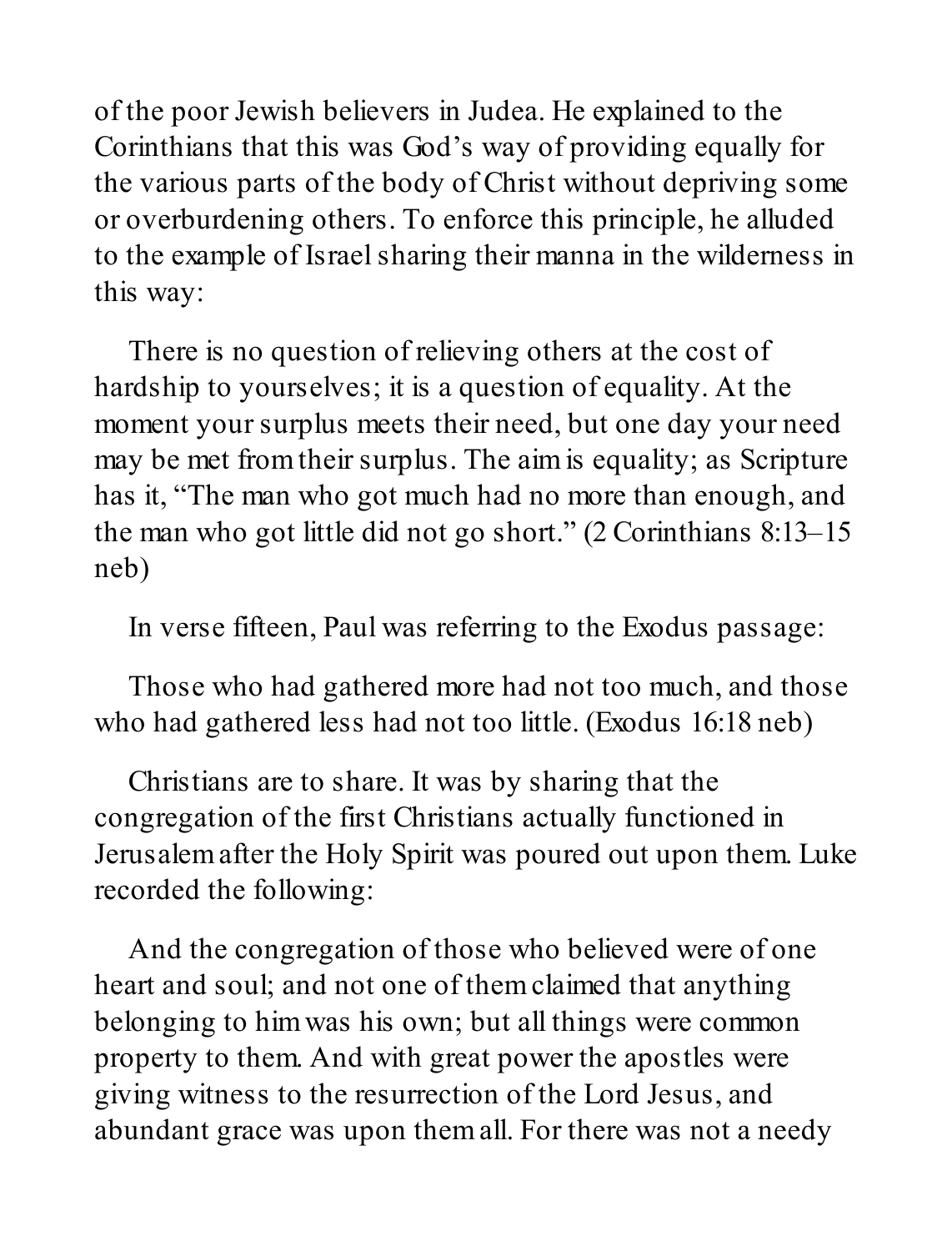person among them, for all who were owners of land or houses would sell themand bring the proceeds of the sales, and lay themat the apostles' feet; and they would be distributed to each, as any had need.(Acts 4:32–35)

There are three statements here that go together. First, "the apostles were giving witness to the resurrection of the Lord Jesus." Second, "abundant grace was upon themall." Third, "there was not a needy person among them." The verbal witness of the apostles was strengthened by the visible grace of God upon the believers, and the practical result was that all their needs were met. In this way, the whole body of God's people provided a single, consistent testimony to the complete sufficiency of His grace in every area of their lives.

The world of our day needs a similar demonstration. People need to see a company of Christians who are so related to God through faith in Christ, and to one another by mutual commitment, that all their needs are met.

# No Alternative to Faith

There are two sides to our relationship with God. Scripture is equally emphatic about each. On the positive side, as we have seen, God makes His abundant grace available to us on the basis of our faith. But on the negative side, God rejects any other basis on which we might seek to approach Him. Nowhere is this stated more forcefully than in the book of Hebrews:

And without faith it is impossible to please Him, for he who comes to God must believe that He is, and that He is a rewarder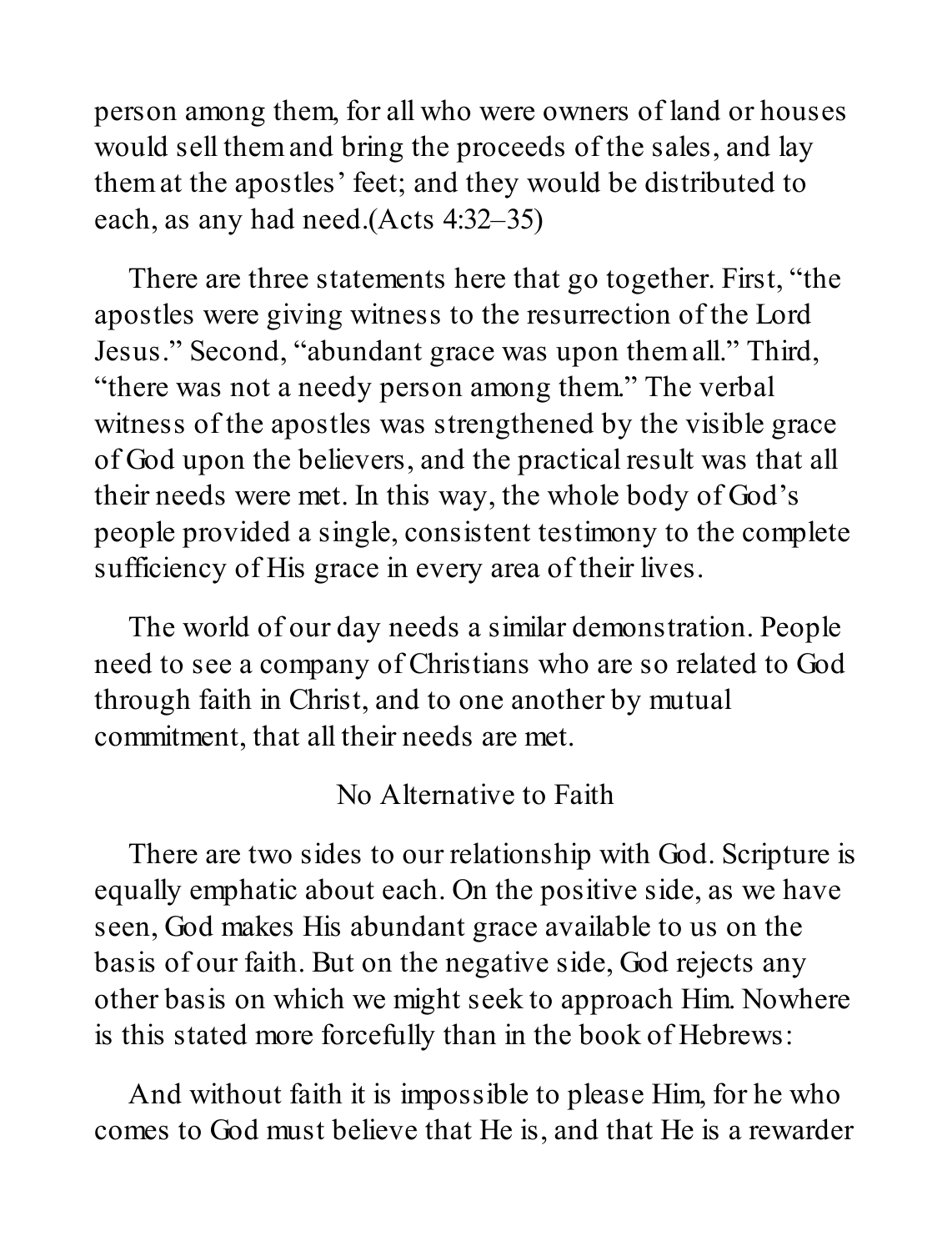of those who seek Him.(Hebrews 11:6)

Left to ourselves, if we were asked what we need to do to please God, few of us would offer the answer that Scripture gives here. More often than not, people try to please God on some basis other than faith: by morality, by good works, by church membership, by charitable contributions, by prayer, or by other religious activities. But without faith, none of these is acceptable to God. No matter what else we do, no matter how good our motives, no matter how sincere or zealous we may be, there is no substitute for faith. Without it, we cannot please God. It is impossible!

We find ourselves therefore face-to-face with God's single, unvarying requirement: "He who comes to God must believe." There are two things that we are required to believe. First, we must believe that God exists. Most people believe that He exists, but that by itself is not sufficient. We must also believe that God is the "rewarder of those who seek Him." This goes beyond the fact of God's existence to His nature. We are required to believe in the essential goodness of God—His faithfulness and dependability. Believing in God in this way takes us beyond mere doctrine or theology. It establishes a direct, personal relationship between God and the one who believes.

In chapter one of this book, I said that faith connects us to two invisible realities: God and His Word. Now we must go one step further. The ultimate object of faith is none other than God Himself. It is true that we believe in God's Word, but we do so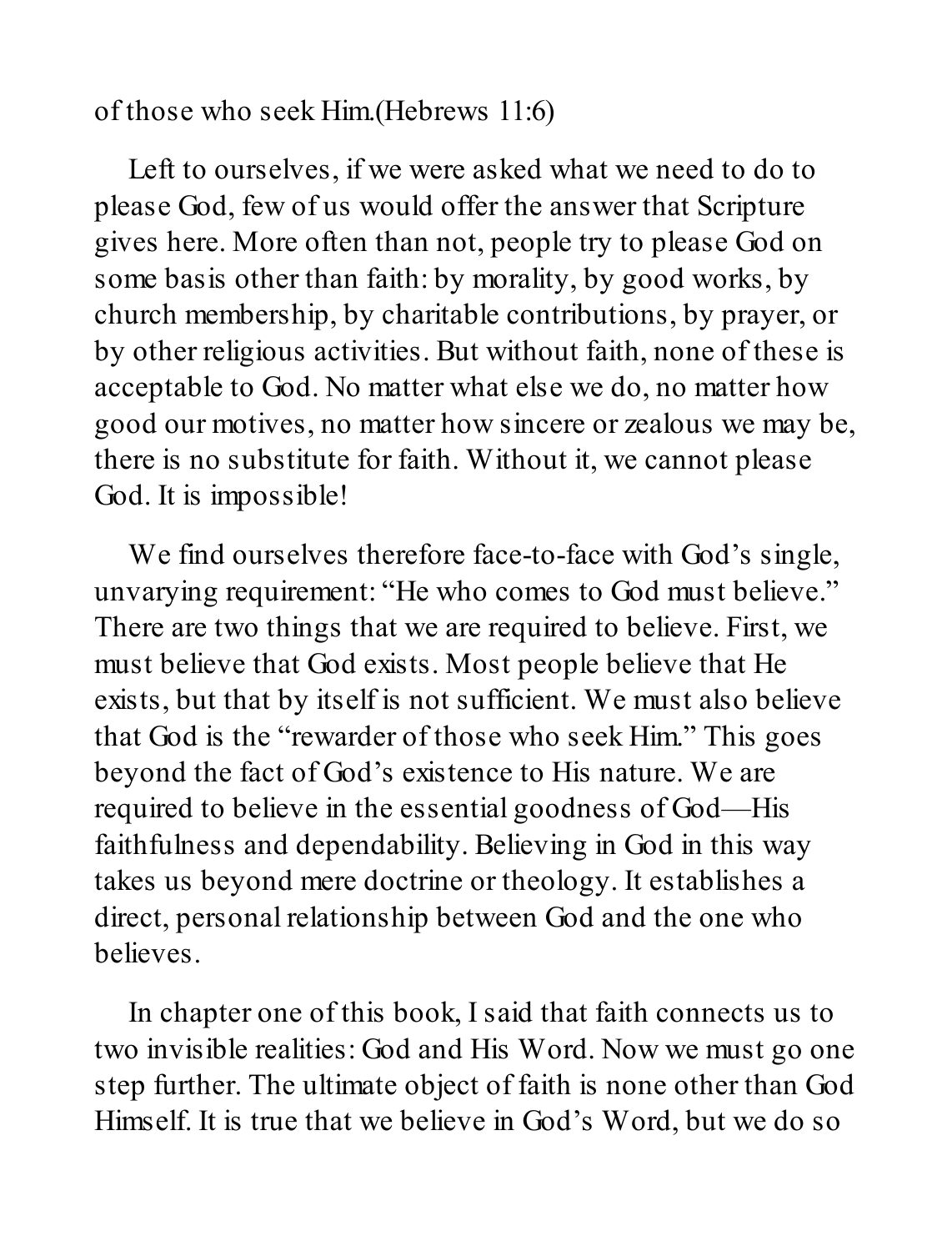because His Word is an extension of Himself. Our confidence in His Word rests on our confidence in Himas a person. If we ever cease to believe in God, we will eventually cease to believe His Word, also.

It is very important to see that merely believing a formof doctrine or theology is not the ultimate goal. Those whose faith goes no further than this never come to know the fullness and richness of life that God offers us. His final purpose is to bring us into an immediate, intimate, person-to-person relationship with Himself. Once established, this relationship motivates, directs, and sustains all that we do. It becomes both the source and the consummation of life. Interpreted in this way, Habakkuk's prophecy, "The righteous will live by his faith" (Habakkuk 2:4), points us not to a creed or a theology, but to an intimate, ongoing, all-embracing relationship with God Himself.

It is this kind of relationship that David spoke of in Psalm 23:1: "The Lord is my shepherd, I shall not want." David was not explaining a theology; he was describing a relationship. On the basis of his relationship to the Lord as his Shepherd, he declared, "I shall not want." What a marvelous expression of total personalsecurity! It covers every need, every situation. David could have added other words; he could have said, "I will not lack money, food, friends, or health." But to do so would have weakened his words. "I shall not want" stands best alone, leaving no roomfor lack of any kind.

I amimpressed by the way in which Scripture expresses the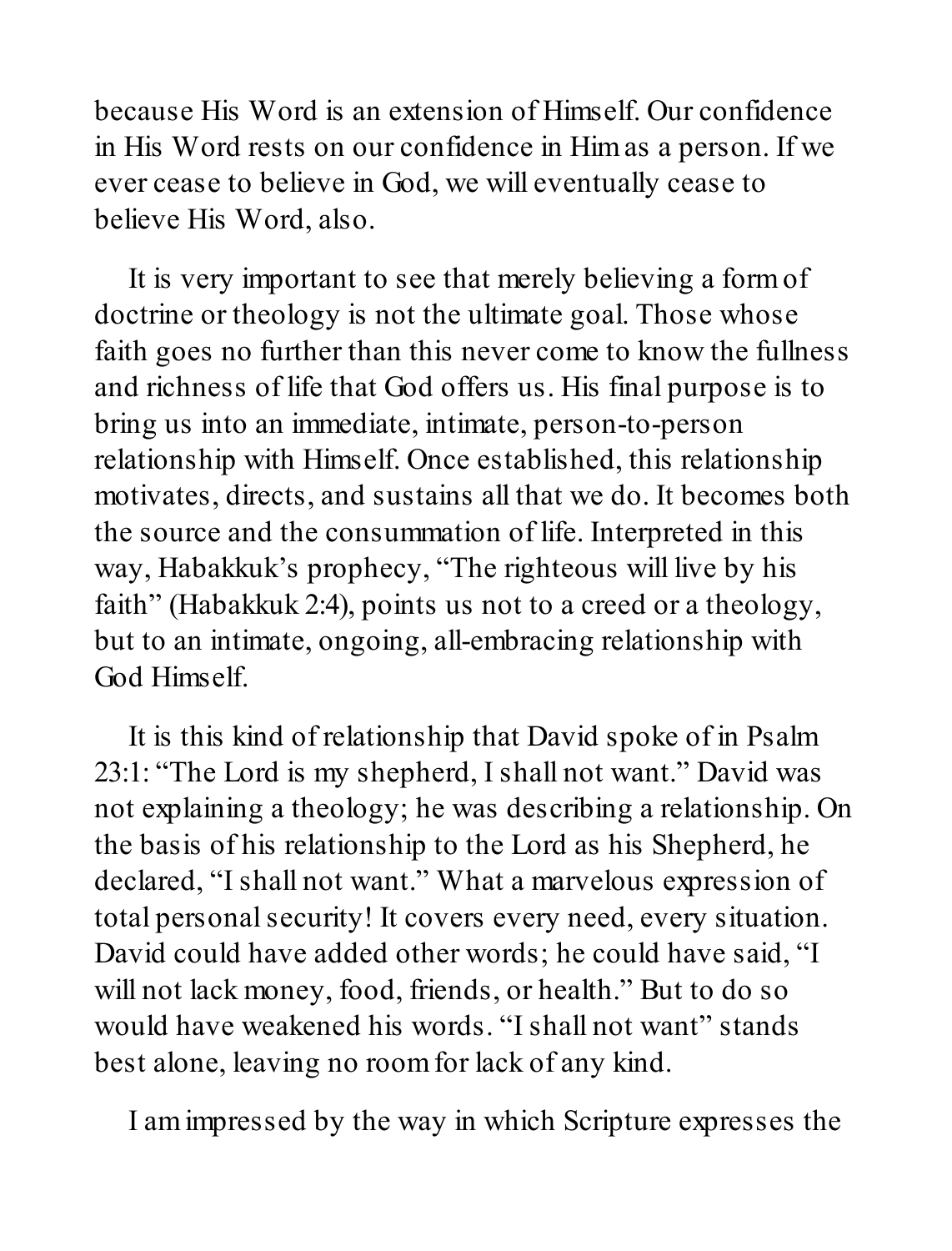most profound truths in the simplest language. In the original Hebrew, Psalm23:1 contains only four words. In the New American Standard Bible, there are only nine words, and only one of themcontains more than one syllable. Yet these few short words describe a relationship so deep and so strong that it takes care of every need that can ever arise—in life and in death, in time and in eternity.

# The Basic Sin: Unbelief

We have seen that righteousness proceeds always and only fromfaith. We will now see that the opposite is also true; sin has only one ultimate source: unbelief.

In John 16:8, Jesus said that the ministry of the Holy Spirit would be to convict the world concerning three things: "And He, when He comes, will convict the world concerning sin, and righteousness, and judgment." Then, in the next verse, Jesus defined the specific sin of which the Holy Spirit would bring conviction: "Concerning sin, because they do not believe in Me." The primary sin, of which the whole world is guilty, is unbelief. This is the basis of all other sins.

The third chapter of Hebrews deals specifically with this sin of unbelief. The writer reminded us that a whole generation of God's people came out of Egypt under Moses, but they never entered the Promised Land because of their unbelief. Instead, they perished in the wilderness.

In Hebrews 3:12, the writer applied the tragic lesson that Israel learned to us as Christians: "Take care, brethren, lest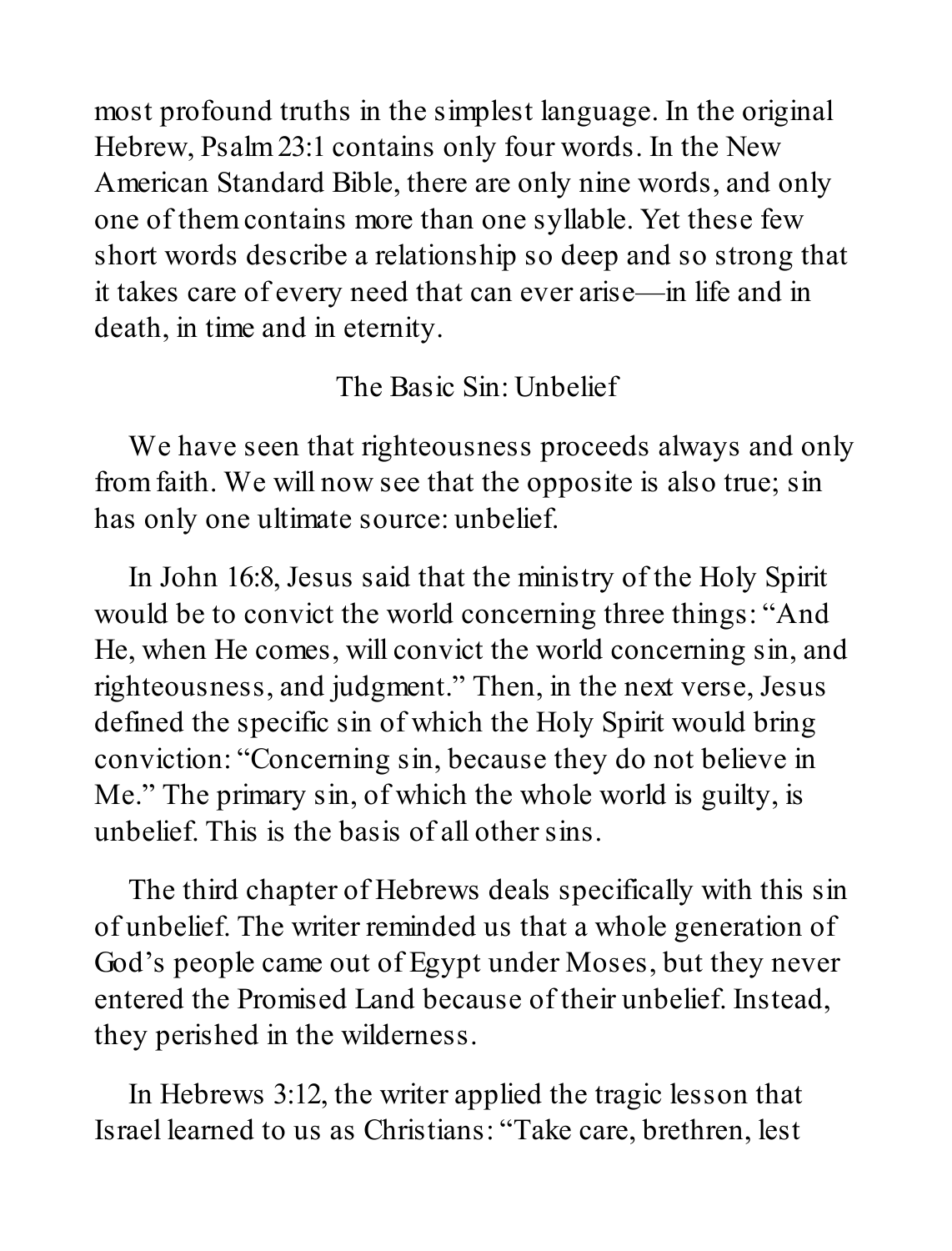there should be in any one of you an evil, unbelieving heart, in falling away fromthe living God." Most Christians tend to view unbelief as something regrettable, but comparatively harmless. But we are told here that an unbelieving heart is an evil heart. Unbelief is evil because it causes us to fall away fromGod. Just as faith establishes a personal relationship with God, so unbelief destroys it. The two are exactly opposite in their effects.

The writer continued: "But encourage one another day after day, as long as it is still called 'Today,' lest any one of you be hardened by the deceitfulness of sin" (verse 13). Unbelief causes our hearts to become hardened toward God and thus exposes us to the deception of sin and of Satan. This warning against the danger of unbelief is an urgent one. The writer applies it to "Today." It concerns us Christians today no less than the Israelites who came out of Egypt under Moses. The effects of unbelief are as deadly for us as they were for them.

Finally, the writer summed up Israel's failure and stated its cause:

And with whomwas He angry for forty years? Was it not with those who sinned, whose bodies fell in the wilderness? And to whomdid He swear that they should not enter His rest, but to those who were disobedient? And so we see that they were not able to enter because of unbelief.(Hebrews 3:17–19)

Note the closing words: "because of unbelief." These Israelites had been guilty of many sins, including fornication,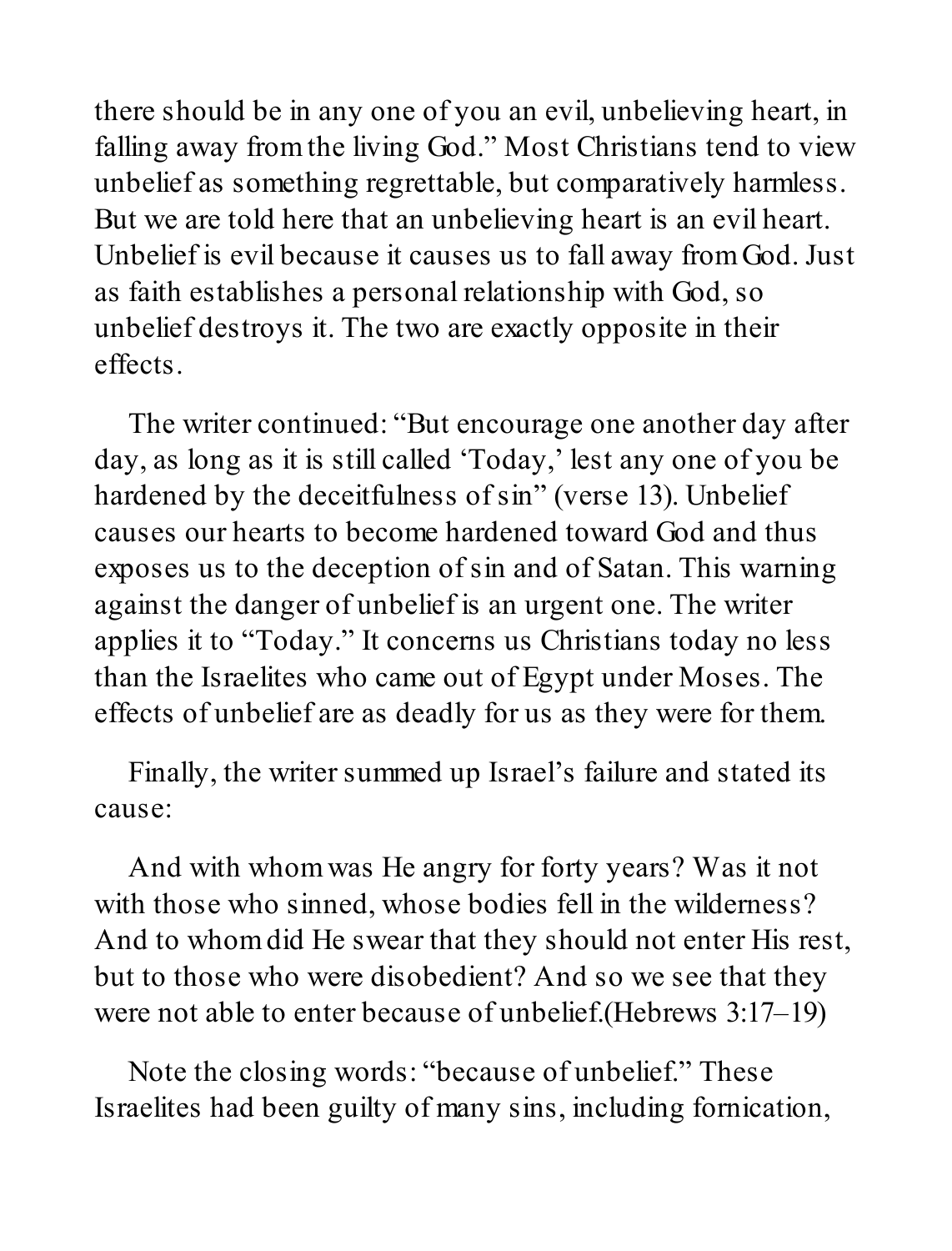idolatry, complaining, rebellion, and so on. But the specific sin that kept themfromentering their inheritance was unbelief. Unbelief is the source of all other sins.

This can be demonstrated logically, once we understand that true faith is based ultimately on the nature of God Himself. If we had complete and unreserved faith in three aspects of God's nature—His goodness, His wisdom, and His power then we would never disobey God. If in every situation we could believe that God is good, that He wants only the best for us, that He has the wisdomto know what is best and the power to provide it, then we would never have any motive for disobedience. All disobedience against God, traced back to its origin, comes fromunbelief.

Only two attitudes toward God are possible: faith that unites us to Himor unbelief that separates us fromHim. Each excludes the other. The writer of the book of Hebrews quoted Habakkuk's prophecy, confronting us with the two alternatives:

But My righteous one shall live by faith; and if he shrinks back, My soul has no pleasure in him. But we are not of those who shrink back to destruction, but of those who have faith to the preserving of the soul.(Hebrews 10:38–39)

Once we have committed ourselves to the life that is based on faith, we cannot afford to turn away fromit again. To go back into unbelief leads only to darkness and destruction. To go forward, we must continue as we began—in faith!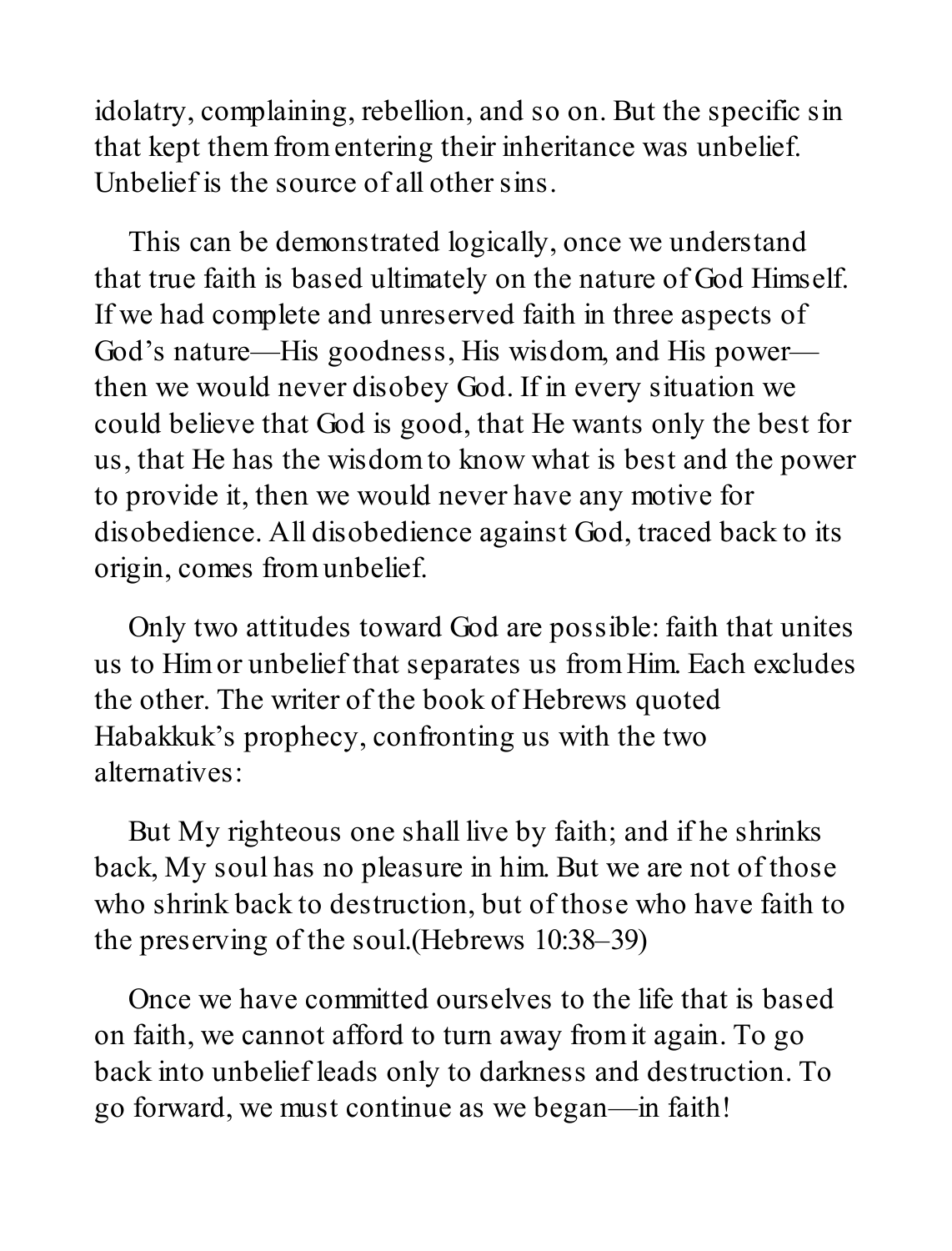#### Summary

The New Testament message of salvation and righteousness is based on Habakkuk 2:4: "But the righteous will live by his faith." Through faith in Jesus Christ, we receive fromGod, here and now, a new kind of life—divine, eternal, righteous. Thereafter, as we go on to apply our faith to the various areas of our lives, they are permeated and transformed by this new life fromGod.

The principle of faith must be made to work in simple, practical matters. In Romans 14, Paul applied it to eating. He discussed the case of two believers who disagreed about what may or may not be eaten. He concluded that what matters is not what we eat, but whether we "eat fromfaith."

"Eating fromfaith" has the following implications. First, we receive our food as a gift fromGod. Second, we thank God for it. Third, our food is thus sanctified. Fourth, we devote the strength we receive fromit to God's service and God's glory. In this way, faith transforms the commonplace activity of eating into a sacrament.

Another practical area in which we need to apply our faith is that of financial and material provision. Through Christ, God's grace makes abundance available to us. That is, He promises that all our needs will be supplied and that we will have something leftover for others. However, abundance does not depend on money or material possessions, but solely on faith. The pattern of having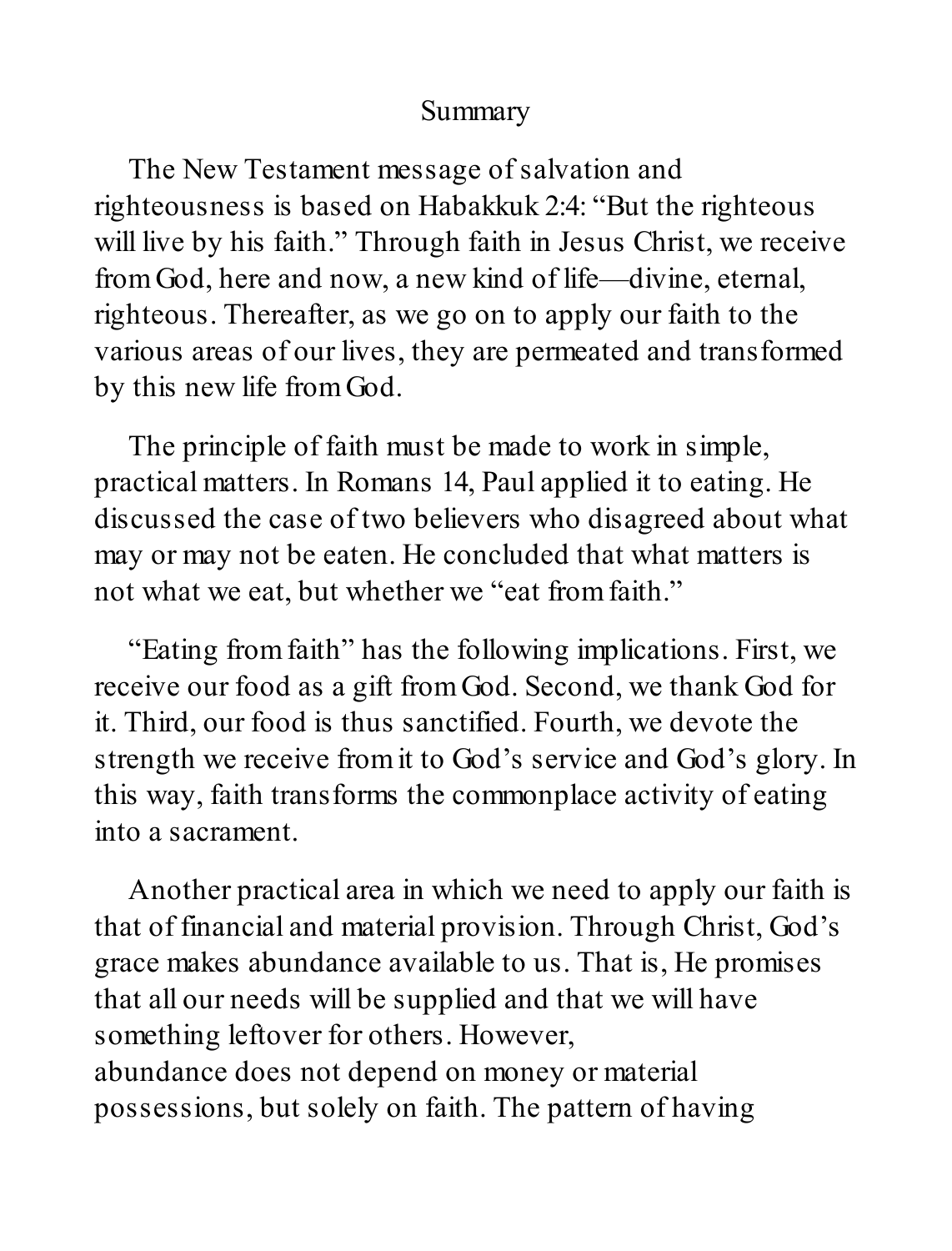abundance without money or possessions is provided by Jesus Himself, and we are challenged to follow His example. At the same time, we are strongly warned against laziness, dishonesty, and irresponsibility.

In order for all of God's people to partake of His abundance, we need to see ourselves not just as isolated individuals, but as members of a single body. God taught the Israelites this lesson by the manna with which He fed themin the wilderness. In order for each one to have enough, they all had to share what they had gathered. So it is with the body of Christ. If our attitudes and relationships are right, we share with each other, and there is enough for all. But wrong attitudes and relationships can shut off some areas of the body from receiving their full supply.

After the Holy Spirit was poured out upon the first Christians in Jerusalem, the practical outworking of their faith was manifested in both of the areas we have considered: food and finance. Their meals became sacraments, accompanied by praise and worship. They made their finances available to each other in such a way that "there was not a needy person among them" (Acts 4:34). God's grace thus manifested in their daily lives helped to win their neighbors to Christ.

God offers us nothing other than faith as the basis on which to approach Him. Nor is it enough to believe simply in His existence. We must believe in His essential goodness. This takes us beyond mere theology into a direct, intimate relationship with God as a person, which becomes our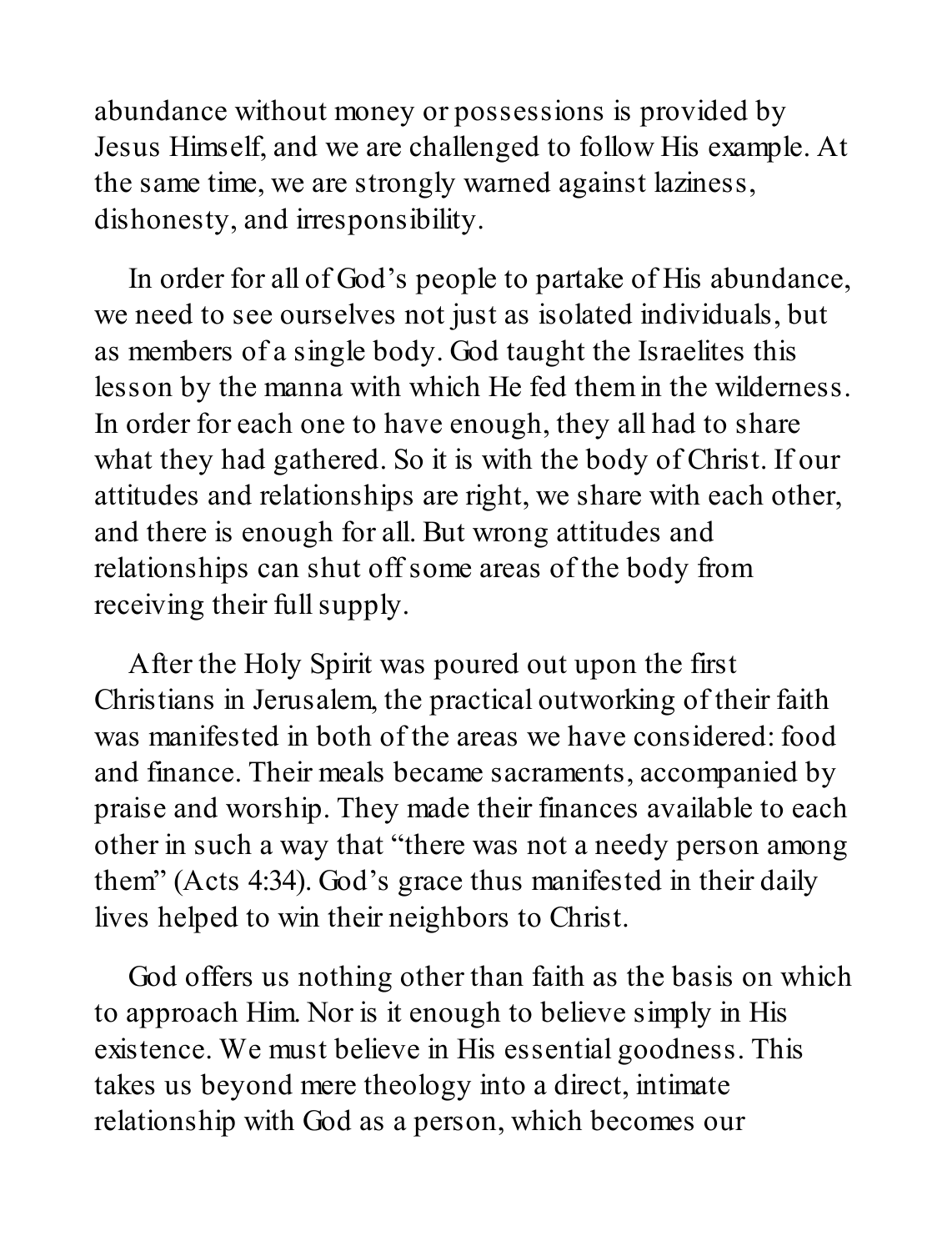guarantee of total provision and totalsecurity.

Sin has only one ultimate source: unbelief. If we were to have complete, unvarying faith in God's goodness, wisdom, and power, we would never have any motive for sin. The writer of Hebrews pointed out that it was unbelief that kept the Israelites out of their inheritance, and he warned us as Christians about the same deadly error. In the final analysis, there are only two possible attitudes toward God: faith that unites us to Himor unbelief that separates us fromHim.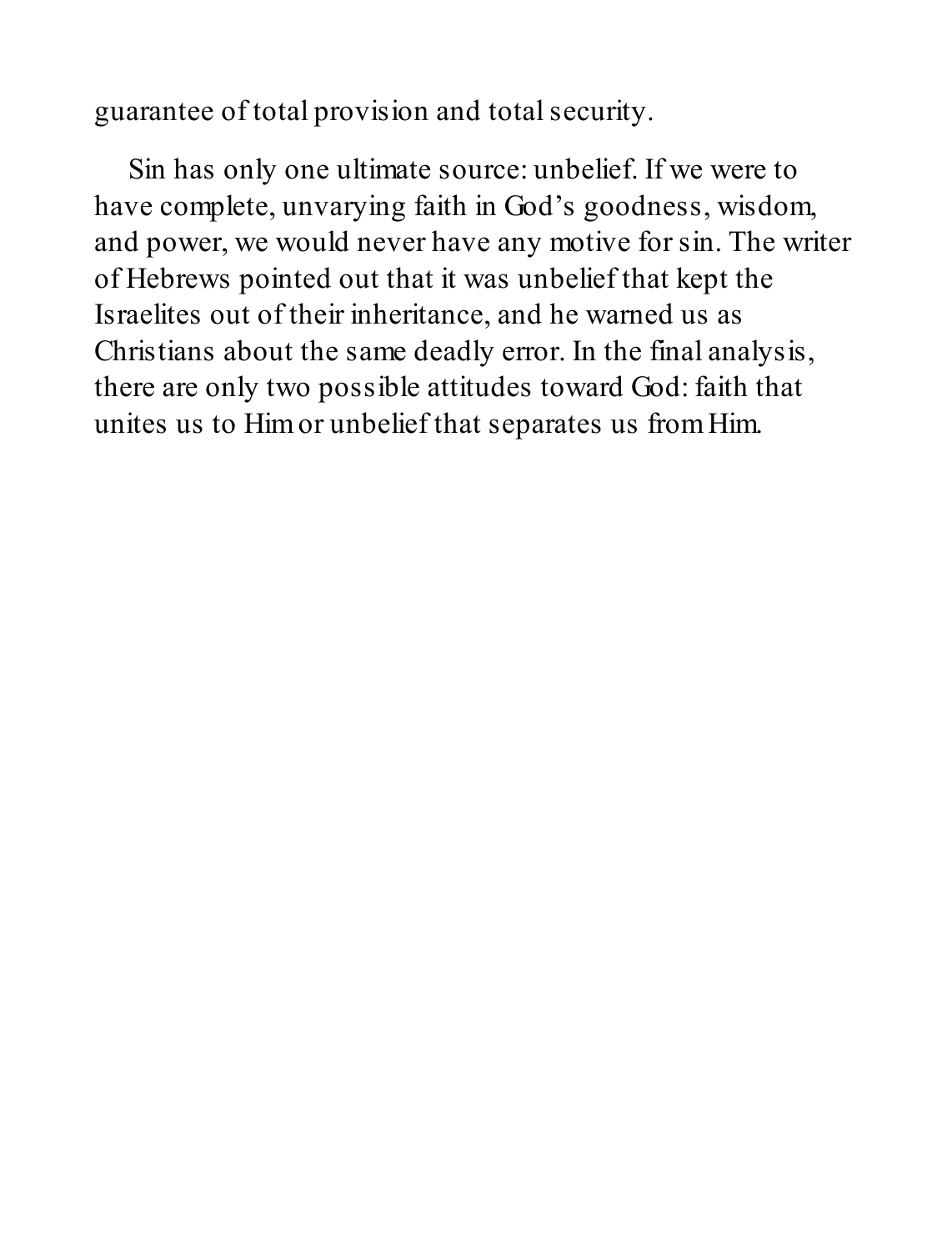# **How Faith Comes**

In the previous chapter, we faced the challenge of God's uncompromising demands for faith: "The righteous man shall live by faith" (Romans 1:17). "Whatever is not fromfaith is sin" (Romans 14:23). "Without faith it is impossible to please Him" (Hebrews 11:6). "He who comes to God must believe" (verse 6). In light of these divine demands, we can easily see why Scripture compares faith to the most precious gold. Its value is unique. There is no substitute for it. Without it, we cannot approach God, we cannot please Him, and we cannot receive His life.

How, then, do we acquire faith? Is it something unpredictable and unexplainable over which we have no control? Or does the same Bible that presents God's demands for faith also show us the way to acquire it?

It is my purpose in this chapter to share one of the most important discoveries I have ever made in the Christian life. Like most of the lessons that have proved of permanent value to me, I learned it the hard way—by personal experience. Out of a period of struggle and suffering, I eventually emerged with this one pearl of great price: I had learned how faith comes.

Light in a Dark Valley

During my service with the British army in World War II, I lay sick with a chronic skin infection for twelve months in a military hospital in Egypt. Month by month, I became more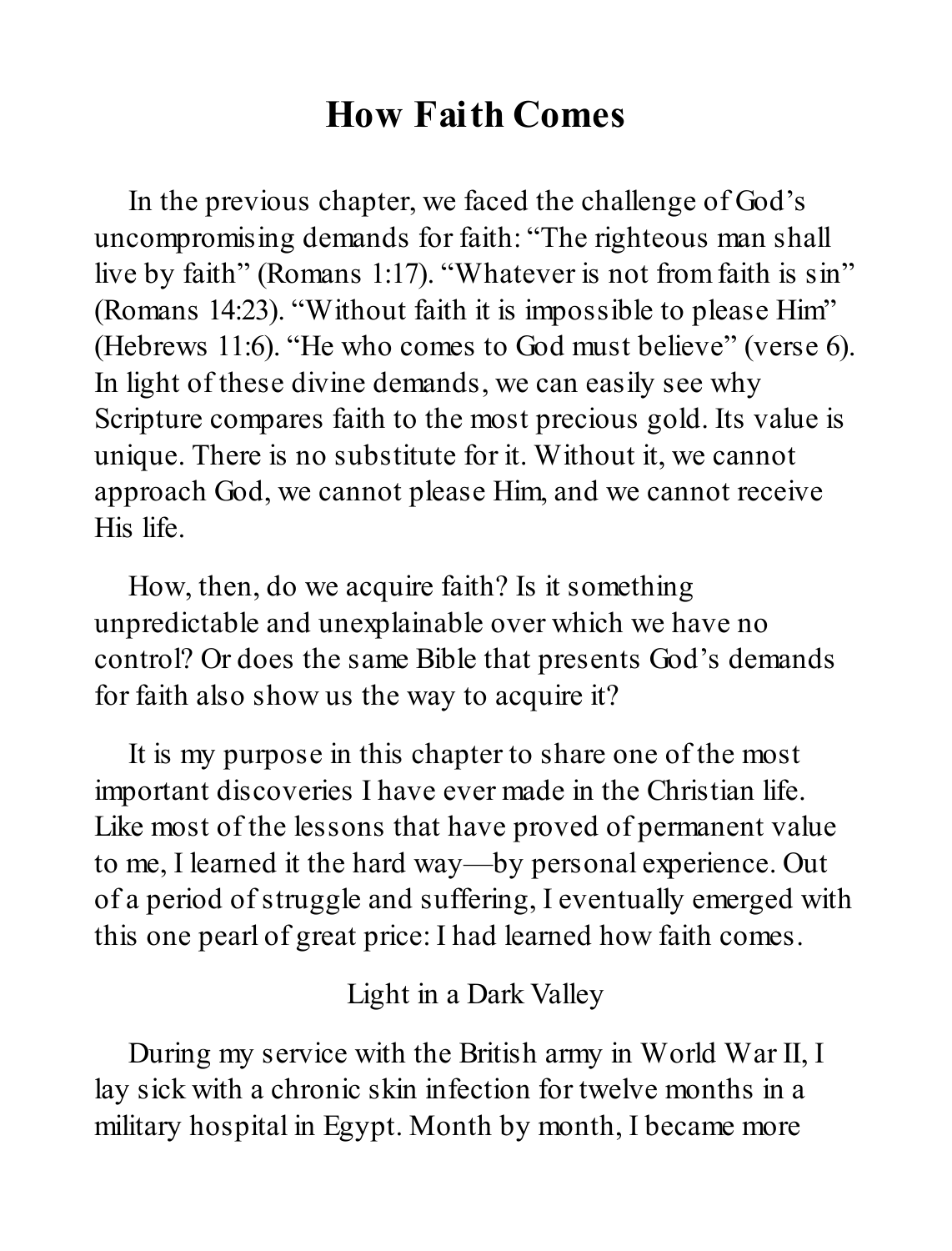convinced that the doctors did not have the means to cure me in the hot desert climate. Having recently become a Christian and having been baptized in the Holy Spirit, I had a real, personal relationship with God. I felt that somehow He must have the answer to my problem, but I did not know how to find it.

Over and over again I said to myself, "I know that if I had faith, God would heal me." Then I always added, "But I don't have faith." Each time I said that, I found myself in what John Bunyan, in his book The Pilgrim's Progress, called the "Slough of Despond"—the dark, lonely valley of despair. One day, however, a brilliant ray of light pierced the darkness. Propped up on my pillows in bed, I held the King James Version of the Bible open across my knees. My eyes were suddenly arrested by Romans 10:17: "So then faith cometh by hearing, and hearing by the word of God." A single word gripped my attention. It was "cometh." I laid hold of one simple fact: "Faith cometh"! If I did not have faith, I could get it!

But how does faith come? I read the verse again: "Faith cometh by hearing, and hearing by the word of God." I had already accepted the Bible as the Word of God. So the source of faith was right there in my hands. But what was meant by "hearing"? How could I "hear" what the Bible had to say to me?

I determined to go back to the beginning of the Bible and read it right through, book by book, in order. At the same time, I armed myself with a blue pencil, intending to underline in blue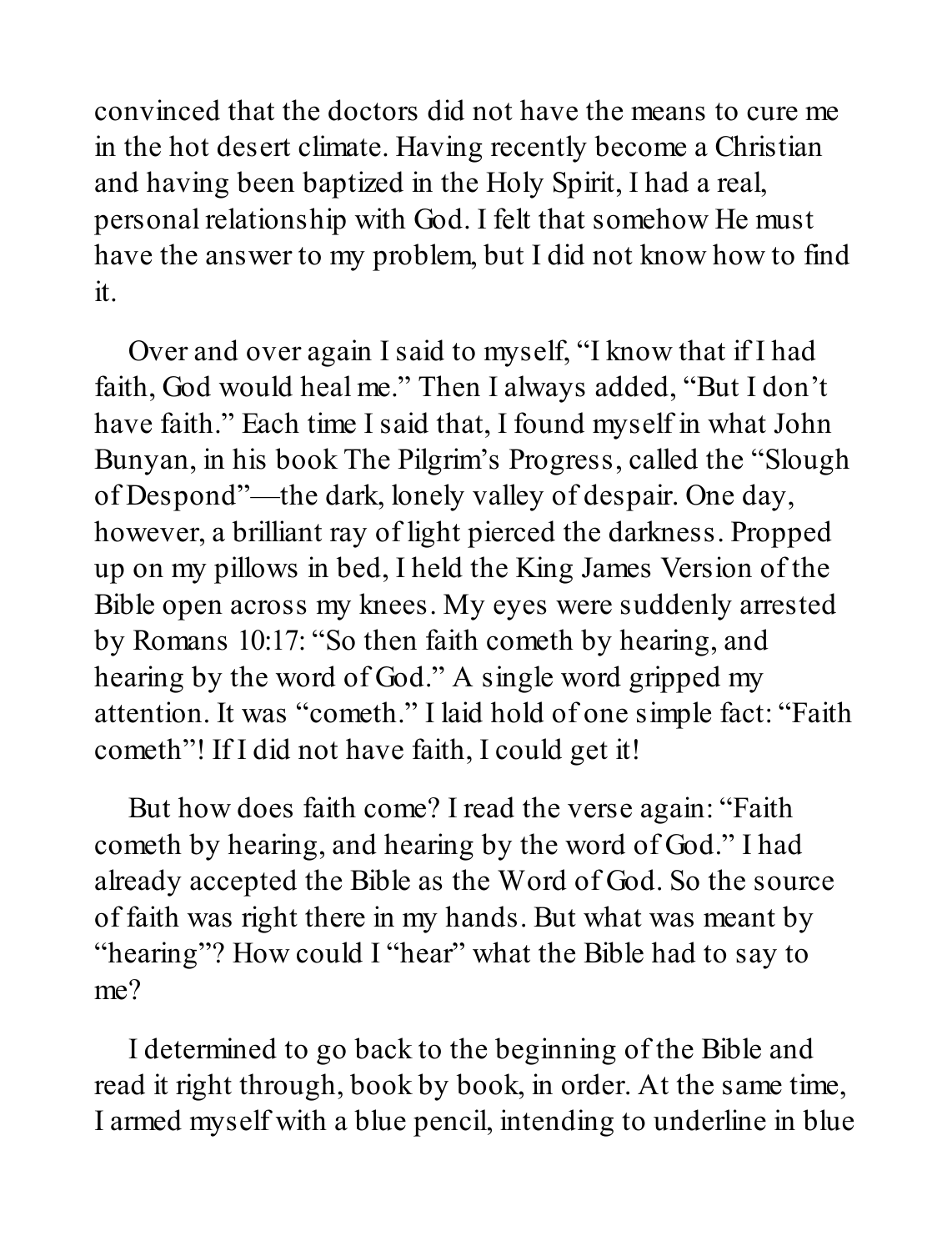every verse that dealt with the following themes: healing, health, physical strength, and long life. At times the going was not easy, but I persevered. I was surprised at how often I needed to use my blue pencil.

After about two months, I reached the book of Proverbs. There, in the fourth chapter, I found three consecutive verses that required my blue pencil:

My son, attend to my words; incline thine ear unto my sayings. Let themnot depart fromthine eyes; keep themin the midst of thine heart. For they are life unto those that find them, and health to all their flesh.(Proverbs 4:20–22 kjv)

As I was underlining these words, their meaning began to open up to me. "My son." It was my Father, God, speaking directly to me, His child. The message was very personal. God was telling me what His "words" and His "sayings" could be to me: "health to all [my] flesh." How could God promise me more for my physical body than that? Health and sickness are opposites; each excludes the other. If I could have health in all my flesh—my whole physical body—then there would be no roomfor sickness in it anywhere.

I noticed that in the margin of my Bible there was an alternative translation for "health." It was "medicine." Could God's "words" and "sayings" really be medicine for the healing of my whole body? After much inward debate, I determined to put this idea to the test. At my own request, all my medication was suspended. Then I began to take God's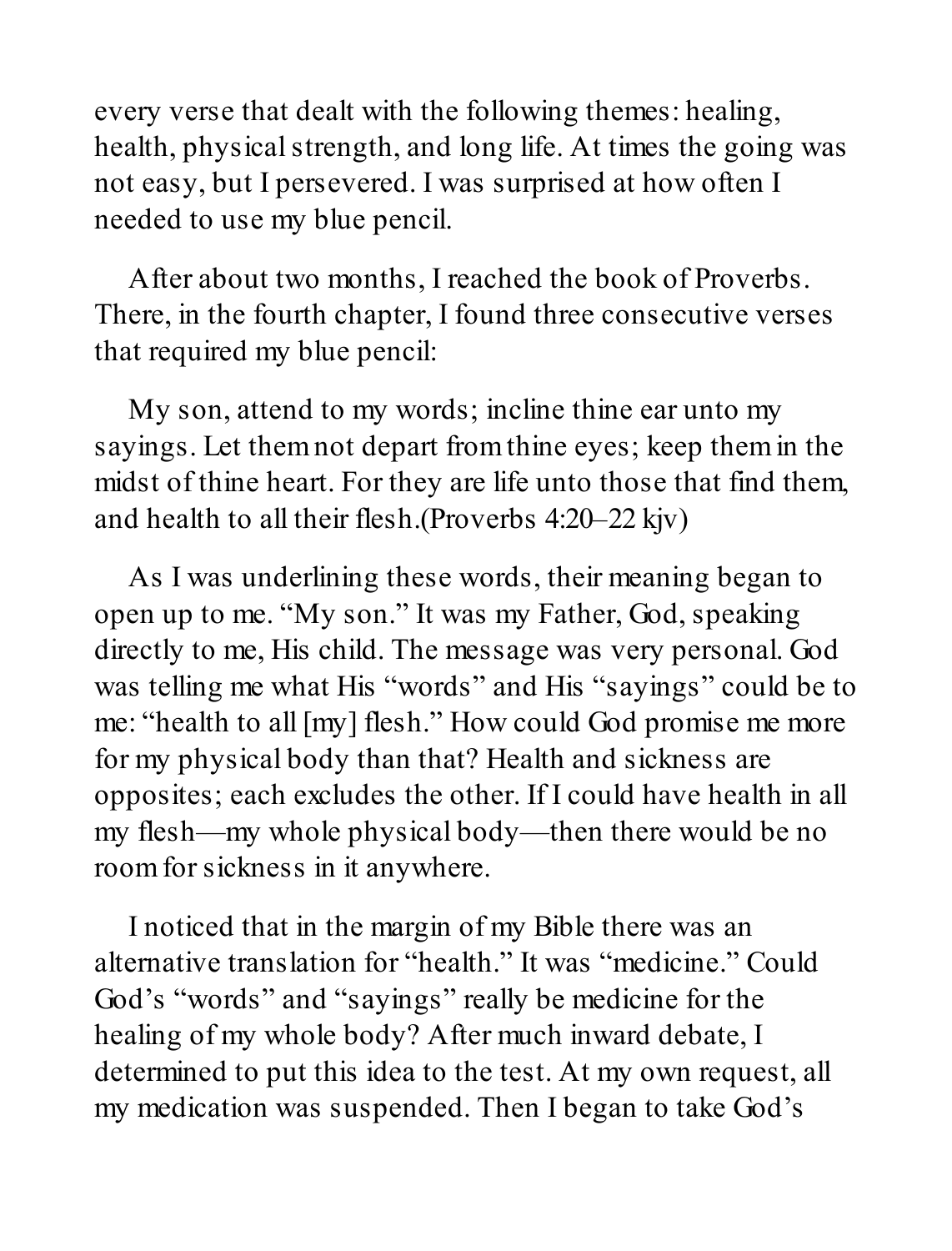Word as my medicine. Since I was a hospital attendant by my military trade, I was familiar with the way people usually take their medicine: "three times daily after meals." I decided to take God's Word as my medicine that way.

When I made that decision, God spoke to my mind with words as clear as if I had heard themaudibly: "When the doctor gives a person medicine, the directions for taking it are on the bottle. This passage in Proverbs is My medicine bottle, and the directions are on it. You had better read them."

Reading Proverbs 4:20–22 (kjv) carefully through once more, I saw that there are four directions for taking God's medicine:

1."Attend" (verse 20). I must give undivided, concentrated attention to God's words as I read them.

2."Incline thine ear" (verse 20). Inclining my ear would indicate a humble, teachable attitude. I must lay aside my own prejudices and preconceptions and receive with an open mind what God is saying to me.

3."Let themnot depart fromthine eyes" (verse 21). I must keep my eyes focused on God's words. I must not allow my eyes to wander to other statements fromconflicting sources, such as books or articles not based on Scripture.

4."Keep themin the midst of thine heart" (verse 21). Even when the actual words are no longer in front of my eyes. I must keep meditating on themin my heart, thus keeping themat the very source and center of my life.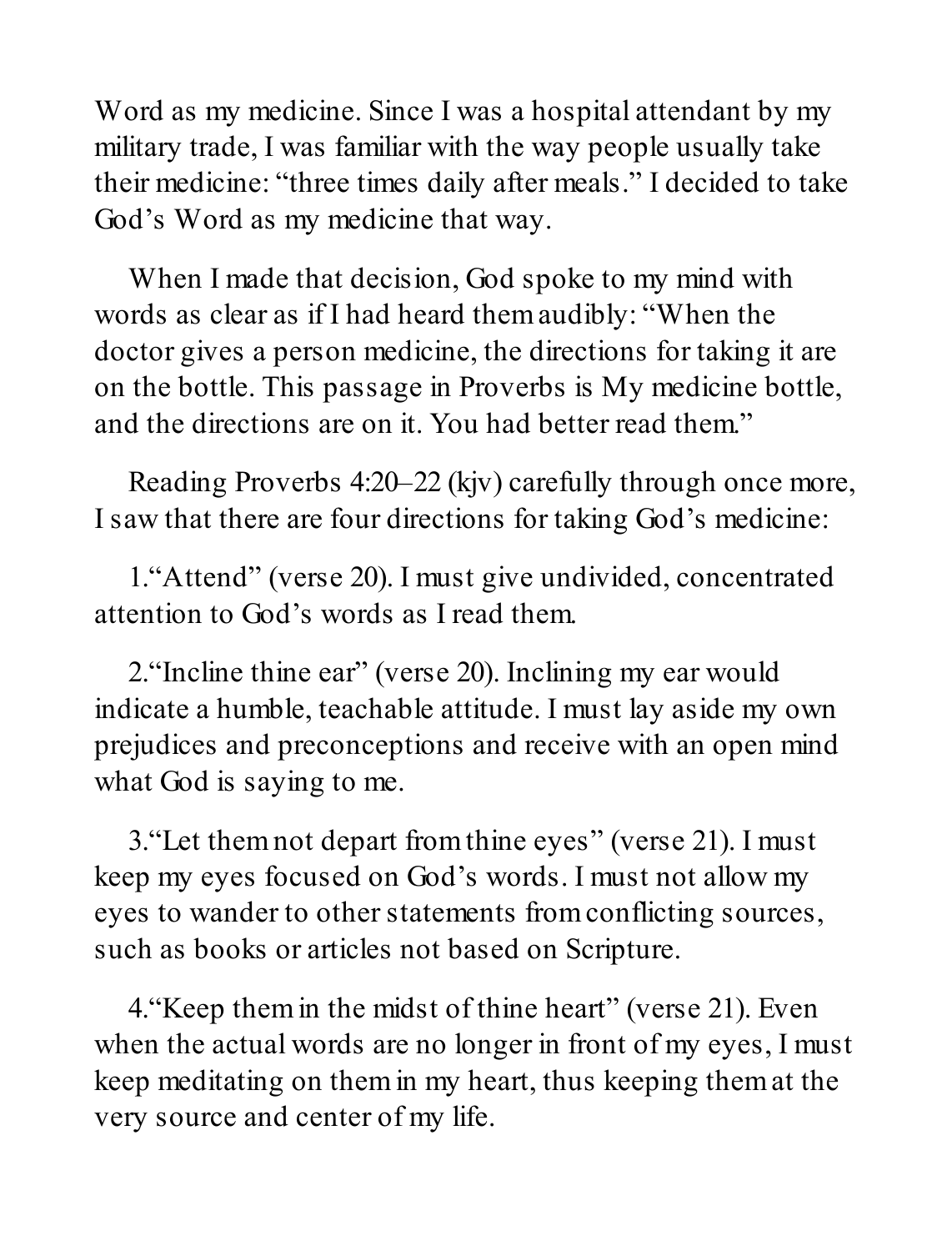To describe all that happened in the following months would almost require a book of its own. The army transferred me fromEgypt to the Sudan, a land with one of the worst climates in Africa, where temperatures reach as high as 127 degrees. Excessive heat had always aggravated my skin condition. Everything in my circumstances was opposed to my healing. Healthy men all around me were becoming sick. Gradually, however, I realized that the fulfillment of God's promises does not depend on external circumstances, but solely on meeting His conditions. So I simply continued to take my "medicine" three times daily. After each main meal, I would bow my head over my open Bible and say, "Lord, You have promised that these words of Yours will be medicine to all my flesh. I'mtaking themas my medicine now—in the name of Jesus!"

No sudden or dramatic change took place. I experienced nothing that I could describe as a miracle. But after I had been in the Sudan for about three months, I discovered that my medicine had made good its claims. I was perfectly well. There was no more sickness anywhere in my body. I had actually received "health to all [my] flesh" (Proverbs 4:22 kjv).

This was not a case of "mind over matter"—some kind of temporary illusion that would quickly fade. Over fifty years have passed since then. With few exceptions, I have continued to enjoy excellent health. Looking back, I realize that, through that period of testing and eventual victory, I made contact with a source of life above the natural level that is still at work in my physical body today.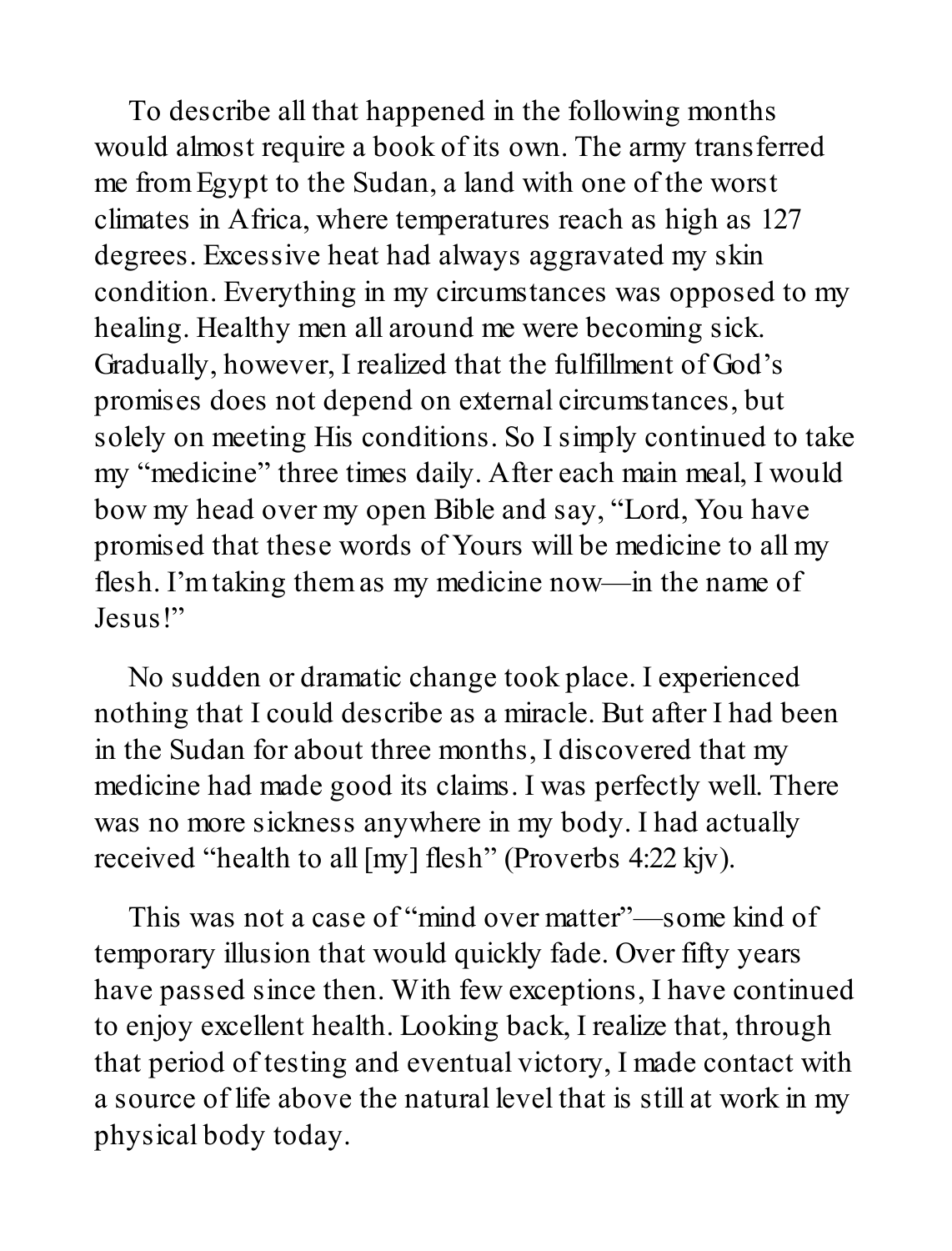### Logos and Rhema

I have described the steps that led me to healing and health because they illustrate certain deep, enduring principles concerning the nature of God's Word. In the original Greek of the New Testament, there are two different words that are normally translated "word." One is logos; the other is rhema. At times the two words are used interchangeably. Yet each has a distinct, specialsignificance of its own.

The word logos means more than a word that is spoken or written. It denotes those functions that are the expression of a mind. The authoritative Greek lexicon of Liddell and Scott defines logos as "the power of the mind that is manifested in speech; reason." In this sense, logos is the unchanging Word of God. It is God's counsel, settled in eternity before time began, due to continue on into eternity long after time has run its course. It was of this divine logos that the psalmist was speaking when he said in Psalm119:89, "Forever, O Lord, Thy word is settled in heaven." Nothing that happens on earth can ever affect or change this word that is eternal in heaven. On the other hand, the word rhema is derived froma verb meaning "to speak," and denotes specifically "a word that is spoken" something that occurs in time and space.

In Romans 10:17, when Paulsaid that "faith cometh by hearing, and hearing by the word of God" (kjv), he used the word rhema, not logos. This usage agrees with the fact that he coupled "word" with "hearing." Logically, in order to be heard, a word must be spoken.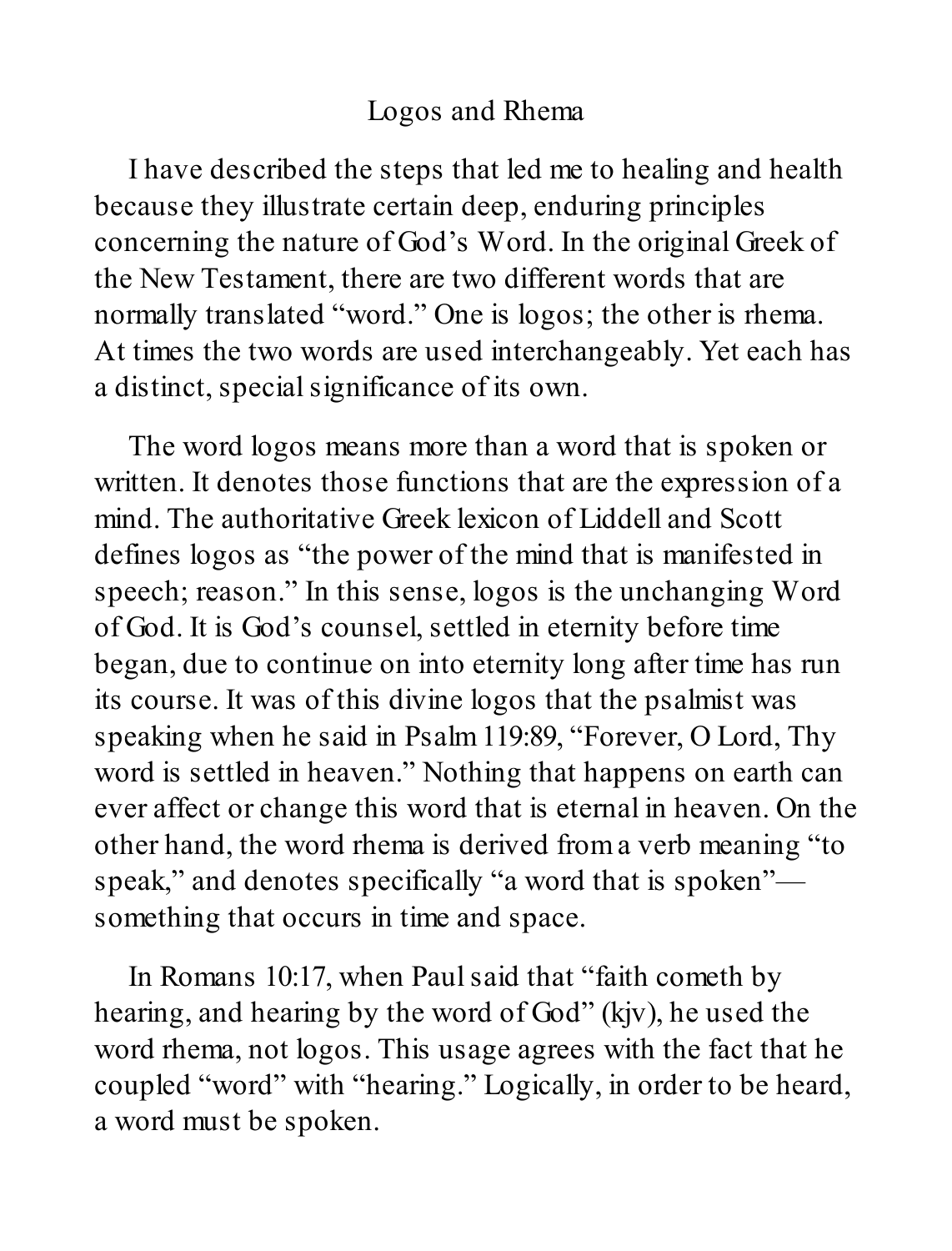As I sat on my hospital bed with my Bible open across my knees, all I had in front of me—fromthe material point of view —were white sheets of paper with black marks printed on them. But, when I came to those verses in Proverbs 4 about God's words and sayings being health to all my flesh, they were no longer just black marks on white paper. The Holy Spirit took the very words that would meet my need at that moment and imparted His life to them. They became a rhema—something I could "hear"—a living voice speaking to my heart. God Himself was speaking directly and personally to me. As I heard His words, faith came to me through them.

This experience agrees with Paul's statement in 2 Corinthians 3:6: "The letter kills, but the Spirit gives life." Apart fromthe Holy Spirit, there can be no rhema. In the Bible, the logos—the total counsel of God—is made available to me. But logos is too vast and too complex for me to comprehend or assimilate in its totality. Rhema is the way that the Holy Spirit brings a portion of logos down out of eternity and relates it to time and human experience. Rhema is that portion of the total logos that applies at a certain point in time to my particular situation. Through rhema, logos is applied to my life and thus becomes specific and personal in my experience.

In the transaction between God and man through which faith comes, the initiative is with God. This leaves no roomfor arrogance or presumption on our part. Indeed, in Romans 3:27, Paul told us that boasting is excluded by the law of faith. It is God who knows—knows better than we do—just what part of the total logos will meet our need at any given time. By His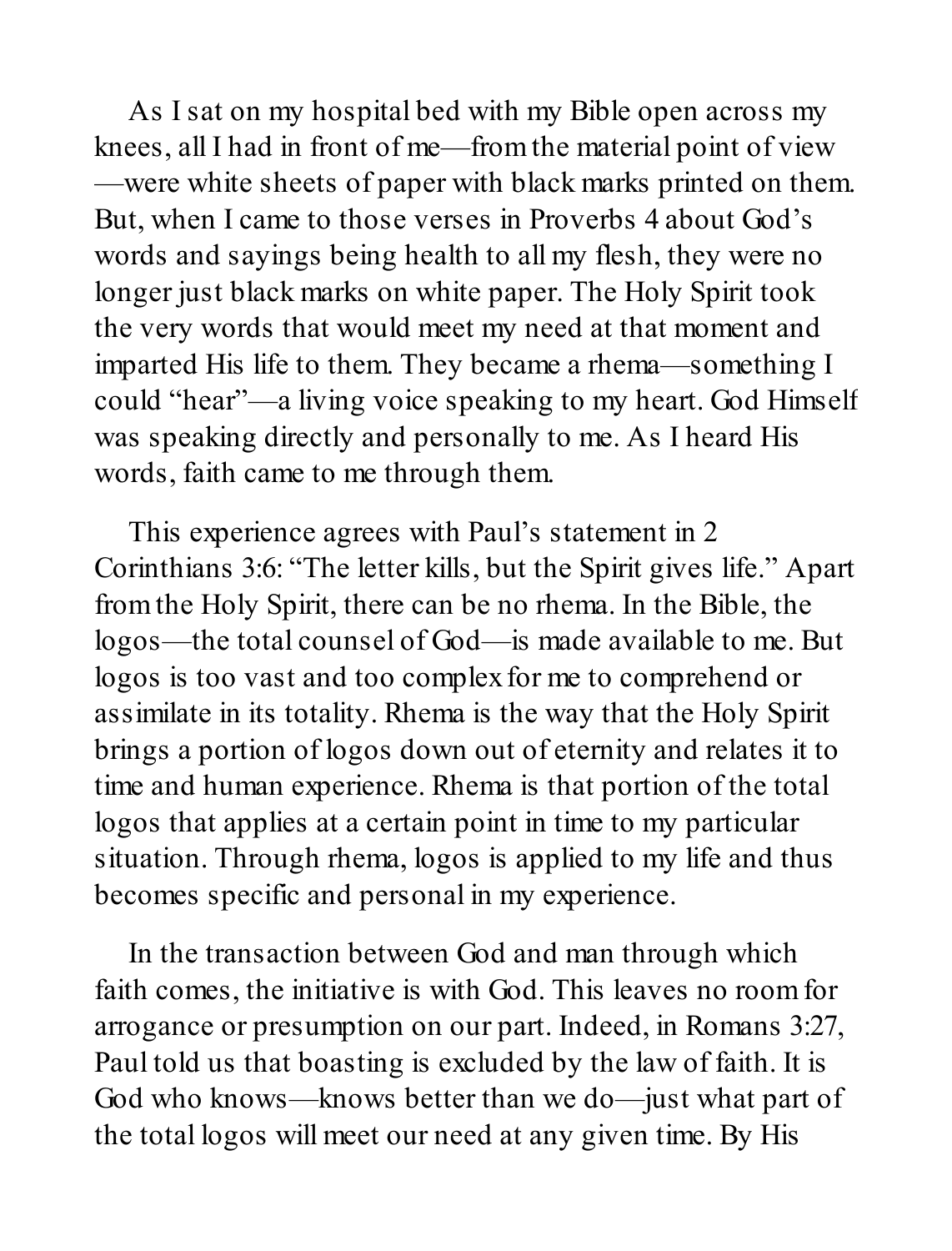Holy Spirit, He directs us to the very words that are appropriate and then imparts life to themso that they become a rhema—a living voice. At this point, the response required of us is hearing. To the extent that we hear, we receive faith.

What is involved in hearing? It is important that we know as precisely as possible what is required of us. This, too, was included in the lesson I received there in my hospital bed. In the wisdomof God, the words that came to me fromProverbs 4 not only met my physical need, but they also provided a complete and detailed example of what it means to "hear" God's Word. As God pointed out to me, the directions on His medicine bottle are fourfold: first, "attend" (Proverbs 4:20 kjv); second, "incline thine ear" (verse 20 kjv); third, "let them not depart fromthine eyes" (verse 21 kjv); fourth, "keep themin the midst of thine heart" (verse 21 kjv). Without realizing it at first, as I followed these four directions, I was hearing. As a result, faith came.

Hearing, then, consists of these four elements:

1.We give close, undivided attention to what God is saying to us by His Holy Spirit. By a firmdecision of our wills, we exclude all extraneous, distracting influences.

2.We incline our ears. We adopt a humble, teachable attitude toward God. We renounce our own prejudices and preconceptions, and we accept what God says in its plainest and most practical meaning.

3.We focus our eyes on the word to which God has directed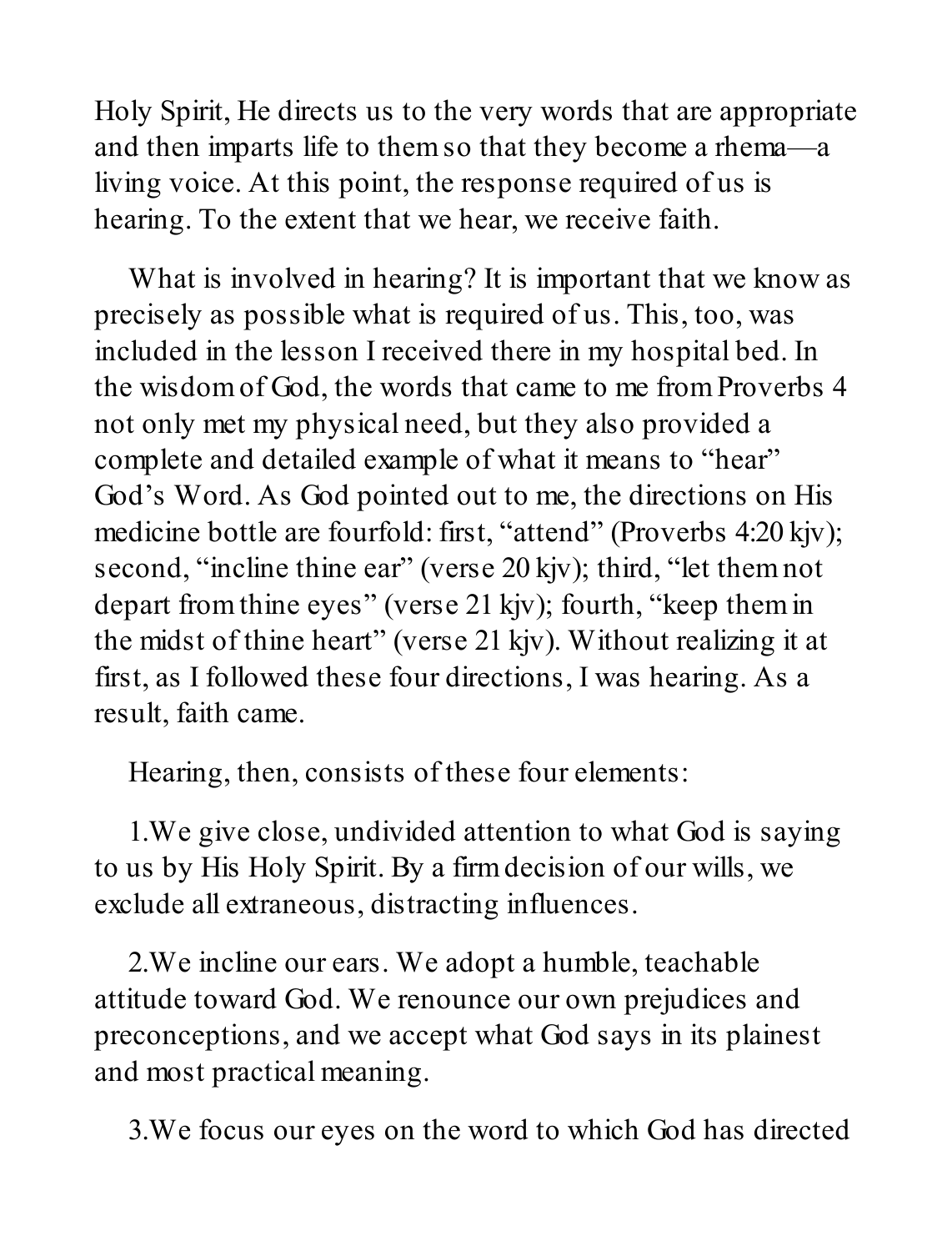us. We do not allow our eyes to wander to statements from other sources that may conflict with what God is saying.

4.Even when the words are no longer before our eyes, we continue to meditate on themin our hearts. In this way, we retain themcontinually at the center of our beings, and their influence permeates every area of our lives.

As God's rhema comes to us in this way, it is both specific and personal. Let me illustrate this truth frommy experience in the hospital. God spoke to me at that time as an individual in a specific situation. He showed me how to receive my healing: I was to take His words as my medicine and forego all normal medication. I obeyed, and I was healed. However, it would have been wrong for me to assume that God would necessarily have prescribed the same remedy for someone else, or even for me at another stage of my experience. Actually, on subsequent occasions when I have needed healing, God has not always directed me in the same way. There have been times when I have gratefully accepted the help of doctors and received healing that way.

Rhema, then, comes to each of us directly and individually fromGod. It is appropriate to a specific time and place. It presupposes an ongoing, personal relationship with God. By each successive rhema, God guides us in the individual walk of faith to which He has called us. A rhema that is given to one believer may not be appropriate for another. Or, again, it may not be appropriate even for the same believer in another stage of his experience.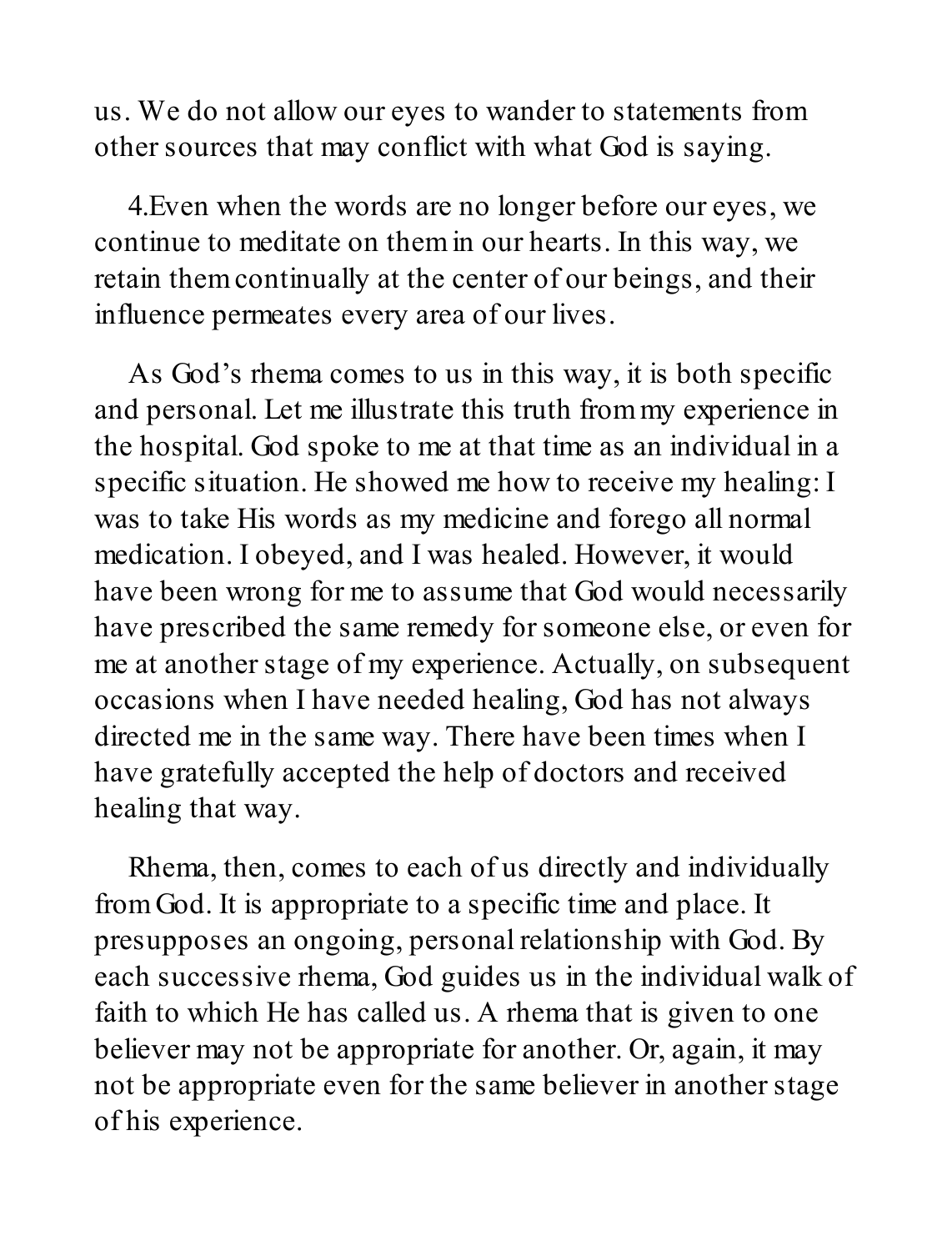This life of continuing dependence on God's rhema is clearly set forth in the words with which Jesus answered Satan's first temptation in the wilderness: "Man shall not live on bread alone, but on every word [rhema] that proceeds out of the mouth of God" (Matthew 4:4). The word "proceeds" is in the continuous present tense. We could say, "Every word as it proceeds out of the mouth of God." Jesus here spoke of a specific word proceeding directly fromGod's mouth, a word energized by the breath of His mouth, or, in other words, by the Holy Spirit. This is our daily bread—always fresh, always "proceeding." As we live in continual dependence on it, it imparts to us, day by day, the faith by which the righteous man lives.

We may sumup the relationship between logos and rhema in the following statements:

•Rhema takes the eternal logos and injects it into time.

•Rhema takes the heavenly logos and brings it down to earth.

•Rhema takes the potential logos and makes it actual.

•Rhema takes the general logos and makes it specific.

•Rhema takes a portion of the total logos and presents it in a formthat a man can assimilate.

Rhema is like each of the broken pieces of bread with which Jesus fed the multitude—it is suited to each individual's need and capacity. Often it comes to us through another's hands.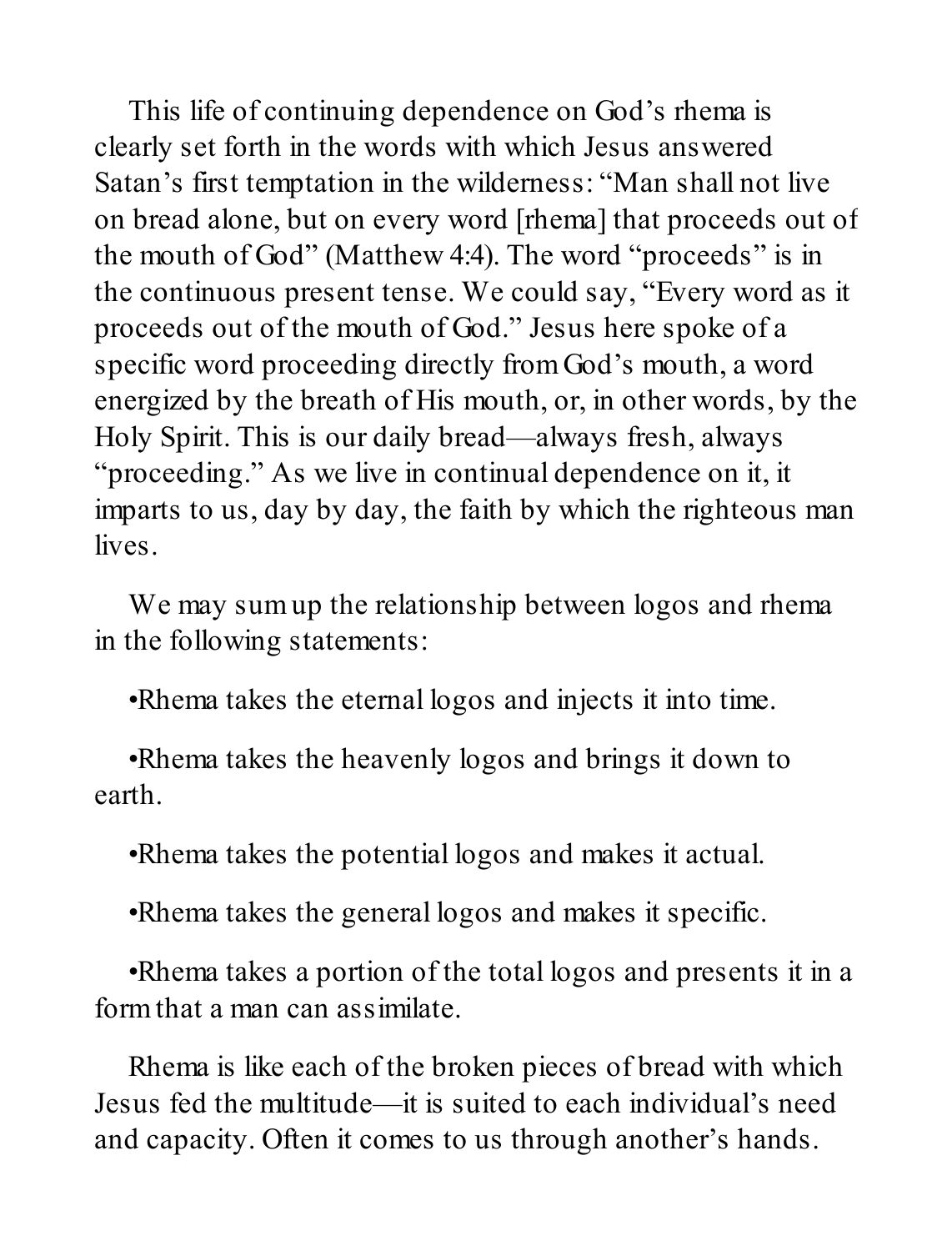The prophet Isaiah presented the relationship between logos and rhema in vivid imagery:

"For My thoughts are not your thoughts, neither are your ways My ways," declares the Lord. "For as the heavens are higher than the earth, so are My ways higher than your ways, and My thoughts than your thoughts. For as the rain and the snow come down fromheaven, and do not return there without watering the earth, and making it bear and sprout, and furnishing seed to the sower and bread to the eater; so shall My word be which goes forth fromMy mouth; it shall not return to Me empty, without accomplishing what I desire, and without succeeding in the matter for which I sent it. For you will go out with joy, and be led forth with peace; the mountains and the hills will break forth into shouts of joy before you, and all the trees of the field will clap their hands. Instead of the thorn bush the cypress will come up; and instead of the nettle the myrtle will come up; and it will be a memorial to the Lord, for an everlasting sign which will not be cut off."(Isaiah 55:8– 13)

Here we have two different planes: the heavenly plane and the earthly plane. On the heavenly plane is the divine logos: God's ways and thoughts, the total counsel of God, settled forever in heaven. On the earthly level are man's ways and thoughts, far below those of God and actually incompatible with them. There is no way by which man can rise fromhis level to God's level, but there is a way by which God's ways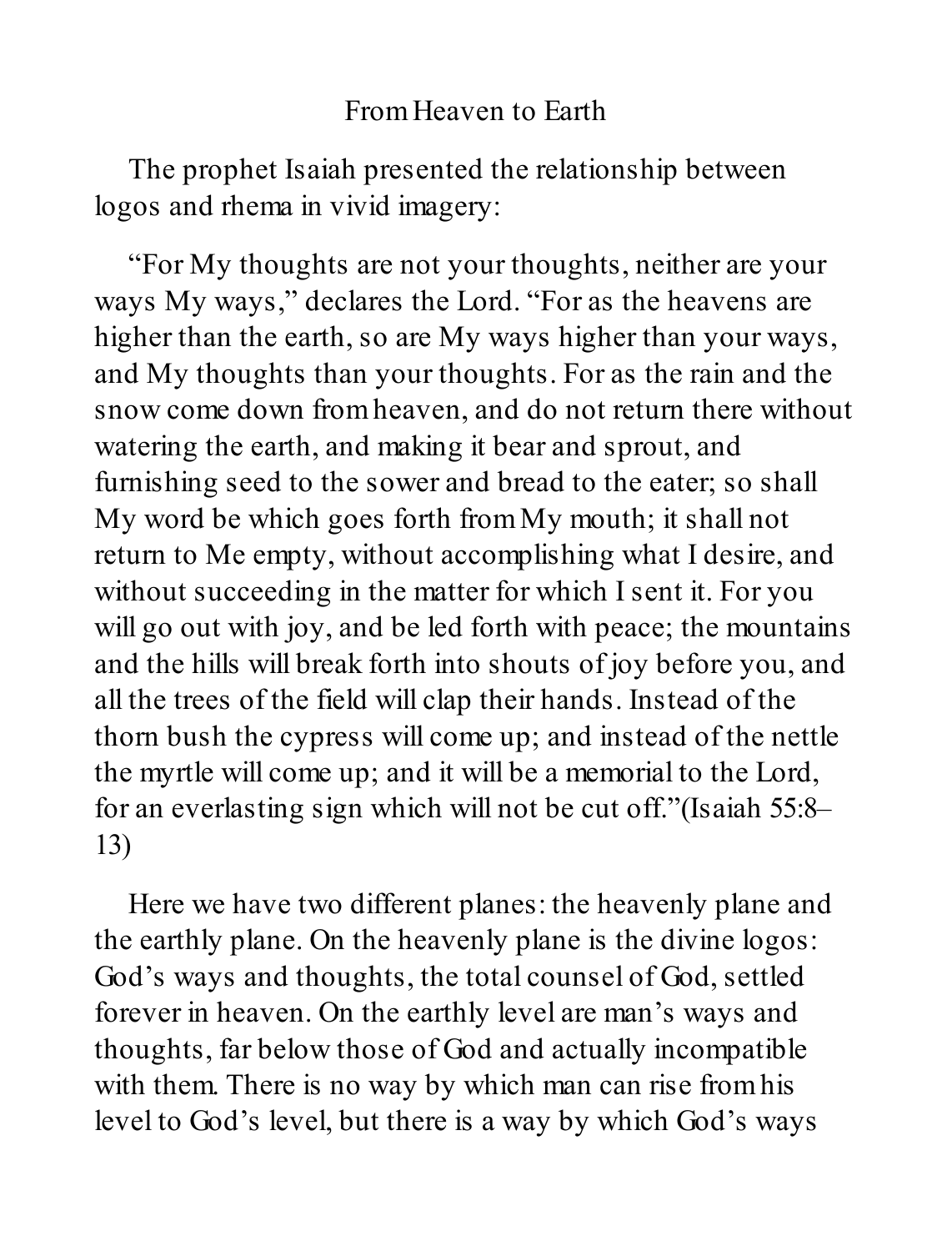and thoughts can be brought down to man. God says that His word that goes forth fromHis mouth will be like the rain and the snow that bring heaven's life-giving moisture down to earth.

This is the same word that Jesus spoke of in Matthew 4:4, the "word that proceeds out of the mouth of God," the word by which man lives. It is a portion of the heavenly logos coming down to earth as rhema. It imparts to us the portion of God's ways and thoughts that applies to our situation and meets our need at that moment.

Received and obeyed, rhema brings forth in our lives the activity and the fruit that glorify God. We "go out with joy" (Isaiah 55:12); we are "led forth with peace" (verse 12). "Instead of the thorn bush the cypress [comes] up; and instead of the nettle the myrtle [comes] up" (verse 13). The "thorn bush" and the "nettle" typify our ways and our thoughts. As we receive the rhema fromGod's mouth, these are replaced by the "cypress" and the "myrtle," which typify God's ways and God's thoughts.

### David and Mary, Our Examples

To further illustrate the way that rhema comes and the results it produces, we will take two incidents fromScripture one fromthe Old Testament, concerning David, and one from the New Testament, concerning the Virgin Mary.

In 1 Chronicles 17, we see David established as king over Israel—victorious, prosperous, and at ease. Contrasting his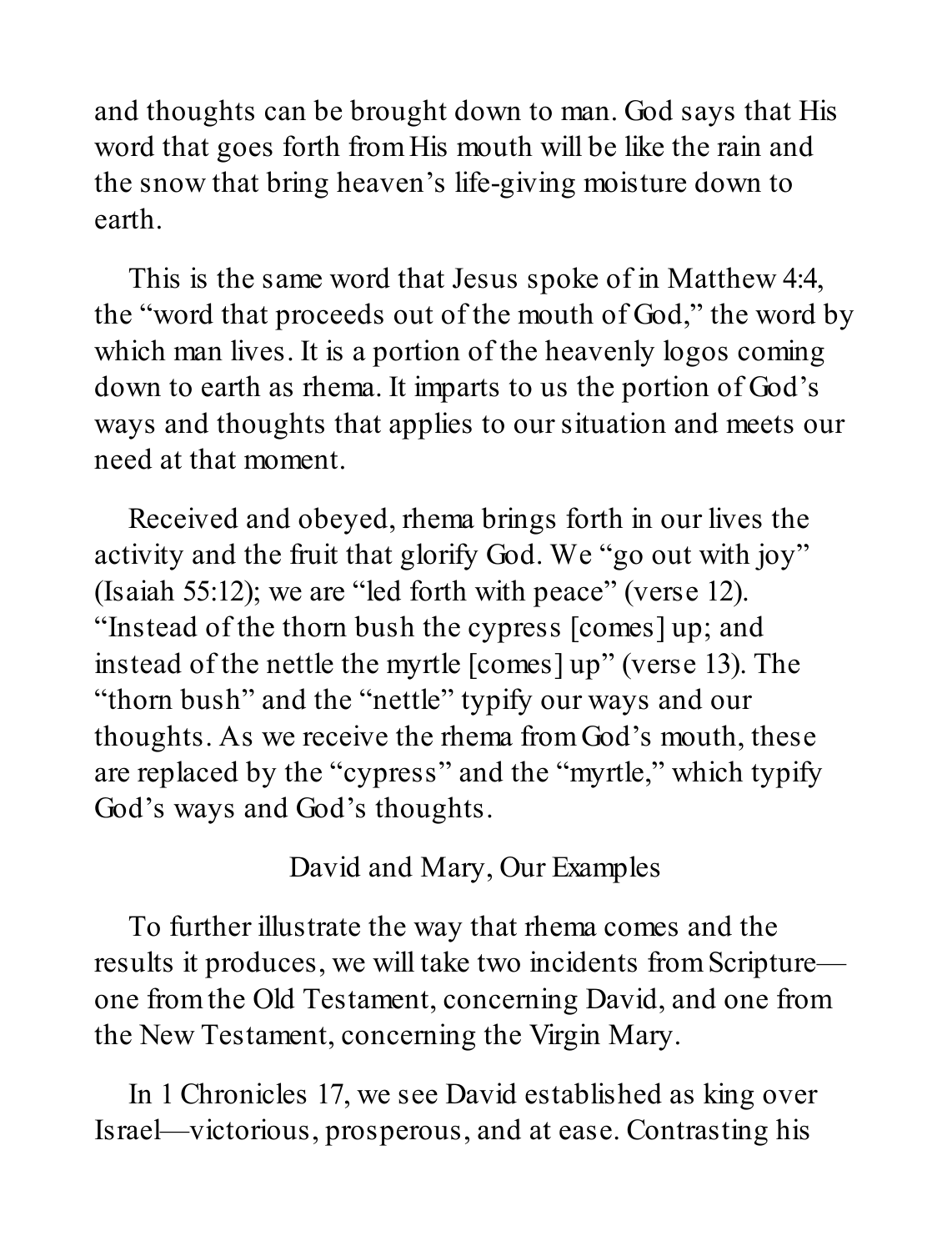own luxurious palace with the humble tabernacle that still housed the sacred ark of God's covenant, he desired to build a temple worthy of God and His covenant. The prophet Nathan, with whomDavid shared his desire, at first gave himwarm encouragement. But that night, God spoke to Nathan and sent himback to David with a different message. The message began, "You shall not build a house for Me" (verse 4), but it closed, "Moreover, I tell you that the Lord will build a house for you" (verse 10).

Here is an example of the difference between the ways and thoughts of God and of man. The highest plan that David could conceive was still on the earthly plane: that he would build a house for God. The promise that came back to himfrom God was on the heavenly plane, far higher than David would ever have conceived: that God would build a house for him. Furthermore, David had used the word house in its material sense, merely as a dwelling place. But in His promise, God used the word house in its wider meaning, the meaning of an enduring posterity—a royal line that would continue forever.

In his message, Nathan brought to David a rhema—a direct, personal word fromGod. In response, David "went in and sat before the Lord" (1 Chronicles 17:16). What was he doing? First of all, undoubtedly, he had to set aside his own plans and preconceptions. Gradually, as he was emptied of these, he began to meditate with focused attention on God's message, allowing it to penetrate to his innermost being. In this condition of inner stillness, he was able to hear. Finally, out of hearing, faith came—the faith needed to appropriate what God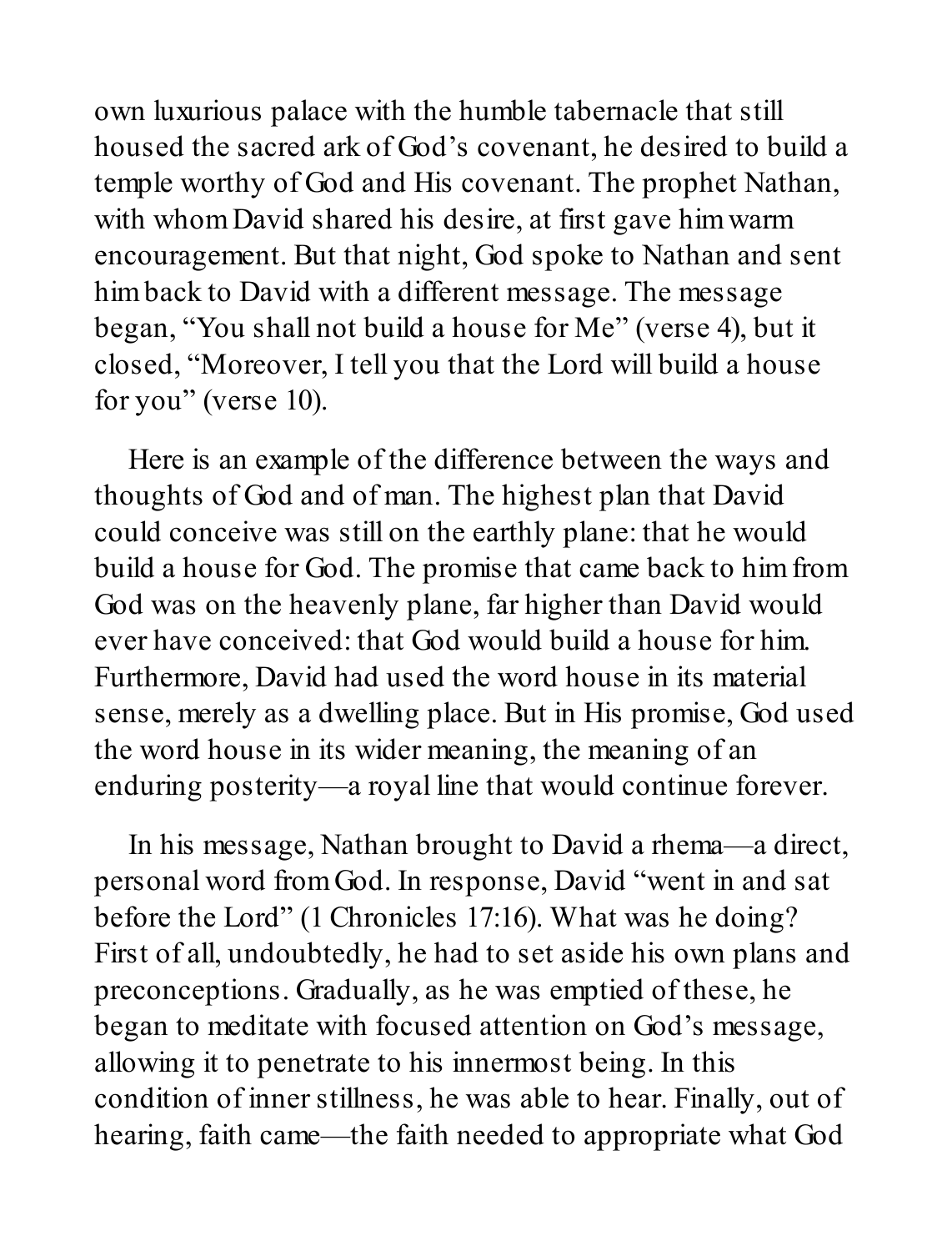had promised him. Still sitting in God's presence, David replied, "And now, O Lord, let the word that Thou hast spoken concerning Thy servant and concerning his house, be established forever, and do as Thou hast spoken" (verse 23).

"The word that Thou hast spoken"—that was the rhema. It did not originate on the earthly plane of David's own ways and thoughts. It came down fromthe heavenly place, bringing God's ways and thoughts down to David. Having heard this rhema and having allowed it to produce faith within him, David appropriated its promise by a prayer that included these five short words: "Do as Thou hast spoken." These five words represent the most effective prayer that anyone can pray—so simple, so logical, and yet so powerful. Once we are truly convinced that God has said something to us, and we in turn ask Himto do what He has said, how can we doubt that He will do it? What power in heaven or on earth can prevent it?

FromDavid, we move on through a thousand years of Jewish history to a humble descendant of his royal line—a peasant maiden named Mary, who lived in the city of Nazareth. An angel appeared to her with a message fromthe throne of God:

And behold, you will conceive in your womb, and bear a son, and you shall name HimJesus. He will be great, and will be called the Son of the Most High; and the Lord God will give Himthe throne of His father David; and He will reign over the house of Jacob forever; and His kingdomwill have no end. (Luke 1:31–33)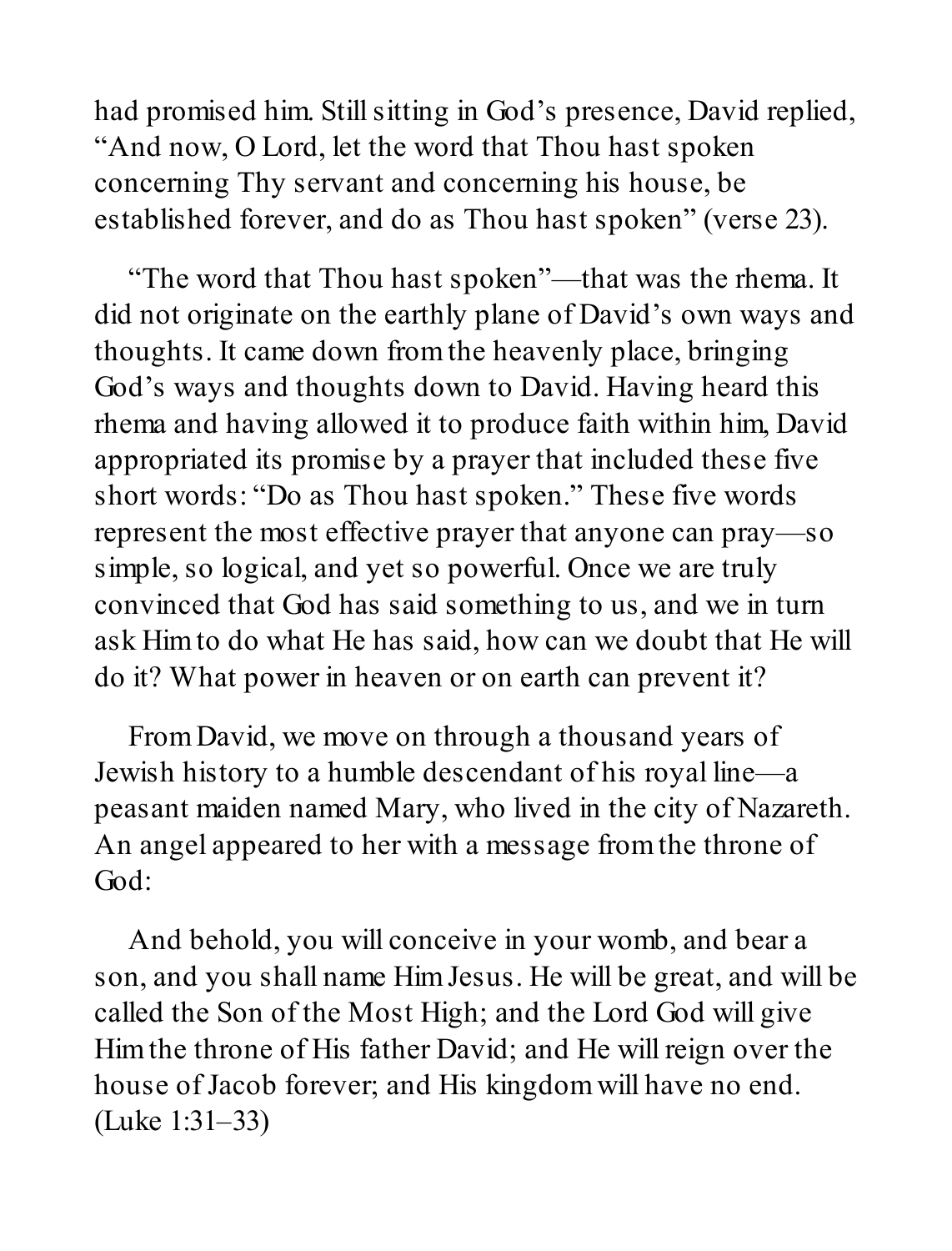When Mary questioned how this could come about, the angel explained that it would be by the supernatural power of the Holy Spirit. He concluded his message with the words, "For nothing will be impossible with God" (verse 37). "Nothing" in the original Greek means literally "no word"—"no rhema." The angel's reply could just as well be translated, "No word (rhema) fromGod will be void of power," or, more freely, "Every word (rhema) fromGod contains the power for its own fulfillment."

The angel brought to Mary a rhema—a direct, personal word fromGod to her. That rhema contained in it the power to fulfill what it promised. The outcome depended on Mary's response. "Behold, the bondslave of the Lord," she replied, "be it done to me according to your word" (verse 38). By these words, Mary unlocked the supernatural power of God in the rhema and opened herself to its fulfillment in her physical body. As a result, there occurred the greatest miracle of human history: the birth of God's eternal Son fromthe womb of a virgin.

In its simplicity, Mary's response was parallel to that of David. David said, "Do as Thou hast spoken." Mary said, "Be it done to me according to your word." Both of these simple replies unlocked the miracle-working power of God to fulfill the promise that had been given. In both cases, the rhema, received by faith, contained in it the power for its own fulfillment.

Some people may question my statement that the miracle of Jesus' birth depended on the response of Mary's faith. Yet this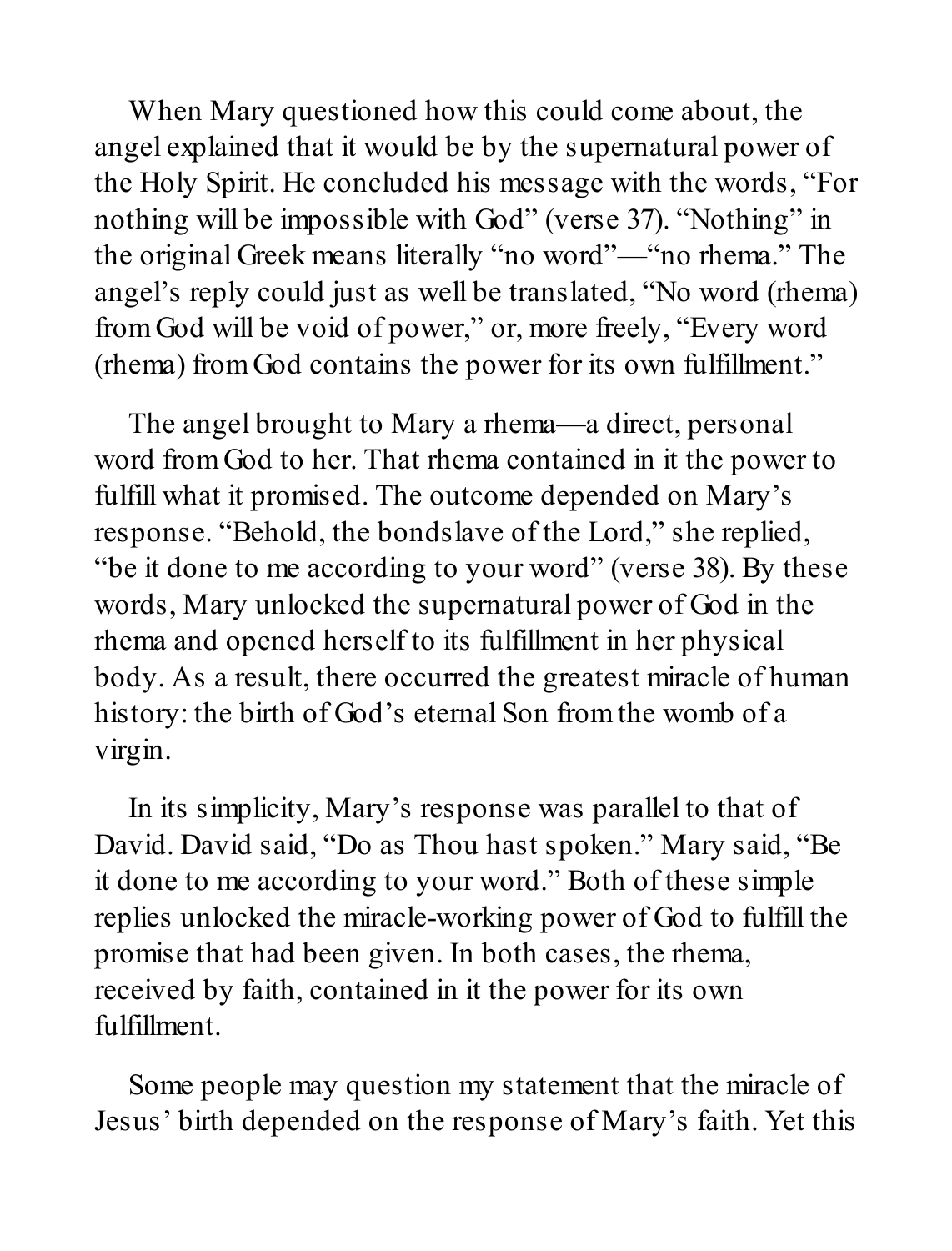truth is plainly indicated by the closing words of the salutation with which Elizabeth later greeted Mary: "And blessed is she who believed that there would be a fulfillment of what had been spoken to her by the Lord" (Luke 1:45). The implication is clear: The fulfillment of the promise came because Mary had believed it. Without this belief, there would have been no way for God's miracle-working power to fulfill what had been promised.

Let us see how the experiences of David and of Mary parallel each other:

1.To both of them, there came a rhema—a direct, personal word fromGod.

2.This rhema expressed the ways and thoughts of God, which were far above anything that they would ever have conceived by their own reasoning or imagination.

3.As they heard the rhema, it imparted faith to them.

4.Both expressed faith by a simple statement that gave consent to what was promised: "Do as Thou hast spoken" (1 Chronicles 17:23). "Be it done to me according to your word" (Luke 1:38).

5.Faith expressed in this way made roomfor the power of God within the rhema to bring about the fulfillment of what had been promised.

God still works the same way today with His believing people. By the Holy Spirit, He takes out of His logos, His eternal counsel, a rhema—a specific word that fits a particular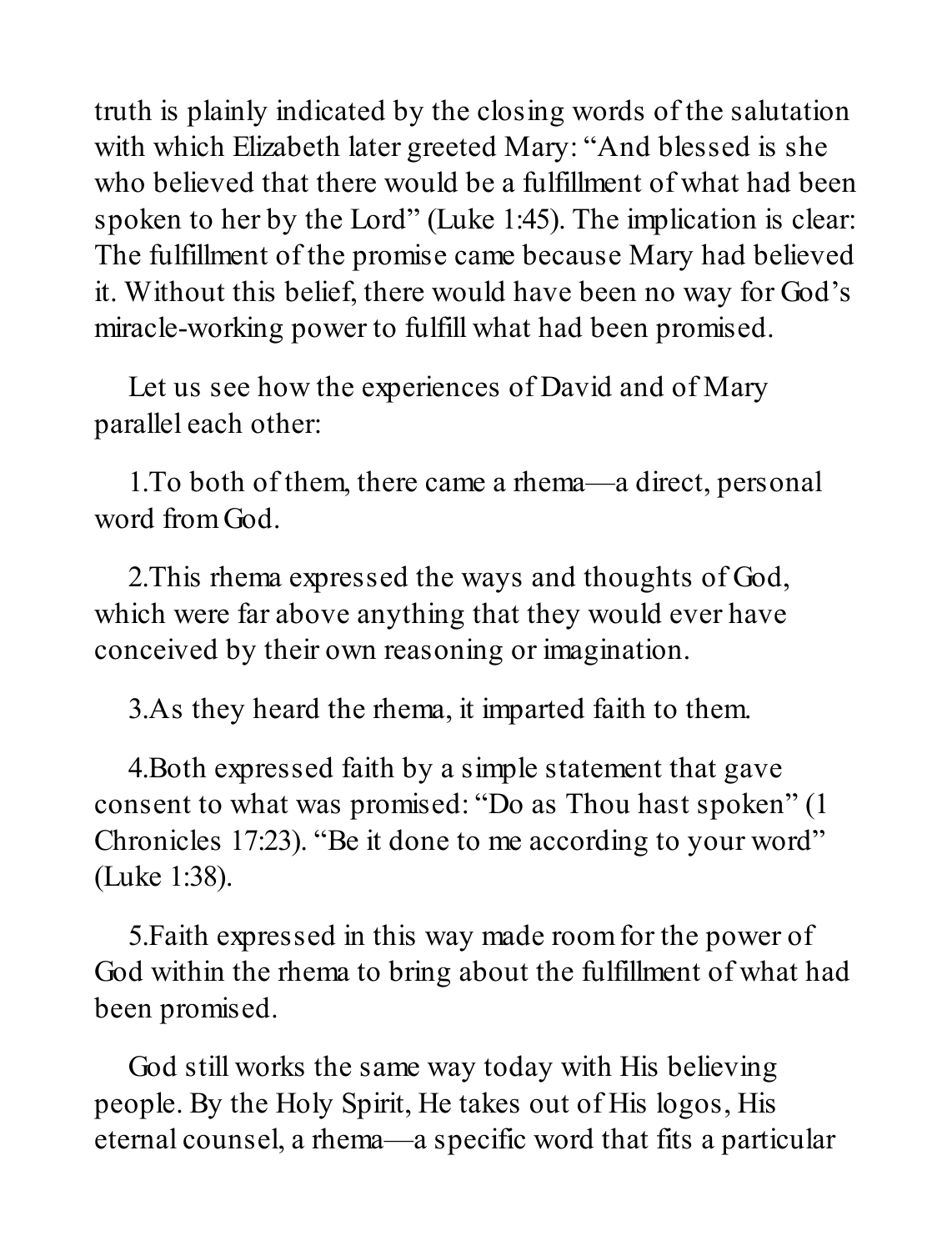situation in time and space. As we "hear" this rhema, faith comes. Then, as we use the faith we have thus received to appropriate the rhema, we discover that the word fromGod contains in itself the power needed to work out its own fulfillment.

### Summary

The Bible presents God's demand for faith, but it also shows us how to acquire faith. Romans 10:17 tells us that "faith comes fromhearing" God's word—God's rhema—His Word made alive and personal by the Holy Spirit.

We need to see the relationship between logos and rhema. Logos is God's unchanging counsel, settled forever in heaven. Rhema is the way the Holy Spirit brings a portion of logos down out of eternity and relates it to time and human experience. Through rhema, logos becomes specific and personal. As I hear this rhema, faith comes to me through it.

What is meant by "hearing"? A good, practical example is provided by Proverbs 4:20–22, which I refer to as "God's medicine bottle." The directions on the medicine bottle contain the four elements that constitute hearing: first, give close, undivided attention to what God is saying to you by the Holy Spirit; second, adopt a humble, teachable attitude; third, focus your eyes on the words to which God has directed you; and, fourth, continually meditate on themin your heart.

Rhema is God's word proceeding out of God's mouth. As we continue to hear each such word that comes to us, it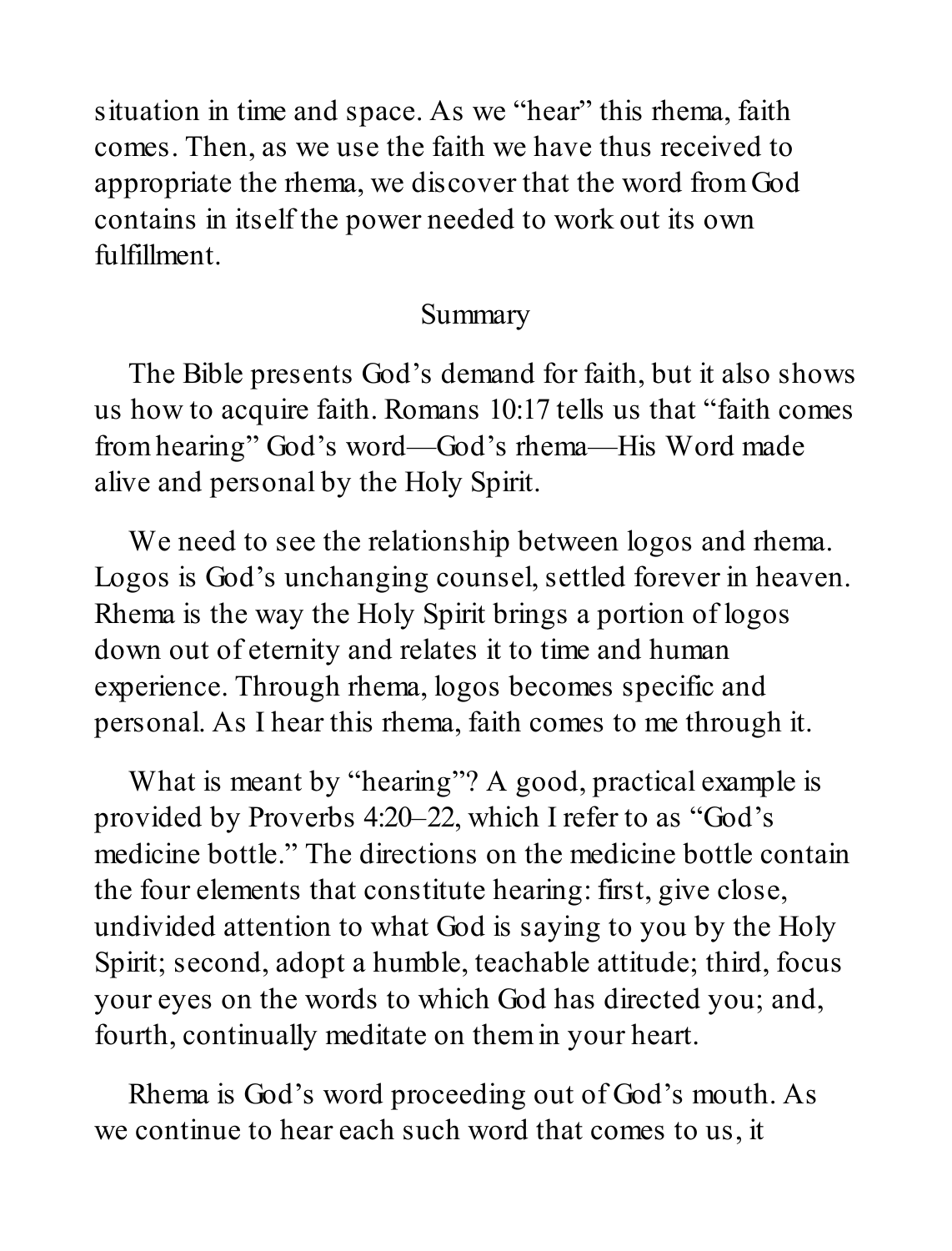provides the daily bread by which we maintain our spiritual life and our ongoing walk with God.

Rhema is also compared to the rain and snow that bring heaven's life-giving moisture down to earth, replacing barrenness with fruitfulness. Rhema brings God's ways and thoughts down to our human level and replaces our ways and thoughts with His.

Two examples of how rhema works are provided by King David and the Virgin Mary. David had planned to build a house for the Lord, but the Lord sent a rhema, saying that He would build a house for David. To Mary, God sent a rhema by the angel Gabriel, saying that she was to become the mother of Israel's long-awaited Messiah, the Son of God. In each case, as David and Mary heard the rhema, it imparted faith to them. Through faith, they were able to receive the fulfillment of what the rhema had promised. Their responses were simple but sufficient: "Do as Thou hast spoken" (1 Chronicles 17:23), and "Be it done to me according to your word" (Luke 1:38).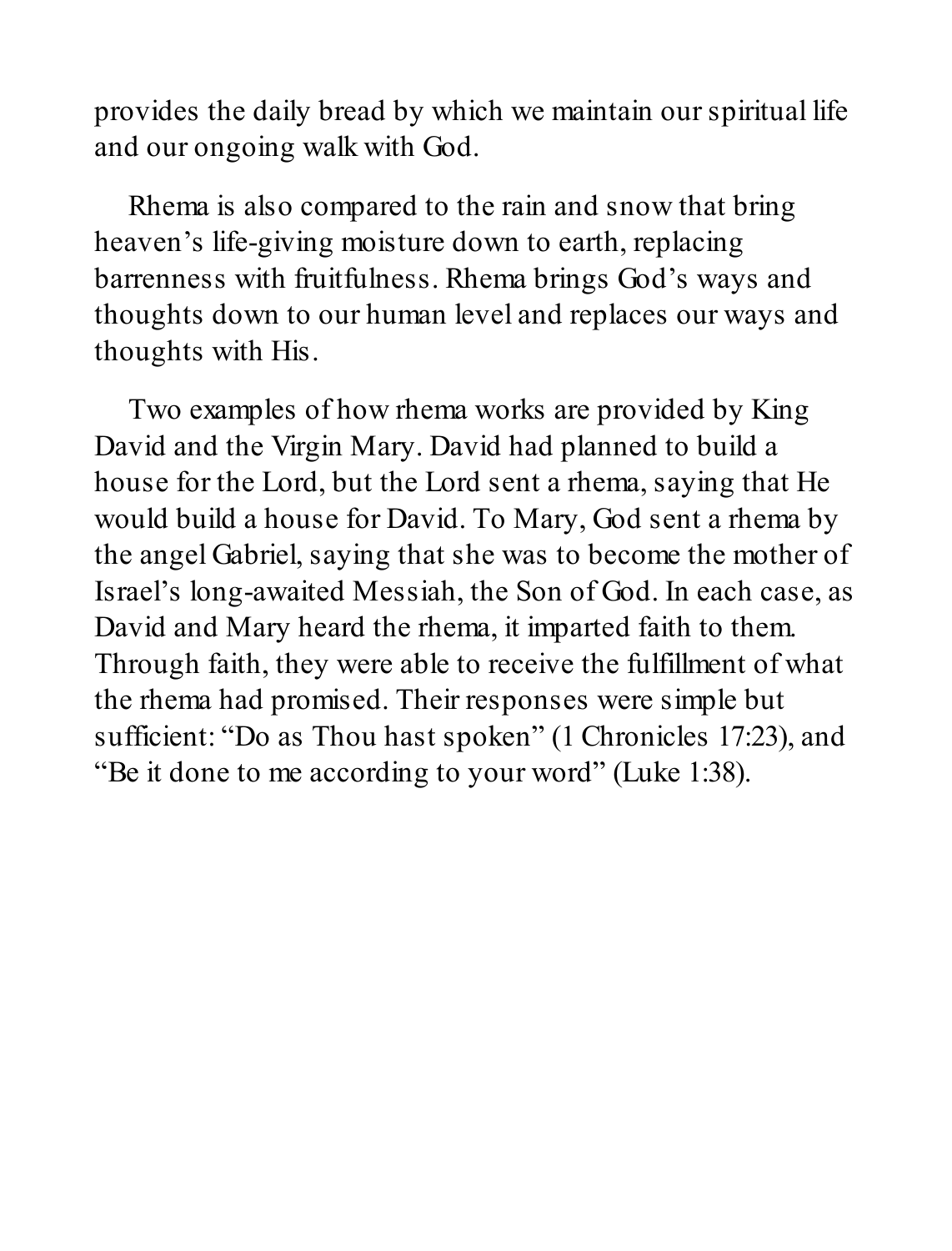# **Faith Must Be Confessed**

Once faith has come, there are three phases of development through which it must pass: confession, outworking, and testing. We may call these the three great "musts" of faith. Faith must be confessed with the mouth; faith must be worked out in action; faith must be tested by tribulation.

### Confession with the Mouth

The words confess and confession are important scriptural terms with a special meaning. The Greek verb homologeo, normally translated "to confess," means literally "to say the same as." Thus, confession is "saying the same as." However, translators sometimes use the related words profess and profession in place of confess and confession. The phrase "profess our faith" is widely used among many Christians and is synonymous with "confess our faith," which is the termthat I will use in this chapter. Regardless of which word is used, the basic meaning of confess and profess remains the same: "to say the same as."

In this special sense, confession is always related directly to God's Word. Confession is saying the same with our mouths as God says in His Word. It is making the words of our mouths agree with the written Word of God.

In Psalm116:10, the psalmist said, "I believed, therefore have I spoken" (kjv). In 2 Corinthians 4:13, Paul applied these words to the confession of our faith: "But having the same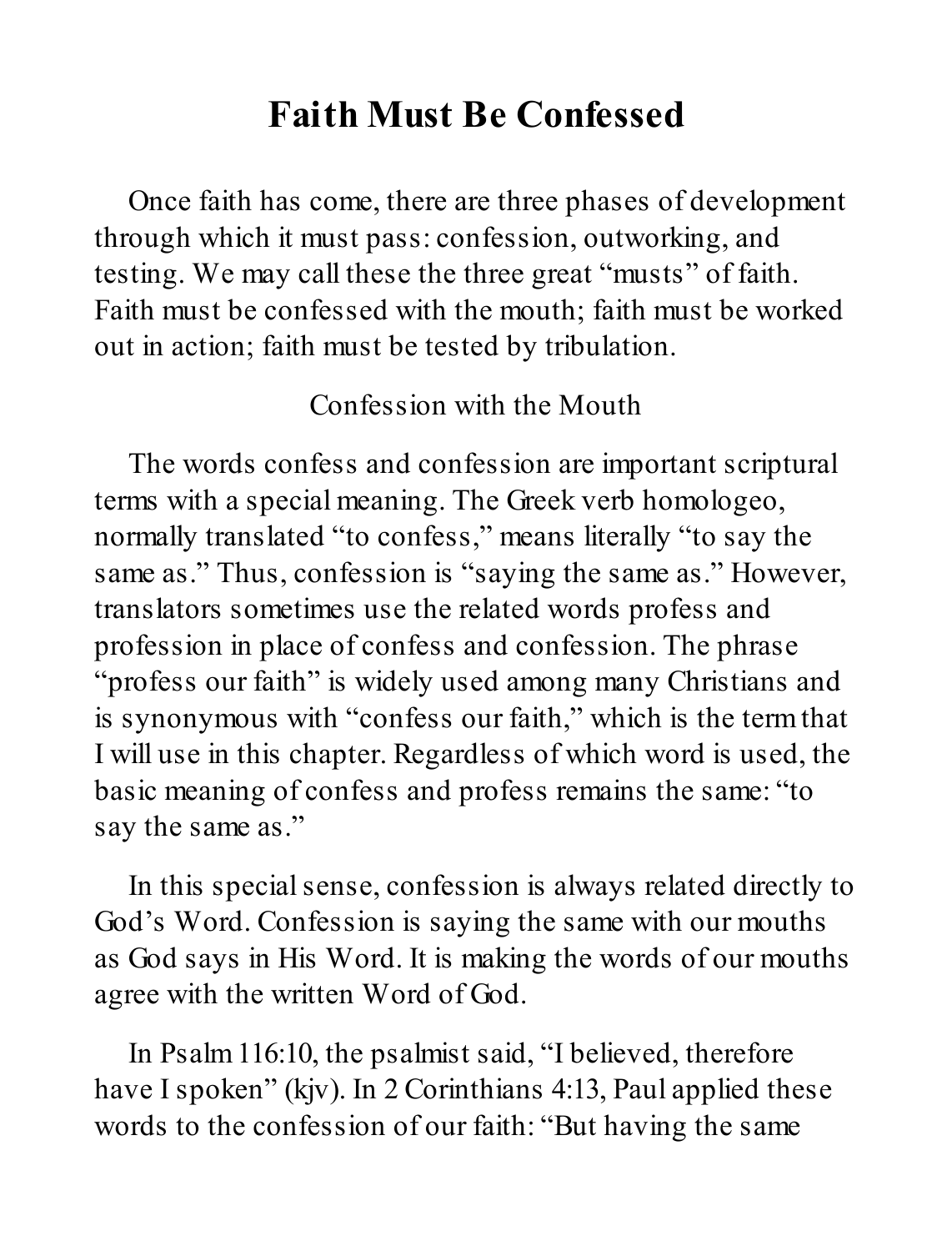spirit of faith, according to what is written, 'I believed, therefore I spoke,' we also believe, therefore also we speak." Speaking is the natural way for faith to express itself. Faith that does not speak is stillborn.

The whole Bible emphasizes that there is a direct connection between our mouths and our hearts. What happens in the one can never be separated fromwhat happens in the other. In Matthew 12:34, Jesus told us, "For the mouth speaks out of that which fills the heart." Today's English Version renders this, "For the mouth speaks what the heart is full of." In other words, the mouth is the overflow valve of the heart. Whatever comes out through that overflow valve indicates the contents of the heart.

In the natural world, if the water that comes fromthe overflow valve of a cistern contains particles of grit or fungus, then it does no good to claimthat the water in the cistern is pure. There must be grit or fungus somewhere in it. So it is with the contents of our hearts. If our hearts are filled with faith, then that will be expressed in what we say with our mouths. But if words of doubt or unbelief come out of our mouths, they inevitably indicate that there is doubt or unbelief somewhere in our hearts.

As a hospital attendant with the British forces in North Africa, I worked closely with a Scottish doctor who was in charge of a small field hospital that cared only for dysentery cases. Every morning, as we made our rounds, the doctor invariably addressed each patient with the same two opening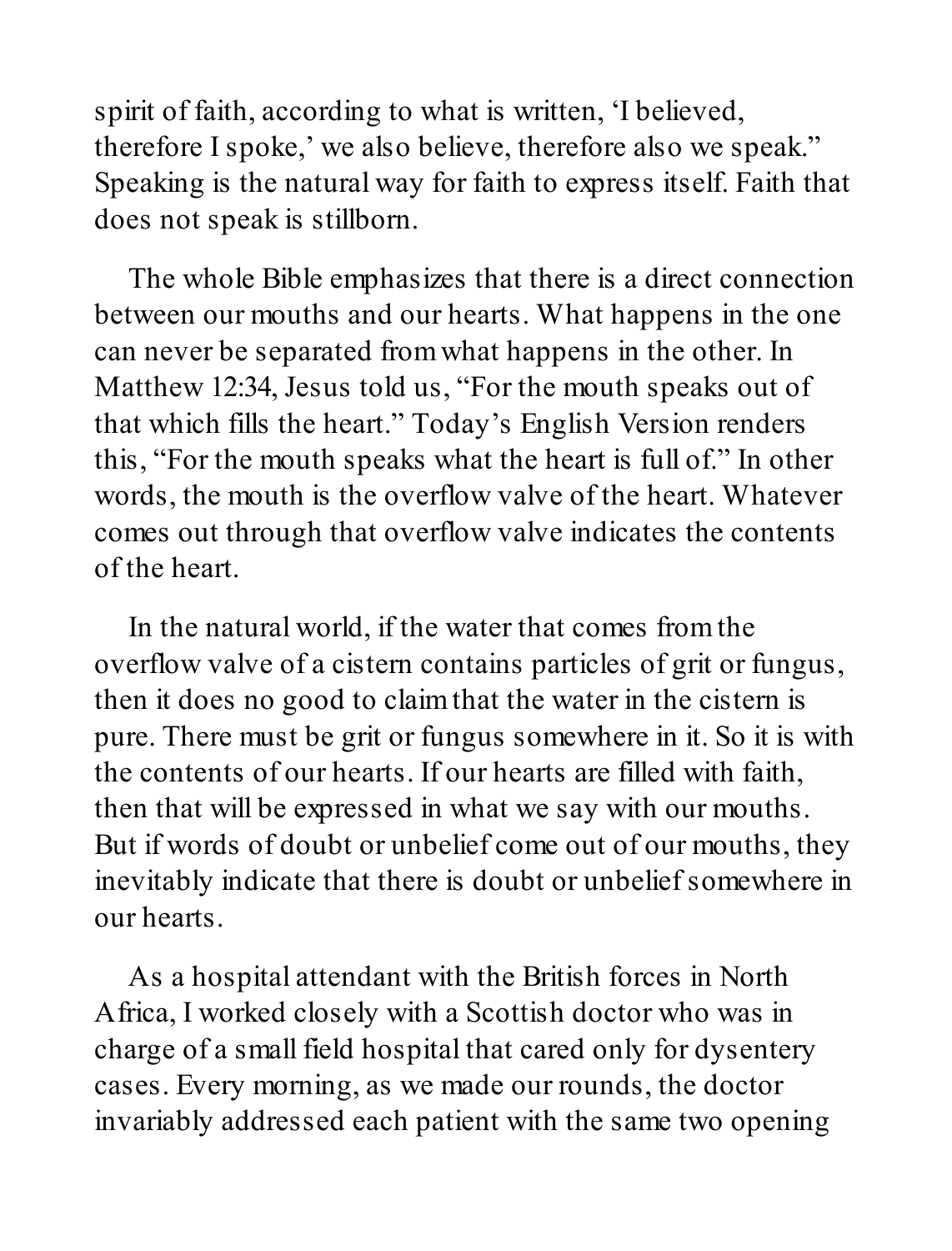sentences: "How are you? Show me your tongue!"

As I participated in this medical ritual each day, I observed that the doctor was much more interested in the state of the patient's tongue than in the answer that he received to the question, "How are you?" I have reflected many times since then that the same is probably true of our relationship with God. We may offer God our own assessments of our spiritual conditions, but in the final analysis, God, like the doctor, judges mainly from our tongues.

As Paul defined the basic requirements for salvation, he laid equalstress on faith in the heart and confession with the mouth:

But what saith it? The word is nigh thee, even in thy mouth, and in thy heart: that is, the word of faith, which we preach; that if thou shalt confess with thy mouth the Lord Jesus, and shalt believe in thine heart that God hath raised himfromthe dead, thou shalt be saved. For with the heart man believeth unto righteousness; and with the mouth confession is made unto salvation.(Romans 10:8–10 kjv)

I use the King James Version of these three verses because it is closer in structure and phraseology to the original Greek than any of the modern versions that I have discovered. In each of these three verses, Paulspoke about the mouth and the heart, but the order in which he did so is significant. In verse eight, it is the mouth first, then the heart. In verse nine, again it is the mouth first, then the heart. But in verse ten, the order is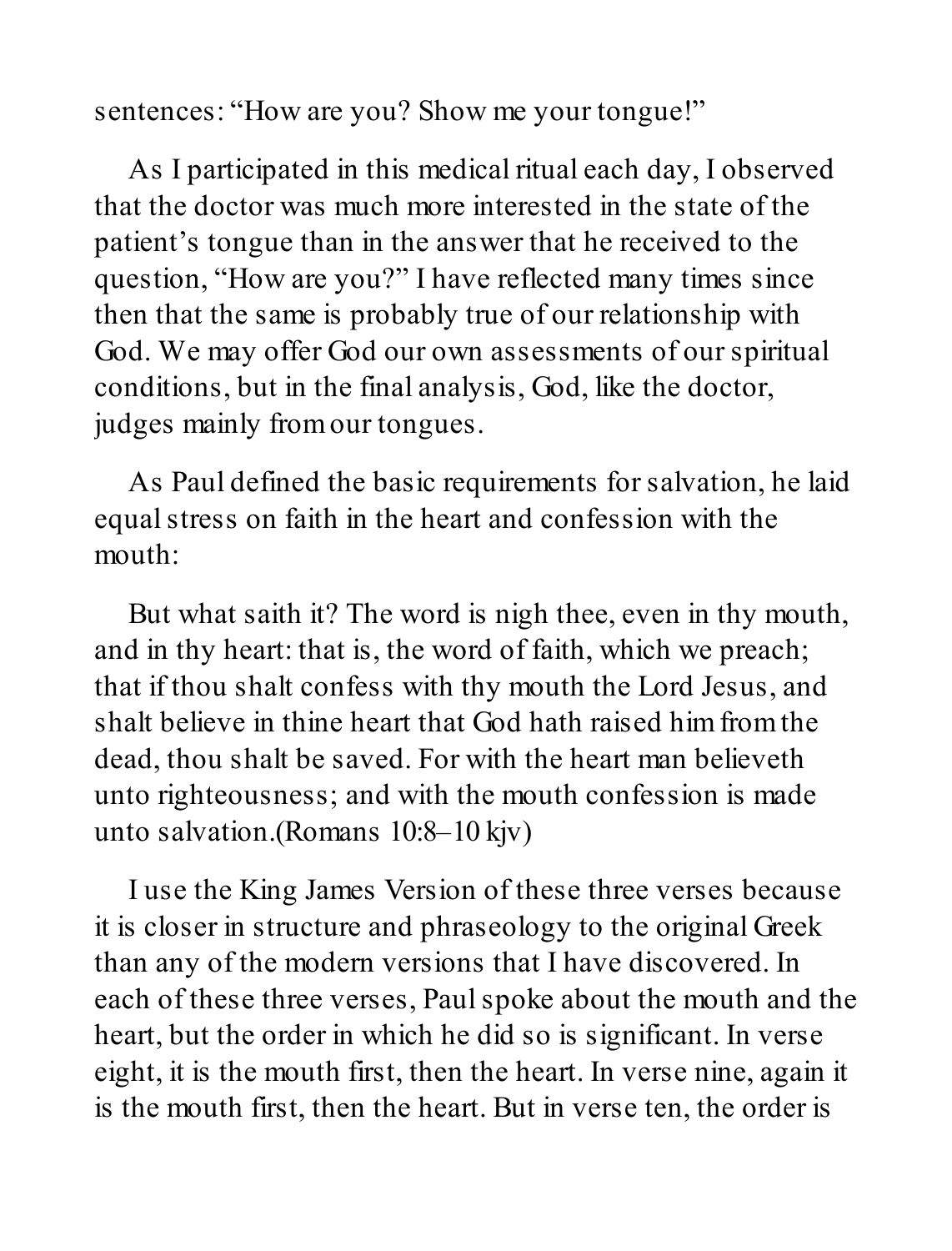reversed: The heart comes first, then the mouth.

I believe that this ordering corresponds to our practical experience. We begin with God's Word in our mouths. By confessing it with our mouths, we receive it into our hearts. The more persistently we confess it with our mouths, the more firmly it becomes established in our hearts. Once faith is thus established in our hearts, no conscious effort is needed any longer to make the right confession. Faith naturally flows out in what we say with our mouths. Thereafter, as we continue to express our faith with our mouths, we confess our way progressively into the full benefits of salvation.

The way this process works was confirmed to me one day when I discovered that the phrase for "to learn by heart" in the Hebrew language is "to learn by mouth." I saw that the English phrase "to learn by heart" describes the result that is to be achieved. The Hebrew phrase "to learn by mouth" describes the practical way in which we achieve that result. To learn things by heart, we repeat themwith our mouths. We continue saying themover and over until doing so no longer requires any effort. In this way, what begins in our mouths eventually becomes permanently imprinted on our hearts.

This method was how, as a boy, I learned my multiplication tables. I kept repeating themover and over: Seven times seven is forty-nine; seven times eight is fifty-six; seven times nine is sixty-three; and so on. Eventually I did not have to put forth any effort; I automatically thought of and spoke the answer. The truths of the multiplication tables were indelibly imprinted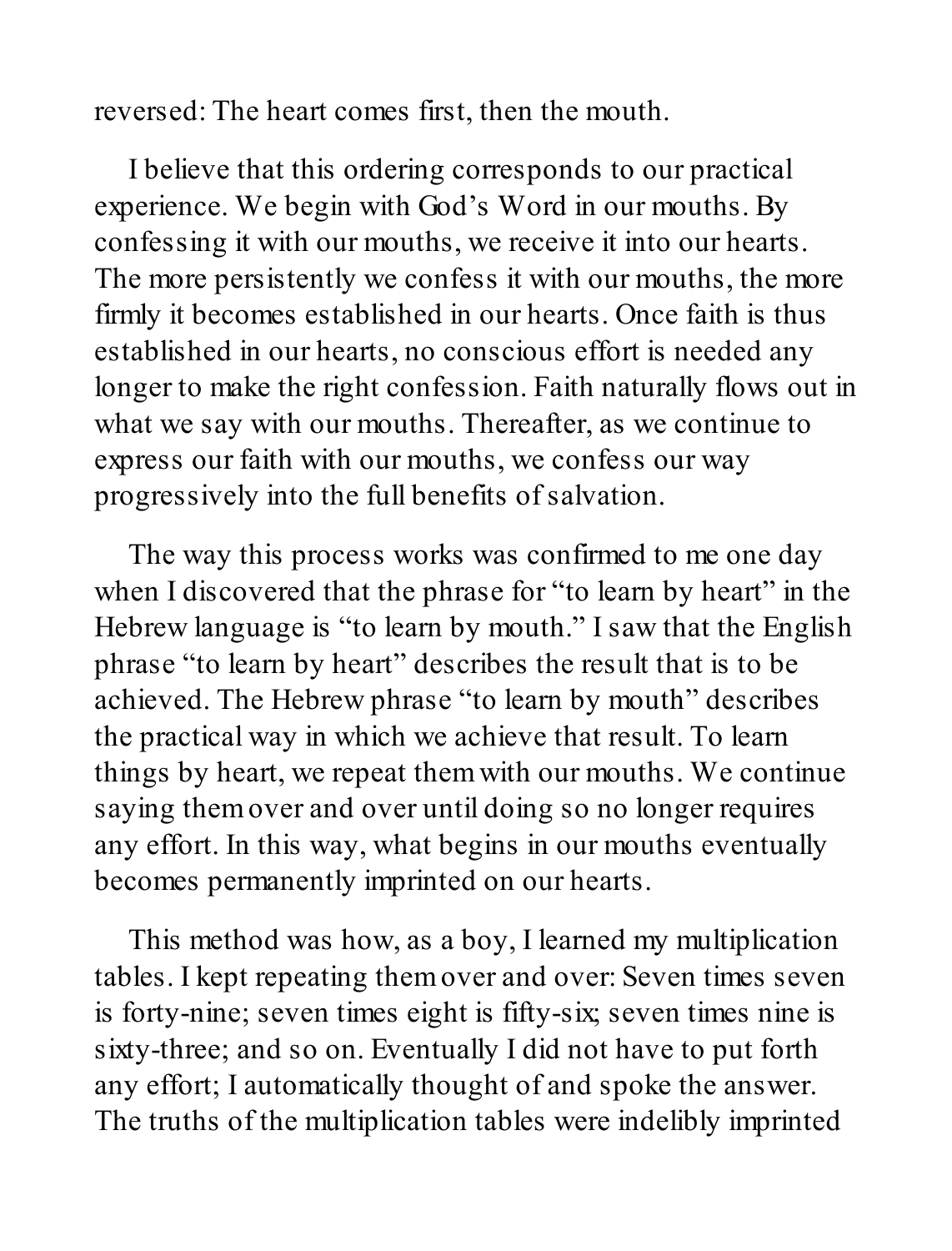on my heart. They had become a part of me. Today, more than seventy years later, you may wake me in the middle of the night while a thunderstormis raging and ask me, "What is seven times seven?" Although I may wonder why you are asking me this, I will reply without effort or hesitation, "Forty-nine."

In the same way, we may have the Word of God indelibly imprinted on our hearts. Each time a need arises, or our faith is challenged, we may confess God's Word as it applies to that situation. At first, there may be a struggle. Our feelings may prompt us to say something that does not agree with God's Word. But we must persistently resist our feelings and make the words of our mouths agree with God's Word. Eventually there will be no more struggle. It will be natural for us to say with our mouths, concerning each situation, the same thing that God says in His Word.

It is essential to distinguish between faith and feelings. Feelings are based on our senses. Many times their conclusions are contrary to God's Word. But faith, as we have already seen, connects us to the invisible realmof God and His Word. Whenever faith and feelings come into conflict, we must determine that, by confession, we will take our stand with faith, not feelings.

There are three words, each beginning with the letter f, that we must put in their right order: facts, faith, feelings. The facts are found in the Word of God, and they never vary. Faith takes its stand with the facts of God's Word and confesses themas true. Feelings may waver, but ultimately, if faith stands fast,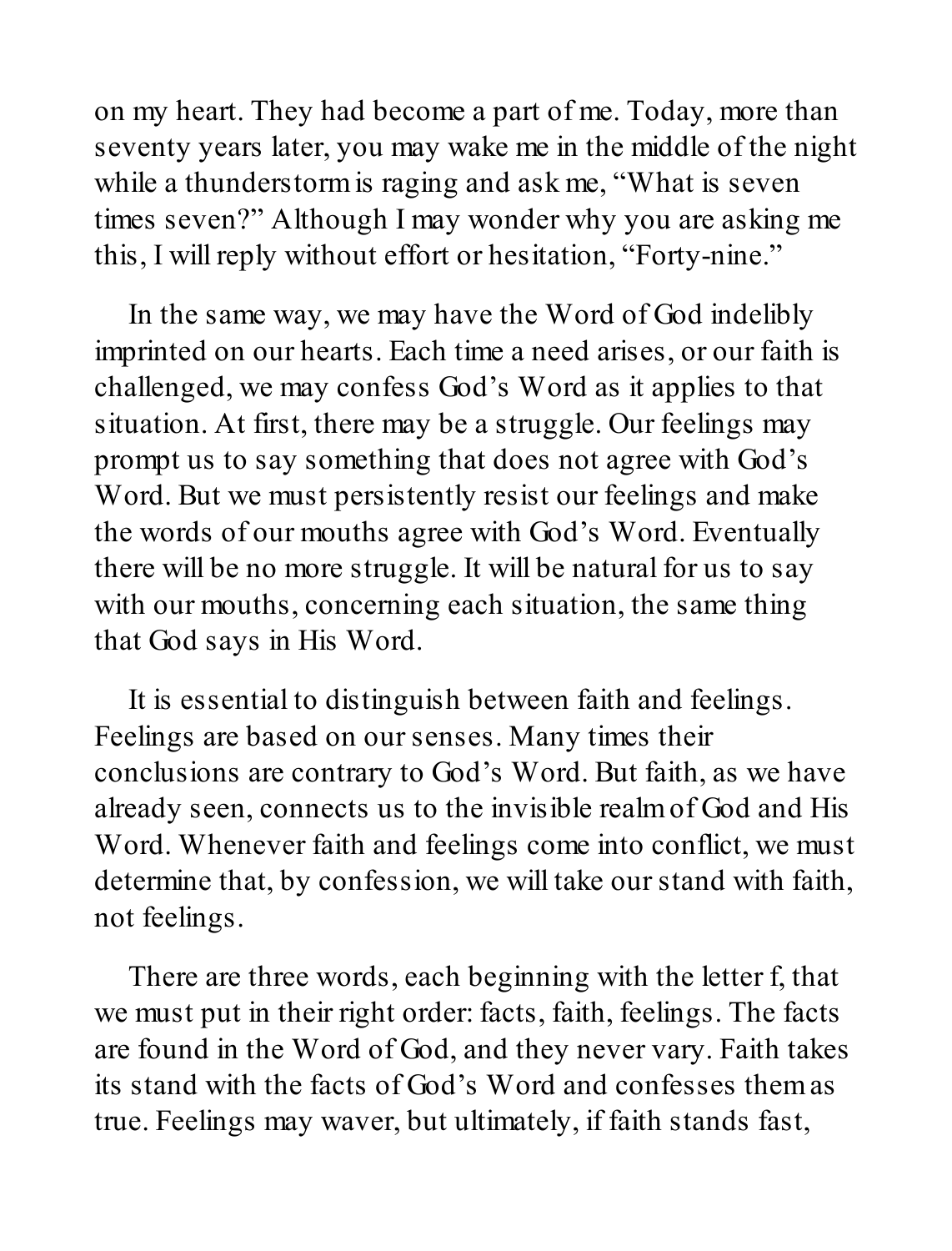feelings will come into line with the facts. On the other hand, if we start at the wrong end—with feelings rather than facts—we will always end up in trouble. Our feelings change hour by hour and moment by moment. If we base our lives on our feelings, our lives will be as unstable as our feelings are. "The righteous man shall live by faith" (Romans 1:17)—not feelings!

### Five Practical Safeguards

This practice of persistently making the right confession with our mouths is very effective and very powerful. However, if perverted, it can lead to abuses that are spiritually dangerous. For instance, it may degenerate into a "mind over matter" type of approach. Such an approach was taught by the French philosopher Coue, whose remedy for life's problems was to keep repeating, "Every day and in every way I'mgetting better and better." Another danger is that a zealous but immature Christian may imagine that he has found a way to twist God's arm, a way to compel the Almighty to meet his demands. Or, again, our concept of God may be reduced to a kind of heavenly vending machine that needs only the right coin in the right slot to deliver the particular brand of carnal satisfaction that we select.

To avoid abuses of this kind, I suggest five scriptural safeguards. The first safeguard is this: We need to examine the attitudes with which we approach God. The writer of Hebrews made the following comment about the prayer that Jesus offered in the garden of Gethsemane: "He was heard because of his reverent submission" (Hebrews 5:7 niv). Jesus' attitude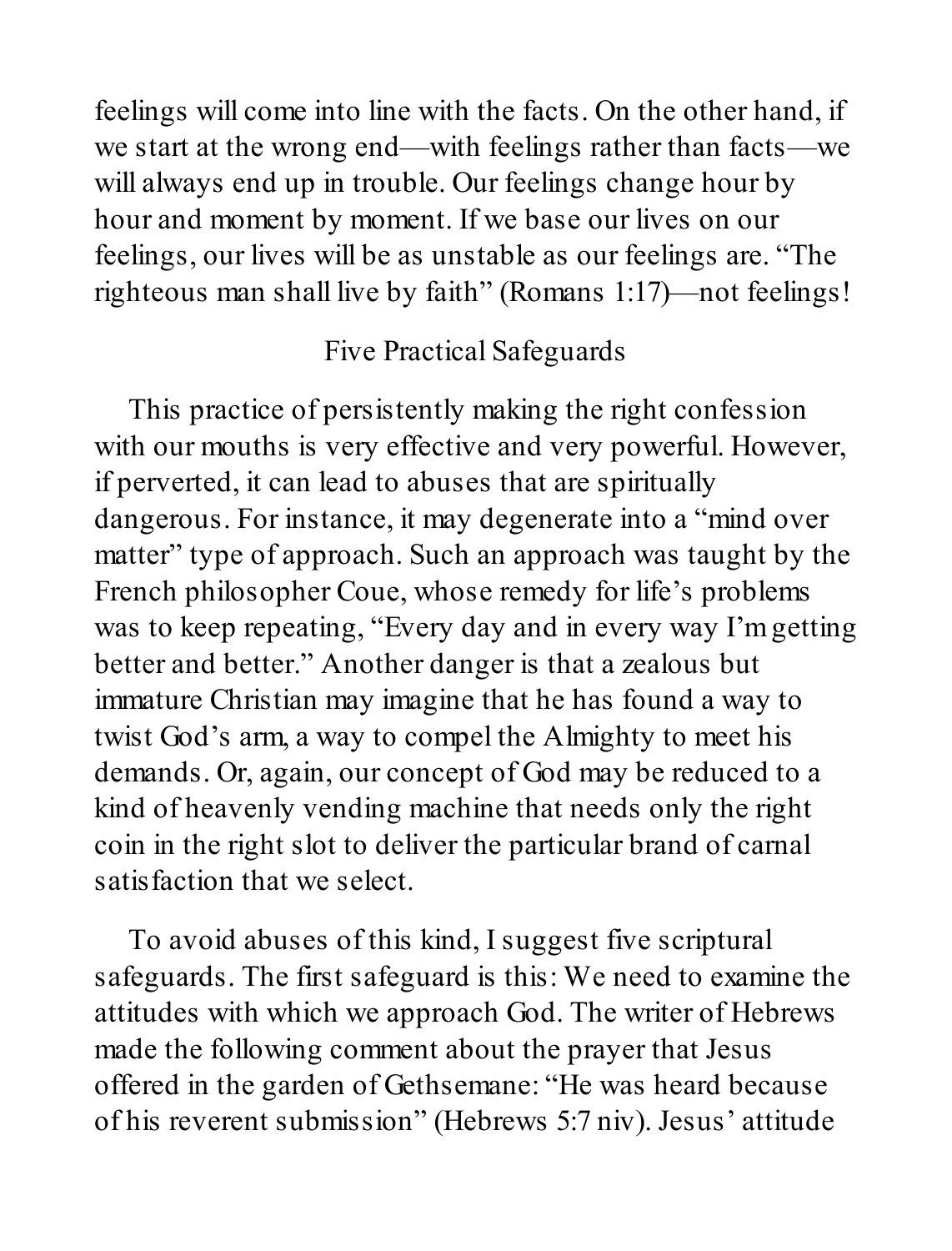of "reverent submission" was expressed in the words, "Yet not My will, but Thine be done" (Luke 22:42). These words set a pattern that we all must follow. Until we renounce our own wills and submit to God's will, we have no scriptural basis on which to claimthe answers to our prayers or the benefits of our salvation.

The second safeguard is this: We are not free to confess just anything that we ourselves arbitrarily imagine or desire. Our confession must be kept within the limits of God's written Word. Any kind of confession that is not based directly on Scripture can easily develop into wishful thinking or fanaticism.

Here is the third safeguard: We can never cease to be dependent on the leading of the Holy Spirit. In Romans 8:14, Paul told us who are the true sons of God: "For all who are being led by the Spirit of God, these are sons of God." This leading applies as much to the confession that we make with our mouths as to any other aspect of the Christian life. The Holy Spirit must lead us to the particular area of scriptural truth that we need to confess in any given situation. In the previous chapter, we saw that only the Holy Spirit can take the eternal logos and apply it to each situation as a living, practical rhema.

The fourth safeguard is as follows: We never cease to be dependent on God's supernatural grace. In Ephesians 2:8, Paul stated a sequence that never varies: "By grace…through faith." It is always grace first, then faith. If we ever cease to depend on God's grace and power and begin to rely on our own abilities, the result in our experience will be the same as it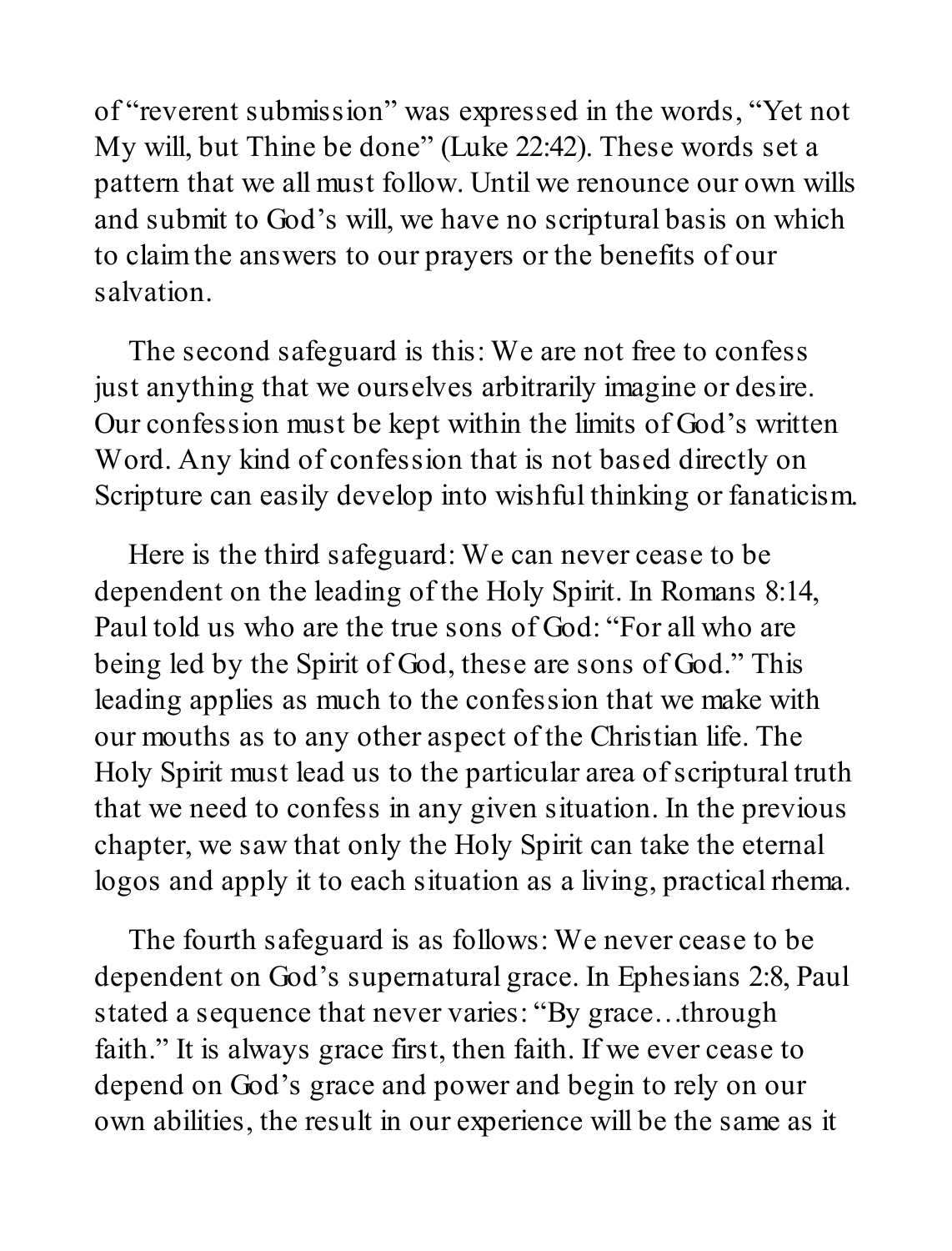was in Abraham's—an Ishmael, not an Isaac.

The fifth and finalsafeguard is this: It is important to correctly evaluate the evidence of our own senses. God does not ask us to close our eyes and ears and walk around as though the physical, material world around us did not exist. Faith is not mysticism. We do not question the reality of what our senses reveal, but we do question its finality.

In Romans chapter four, Paul began by emphasizing that valid faith must always depend on God's grace. Then he showed us how Abrahamresolved the tension between faith and the senses:

Therefore, the promise comes by faith, so that it may be by grace and may be guaranteed to all Abraham's offspring—not only to those who are of the law but also to those who are of the faith of Abraham. He is the father of us all. As it is written: "I have made you a father of many nations." He is our father in the sight of God, in whomhe believed—the God who gives life to the dead and calls things that are not as though they were. Against all hope, Abrahamin hope believed and so became the father of many nations, just as it had been said to him, "So shall your offspring be." Without weakening in his faith, he faced the fact that his body was as good as dead—since he was about a hundred years old—and that Sarah's womb was also dead. Yet he did not waver through unbelief regarding the promise of God, but was strengthened in his faith and gave glory to God, being fully persuaded that God had power to do what he had promised. (Romans 4:16–21 niv)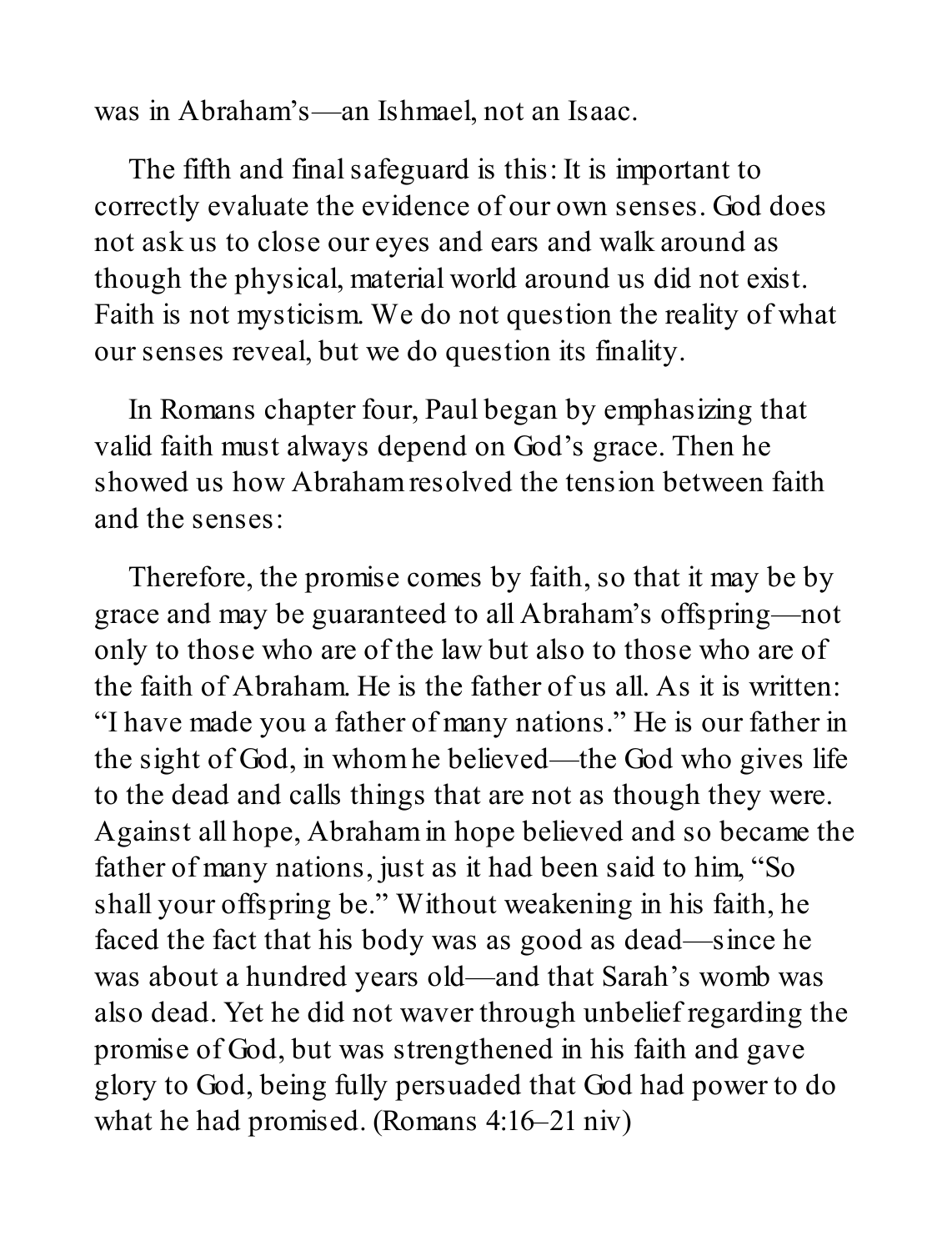Abraham's senses told himthat he was physically incapable of fathering a child and that Sarah was likewise incapable of bearing one. Yet God had promised thema son of their own. Abrahamdid not pretend that what his senses revealed to him about his own body and about Sarah's body was not real. He simply refused to accept it as final. When God's word promised himone thing and his senses told himanother, he clung tenaciously to God's promise without letting his senses cause himto doubt that promise. Finally, after their faith had been tested, the physical conditions both of Abraham's body and Sarah's body were brought into line with what God had promised. They actually became physically capable of having a child.

It will be the same way with us. There may be a period of conflict between the statements of God's Word and what our senses tell us about a particular situation. But if our faith is valid, and if we cling to it as Abrahamdid, steadfastly maintaining the right confession, in due course the physical condition confronting us through our senses will be brought into line with what God's Word has to say about it.

Confessing unto Salvation

We have seen that Paul concluded his teaching in Romans 10:8–10 with the statement, "With the mouth confession is made unto salvation" (verse 10 kjv). The word "unto" indicates motion, or progress. In other words, we move progressively forward into salvation as we continue making the right confession.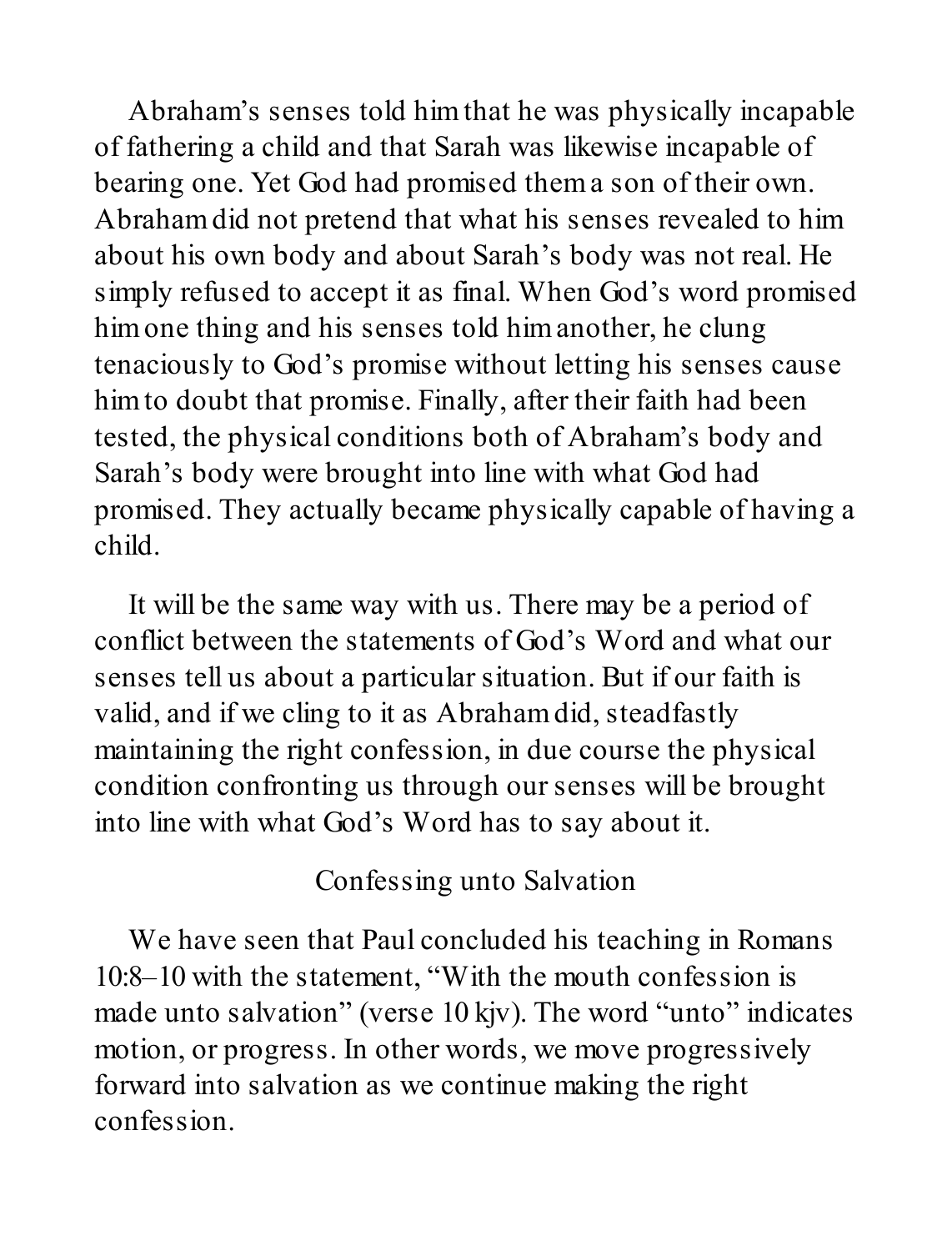However, in order to make and maintain the right confession, we need to understand the scope of the word salvation. Many Christians limit confession to confessing their sins, and they limit salvation to having their sins forgiven. It is true that God does require us to confess our sins and that salvation includes having our sins forgiven. But the scope of both confession and salvation goes far beyond this.

In Psalm78:22, we are told that God became angry with the Israelites after their deliverance fromEgypt "because they did not believe in God, and did not trust in His salvation." The verses that precede and follow make it clear that God's "salvation" included all that He had done for Israel up to that point: His judgments on the Egyptians, the parting of the Red Sea, the cloud to guide themby day and the fire by night, the water that came fromthe rock for themto drink, and the manna that came fromheaven for themto eat. These, and all God's other acts of intervention and provision on their behalf, are summed up in the single, all-inclusive word salvation.

In the New Testament, too, the Greek verb sozo—usually translated "to save"—goes far beyond the forgiveness of sins. It includes the meeting of every human need. Let me give just a few examples of its wider meaning. The word sozo is used for the healing of the woman suffering froma hemorrhage (Matthew 9:20–22); the healing of the cripple at Lystra, lame fromhis mother's womb (Acts 14:8–10); the deliverance of the Gerasene demoniac froma legion of demons and his restoration to his right mind (Luke 8:26–36); the raising of the daughter of Jairus fromthe dead (Luke 8:41–42, 49–55); and the restoration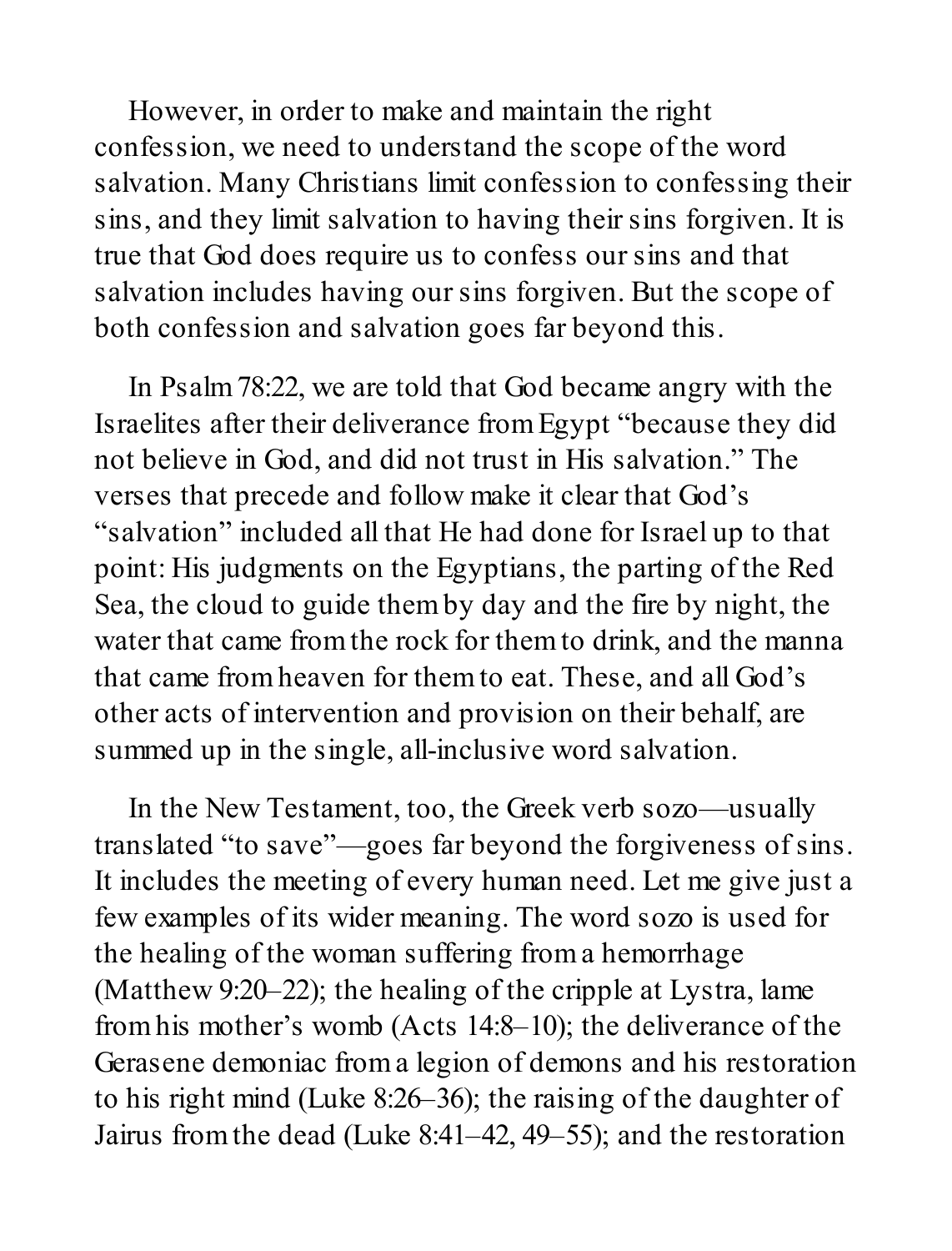that comes fromthe prayer offered in faith on behalf of one who is sick (James 5:14–15).

In addition, in 2 Timothy 4:18, Paulsaid, "The Lord will deliver me fromevery evil deed, and will bring me safely to His heavenly kingdom." The word here translated "to bring safely" is sozo. In this context, sozo included every deliverance, protection, and provision of God needed to take Paulsafely through his earthly life and to bring himat last into God's eternal kingdom.

Salvation, then, includes all of the benefits purchased for us by the death of Christ on the cross. Whether these benefits are spiritual, physical, financial, material, temporal, or eternal, they are allsummed up in one great, all-inclusive word—salvation.

The way that we enter into and appropriate the various benefits of salvation is by confession. Scripture gives us clear, positive statements by which to lay hold of every area of God's provision. As we receive these by faith into our hearts and confess themwith our mouths, we make themours in actual experience.

For instance, Satan often assails Christians with feelings of condemnation and unworthiness. We may even begin to question God's love for us. We need to overcome these satanic assaults by finding and confessing the Bible verses that will silence our accuser. Here are some examples:

There is therefore now no condemnation for those who are in Christ Jesus. (Romans 8:1)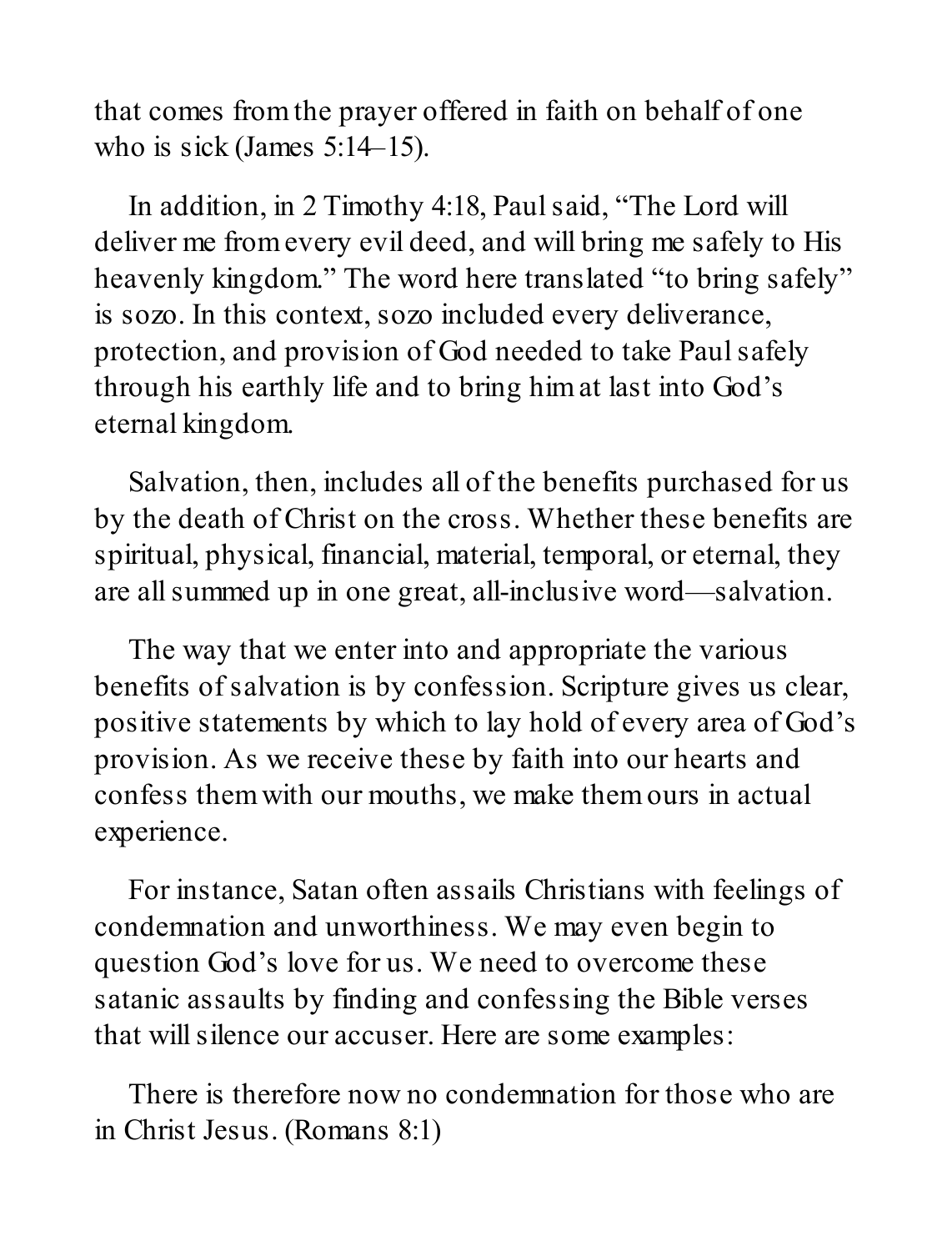But God demonstrates His own love toward us, in that while we were yet sinners, Christ died for us. (Romans 5:8)

And we have come to know and have believed the love which God has for us.(1 John 4:16)

On the basis of these verses, I can make the following personal confession: "I amin Christ Jesus; therefore, I amnot under condemnation. God proved His love for me by the fact that Christ died for me while I was still a sinner. I know and believe the love that God has for me." As I resist all negative feelings and maintain this positive, scriptural confession, condemnation and rejection are replaced in my experience by peace and acceptance.

Your need may be in the area of physical healing and health. Scripture tells us, concerning Jesus, "He himself took our infirmities, and carried away our diseases" (Matthew 8:17), and "By His wounds you were healed" (1 Peter 2:24). These statements provide the basis for the confession that is appropriate in this area. Every time sickness threatens, instead of letting my mind dwell on the symptoms, I respond with a positive confession: "Jesus Himself took my infirmities and carried away my diseases, and by His wounds I was healed." At first I might waver, caught in the tension between the symptoms of my physical body and the unchanging truths of God's Word. But as I continue to confess God's truth, it becomes a part of me—just like the multiplication tables. Even if I wake up in the middle of the night with the symptoms of three different diseases in my body, my spirit can still make the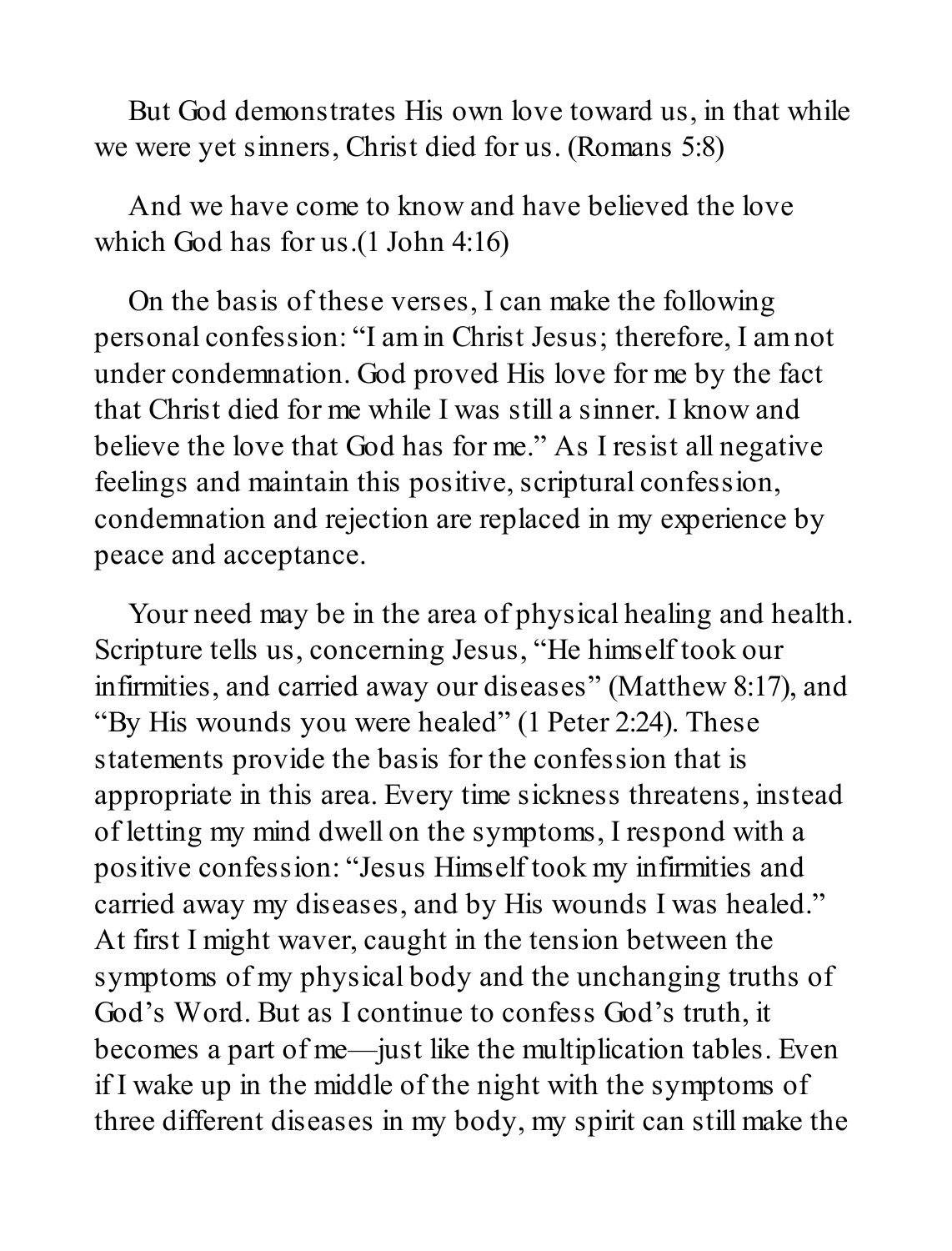right confession: "By His wounds I was healed."

If my need is in yet another area, then I make the confession that is appropriate to that area. For instance, if I amgoing through a period of financialshortage, I remind myself of 2 Corinthians 9:8: "And God is able to make all grace abound to you, that always having allsufficiency in everything, you may have an abundance for every good deed." I refuse to entertain my fears. I conquer fear by thanksgiving. I continue to thank God that the revealed level of His provision for me is abundance. As I maintain this confession, I see God intervene in such a way that the truth of His Word is made real in my financialsituation.

Progressively—area by area, need by need, situation by situation—"confession is made unto salvation" (Romans 10:10 kjv). Each problemthat we encounter becomes a stimulus to make the confession that declares God's answer to that problem. The more complete and consistent our confessions, the more fully we enter into the experiential enjoyment of our salvation.

### The High Priest of Our Confession

One major, distinctive theme throughout the epistle to the Hebrews is the high priesthood of Jesus Christ. As a high priest, Jesus ministers as our personal representative in the presence of God the Father. He covers us with His righteousness, offers up our prayers, presents our needs, and becomes the surety for the fulfillment of God's promises on our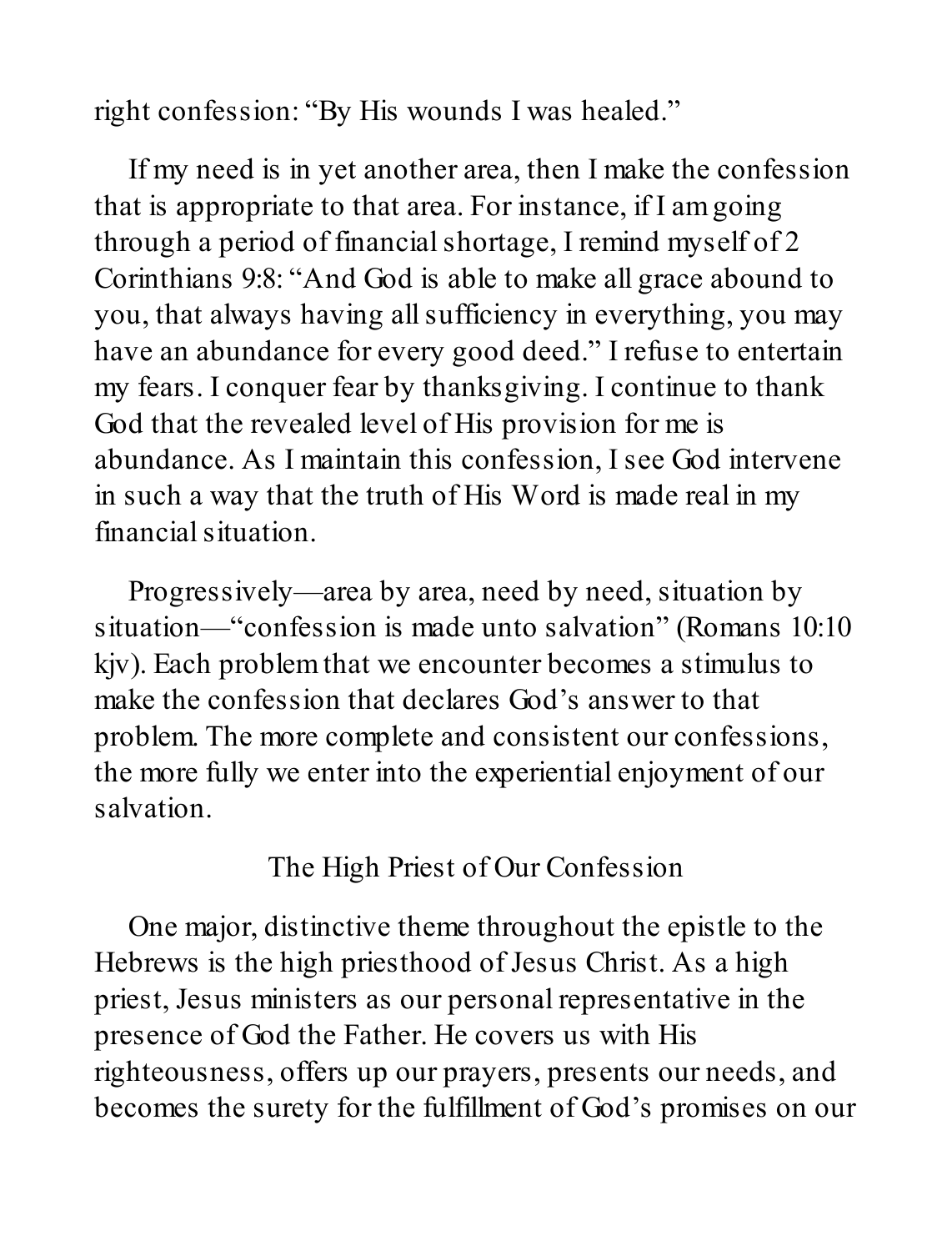behalf. However, as we trace this theme of Christ's high priesthood through the epistle, we discover that it is invariably linked to our confession. The confession that we make on earth determines the extent to which Jesus is free to exercise His priestly ministry on our behalf in heaven.

In Hebrews 3:1, we are exhorted to consider Jesus Christ as the "High Priest of our confession." This links Christ's high priesthood directly to our confession. It is our confession that makes His priestly ministry effective on our behalf. Each time we make the right confession, we have the whole authority of Christ as our High Priest behind us. He becomes the surety for the fulfillment of what we confess. But if we fail to make the right confession, or if we confess doubt or unbelief rather than faith, then we give Christ no opportunity to minister as our High Priest. Right confession invokes His priestly ministry on our behalf, but wrong confession shuts us off fromit.

In Hebrews 4:14, the writer again linked the high priesthood of Jesus directly to our confession: "Since then we have a great high priest who has passed through the heavens, Jesus the Son of God, let us hold fast our confession." The emphasis here is on firmly holding on to our confession. Once we have brought the words of our mouths into agreement with God's written Word, we must be careful not to change or go back to a position of unbelief. Many pressures may come against us. It may seemthat things are going precisely contrary to what we expected. All natural sources of help may fail. But by our faith and our confession, we must continue to hold on to the things that do not change: the Word of God and Jesus Christ as our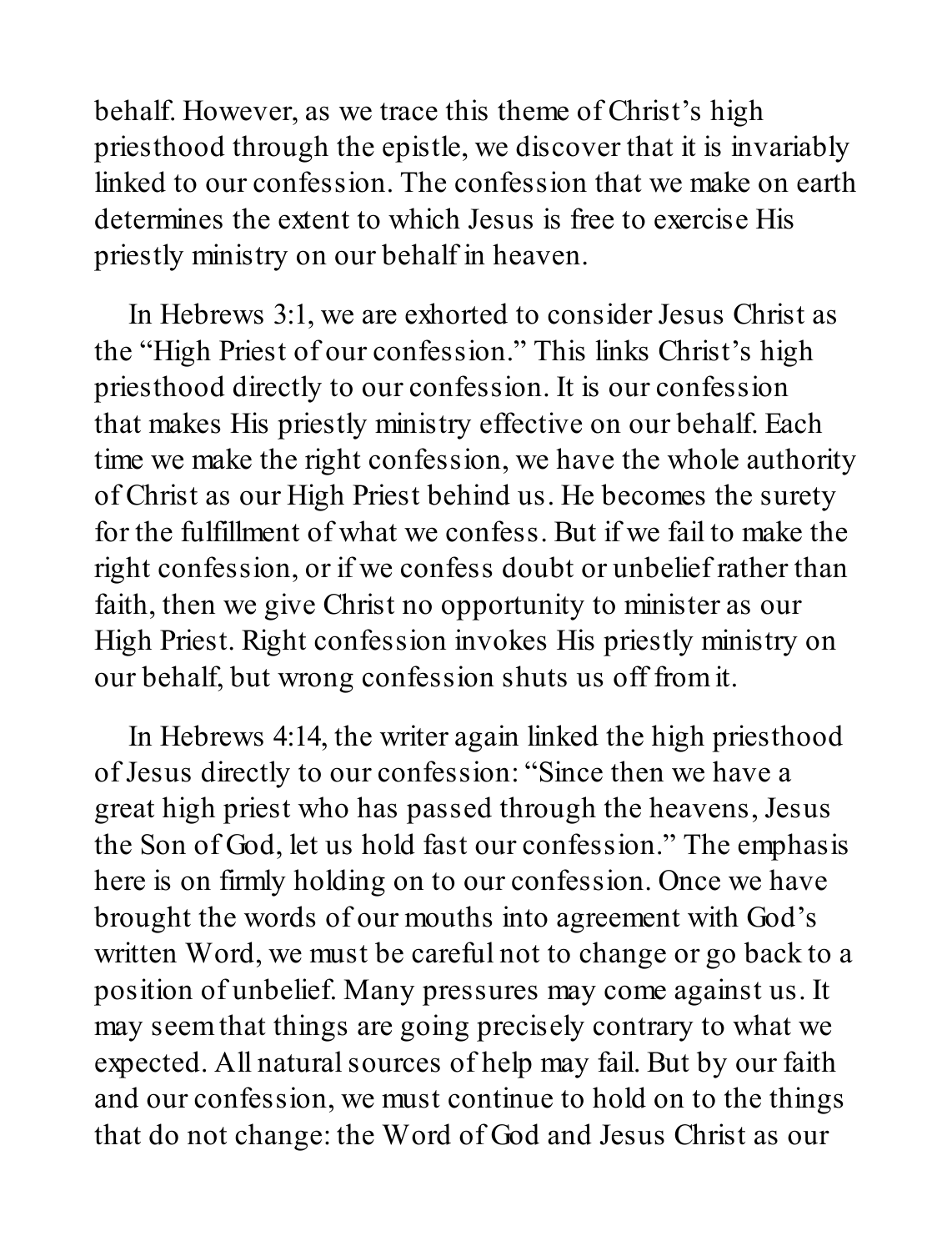High Priest at God's right hand.

In the tenth chapter of Hebrews, the writer stressed for the third time the connection between Christ's high priesthood and our confession:

And since we have a great priest over the house of God, let us draw near with a sincere heart in full assurance of faith, having our hearts sprinkled clean froman evil conscience and our bodies washed with pure water. Let us hold fast the confession of our hope without wavering, for He who promised is faithful; and let us consider how to stimulate one another to love and good deeds. (Hebrews 10:21–24)

We see that the recognition of Jesus as our High Priest places upon us three successive obligations, each introduced by the words "let us." The first is related to God: "Let us draw near with a sincere heart" (verse 22). The second obligation concerns our own confession: "Let us hold fast the confession of our hope without wavering" (verse 23). The third obligation is related to our fellow believers: "Let us consider how to stimulate one another to love and good deeds" (verse 24). Central to our obligations to God and to our fellow believers is our obligation to ourselves: to firmly hold on to the right confession. The measure in which we do this will determine the measure in which we will be able to fulfill our obligations to God and to our fellow believers.

In the three passages of Hebrews that we have looked at, there is mounting emphasis on the importance of maintaining a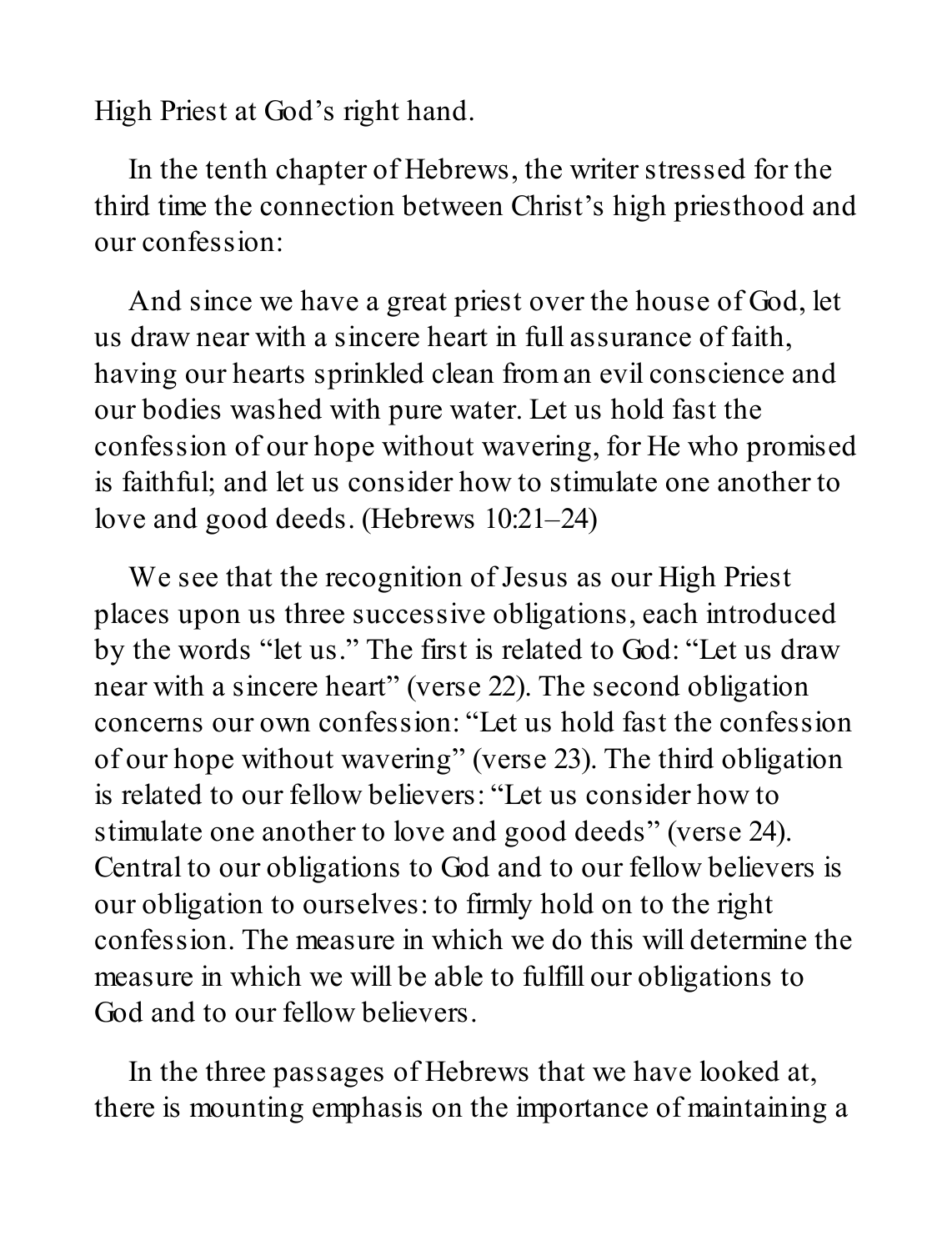right confession. In Hebrews 3:1, we are simply told that Jesus is the "High Priest of our confession." In Hebrews 4:14, we are exhorted to "hold fast our confession." In Hebrews 10:23, we are exhorted to hold fast our confession "without wavering." This increasing emphasis suggests that we are likely to be subjected to ever increasing pressures that would cause us to change or to weaken our confession. Many of us could testify that this is true in our experience. Therefore, the warning is timely. No matter what may be the pressures against us, victory comes only through firmly holding on to our confession.

In the last of these three exhortations in Hebrews, the writer gave us a specific reason for holding fast and not wavering. He said, "For He who promised is faithful" (verse 23). Our confession links us to the High Priest who cannot change. Confession is the God-appointed means by which we invoke His faithfulness, His wisdom, and His power on our behalf.

#### Summary

In God's plan of salvation, faith is linked directly to confession. Confession (or profession) means that we systematically make the words of our mouths agree with the written Word of God. This requires continual self-discipline. In each situation that confronts us, we must refuse to be swayed by our feelings or our senses; we must resolutely reaffirmwhat Scripture has to say about each situation. At first there may be struggle and tension, but ultimately the Word of God becomes indelibly imprinted on our hearts, and thereafter it flows out naturally through our mouths.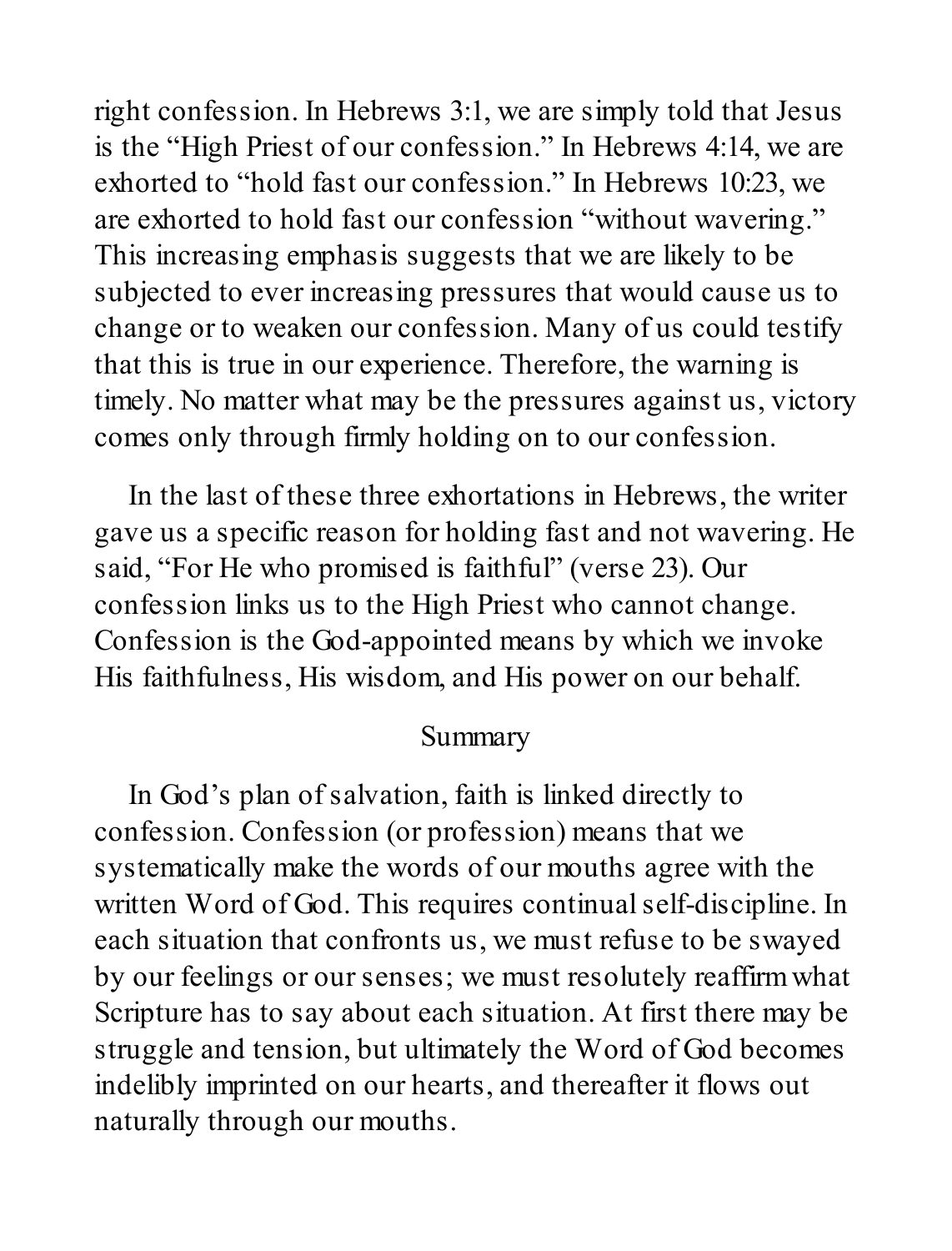We must be careful that the practice of confession does not degenerate into a mere technique. The following are five practical safeguards:

1.We must begin by renouncing our own wills and submitting to God's will.

2.We must keep our confessions based strictly on Scripture.

3.We must be continually led by the Holy Spirit.

4.We must always rely on God's supernatural grace, never merely on our own natural abilities.

5.Where there is a conflict between our senses and God's Word, we must take the same stand that Abrahamtook: Conditions revealed by our senses are real, but not final.

As we progressively apply the right confession to every area of our lives, we move forward into an ever fuller experience of salvation—that is, God's total provision obtained for us by the death of Christ.

Right confession links us directly to Christ as our High Priest. Right confession invokes His unchanging faithfulness, wisdom, and power on our behalf.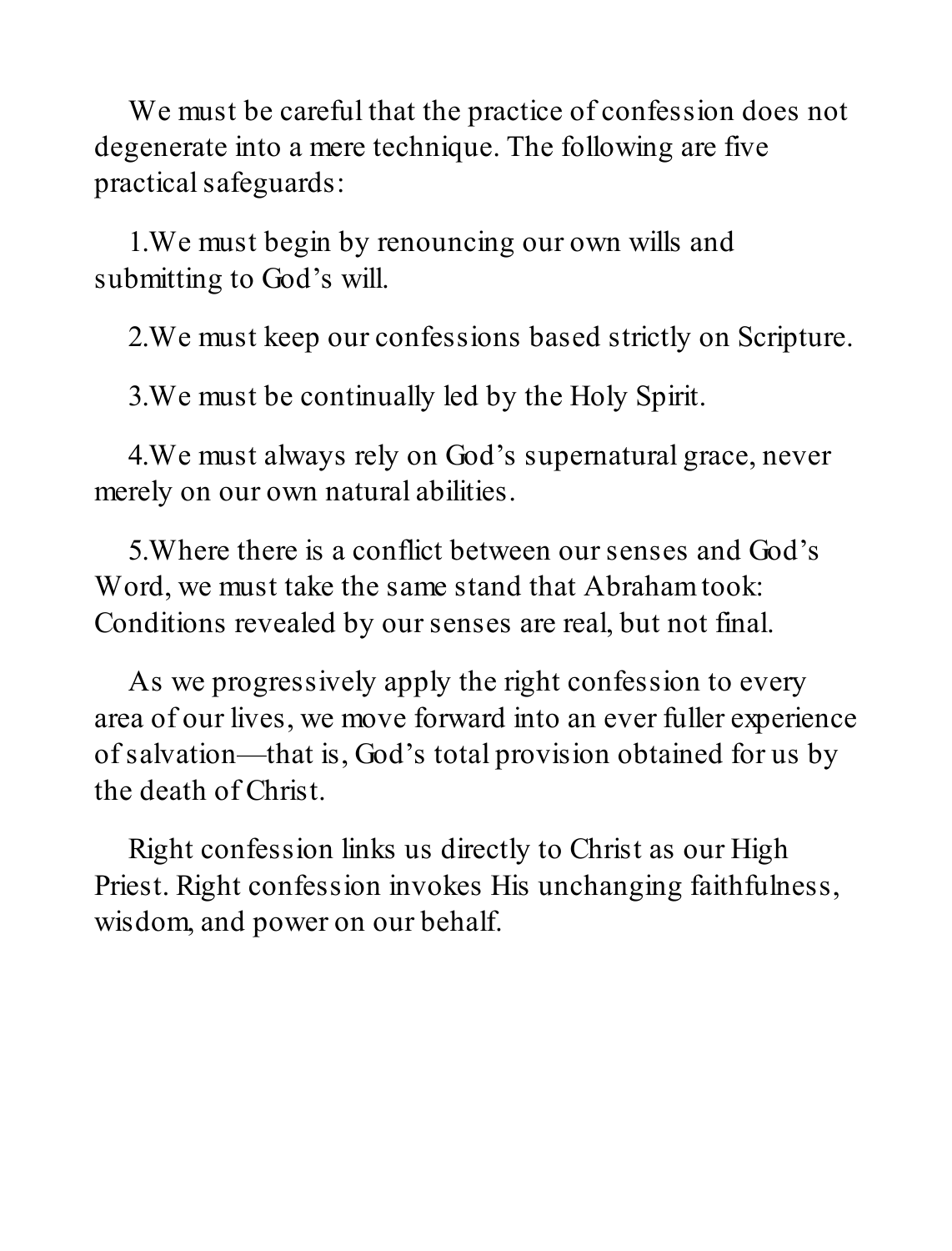# **Faith Must Be Worked Out**

We have seen that faith must be confessed with the mouth. But is that all? So often religious people are guilty of using empty words without real meaning. How can we avoid this? How can we be sure that the words we use in our confession really proceed fromgenuine faith in our hearts? Scripture gives a simple, practical answer to this question: Faith that is confessed with the mouth must be backed up by appropriate actions. "Faith without works [that is, without appropriate actions] is dead" (James 2:26).

### Faith Works by Love

In Galatians 5:6, Paul went to the heart of the matter: "For in Christ Jesus neither circumcision nor uncircumcision means anything, but faith working through love." Paul here established four vital points that follow each other in logical order.

First, using circumcision as an example, Paulsaid that no outward ritual or ceremony can by itself commend us to God. God is primarily concerned with the internal, not the external.

Second, the one essential element in true Christianity is faith. A faith-filled heart is the only kind of heart that is acceptable to God. There is no substitute for it! In chapter five of this book, I have already pointed out the Bible's insistent emphasis on the necessity and centrality of faith.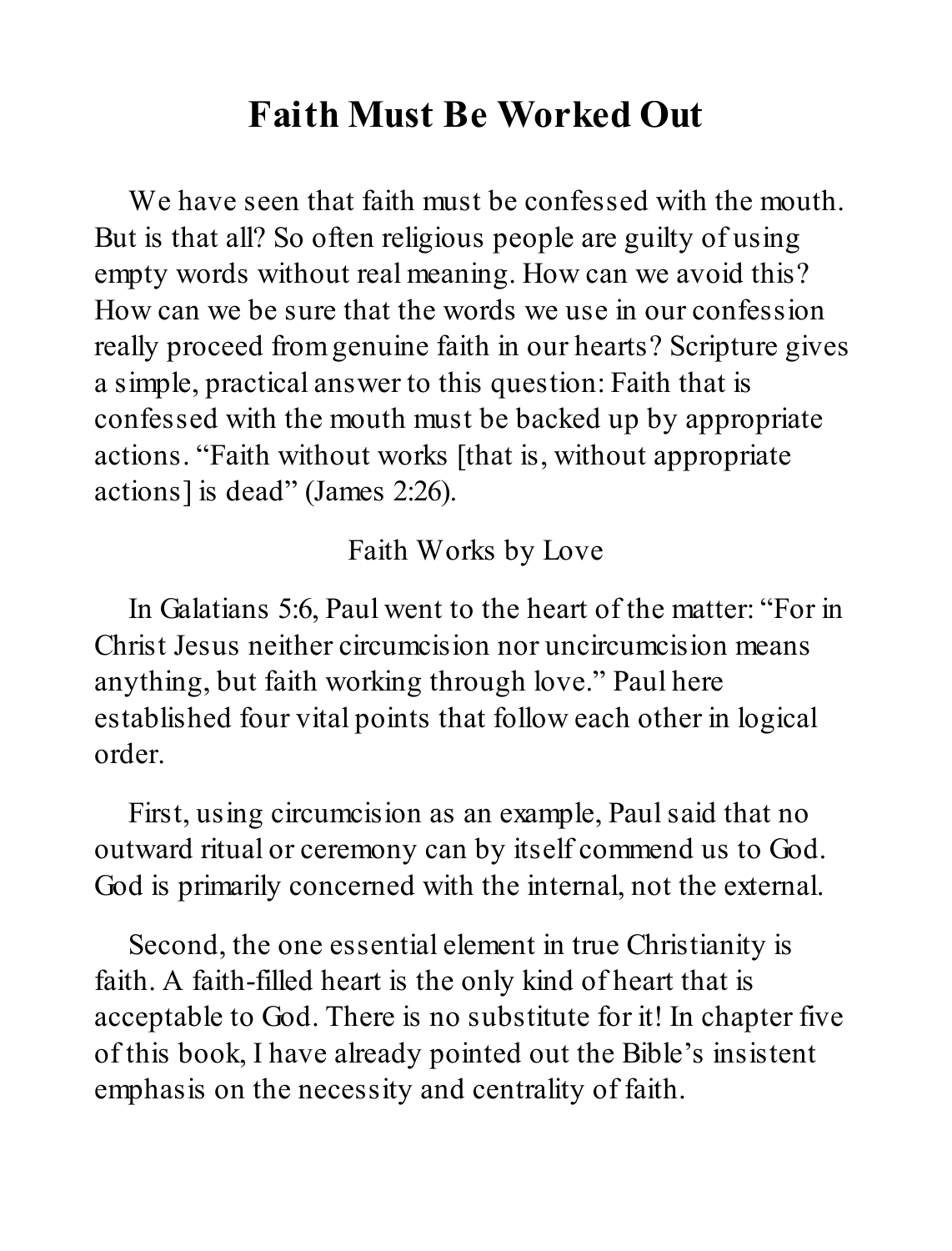Third, Paul told us that faith works. The very nature of faith is to be active. Where there is no appropriate activity, there is no genuine faith.

Fourth, the way in which faith naturally acts is by love. Where there is no love manifested, there is no genuine faith. Love is essentially positive, strengthening, comforting, and edifying. Where actions are all negative, critical, and uncharitable, there is no evidence of love and therefore none of faith. Such actions may perhaps proceed fromreligion, but certainly not fromfaith.

One book of the New Testament that emphasizes the relationship between faith and works is the epistle of James. Some commentators suggest that there is a difference between James's view of faith and Paul's view of faith. They say that Paul emphasized salvation by faith alone, without works, while James asserted that faith must be expressed by works. Personally, I find no contradiction, only two opposite sides of the same truth. We are justified by faith without works, because there are no works we can do that will earn us righteousness. But once we are justified by faith without works, a valid faith will naturally express itself through works. So Paul told us how to receive righteousness fromGod, and James told us what results follow when we receive righteousness fromGod. I see no conflict between these two views, only a difference of emphasis.

Furthermore, it is completely wrong to suggest that Paul put no emphasis on works. In Galatians 5:6, as we have already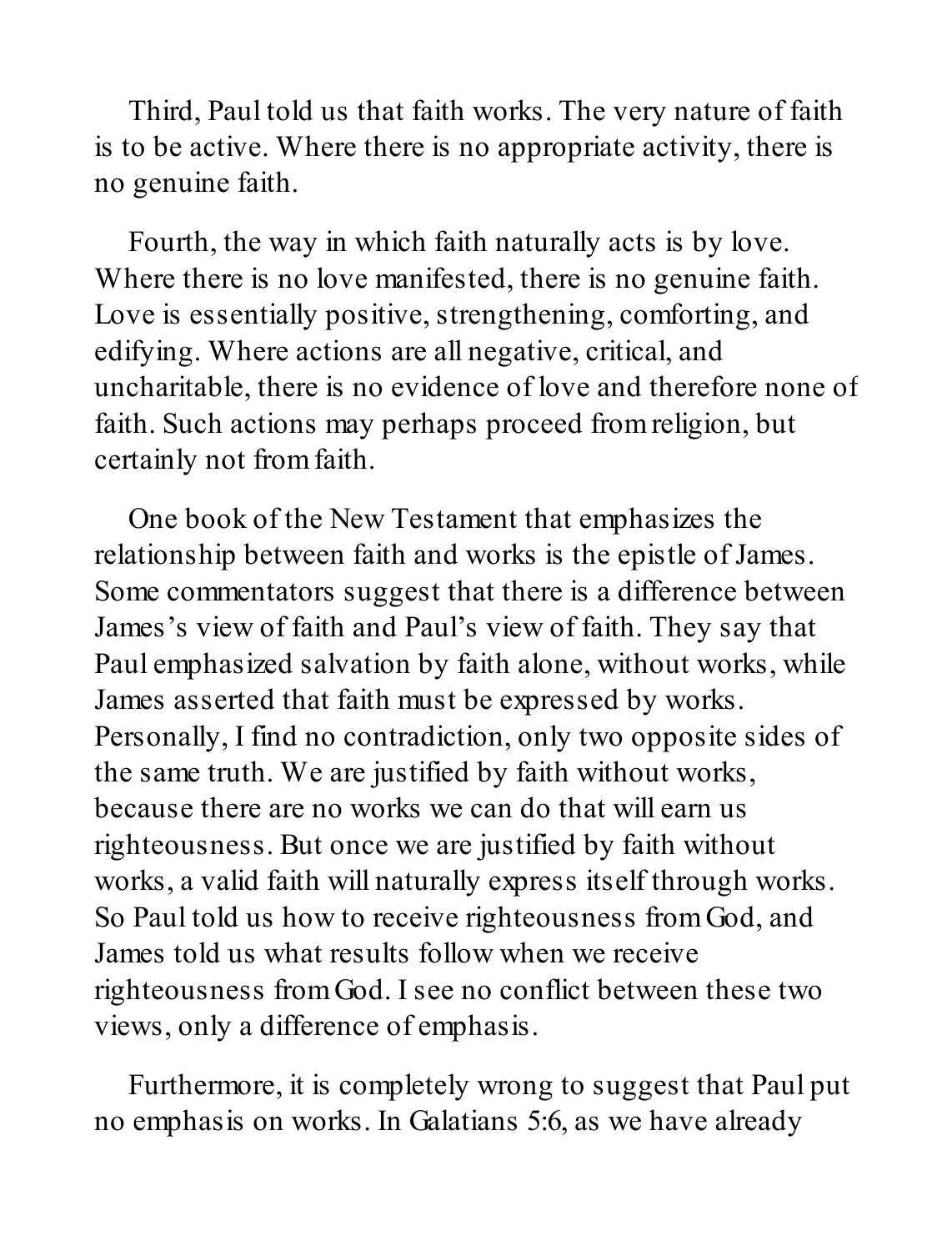seen, he showed that the very nature of faith is to work—and to work through love. He brought out the same truth in the famous thirteenth chapter of 1 Corinthians, known as the Love Chapter, and in many other places in his writings.

# James Emphasized Works

The main part of James's teaching concerning faith and works is contained in chapter two of his epistle, verses fourteen through twenty-six. I will divide this passage up into sixmain sections and analyze each in order.

### Confession without Action

What use is it, my brethren, if a man says he has faith, but he has no works? Can that faith save him? If a brother or sister is without clothing and in need of daily food, and one of you says to them, "Go in peace, be warmed and be filled," and yet you do not give themwhat is necessary for their body, what use is that? Even so faith, if it has no works, is dead, being by itself.(James 2:14–17)

We need to see that James is here describing a man who says he has faith. The man claims to have faith, but his behavior contradicts his claim. Confronted by a fellow believer in desperate physical need, this man merely offers words of comfort but does nothing practical to help. His failure to act in the appropriate way shows that his words of comfort are empty and insincere. The same principle applies to our profession, or confession, of faith. If it is not followed by appropriate actions, then all we have is a lifeless formof words, without any inner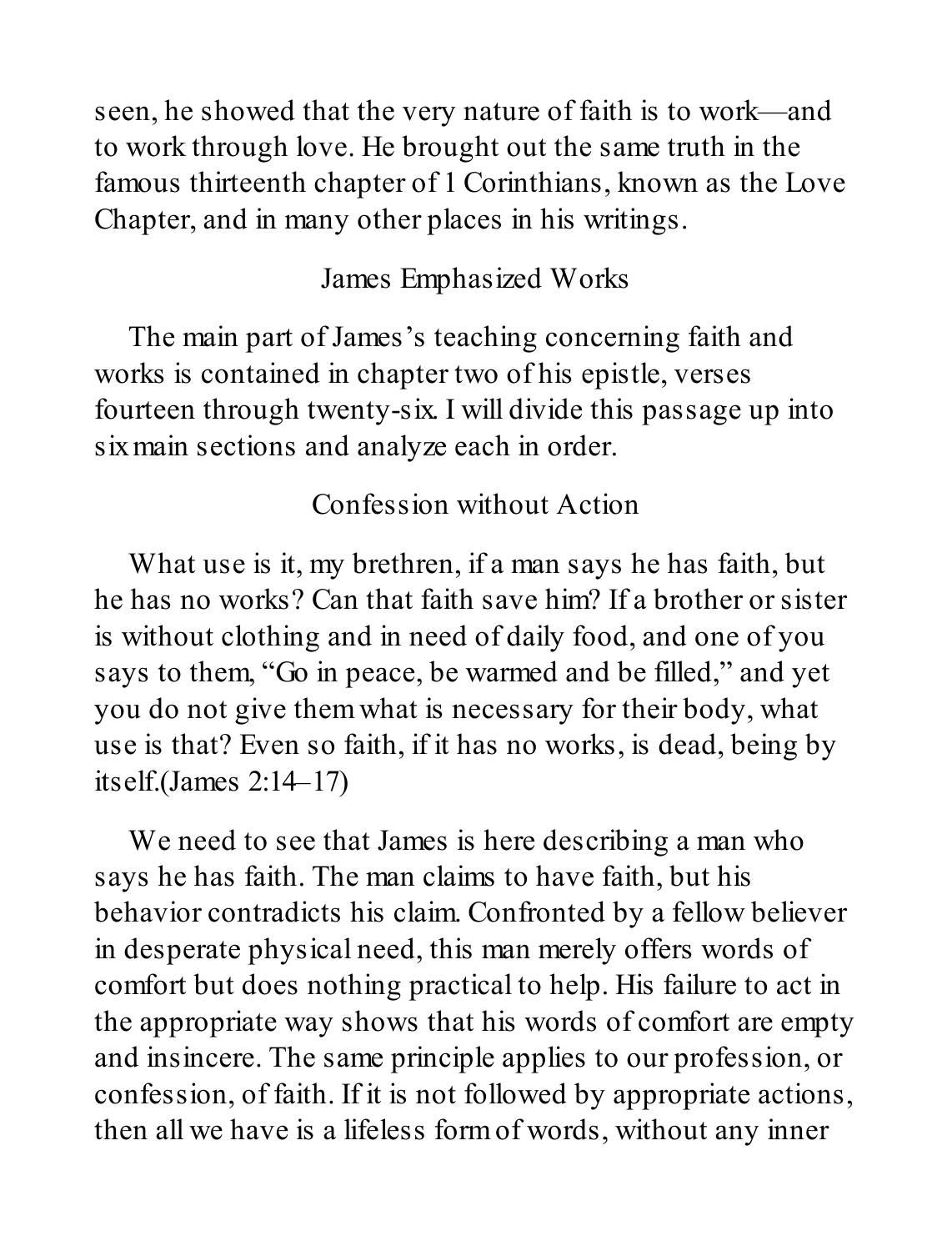reality.

# Theology versus Life

But someone may wellsay, "You have faith, and I have works; show me your faith without the works, and I will show you my faith by my works."(James 2:18)

I always accept this verse as a personal challenge. Do I have a faith that is a mere abstract theology, or do I demonstrate what I believe by what I do? The world has grown tired of faith presented as an abstract diagram; it is eager to see it in the formof a working model. My personal conviction is that a theology that does not work in practice is not valid.

# The Devil's Orthodoxy

Thou believest that there is one God; thou doest well: the devils also believe, and tremble. (verse 19 kjv)

It is highly orthodoxto believe that there is only one true God. But this is not enough. Even the demons believe that and shudder! I amconvinced that the devil himself believes the whole Bible. He is much more orthodox than many theologians! What, then, is missing in faith such as this? The answer can be given in one word: obedience! Although Satan and his demons believe in one true God, they persist in their rebellion against Him. True faith leads to submission and obedience. Otherwise, our faith is in vain!

The Example of Abraham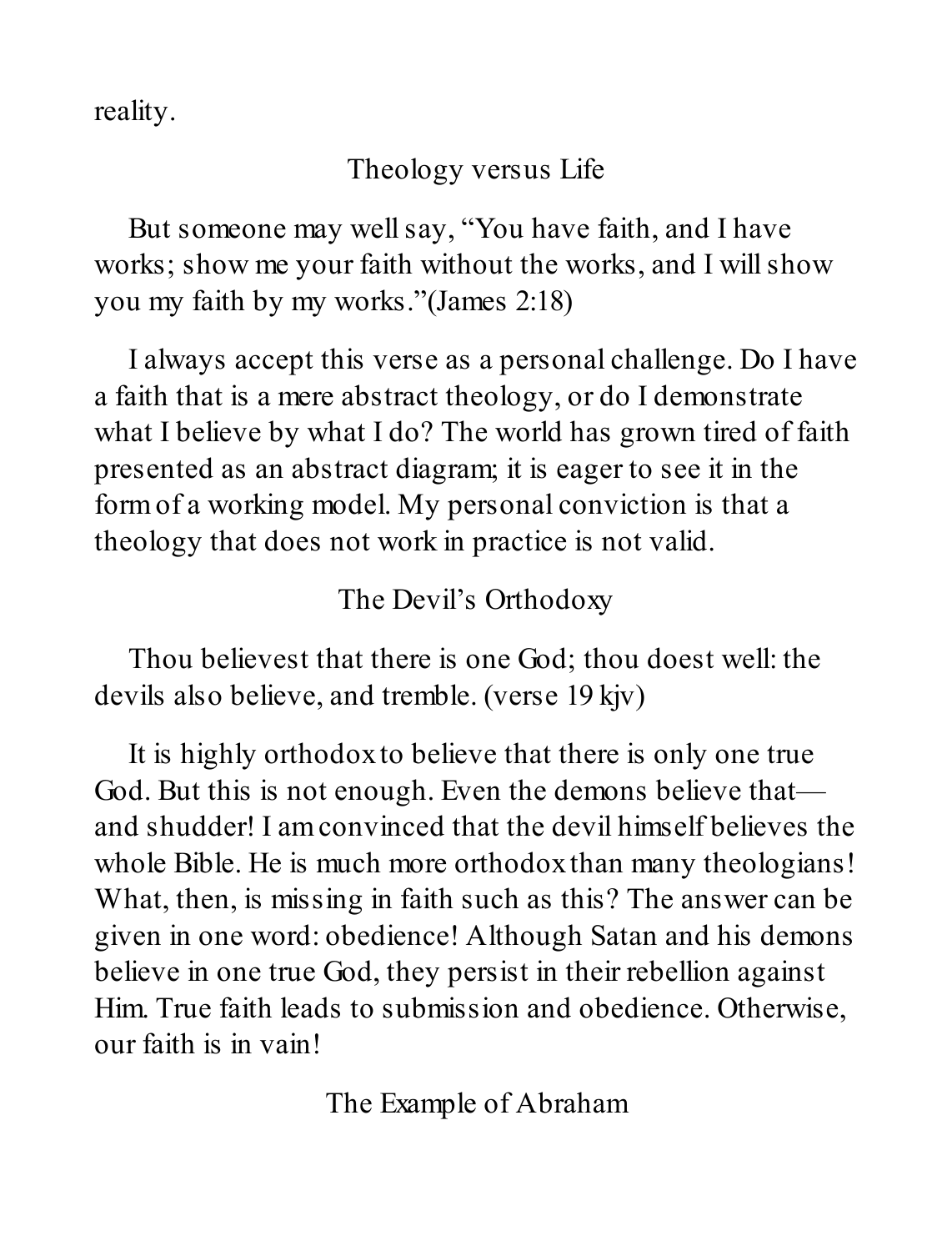But are you willing to recognize, you foolish fellow, that faith without works is useless? Was not Abrahamour father justified by works, when he offered up Isaac his son on the altar? You see that faith was working with his works, and as a result of the works, faith was perfected; and the Scripture was fulfilled which says, "And Abrahambelieved God, and it was reckoned to himas righteousness," and he was called the friend of God. You see that a man is justified by works, and not by faith alone.(James 2:20–24)

James now turned to the life of Abrahamto illustrate his point. To follow what he was saying, we need to look at some of the main incidents in Abraham's life. In Genesis 11:31–12:7, God called Abrahamto leave Ur of the Chaldeans in order to go to a land that he was to receive as an inheritance. When Abrahamobeyed, God led himto the land of Canaan. In Genesis 15, Abrahamcomplained to God that he still had no heir, no son from his own body, to inherit the land. In reply, God showed himthe stars at night and said, "So shall your descendants be" (verse 5). Abraham's response is recorded in Genesis 15:6: "Then he believed in the Lord; and He reckoned it to himas righteousness." At this point, God reckoned Abrahamas being righteous, not on the basis of any good works that he had done, but solely because he had believed God.

However, James pointed out that this was not the end of Abraham's faith relationship with God. Having believed God and having had righteousness reckoned to himon the basis of faith alone, Abrahamthen went on to work out his faith in a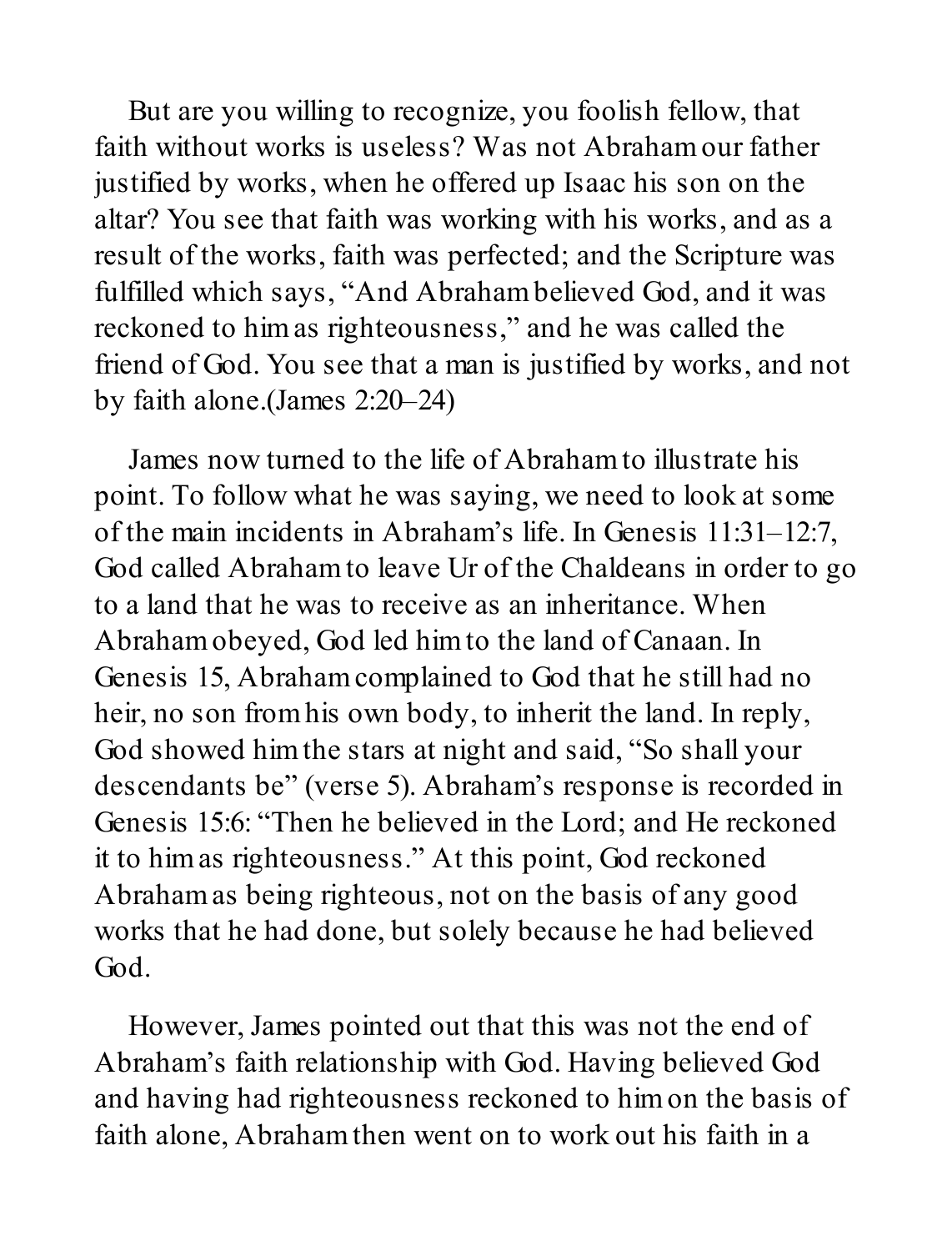whole series of actions. In the next seven chapters of Genesis, we find that God led Abrahamstep-by-step, in one act of obedience after another, gradually maturing his faith over a period of about forty years. Finally, in Genesis 22, Abraham came to the point where he could face the supreme test of his faith: the offering up of his son Isaac on God's altar. Figuratively, Abrahamdid make the sacrifice, according to Hebrews 11:17–19. Although God did not ultimately require Abrahamto sacrifice his son, he was willing to do so, being fully persuaded that God would bring Isaac back to life again. Thus he emerged triumphant fromthe test.

Abrahamhad not been ready to meet such a test in Genesis 15. It took many preparatory tests and struggles, many successive acts of obedience, to bring himto the point where he was willing to offer up Isaac. James explained this by saying that "faith was working with his works, and as a result of the works, faith was perfected" (James 2:22). Faith is always the starting point. There can be no other. Once faith has come into being, it is then worked out in successive tests. Faith responds to these tests with appropriate acts of obedience. Each act of obedience develops and strengthens faith and thus prepares it for the next test. Finally, through a whole series of such tests and acts of obedience, faith is brought to maturity, or perfection.

### The Example of Rahab

And in the same way was not Rahab the harlot also justified by works, when she received the messengers and sent them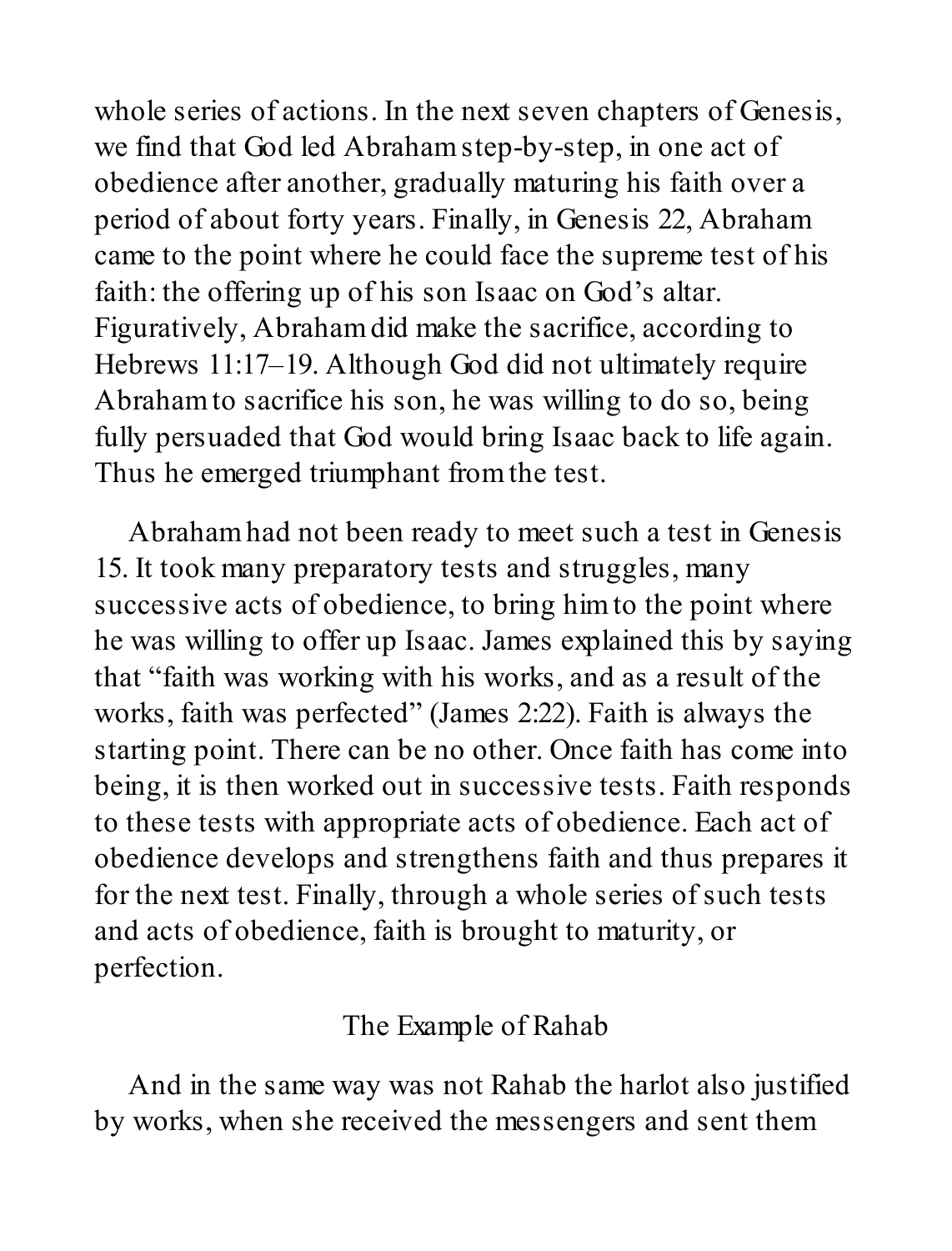out by another way? (James 2:25)

For his final example of the relationship between faith and works, James turned to Rahab. The story of Rahab is recorded in Joshua 2:1–22 and 6:21–25. One reason that I enjoy her story is that it proves there is hope for the hopeless. Rahab was a sinful, heathen woman, living in Jericho, a city doomed by God to destruction. Yet, because of her faith, she escaped destruction, saved her entire household, was incorporated into God's people, and married a man who, together with her, is named as an ancestor of Jesus Christ. (See Matthew 1:5.)

However, Rahab's faith was not an empty profession; it was expressed by appropriate actions. The spies sent into Jericho by Joshua lodged in her house. When they were about to be captured, she risked her life to save themby hiding themon the roof. Before the spies left, Rahab struck a bargain with them: "I have saved your lives. In return, I ask you to save me and my household." The spies agreed and pledged themselves to do what Rahab had asked. Actually, they made this pledge on behalf of God rather than on their own behalf since it was God Himself who brought about the destruction of Jericho by supernatural power. (See Joshua 6:20.) With the bargain made, Rahab once again risked her life by letting the spies down through her window on a rope, since her house was on the city wall.

Before the spies left, they gave Rahab one final instruction: "If you want to be saved, tie this scarlet cord to your window. If the cord is not in the window, you will not be saved." The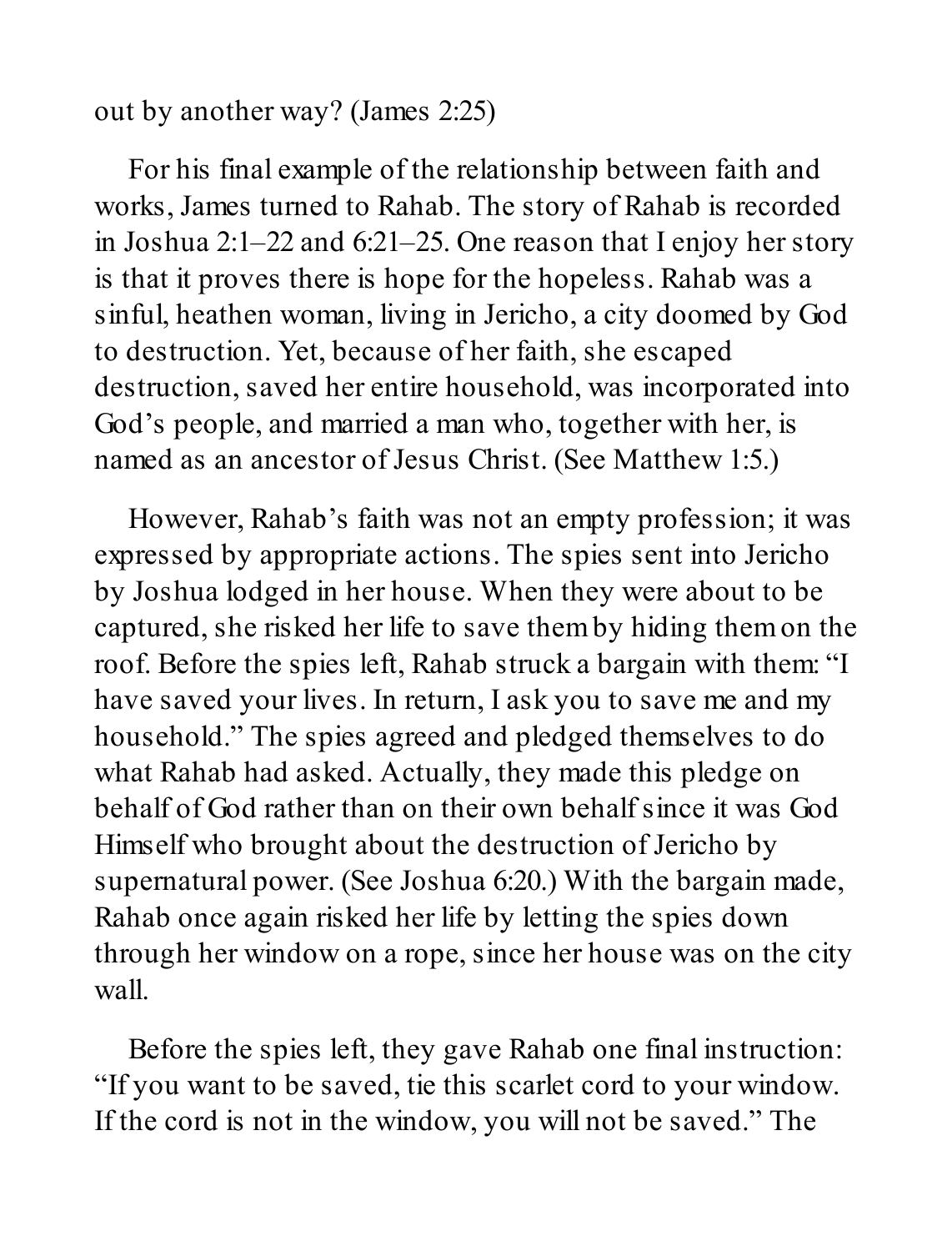scarlet cord was a formof confession. By it, Rahab visibly showed her faith in the spies' promise. For us, in light of the New Testament, the scarlet cord beautifully represents our confession of faith in the blood of Christ.

Rahab's story vividly ties together faith, confession, and appropriate action. Rahab believed the spies' testimony that Jericho would be destroyed. She also believed their promise to save her and her household. But that was not enough. She had to confess her faith by placing the scarlet cord in the window. But that, too, was not enough. She had to act out her faith, even at the risk of her own life, by first hiding the spies on her roof and then letting themdown fromher window. It was appropriate that the scarlet cord was to be placed in that very window. The cord in the window would not have saved her if she had not also used the window to save the spies. Rahab's story illustrates three things that must never be separated from one another: faith, confession, and appropriate action.

### James's Conclusion

For just as the body without the spirit is dead, so also faith without works is dead.(James 2:26)

James concluded his analysis with a blunt, but vivid analogy: Faith without works is a corpse. It may perhaps be a mummy, solemnly preserved in a religious setting, but for all that, it is dead. The only thing that can give life to a body is a spirit. Likewise, the only thing that can give life to faith is works, or appropriate actions.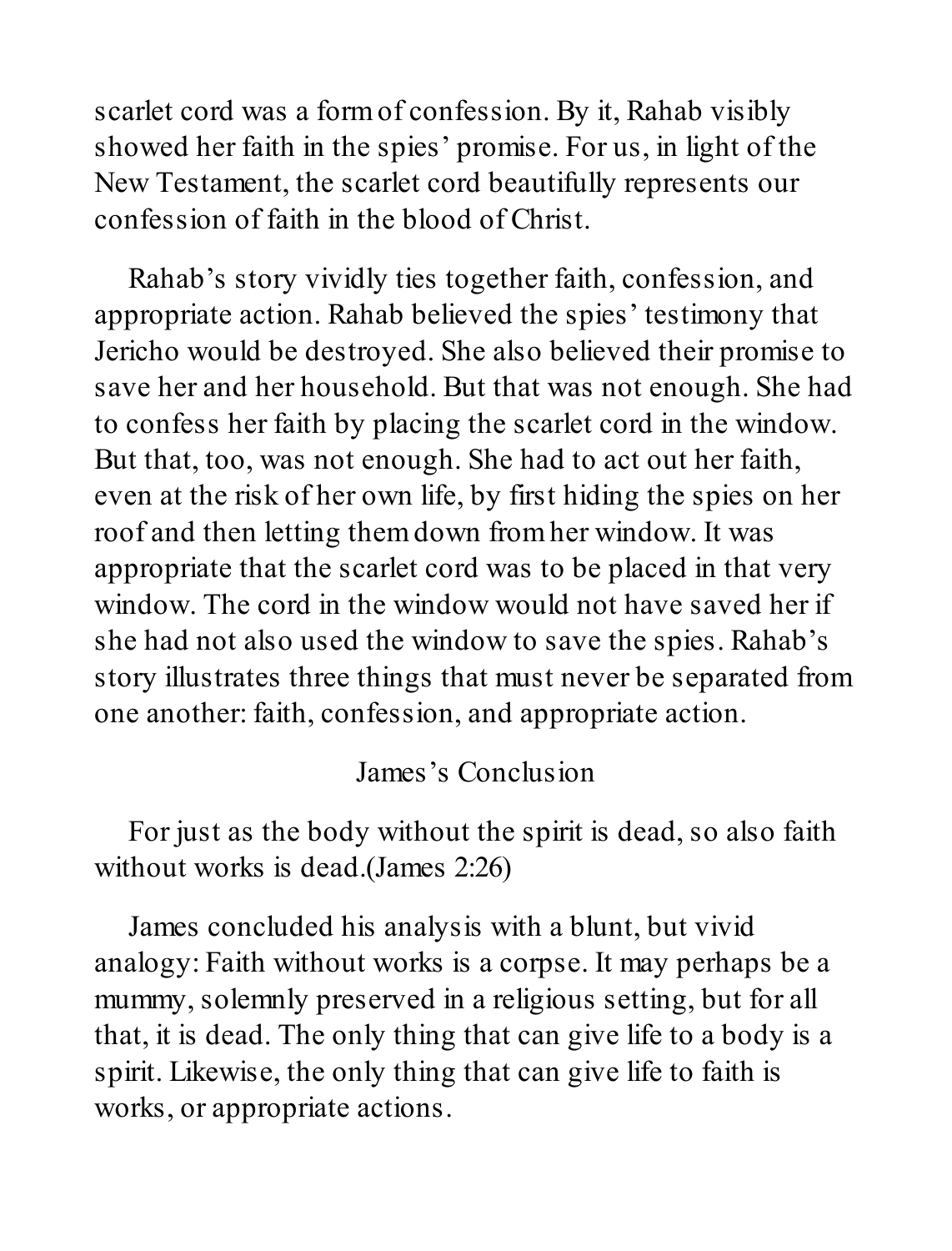In the foregoing analysis, we saw how James used Abraham as his primary example of faith combined with works. In Romans, Paul also set Abrahambefore us as a pattern of faith that we should follow:

And he received the sign of circumcision, a seal of the righteousness of the faith which he had while uncircumcised, that he might be the father of all who believe without being circumcised, that righteousness might be reckoned to them, and the father of circumcision to those who not only are of the circumcision, but who also follow in the steps of the faith of our father Abrahamwhich he had while uncircumcised. (Romans 4:11–12)

First, Paul explained that Abrahamwas not made righteous by the act of circumcision. Rather, he received circumcision as an outward seal of the righteousness that had already been reckoned to himon the basis of faith alone. The inference is that circumcision, unless based on faith, is of no value by itself.

Then Paul went on to say that Abraham, by his example of faith, became the father of all subsequent believers, whether circumcised or uncircumcised. However, Paul also laid down a condition that we must all fulfill, regardless of racial or religious background, if we claimto be Abraham's spiritual descendants. It is that we "also follow in the steps of the faith of our father Abrahamwhich he had while uncircumcised" (verse 12).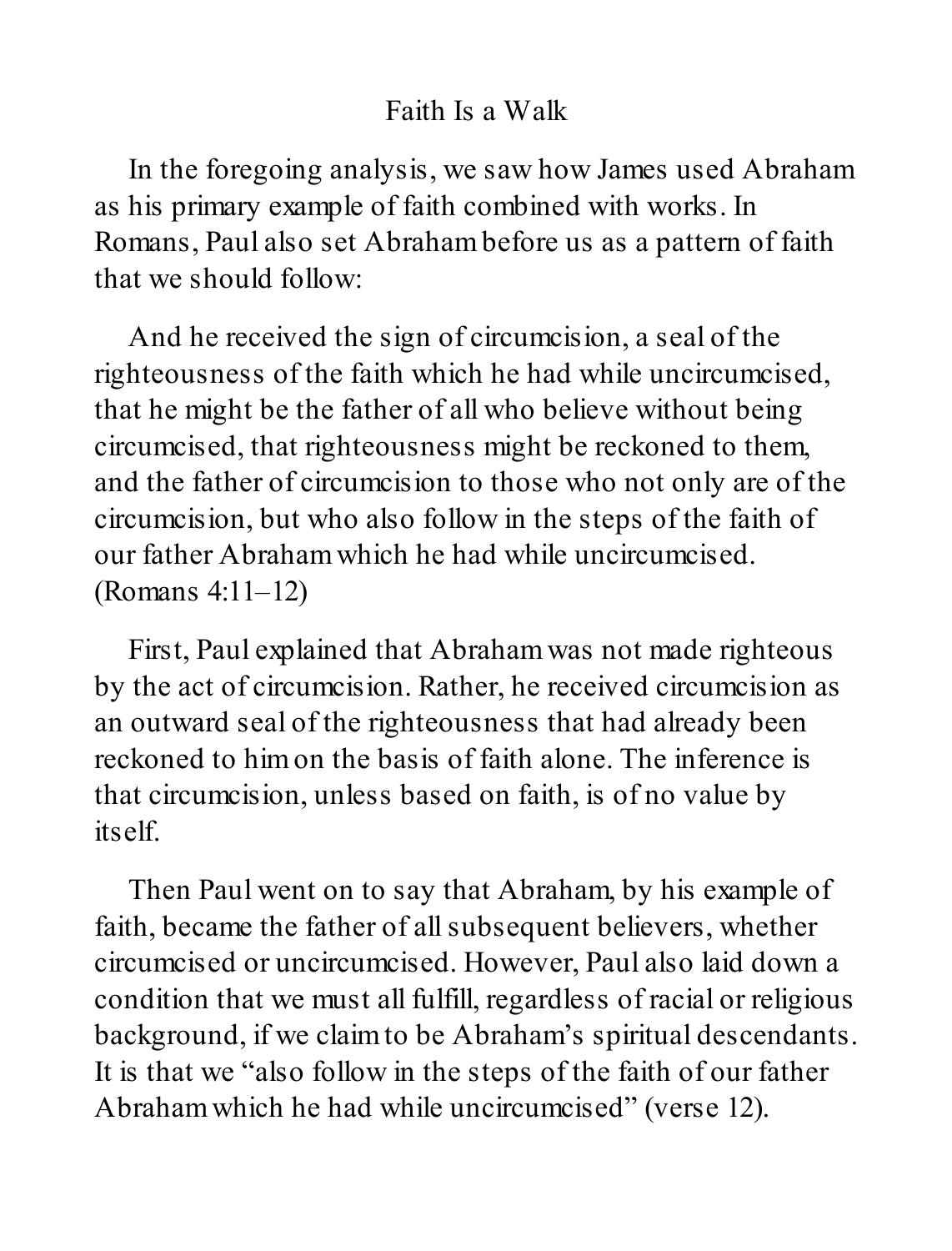Paulspoke about "the steps" of Abraham's faith. This term presents a vivid picture, illustrating that faith is not static. It is not a condition or a position. Rather, it is a progressive walk that we take step-by-step. Each step springs out of our personal relationship with God. For this reason, we cannot make all-embracing rules as to how every believer should act. Different believers are in different stages of the faith walk. A believer who has been in the faith many years should be further down the road than a new convert. What God requires of a mature believer is different fromwhat He requires of a beginner. In my personal faith walk, I must take the step that expresses my relationship with God at that moment. I cannot necessarily take the same steps as other believers who are more or less mature than I am.

Faith, then, is a walk—the outcome of an ongoing, personal relationship between God and each believer. Every step in that walk is an act of obedience. As we thus walk in a right relationship with God, worked out in progressive acts of obedience, our faith is developed and finally brought to maturity.

#### Summary

The confession of our faith must be accompanied by appropriate acts, motivated by love. Without these, faith is in vain.

The epistle of James establishes three principles governing the relationship between faith and works: first, confession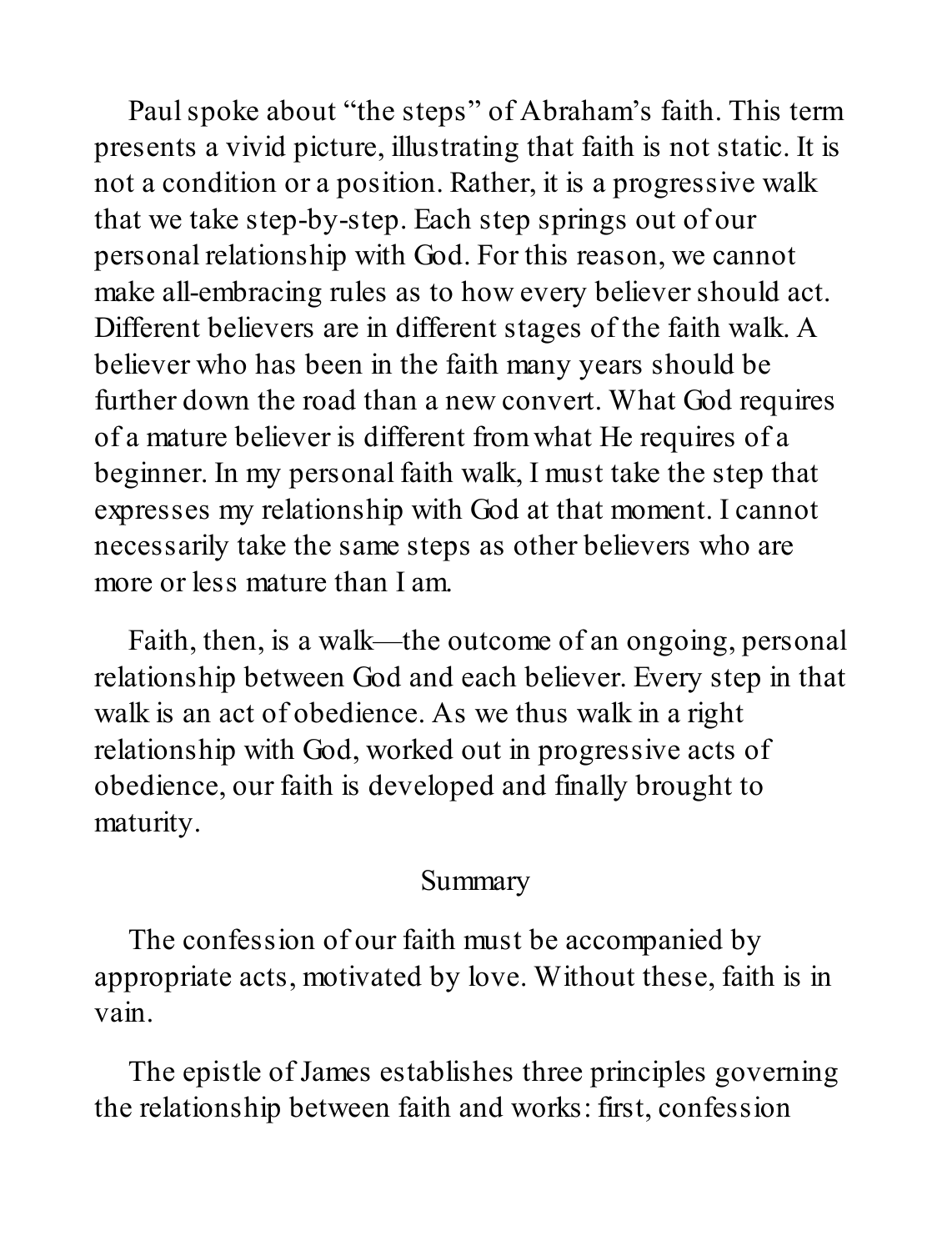without action is worthless; second, theology must be made to work in practical living; and, third, orthodoxy must be accompanied by obedience.

James illustrated these principles by two Old Testament examples. The first example is Abraham. He had righteousness reckoned to himby God on the basis of faith alone. But, thereafter, his faith was developed and matured by progressive acts of obedience, culminating in the offering of his son Isaac on God's altar. The second example is Rahab. She did not merely believe the spies' report; she risked her life to save them. She also confessed her faith in the spies' promise by hanging a scarlet cord in her window. Thus she combined faith, confession, and appropriate action.

James concluded his analysis by declaring that faith without works is as lifeless as a body without a spirit.

Paul, in turn, used the example of Abrahamto demonstrate that faith is not a static condition but a progressive walk arising out of a personal relationship with God. Each step in this walk is an act of obedience. Through a whole series of such steps, faith is developed and finally brought to maturity.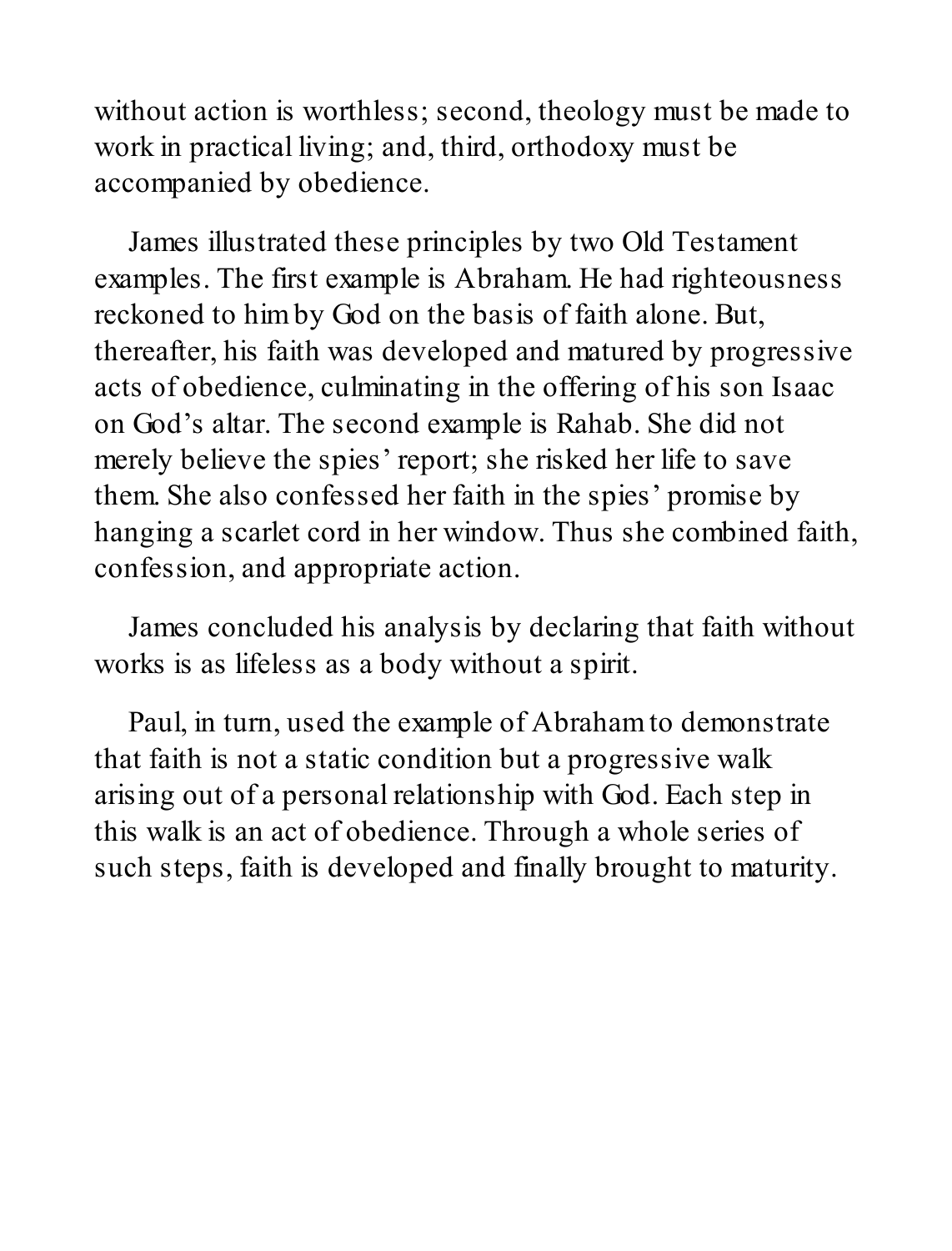# **Faith Must Be Tested**

We have seen that faith must be confessed with the mouth and must be worked out in action. Now we come to the third "must." This is the one we usually do not like to face. Nevertheless, we cannot avoid it: Faith must be tested.

Exulting in Tribulation

When Paulspoke of our faith relationship with God through Christ in Romans 5:1–11, he used the word exult three times. This is a very strong word denoting a confidence that actually causes us to boast.

In verse two, Paulsaid, "We exult in hope of the glory of God." This is not difficult to understand. If we really believe that we are even now heirs of God's glory and that we are going to share it with Himthroughout eternity, it is natural to feel and to express excitement and joyful anticipation.

But in verse three, Paul used precisely the same word again. He said, "And not only this, but we also exult in our tribulations." At first sight, this idea seems ridiculous. Who could ever imagine exulting in tribulations—in hardship, persecution, loneliness, and misunderstanding, or in poverty, sickness, and bereavement? Why should Paulsuggest, or God expect, that we should exult in such things as these?

Fortunately, Paul gave us a reason, for he continued,

Knowing that tribulation brings about perseverance; and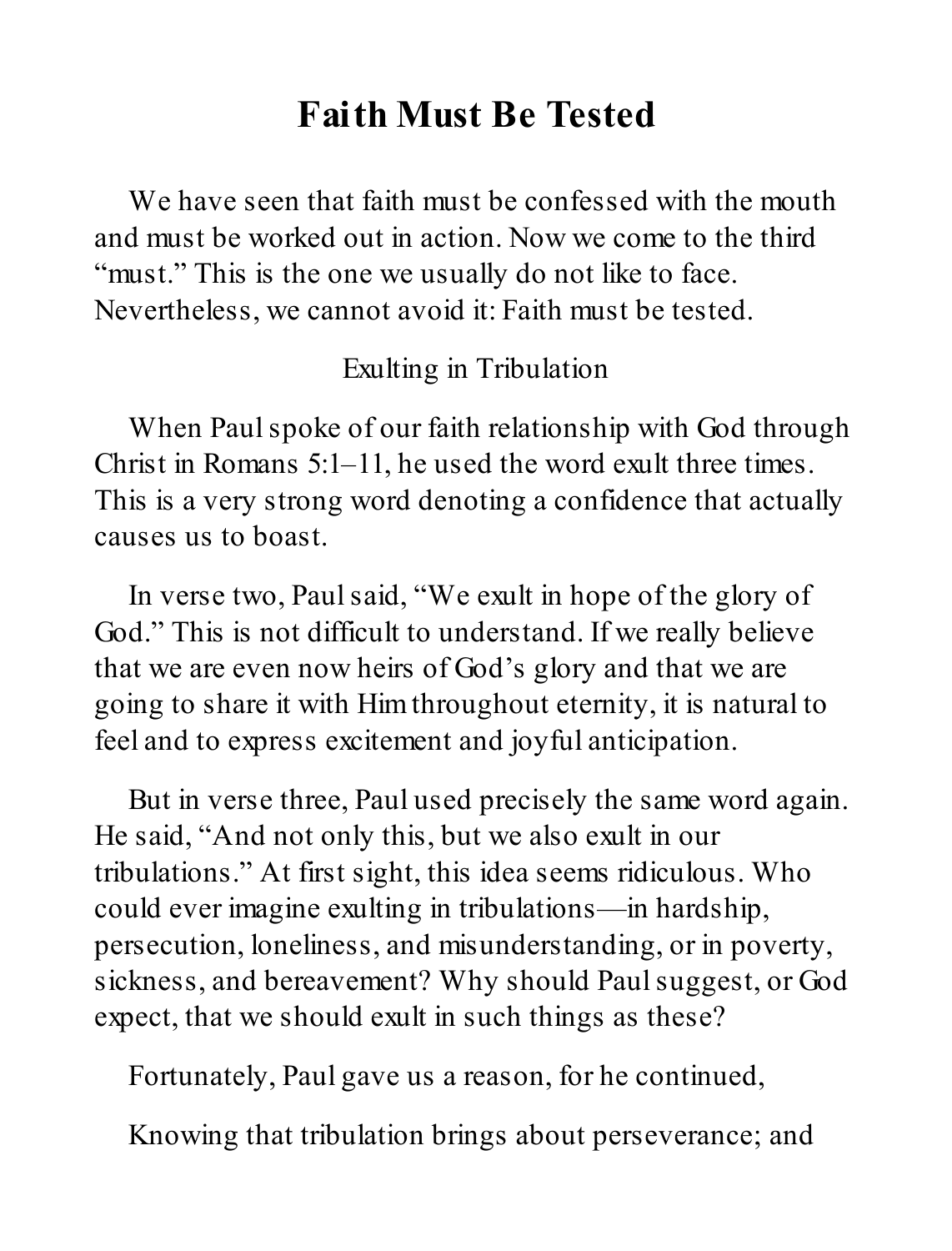perseverance, proven character; and proven character, hope; and hope does not disappoint, because the love of God has been poured out within our hearts through the Holy Spirit who was given to us.(Romans 5:3–5)

To sumup Paul's answer, the reason for exulting even in tribulation is that, when received as fromGod and endured in faith, it produces results in our character that cannot be produced in any other way.

Analyzing Paul's answer, we find that he listed four successive stages in character development that result from meeting the test of tribulation. We will examine each stage.

The first stage is "perseverance" (verses 3–4). This word could also be translated "endurance." This is an essential aspect of Christian character. Without it, we are not able to enter into many of God's choicest blessings and provisions for us.

The second stage is "proven character" (verse 4). The Greek word here is dokime. Some alternative translations of this word, given in other modern versions, are as follows: "strength of character" (tlb); "a mature character" (phillips); "proof that we have stood the test" (neb). The word is closely associated with metal that has stood the test of the crucible—a picture to which we will return shortly.

The third stage is "hope" (verses 4–5). J. B. Phillips renders this "a steady hope." This hope is not mere daydreaming, wishful thinking, or flights of fancy that are an escape from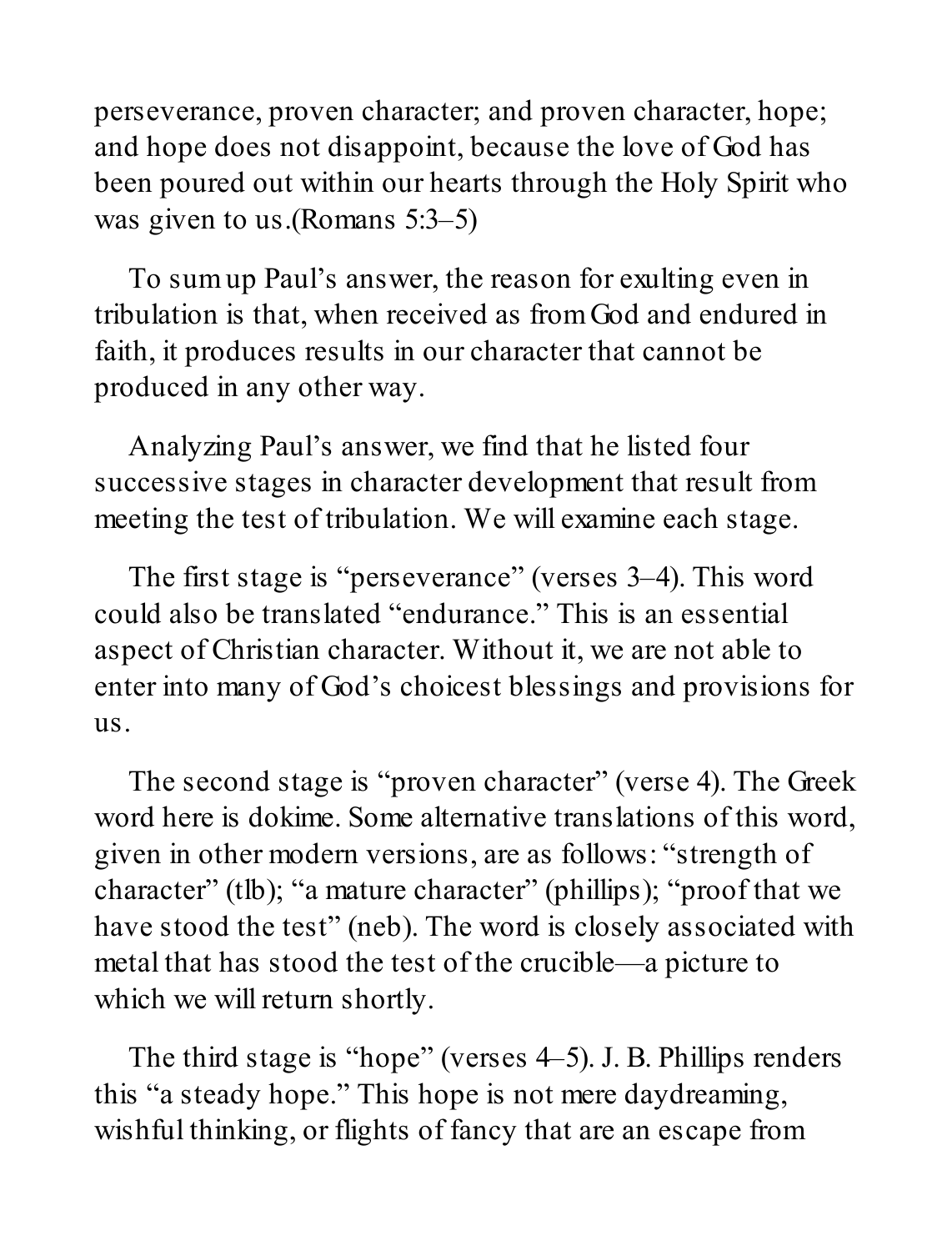reality. Hope of this kind is a strong, serene, confident expectation of good—the good that will ultimately result from the process of testing.

The fourth stage is "the love of God [that] has been poured out within our hearts" (verse 5), which, far frombeing a disappointment, greatly exceeds any hope we could ever have entertained. Thus, God's final objective in dealing with our character is to bring us into the enjoyment of His divine love.

Moving on to verse eleven, we come to Paul's third use of the word exult: "And not only this, but we also exult in God through our Lord Jesus Christ." Here again, we have a divine objective. God is not satisfied that our joy or our confidence should rest merely in what He has done for us, no matter how wonderful His blessings, His gifts, and His provisions may be. God's purpose is that we should find our final and highest satisfaction in nothing and in no one but Himself. Without the process of character development already outlined, this would not be possible. It is a sure mark of spiritual maturity when God Himself, and God alone, becomes both the source of our deepest joy and the object of our highest devotion.

It is interesting to compare Paul's teaching here in Romans 5 with his teaching in 1 Corinthians 13, the famous chapter on divine love. In Romans, Paulshowed us that the way to enter into the fullness of divine love is by perseverance, or endurance. In 1 Corinthians 13, he put it the other way around. He told us that love is the only thing strong enough to endure every test: "Love…bears all things, believes all things, hopes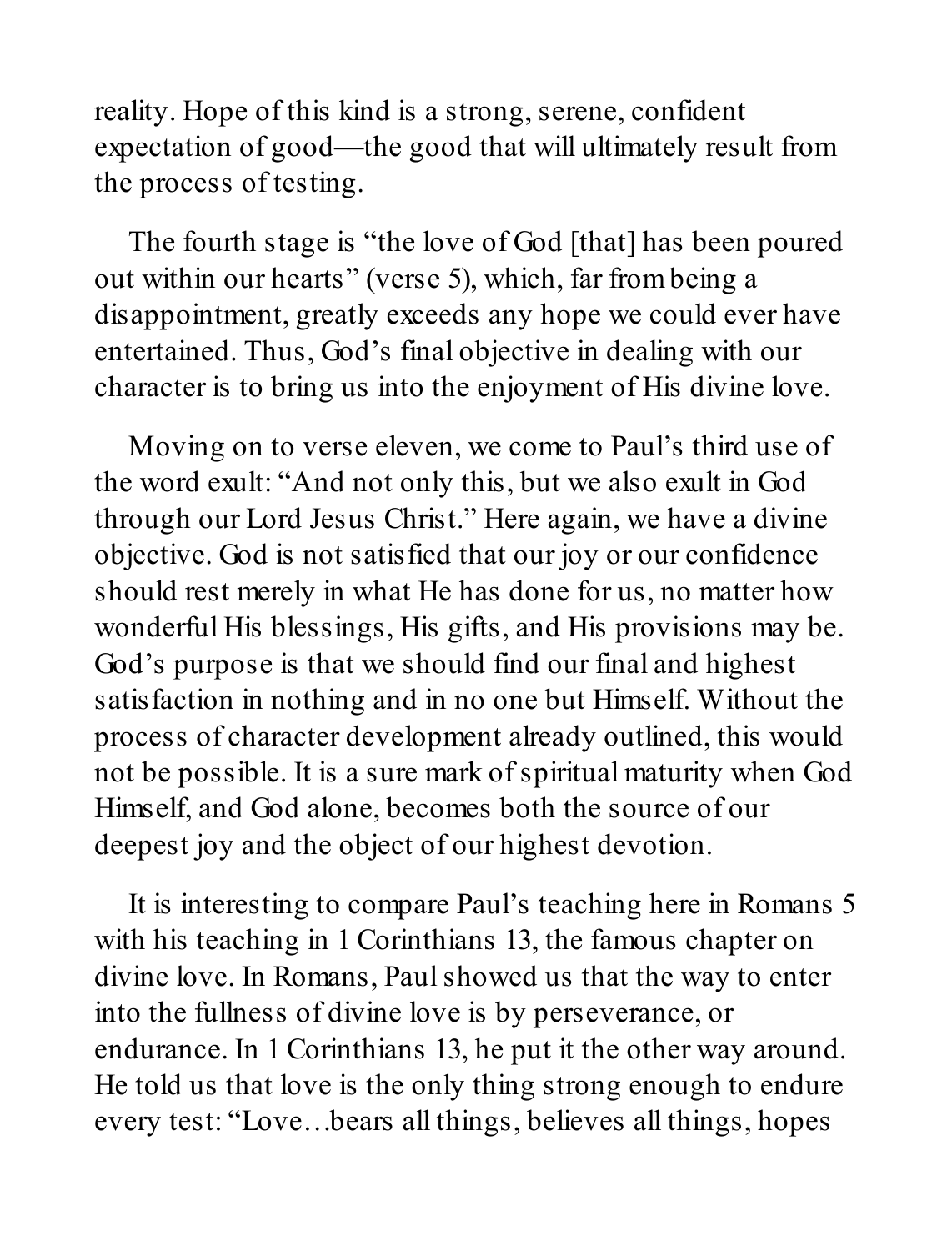all things, endures all things" (verses 4, 7). Scripture thus forges a bond between love and endurance that cannot be severed.

Again, in Romans 5, Paul presented faith, hope, and love as three successive phases of Christian experience: Faith leads to hope, and hope leads to love. In 1 Corinthians 13:13, he presented the same three qualities in the same order, but he emphasized that, while each is of permanent value, love is the greatest: "But now abide faith, hope, love, these three; but the greatest of these is love."

As we contemplate these three beautiful qualities in the mirror of God's Word, we need to keep the eyes of our hearts fastened on themuntil they become an enduring part of our own characters. In this way, the truth of the following verse is worked out in our experience:

But we all, with unveiled face beholding as in a mirror the glory of the Lord, are being transformed into the same image fromglory to glory, just as fromthe Lord, the Spirit.(2 Corinthians 3:18)

"Fromglory to glory" means, at least in part, fromfaith to hope, and fromhope to love.

In his epistle, James presented the same concept, that is, faith being developed by testing:

Consider it all joy, my brethren, when you encounter various trials, knowing that the testing of your faith produces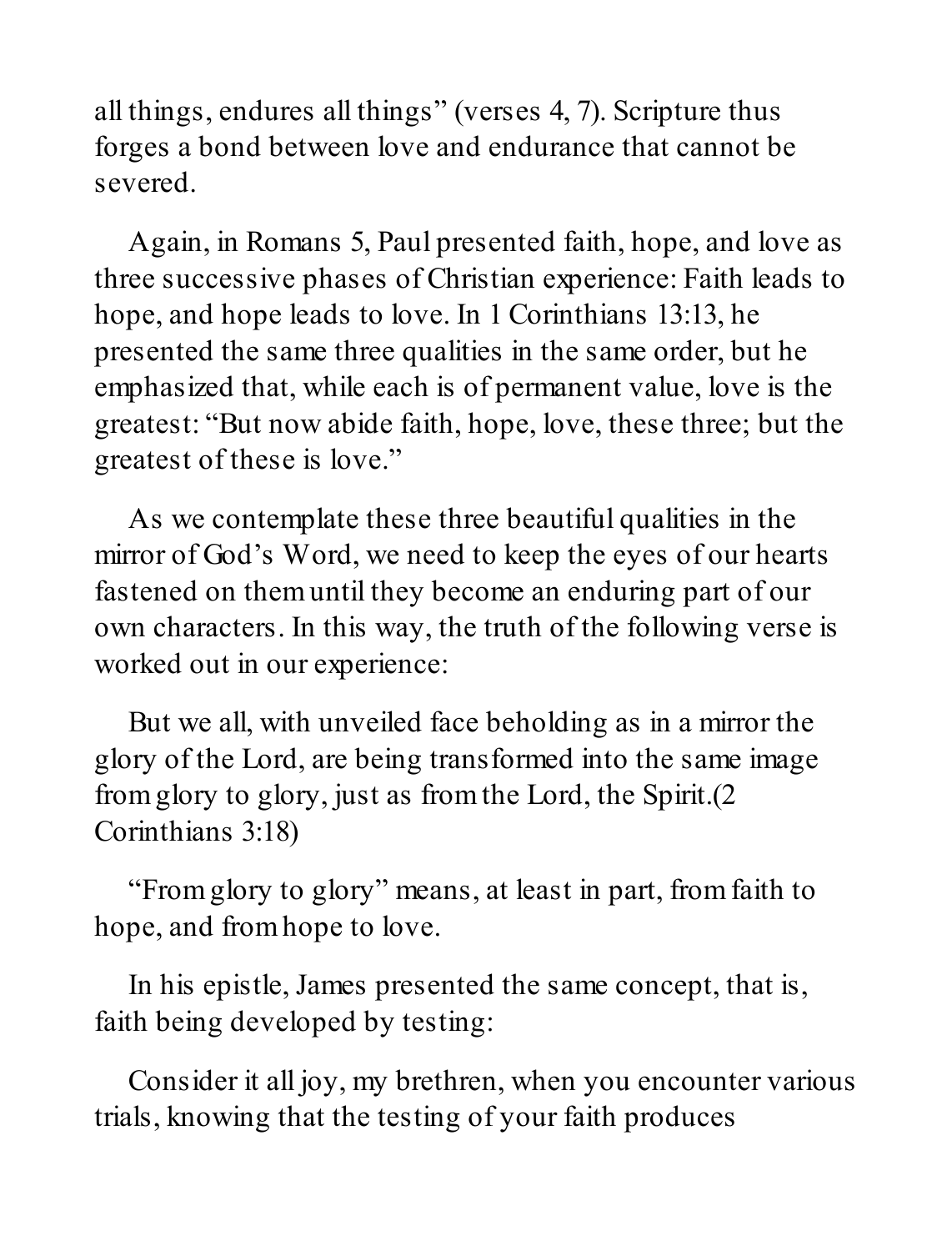endurance. And let endurance have its perfect result, that you may be perfect and complete, lacking in nothing. (James 1:2–4)

Paul told us that we are to exult in tribulations; James told us that we are to count all our trials joy. Both instructions are contrary to our natural thinking, but both have the same purpose. Testing—and testing alone—can produce endurance, and endurance is the only way that we can enter into the fullness of God's will for us. James expressed this truth by saying, "That you may be perfect and complete, lacking in nothing." With such an end as this in view, we have a logical reason to accept the testing of our faith joyfully.

### Tested by Fire

Like Paul and James, Peter also warned us of the trials that our faith must undergo. In 1 Peter 1:5, he first described Christians as those "who are protected by the power of God through faith for a salvation ready to be revealed in the last time" (emphasis added). He emphasized that it is only through our faith that God's power can work effectively in our lives; therefore, continuing faith is a requirement for participating in the full and final revelations of God's salvation. Then, in the next two verses, he described how our faith will be tested:

In this [the expectation of salvation] you greatly rejoice, even though now for a little while, if necessary, you have been distressed by various trials, that the proof of your faith, being more precious than gold which is perishable, even though tested by fire, may be found to result in praise and glory and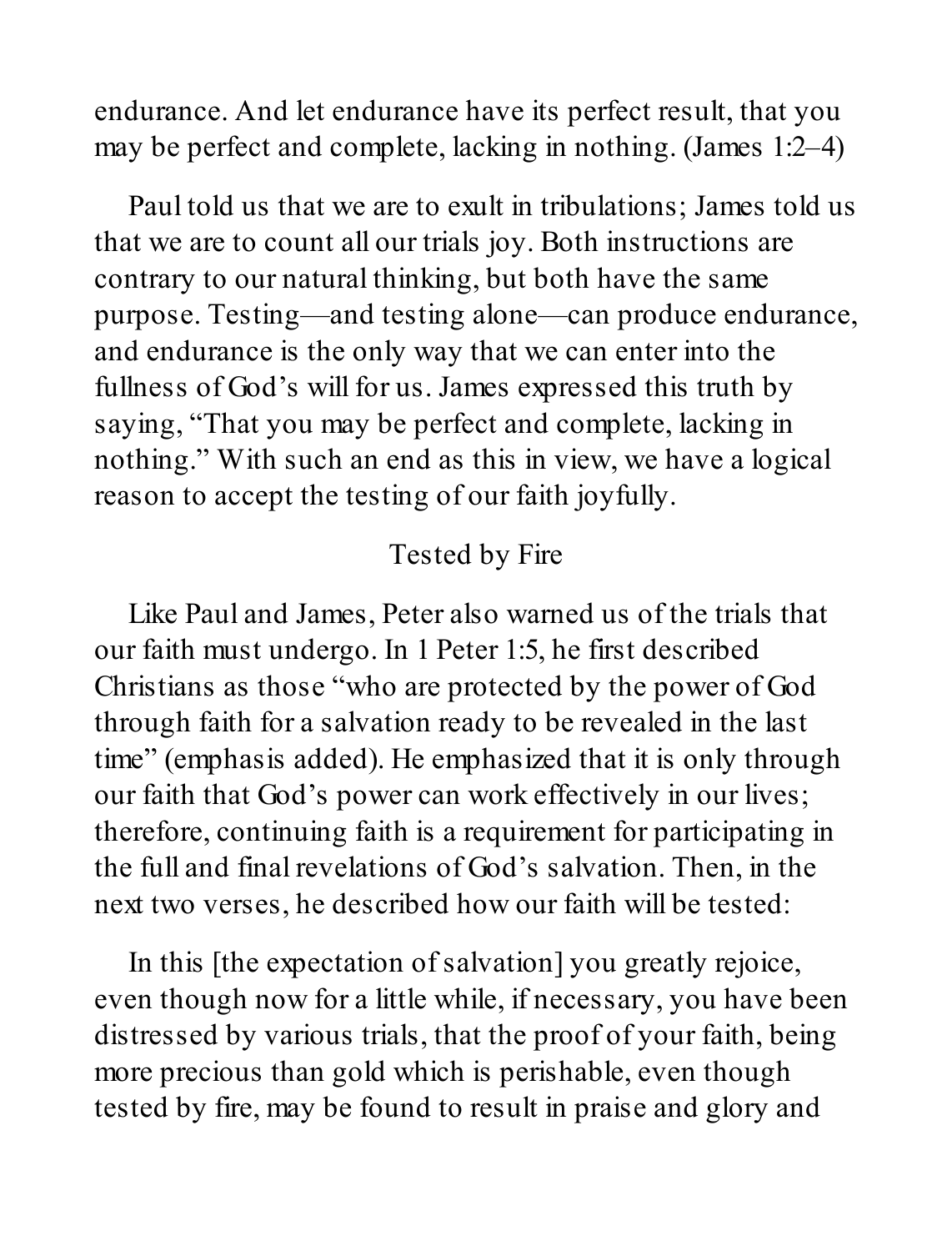honor at the revelation of Jesus Christ. (1 Peter 1:6–7)

Here Peter compared the testing of our faith to the way gold was tested and purified at that time—by fire in a furnace. He returned to the same theme later on in the epistle:

Beloved, do not be surprised at the fiery ordeal among you, which comes upon you for your testing, as though some strange thing were happening to you; but to the degree that you share the sufferings of Christ, keep on rejoicing.(1 Peter 4:12–13)

At first, as we pass through "the fiery ordeal," we may interpret it as "some strange thing," something that does not belong to the Christian life. But Peter assured us that, on the contrary, testing of this kind is a necessary part of life, essential for the purifying of our faith, just as fire is essential for the purifying of gold. Therefore, he exhorted us to "keep on rejoicing." Again, we find in the teaching of Peter, as we have found in that of Paul and James, the seeming paradoxof intense testing associated with intense joy.

The prophet Malachi painted a vivid picture of Jesus as the long-awaited Messiah coming to His people and dealing with themas a refiner deals with gold and silver:

But who can endure the day of His coming?…For He is like a refiner's fire and like fullers' soap. And He willsit as a smelter and purifier of silver, and He will purify the sons of Levi and refine themlike gold and silver, so that they may present to the Lord offerings in righteousness.(Malachi 3:2–3)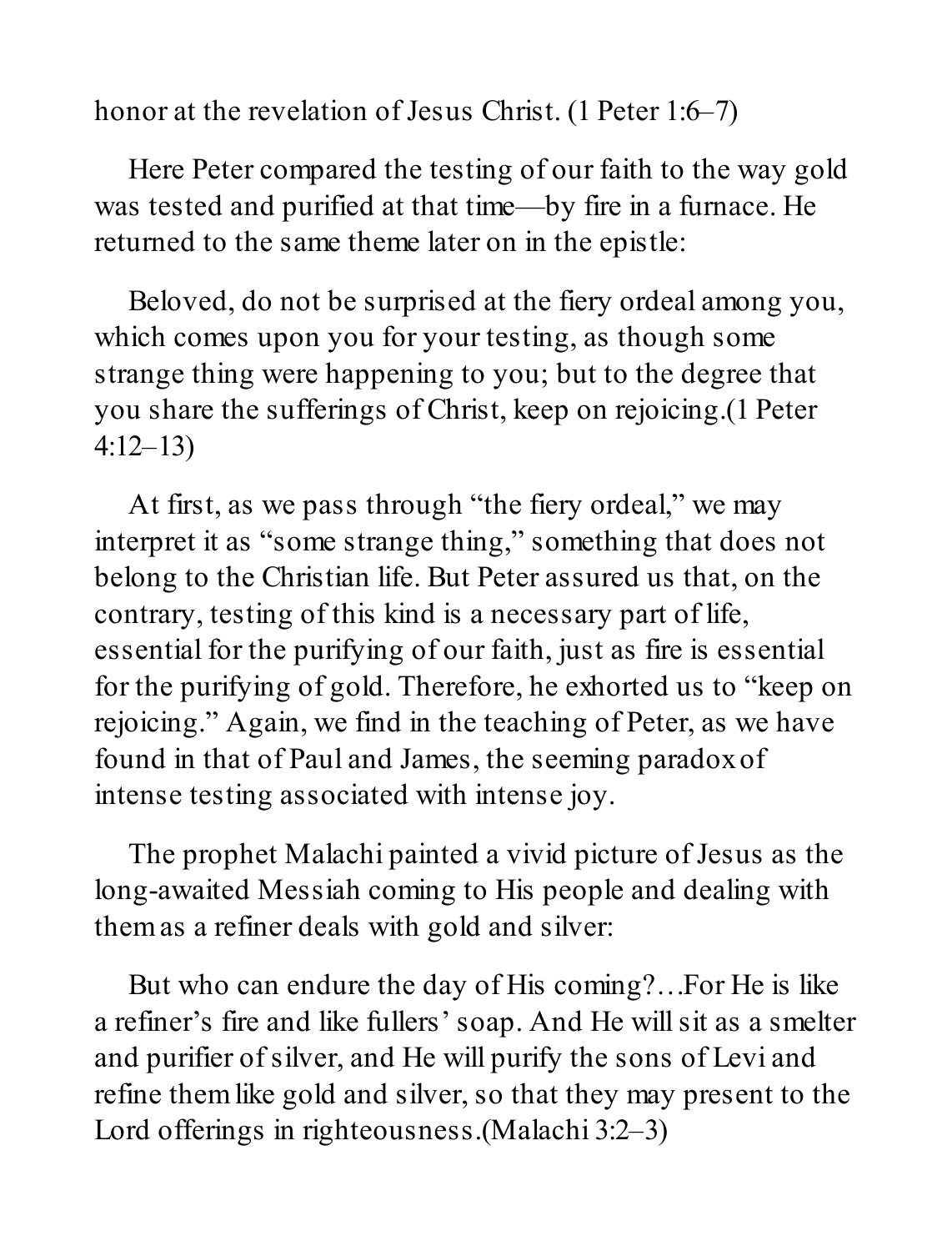In purifying gold and silver, the refiner of Bible times put the metal in a melting pot over the hottest fire that he could produce. He usually built the fire in some formof a clay oven and used bellows to fan the flame. As the metal was heated in the pot, the dross—that is, the various impurities—was forced to the surface and was skimmed off by the refiner. (See Proverbs 25:4.) This process continued until all impurities had been removed and nothing but the pure metal was left.

It has been said that the refiner, bending over the metal in his pot, was not satisfied that it was completely pure until he could see his own image accurately reflected in its surface. In the same way, the Lord, who is our Refiner, continues to apply the fires of testing to us until He sees His own image reflected without distortion in our lives.

Trials or afflictions are the crucible in which God refines and purifies His people until they meet the requirements of His holiness. Various Old Testament prophets applied this picture very beautifully to the remnant of Israel who are destined to survive God's judgments and be restored to His favor. For example, in Isaiah 48:10, God says to them, "Behold, I have refined you, but not as silver; I have tested you in the furnace of affliction."

Again, He says in the book of Zechariah,

And I will bring the third part through the fire, refine themas silver is refined, and test themas gold is tested. They will call on My name, and I will answer them; I willsay, "They are My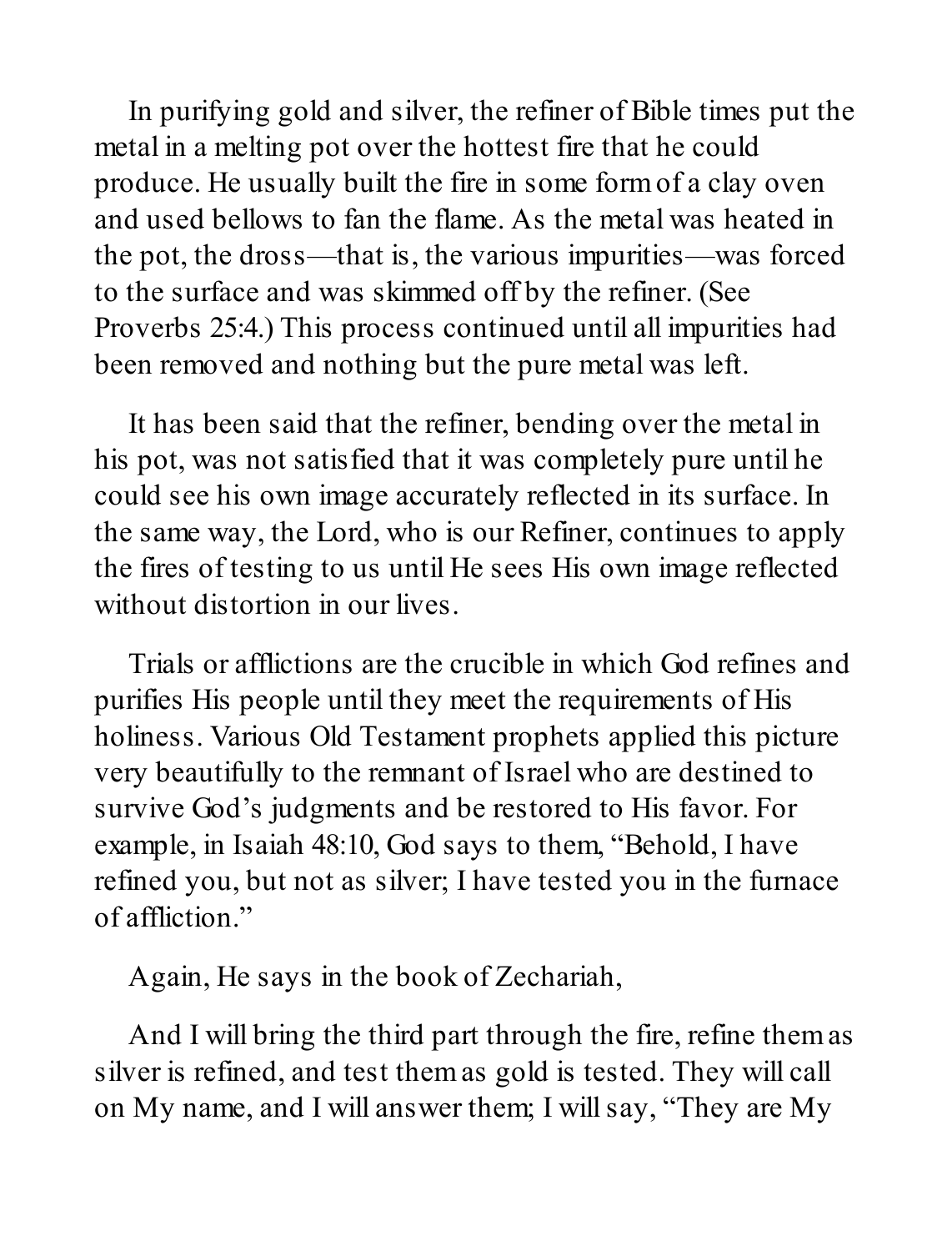people," and they willsay, "The Lord is my God." (Zechariah 13:9)

Metals that pass the test of the furnace are called "refined." These alone have a recognized value. Metals that fail to pass the test are called "rejected." In Jeremiah 6:30, Israel was called "rejected silver" because even the severe, repeated judgments of God had failed to purify them.

In the New Testament, Peter, James, and Paul alike all emphasized that, in the trials through which we pass, it is specifically our faith that is being tested. This is the metal of supreme value that cannot be accepted until it has passed the test of fire. At the Last Supper, Jesus warned Peter that he was soon going to deny his Lord, and in this context He said to him, "But I have prayed for you, that your faith may not fail" (Luke 22:32). In view of the impending pressures and of the weaknesses in Peter's own character, his failure in the hour of crisis was inevitable. Nothing could prevent that. But, even so, all would not be lost. The way would still be open for himto return and to confess his Lord once more, on one condition: that his faith did not fail.

The same is true for each of us. There will be times of pressure that willseemunendurable. It may be that, like Peter, we will yield and temporarily fail. But all is not lost! There is a way back, on one condition: that our faith does not fail. No wonder, then, that faith is called "precious"—infinitely more so than its material counterpart, the "gold which is perishable" (1 Peter 1:7). As long as we do not abandon our faith under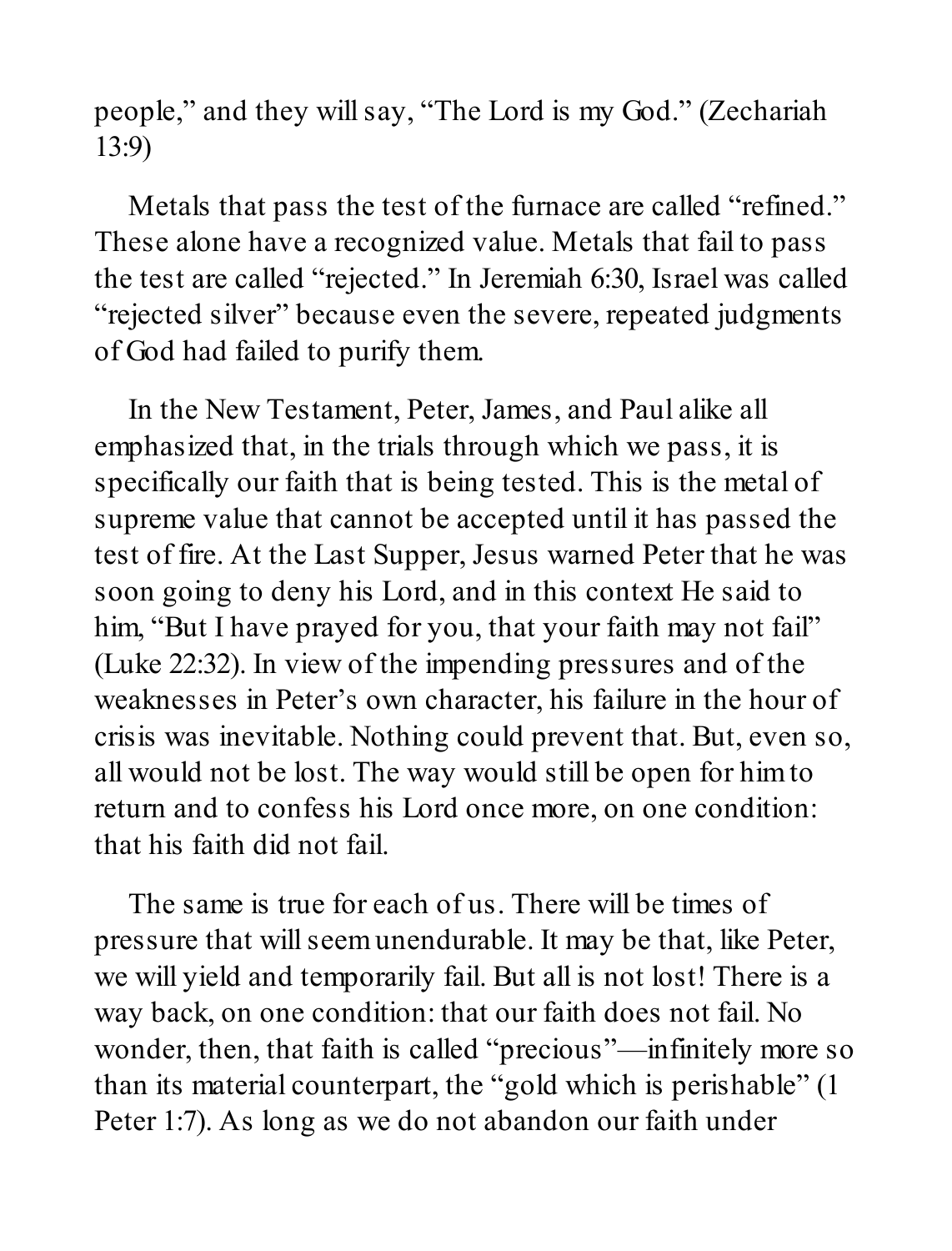pressure, we will be able to echo the words of Job in his hour of testing and apparent disaster: "But He [God] knows the way I take; when He has tried me, I shall come forth as gold" (Job 23:10).

# Two Kinds of Tests

In Matthew 13, the parable of the sower describes the response of four different kinds of people to the message of God's Word. The seed that fell by the roadside represents people who never received the message into their hearts at all. The seed that fell on good ground represents people who received the message into their hearts and, in due course, by faith and obedience, brought forth enduring fruit. But, between these two groups, Jesus described two other types of people. They are represented by the seed that fell on rocky places and the seed that fell among thorns. People in these two groups received the message into their hearts but later failed to meet the conditions for producing good, enduring fruit. We may say of both groups, therefore, that they failed to pass the tests to which they were subjected after initially receiving God's Word.

What kind of test is represented by each of these two groups? Let us look at the seed that fell on rocky places. Jesus said this about the person represented by the rocky soil:

And the one on whomseed was sown on the rocky places, this is the man who hears the word, and immediately receives it with joy; yet he has no firmroot in himself, but is only temporary, and when affliction or persecution arises because of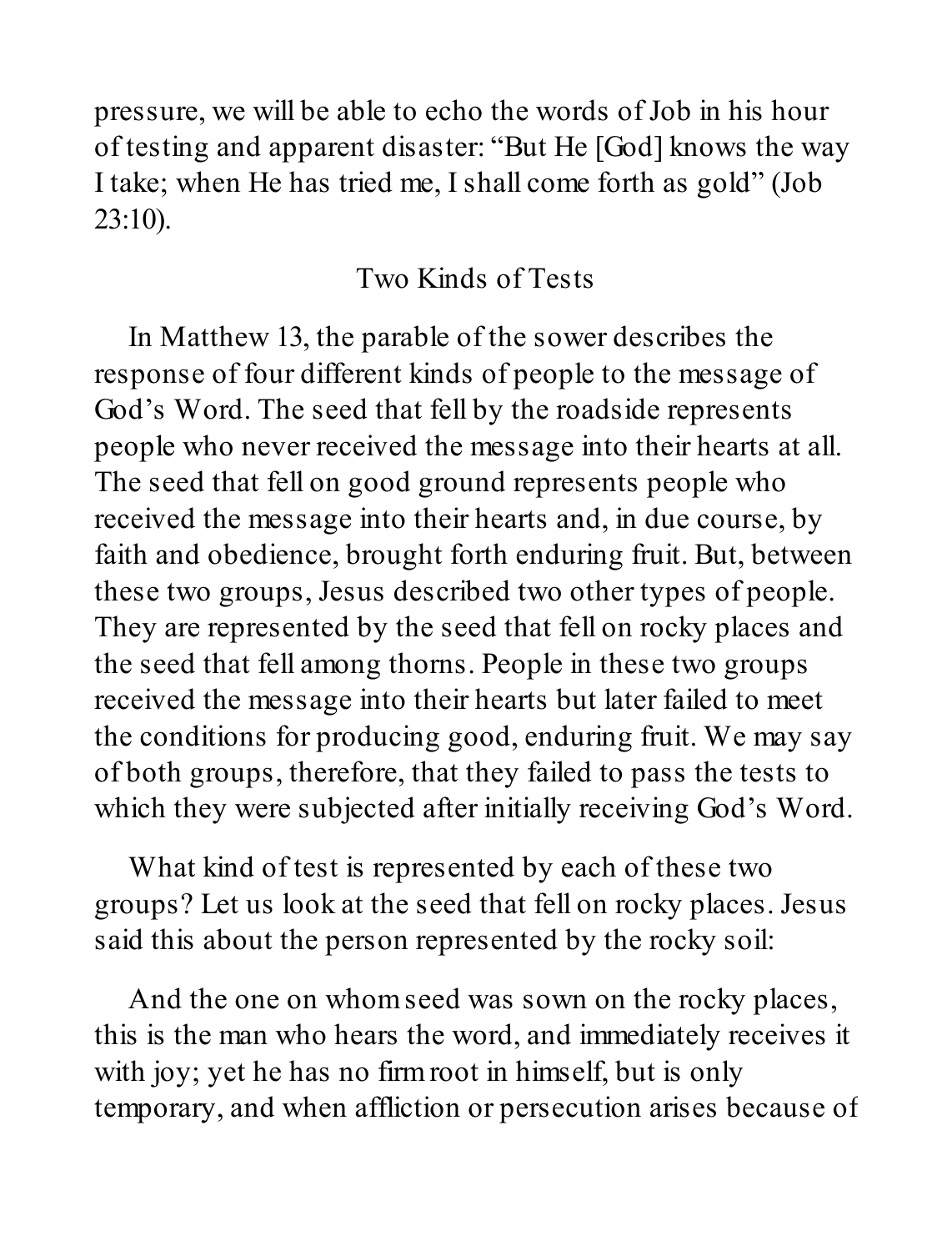the word, immediately he falls away. (Matthew 13:20–21)

The exact words that Jesus used here are significant. He did not say, "If affliction or persecution arises," but "When affliction or persecution arises." In other words, affliction and persecution are sure to come, at some time or other, to everyone who receives God's Word. The question for each of us is not whether we will have to face these things, but whether our characters will have been so formed that we will come through themvictorious, with our faith intact. For this, we must allow God's Word to penetrate even into the depths of our hearts, bringing everything into line with His will. There must be no "rocky places" anywhere within us to resist the application of the Word to every area of our lives.

What about the seed that fell among thorns? Jesus said this about the person represented by the thorny soil:

And the one on whomseed was sown among the thorns, this is the man who hears the word, and the worry of the world, and the deceitfulness of riches choke the word, and it becomes unfruitful. (Matthew 13:22)

The test that eliminates people of this type is not affliction or persecution. On the contrary, it is just the opposite: worldly cares and riches. The pressures of human popularity and materialistic success choke out the truth of God that such people have received. In the end, God's truth has no effect on their lives. Instead of being transformed into the likeness of Christ, they become conformed to the unbelieving, Christ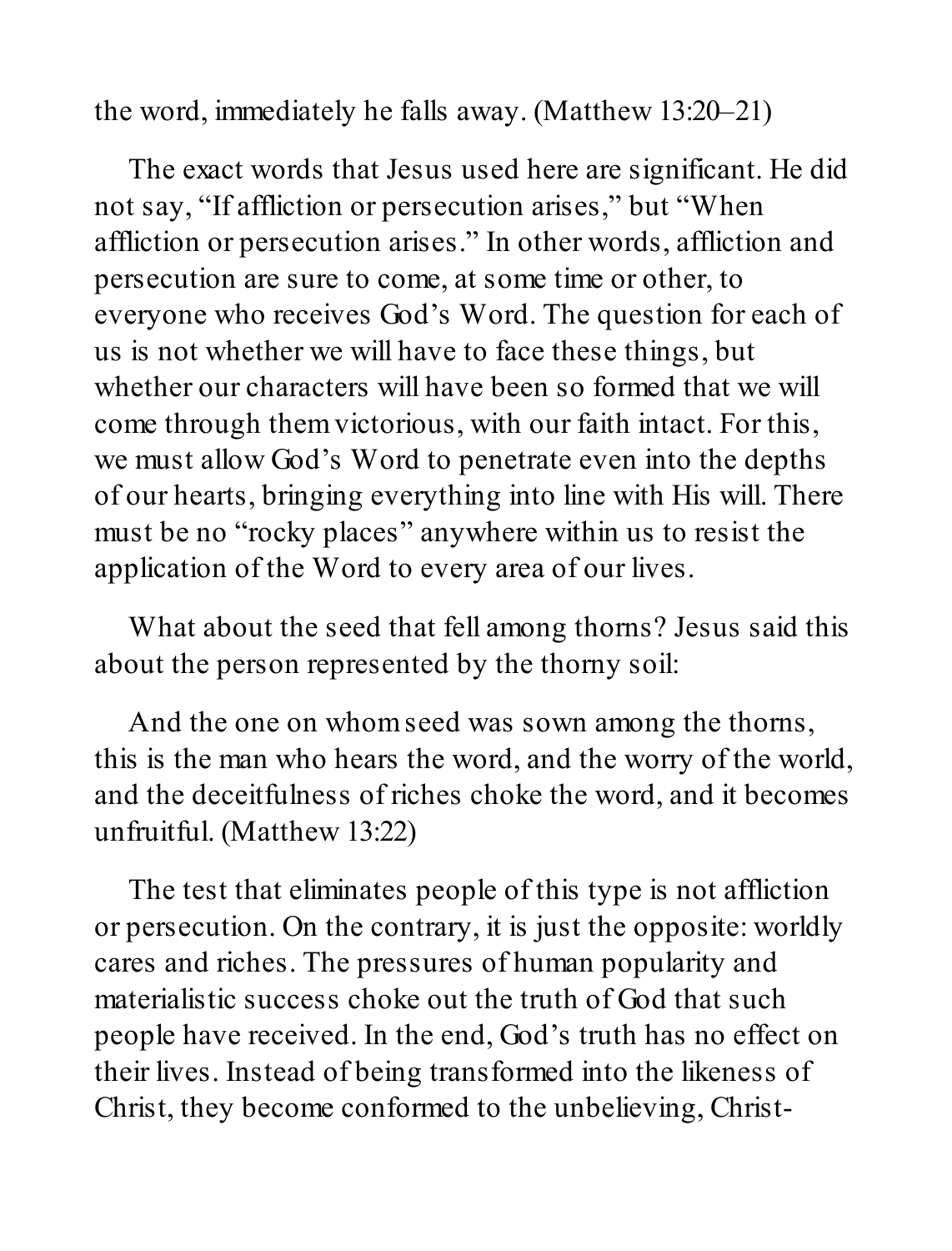rejecting world around them.

Very simply, we may say that these two groups represent the two types of tests to which all believers may expect to be subjected. The first test comes when things are too hard. The second test comes when things are too easy. Some people give way under the pressure of persecution; others give way under the pressure of materialistic success. In the book of Proverbs, there are verses for both types of people. To those who yield under persecution, Solomon said, "If thou faint in the day of adversity, thy strength is small" (Proverbs 24:10 kjv). To those who are led away by success, Solomon said, "For the turning away [my Bible's margin says, "ease"] of the simple shallslay them, and the prosperity of fools shall destroy them" (Proverbs 1:32 kjv). Tragically enough, Solomon himself belonged to this latter category. In spite of all his God-given wisdom, in the end his prosperity made a fool of himand destroyed him.

On the other hand, we see in Moses a man who endured both of these tests. For forty years he enjoyed the wealth and luxury of the Egyptian court, being the probable heir to Pharaoh's throne. But then, when he came to maturity, he turned his back on all that luxury and chose the path of loneliness and apparent failure. This is vividly described in the book of Hebrews:

By faith Moses, when he had grown up, refused to be called the son of Pharaoh's daughter; choosing rather to endure illtreatment with the people of God, than to enjoy the passing pleasures of sin. (Hebrews 11:24–25)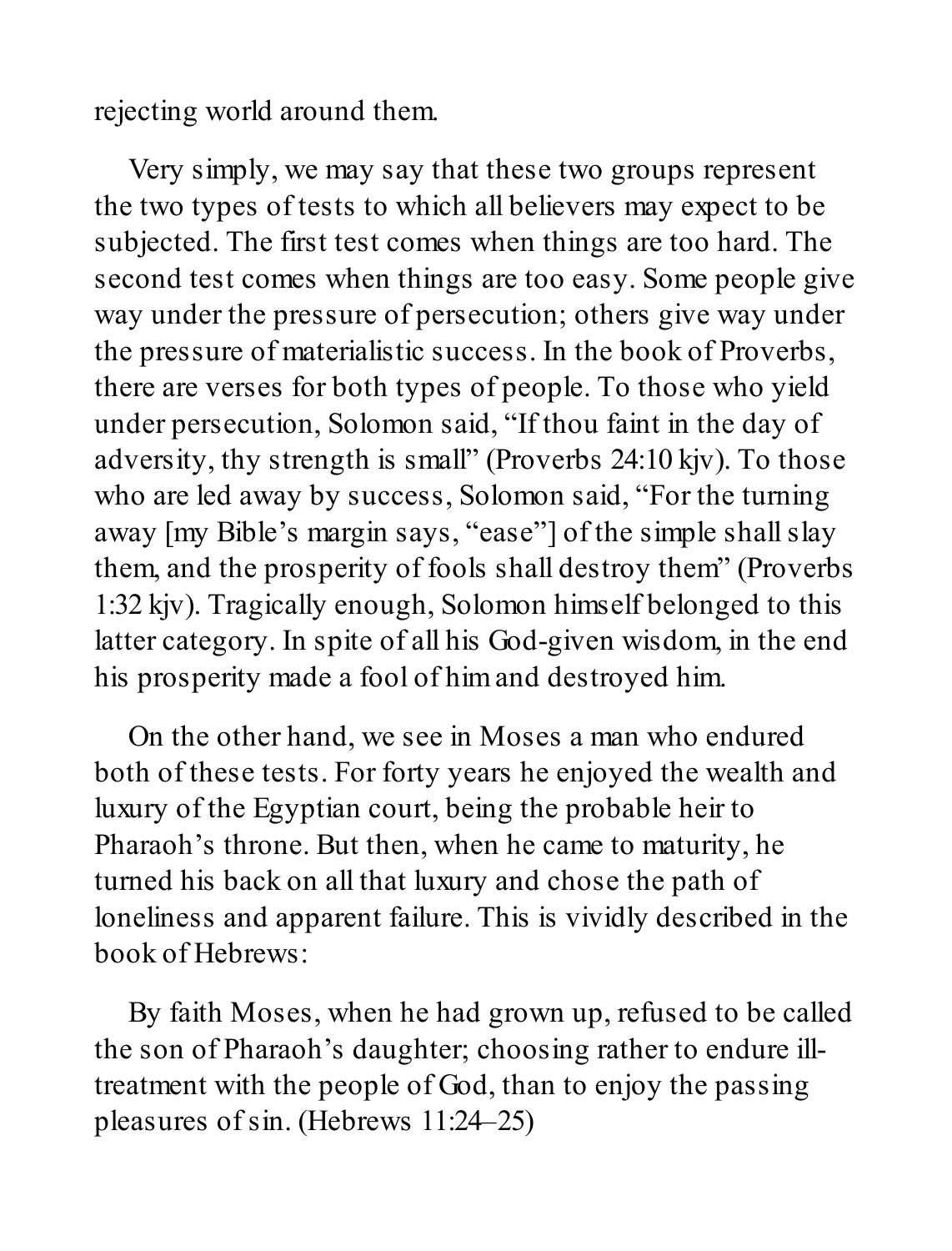For the next forty years, Moses underwent the affliction test. He was an exile fromhis people, a nonentity in the eyes of the world, tending a flock of sheep for his father-in-law on the farthest edge of a barren wilderness.

Yet, when Moses had finally passed both of these tests, at the age of eighty he emerged as the God-appointed deliverer and leader of his people. What a striking example of the words I quoted earlier fromJames 1:4: "Let endurance have its perfect result, that you may be perfect and complete, lacking in nothing."

### The Two Impostors

In his famous poementitled "If," Rudyard Kipling said something penetratingly true concerning success and failure:

If you can meet with Triumph and Disaster,

And treat those two impostors just the same…

Whether we say, "Triumph and Disaster," or "Success and Failure," Kipling's description of themis correct—they are both impostors. Neither of themis what it seems to be; neither is permanent.

Fortunately, we have been given a perfect example of how to deal with these two impostors. No one ever met themmore fully or exposed their pretentious claims more effectively than Jesus Himself. He experienced moments of unparalleled success, as when the whole multitude cast their garments in the road before Himand welcomed Himas God's prophet into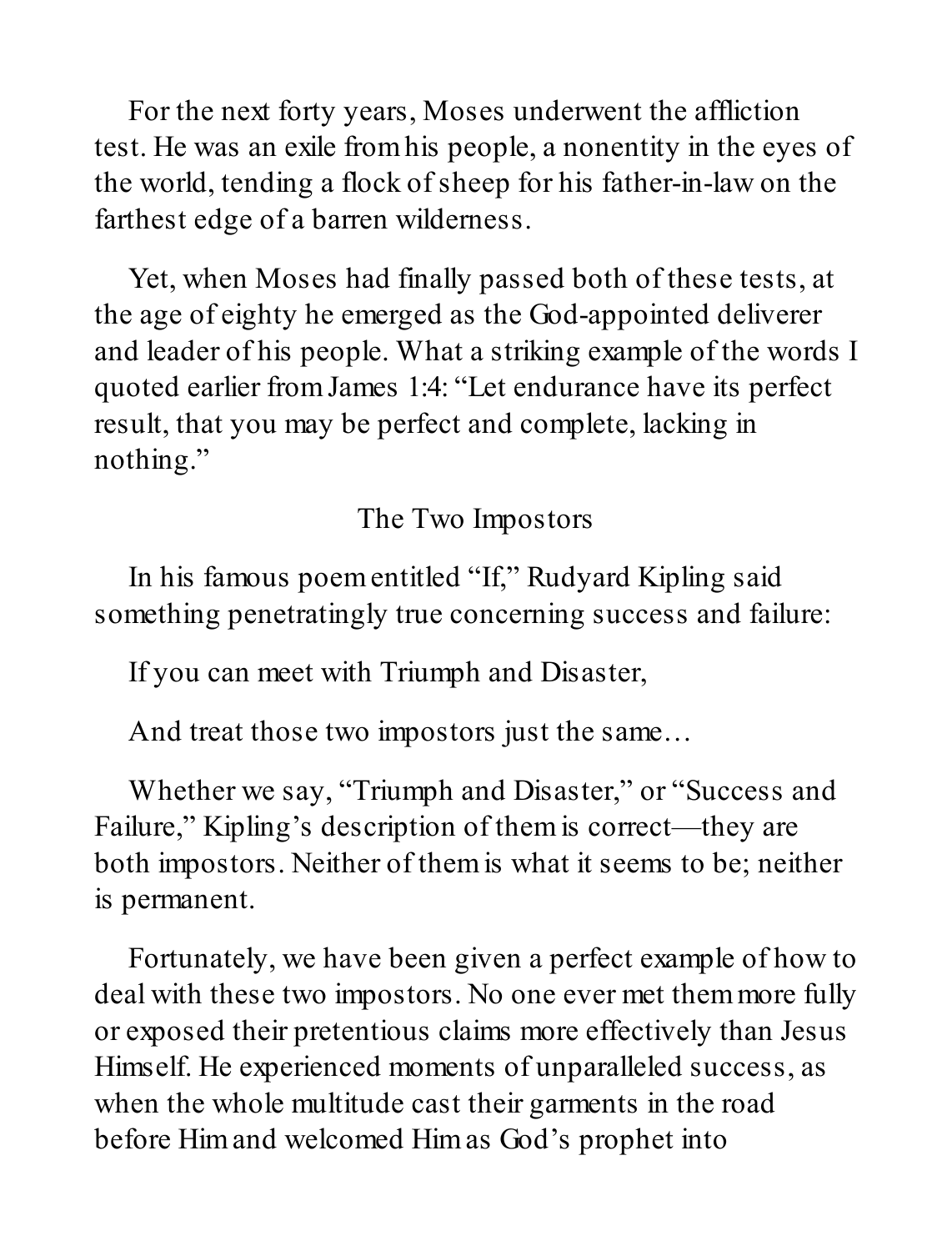Jerusalem. Likewise, He experienced moments of total failure, as when, one week later, the same multitude cried out, "Crucify Him! Crucify Him!" while His closest friends and followers all forsook Him. Yet Jesus was never unduly elated by success or cast down by failure. Through both alike, He was motivated by one supreme purpose: to do His Father's will and to finish the work His Father had given Himto do. This purpose, unswervingly pursued, carried Himvictoriously through both kinds of tests—success and failure alike.

In the twelfth chapter of Hebrews, the writer first challenged us by mentioning the Old Testament believers whose faith overcame every kind of test, and then he set Jesus before our eyes as the final, perfect pattern of endurance and ultimate victory:

Therefore, since we have so great a cloud of witnesses surrounding us, let us also lay aside every encumbrance, and the sin which so easily entangles us, and let us run with endurance the race that is set before us, fixing our eyes on Jesus, the author and perfecter of faith, who for the joy set before Himendured the cross, despising the shame, and has sat down at the right hand of the throne of God.(Hebrews 12:1– 2)

As we follow this exhortation and make Jesus our pattern, we discover that He is in truth both "the author and perfecter of [our] faith." He who began the work in each of us by His grace will likewise complete it by His grace. His victory became the guarantee of ours. All He requires is that we keep our eyes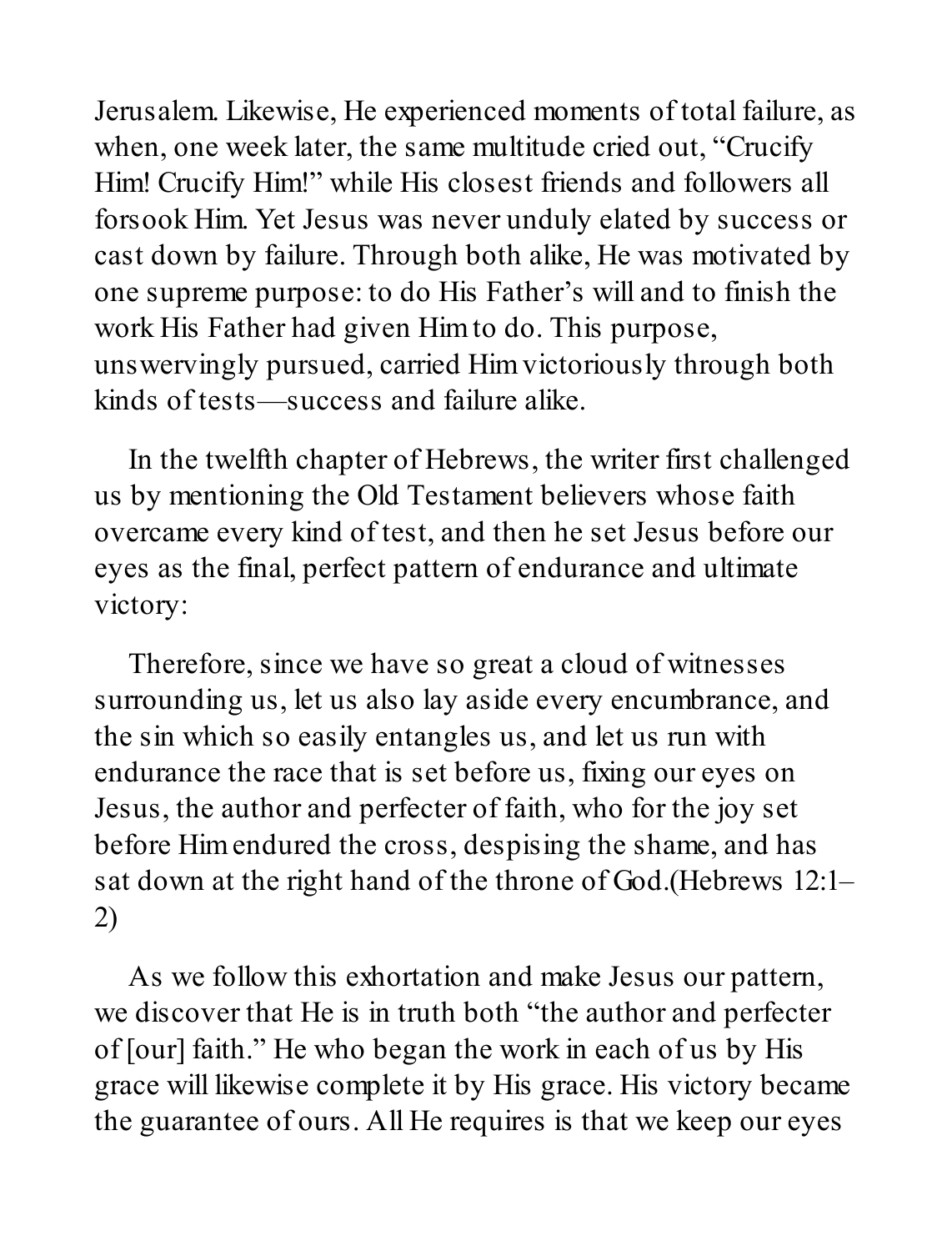fixed on Him.

#### Summary

Scripture clearly warns us that our faith will be subjected to severe tests. These are necessary to prove its genuineness and to develop strong Christian character in us.

Paul listed four results of such testing: first, perseverance (or endurance); second, proven character; third, hope (a strong, serene, confident expectation of good); and, fourth, God's love filling our hearts. Finally, testing brings us into a relationship with God in which we find our highest satisfaction in nothing and in no one but Him.

James and Peter likewise taught that tribulation is a necessary part of our total Christian experience. Peter compared the tests we undergo to the fire used by the refiner to purify gold and give it the highest possible value. This word picture was also used by the Old Testament prophets to describe God's dealings with Israel.

Paul, James, and Peter all assured us emphatically that once we understand the purpose for our tribulations, we will embrace themwith joy. Even if we fail temporarily under extreme pressure, we must never give up our faith.

Testing takes two main forms: when things are too hard and when things are too easy. Moses is an example of a man who endured both of these tests and finally emerged as the Godappointed leader of his people. However, the supreme example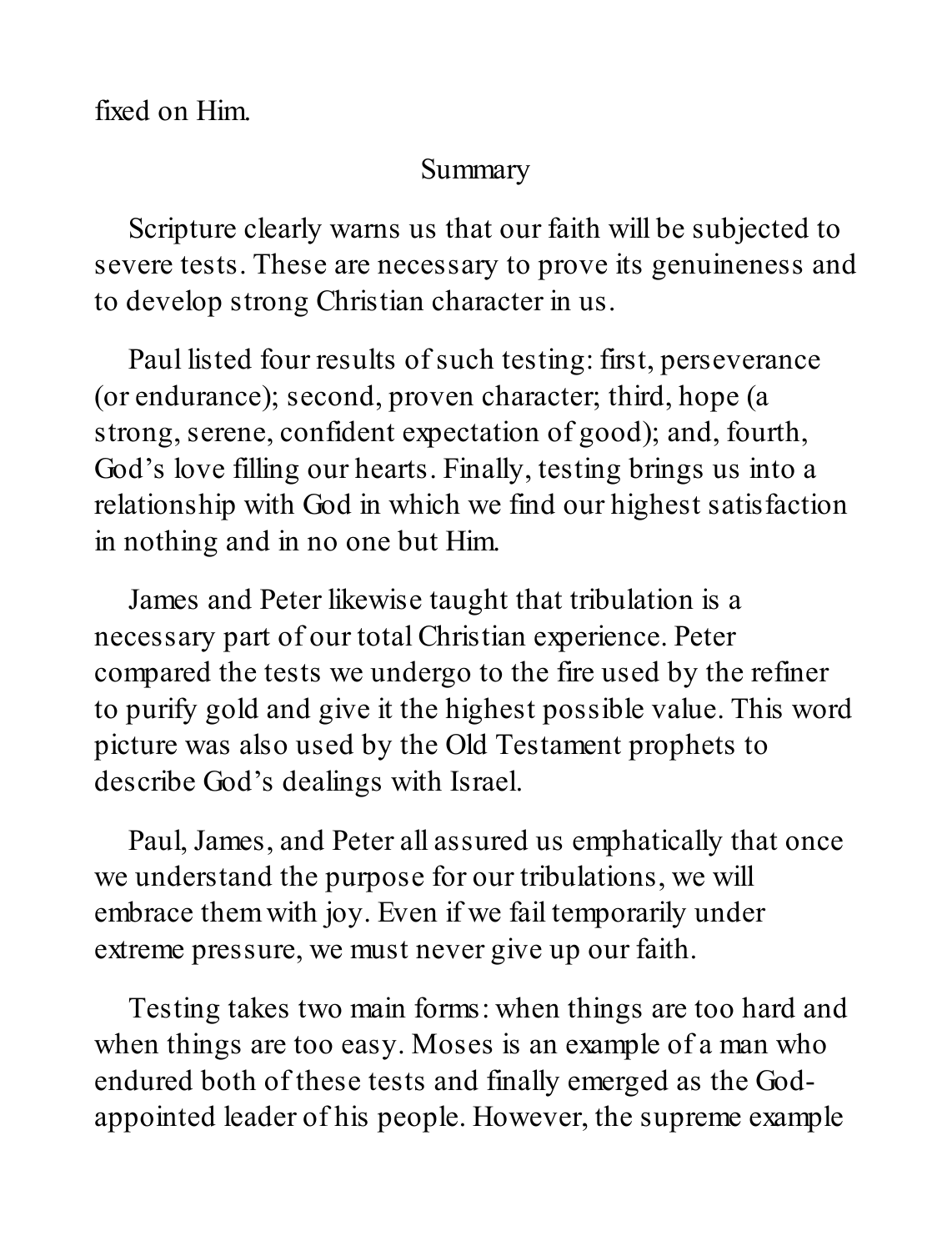of dealing with both success and failure is Jesus Himself. As we follow His example, He brings our faith to full maturity.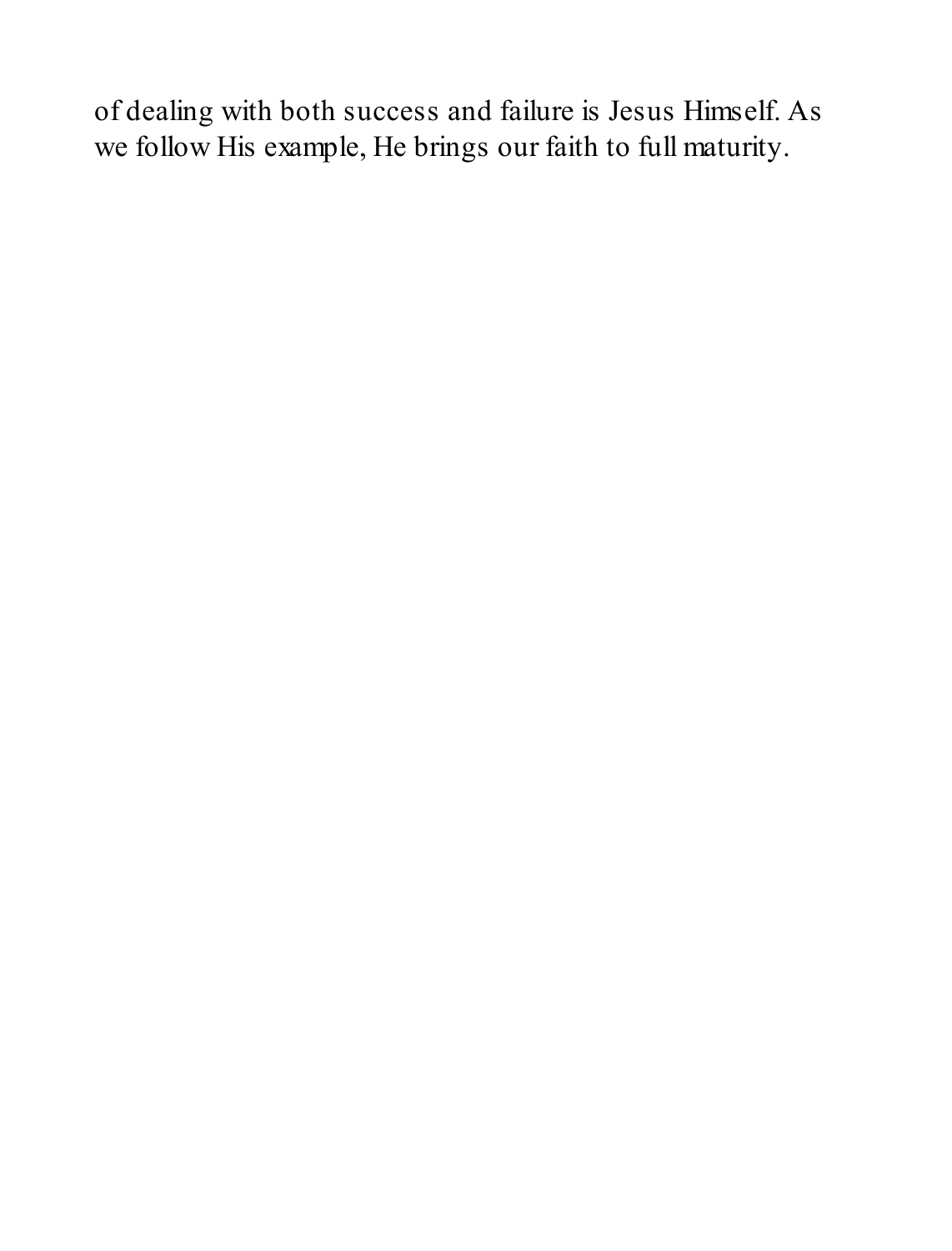# **The Measure of Faith**

A practicalstudy of the Christian's faith must take into account the teaching of Paul on "the measure of faith":

I urge you therefore, brethren, by the mercies of God, to present your bodies a living and holy sacrifice, acceptable to God, which is your spiritual [or, logical] service of worship. And do not be conformed to this world, but be transformed by the renewing of your mind, that you may prove what the will of God is, that which is good and acceptable and perfect. For through the grace given to me I say to every man among you not to think more highly of himself than he ought to think; but to think so as to have sound judgment, as God has allotted to each a measure of faith. For just as we have many members in one body and all the members do not have the same function, so we, who are many, are one body in Christ, and individually members one of another. And since we have gifts that differ according to the grace given to us, let each exercise them accordingly: if prophecy, according to the proportion of his faith; if service, in his serving; or he who teaches, in his teaching; or he who exhorts, in his exhortation; he who gives, with liberality; he who leads, with diligence; he who shows mercy, with cheerfulness.(Romans 12:1–8)

Paul opened the twelfth chapter of Romans with the words, "I urge you therefore." Someone has remarked that when we come across a "therefore" in the Bible, we need to find out what it is there for! In this case, the "therefore" refers back to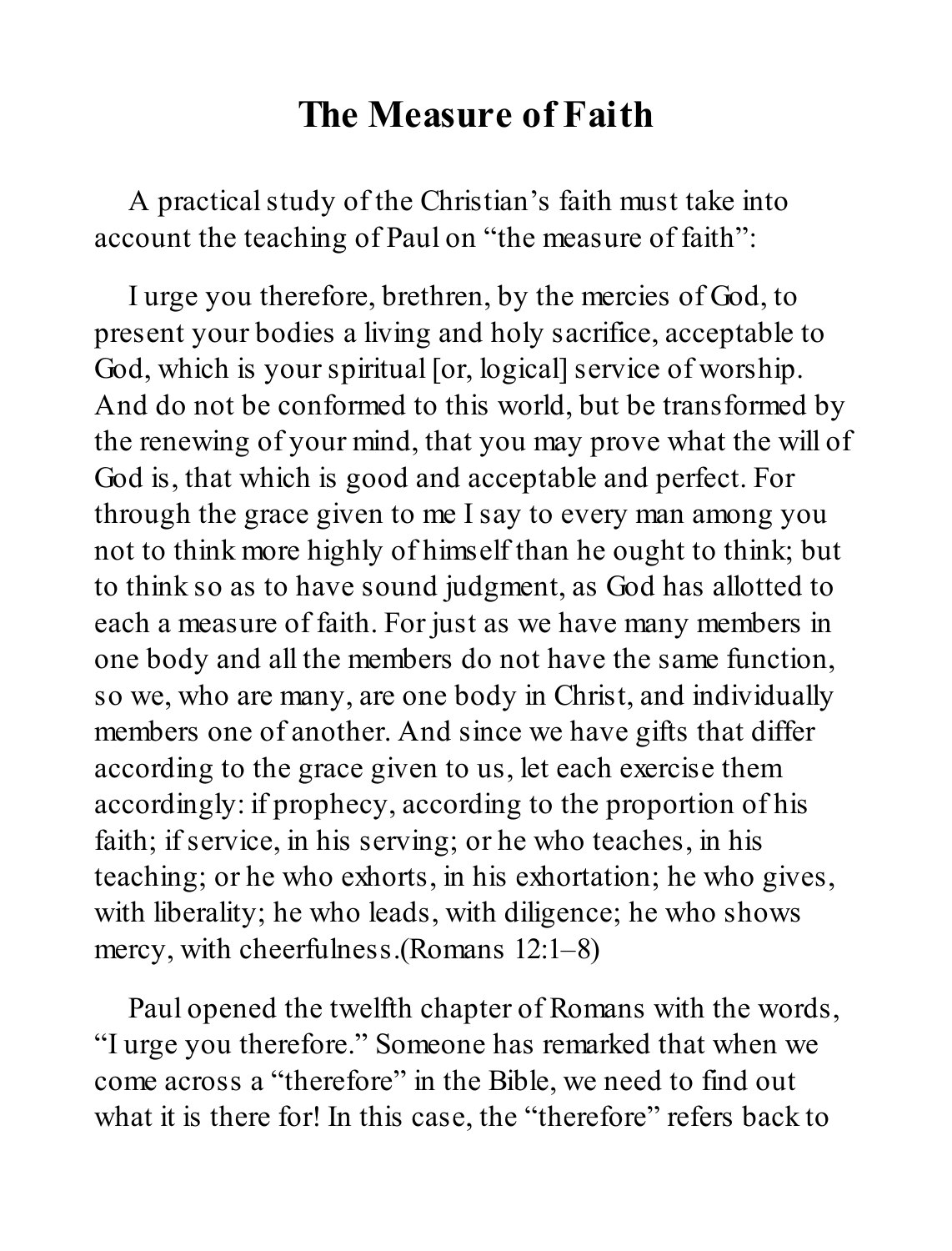all that Paul had been saying in the previous eleven chapters of Romans. In chapters one through eight, he had explained how Christ, through His death on the cross, has made a complete and final atonement for sin and all its evil consequences. In chapters nine through eleven, he had dealt with the stubbornness and blindness of Israel, God's people under the old covenant, and with the infinite grace and forbearance that God continued to show toward them.

Having thus unfolded God's mercy toward both Jew and Gentile, Paulsaid, "Therefore" (verse 1). In light of all that God has done for all of us, what is our "spiritual [or, logical, as it says in my Bible's margin] service" (verse 1)? What is the very least that God can ask of us? It is that we offer Himour "bodies [as] a living and holy sacrifice" (verse 1)—that we lay ourselves totally and without reserve on God's altar. When Paulspoke of a living sacrifice, he was contrasting our sacrifice with the sacrifices made under the old covenant. In those sacrifices, the body of the animal was first killed, then placed on the altar. Under the new covenant, each one of us is required to place his body just as totally and finally at God's disposal, but with one difference: Our bodies are not killed. We remain to serve God in life rather than by death.

This offering of our bodies to God as a living sacrifice represents a totalsurrender to Him. It opens up the way to a series of steps that lead us into the very center of God's will and provision. The first step is that we begin to change our whole lifestyle. We cease to be "conformed to this world" (Romans 12:2). We are "transformed" (verse 2). This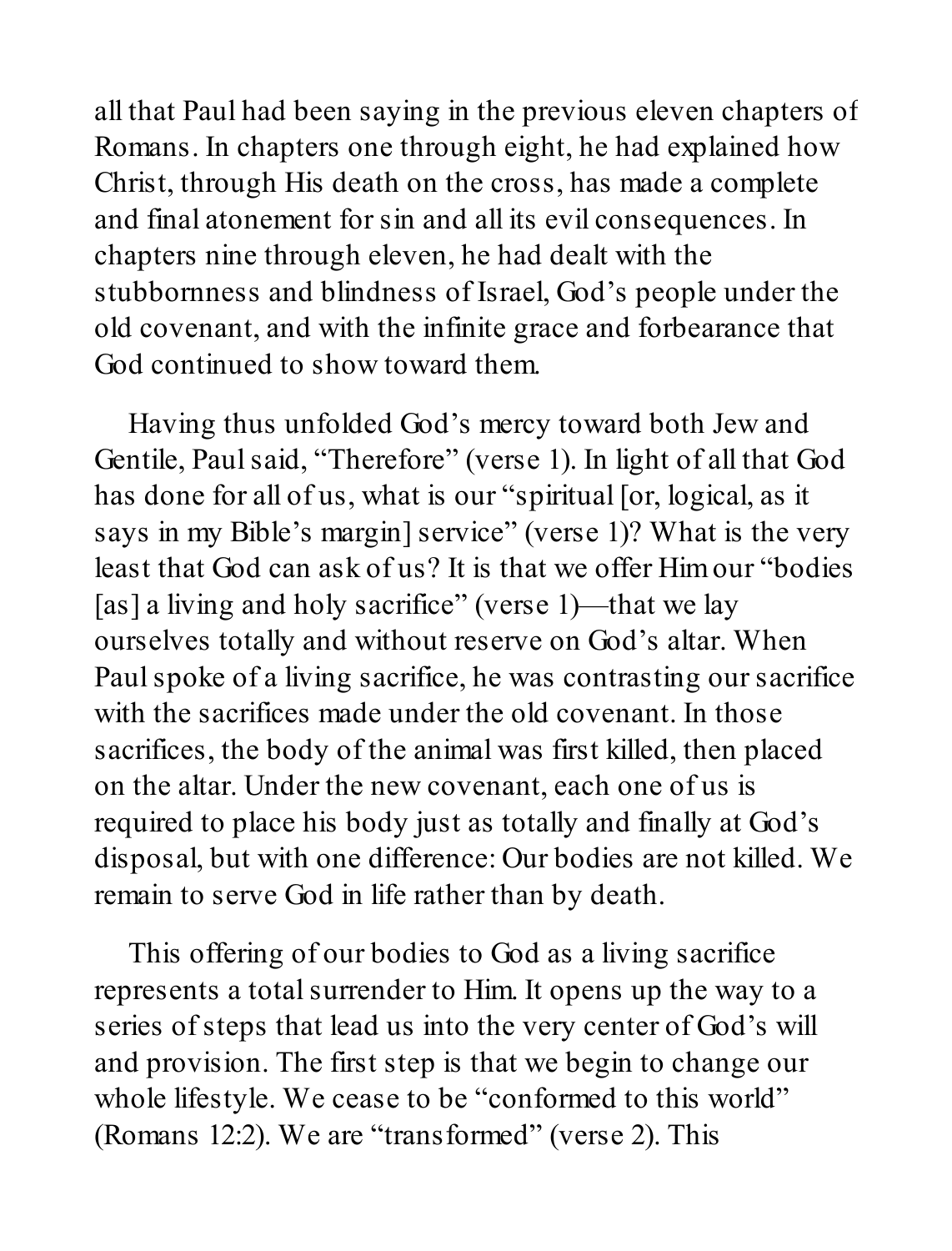transformation does not proceed froma set of rules governing our external conduct in matters such as food, dress, entertainment, and so on. It originates froman inner change in our minds. We are renewed in our minds (verse 2). Our whole range of attitudes, values, and priorities is adjusted.

Earlier in his epistle, in Romans 8:7, Paul told us that "the carnal mind is enmity against God: for it is not subject to the law of God" (kjv). The term"carnal mind" refers to the way that it has become natural for all of us to think as a result of our sin and rebellion. This mind is actually at enmity with God. In human relationships, a person never reveals to an enemy things that are important or precious to him. So it is with God. As long as our minds remain at enmity with Him, there are many precious and wonderful things that He will not reveal to us. But once our minds are reconciled to God by an act of surrender, they are no longer at enmity with Himbut become progressively renewed by the Holy Spirit.

To our renewed minds God can begin to reveal His will—the special plan that He has for the lives of each one of us. God's will is unfolded in three successive phases as our minds become more and more renewed. In the first phase, God's will is "good" (Romans 12:2). We discover that He wants only what is good for us. In the second phase, God's will is "acceptable" (verse 2). The better we understand it, the more ready we are to accept it. In the third phase, God's will is "perfect" (verse 2). It is complete and all-embracing, making total provision for every area of our lives.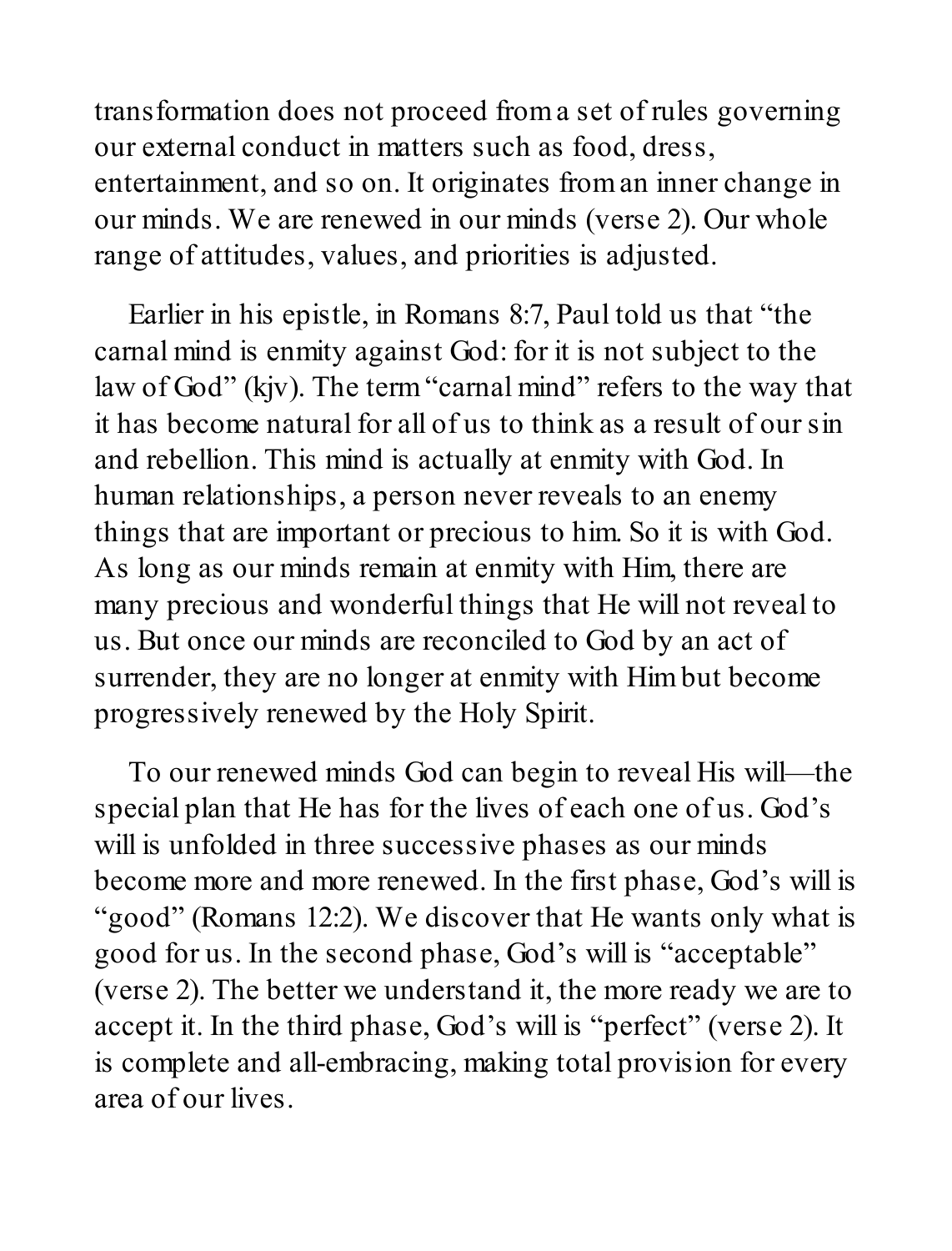With our minds thus renewed, we do not "think more highly" of [ourselves] than [we] ought to think" (verse 3). We cease to be proud, self-seeking, and self-assertive. We no longer are open to flights of fancy and self-deception. We become sober and realistic; we cultivate "sound judgment" (verse 3). We begin to assimilate the mind of Jesus, who said to the Father, "Not My will, but Thine be done" (Luke 22:42). God's plans and purposes are now more important than our own.

This leads us to the next discovery: God has given to each one of us a specific "measure of faith" (Romans 12:3). It is not for us to determine how much faith we should have. God has already measured this for us and allotted to each of us just the amount that we need. But what standard does God use to measure how much faith we need?

Paul's answer was to explain how the body of Christ functions:

For just as we have many members in one body and all the members do not have the same function, so we, who are many, are one body in Christ, and individually members one of another.(verses 4–5)

As Christians, together we make up one complete body. In this body, each one of us is a particular member, with a specific place and a specific function. One is a nose, another is an ear. One is a hand, and another is a foot, and so on.

In 1 Corinthians 12:12–28, Paul dealt more fully with the concept of the body and its members. He said that it is God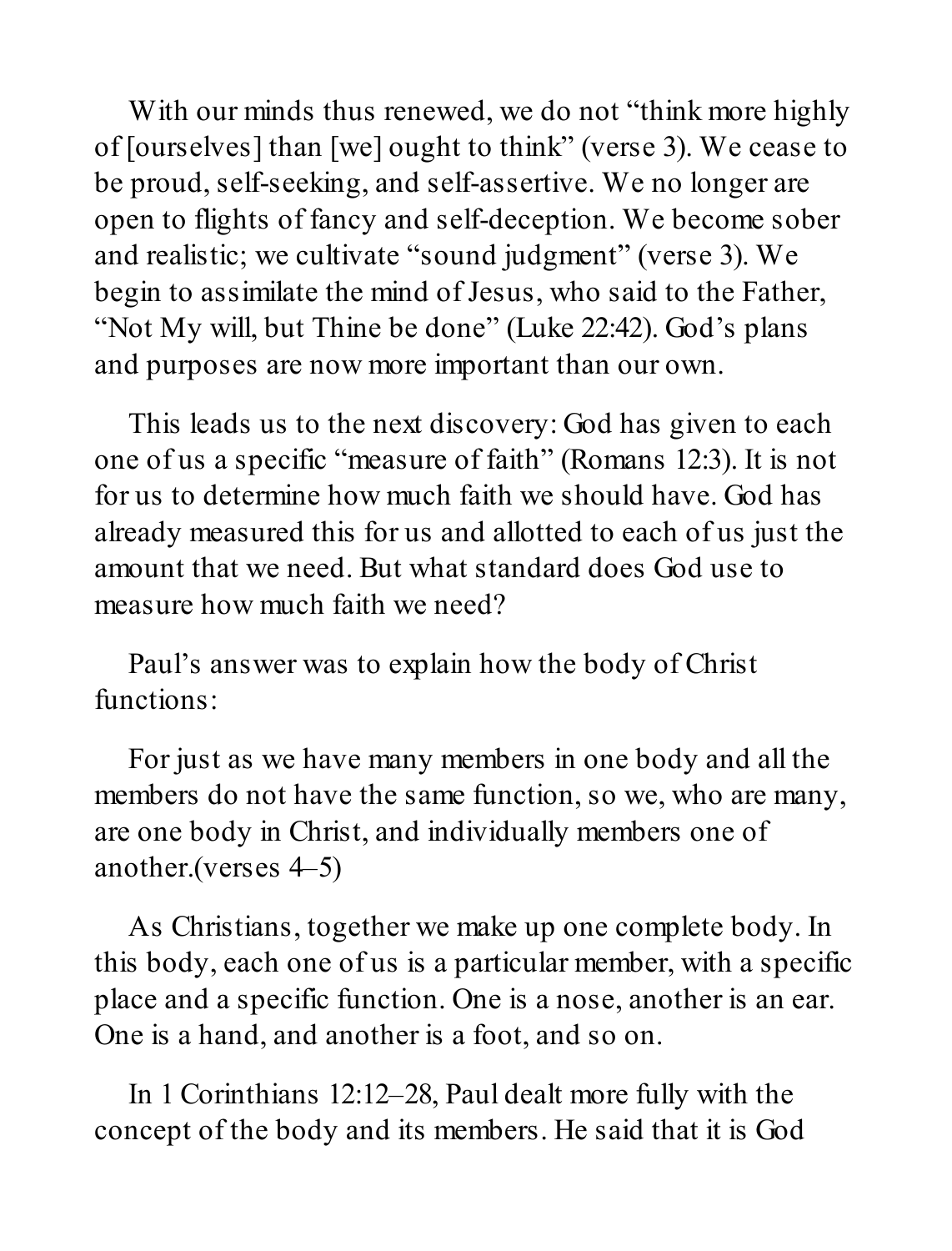who has "placed the members, each one of them, in the body. just as He desired" (verse 18). None of us can choose his own place or function in the body. All we can do is find and fill the place that God has appointed to us. Doing this, as we have seen, requires a renewed mind.

Paul went on to point out that, as members of one body, we are all interdependent. We need each other. None of us is free to do just as he pleases without regard to the other members. "And the eye cannot say to the hand, 'I have no need of you'; or again the head to the feet, 'I have no need of you'" (verse 21). The head is the highest member, typifying Christ Himself. (See Ephesians 4:15.) The feet are the lowest members, at the opposite end of the body. Yet the head needs the feet and cannot do without them. In light of this fact, we see more clearly why Paulsaid that, in order to find our places in the body, we must not think too highly of ourselves but must learn to be sober and realistic.

The picture of the body and its members enables us to understand what Paul meant by the "measure of faith" (Romans 12:3). Each of us is a member in the body with a specific function. To fulfill our functions, we need specific measures of faith. The types and amount of faith needed by each member vary. An eye needs "eye faith." A hand needs "hand faith." A foot needs "foot faith." This measure of faith is not interchangeable. The faith that enables a hand to function will not do for a foot. The faith that enables an eye to function will not do for an ear. Each member must have its own appropriate and specific measure of faith.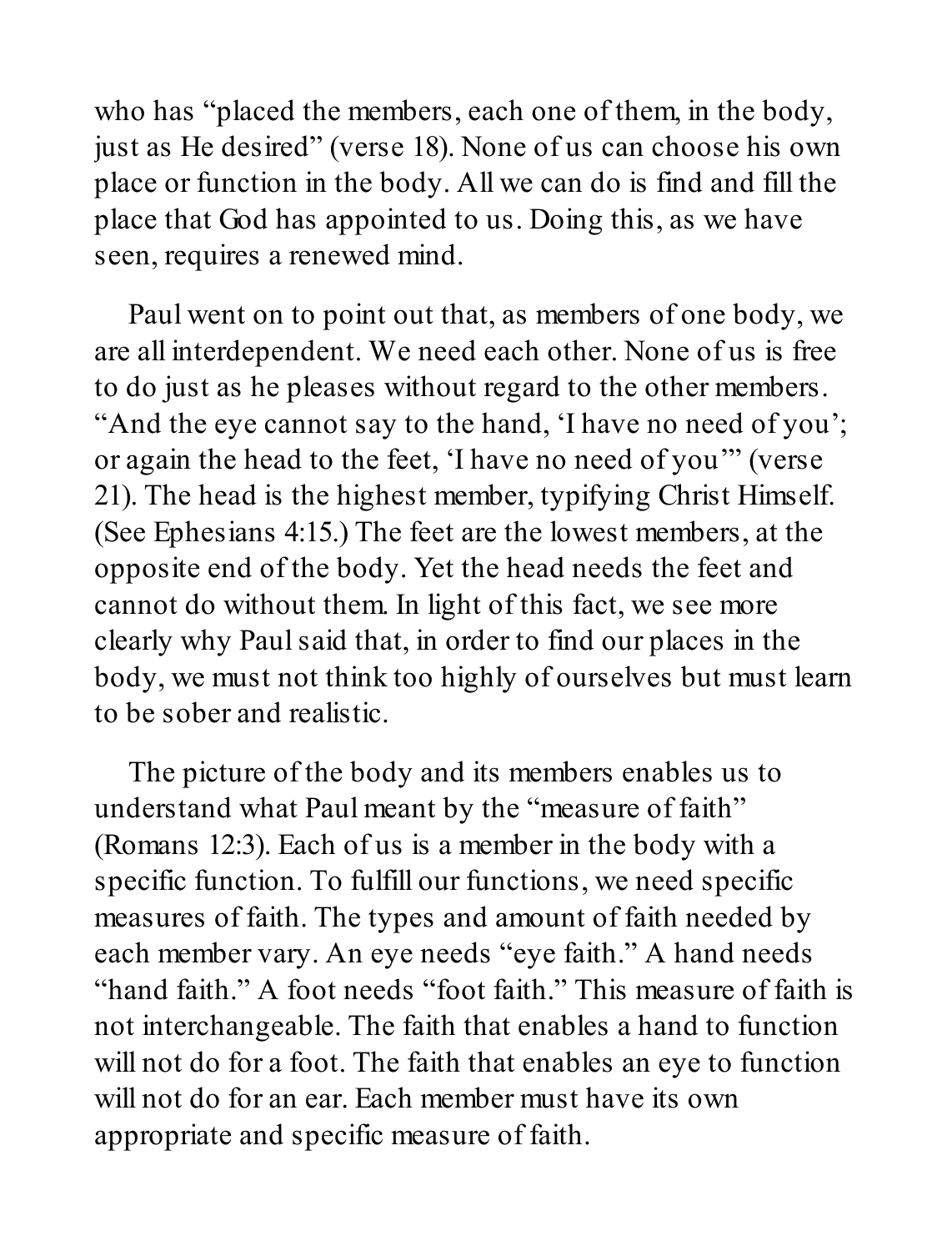Once we have found our appointed places in the body and are functioning there with our appointed measures of faith, we are ready for the next phase of God's provision for us—His gifts (or, in the Greek, charismata). "And since we have gifts that differ according to the grace given to us, let each exercise themaccordingly: if prophecy, according to the proportion of his faith" (Romans 12:6). In addition to prophecy, Paul went on to name sixother gifts:service, teaching, exhorting, giving, leading, and showing mercy. This is by no means an exhaustive list of all possible gifts but simply a selection to show the variety that is available.

An important principle is established here: Placement and function in the body come before gifts. Many Christians are overly preoccupied with gifts and ministries. They fasten their minds on certain gifts of their own choosing. Usually, these tend to be somewhat spectacular, such as gifts of healings or miracles, or the ministry of an apostle or an evangelist. It is true that in 1 Corinthians 12:31 Paul told us to "earnestly desire the greater gifts." But it is significant that he did not tell us which are "the greater gifts." There is no absolute standard. The value of the gift is relative to our place in the body. The gifts that enable me to fulfill my God-appointed function are, for me, "the greater gifts."

Christians who are overly preoccupied with exciting or spectacular gifts have not heeded Paul's warning to cultivate "sound judgment" (Romans 12:3). Our first responsibility is not to decide what gifts we would like to have; it is to find our place in the body of Christ. This, in turn, will determine the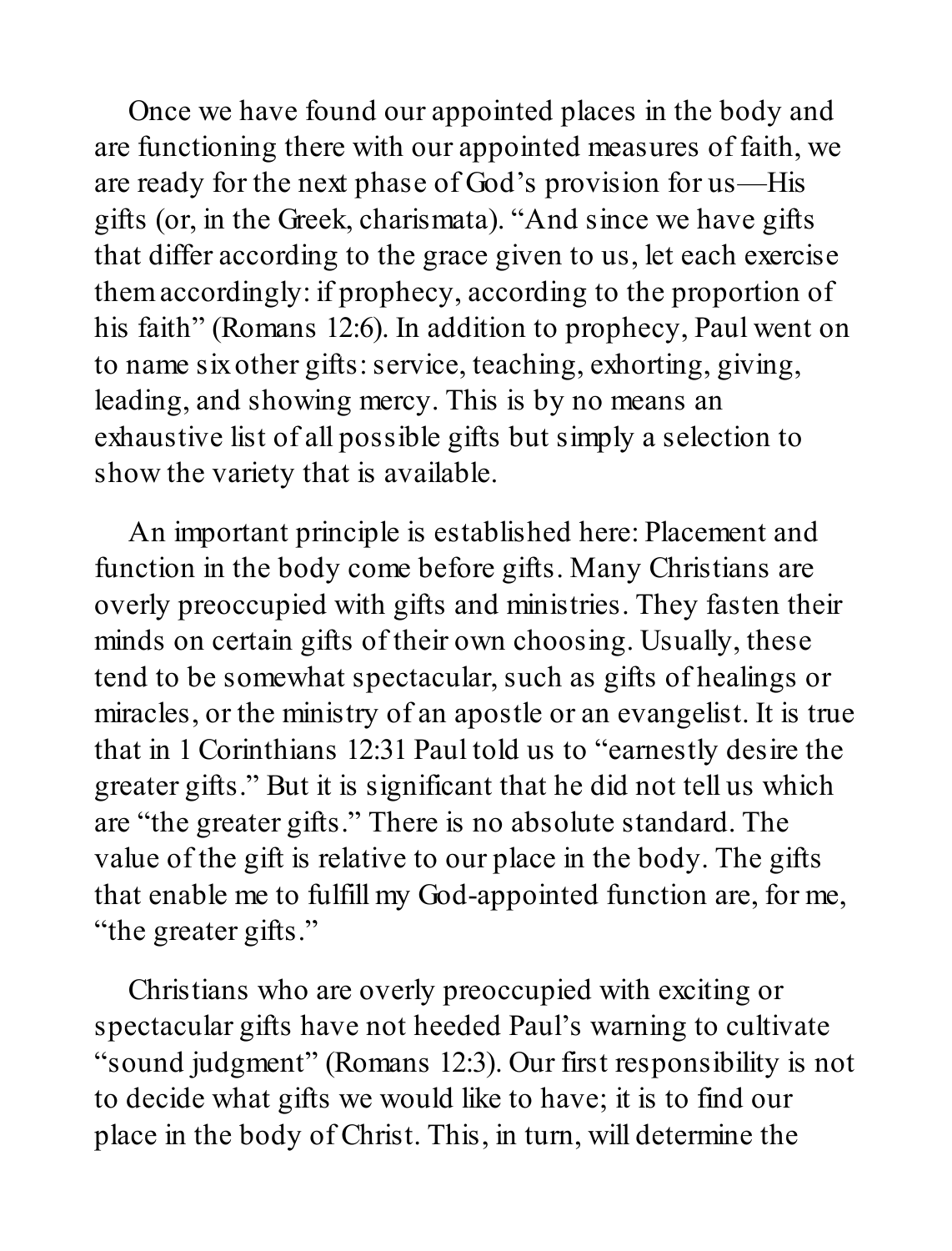type of gifts we will need in order to function there effectively. Experience indicates that once a Christian has settled the question of place and function, the needed gifts come into operation almost spontaneously, without undue effort or striving.

We may now summarize Paul's teaching in Romans 12:1–8. God has shown unfathomable grace and mercy to each of us through Christ. In order to fulfill our logical response to such grace and mercy, it is necessary that we go through the following successive steps:

1.We first present our bodies as a living sacrifice to God.

2.Through this act of surrender, our minds become progressively renewed by the Holy Spirit.

3.As the outward expression of this change in our minds, our whole lifestyle begins to change—we are transformed!

4.With our renewed minds, we are able to find out the will of God for our lives on three ascending levels: first, "good"; second, "acceptable"; third, "perfect" (Romans 12:2).

5.God's will, proved in experience, fits us into our appointed places as members in the body and enables us to function there.

6.We thus discover that God has given to each of us a measure of faith, exactly proportioned to our places and functions in the body. He gives a person "ear faith" if he is an ear, and "eye faith" if he is an eye.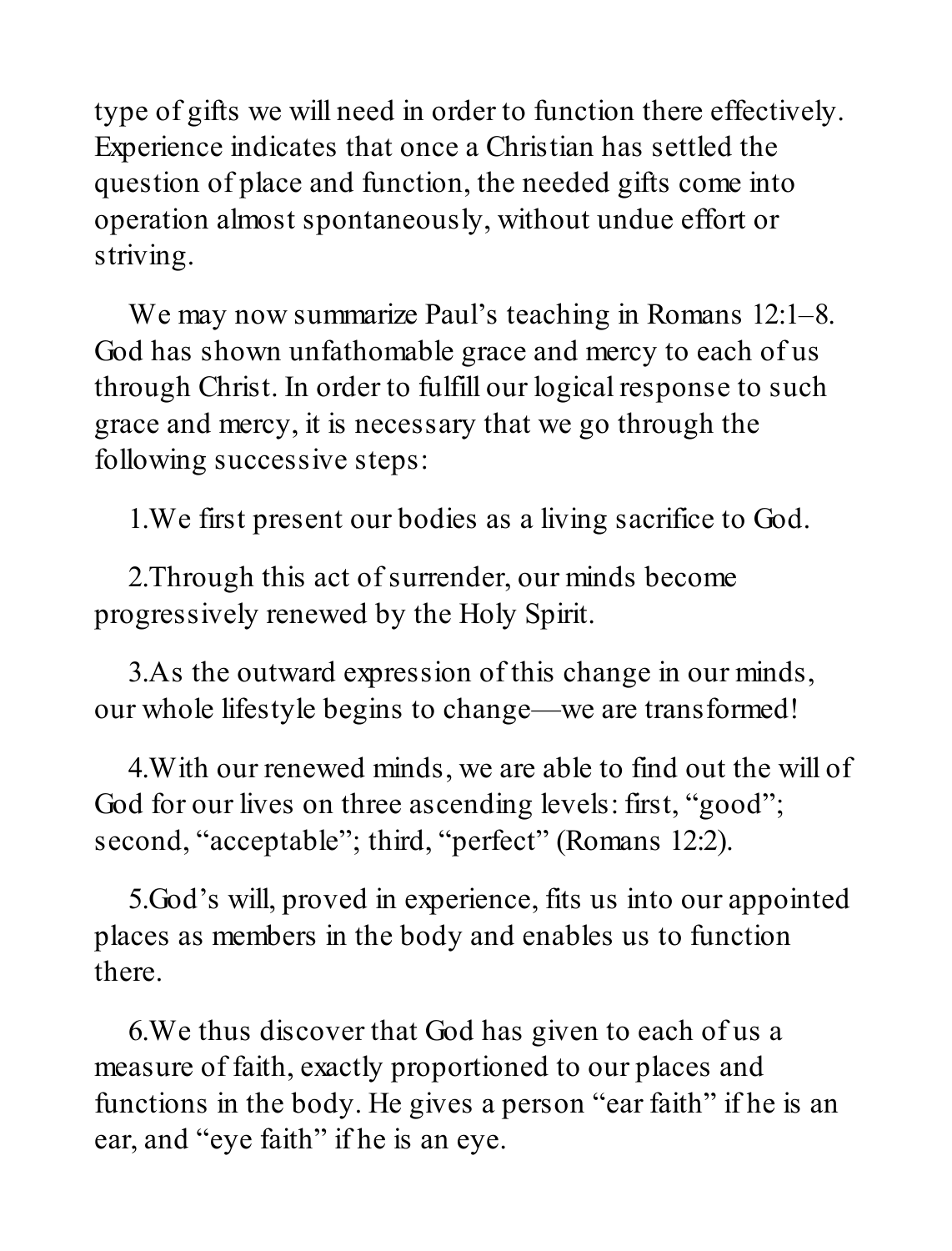7.As we function in our appointed places with our appointed measures of faith, the gifts that we need come into operation.

In chapter sixof this book, we examined Paul's statement in Romans 10:17 that "faith cometh by hearing, and hearing by the word of God" (kjv). How does this truth relate to Paul's teaching in Romans 12:3–5 that God has allotted to each of us a specific measure of faith, directly related to our appointed places and functions in the body of Christ?

The answer, I believe, is this: Hearing serves a Christian in the same way that radar serves an airplane. The more sensitive we become to the radar of God's rhema—the special word that He speaks to each of us personally—the more surely and easily we will be guided to our appointed places and functions in the body of Christ. Finding our places is like the airplane landing accurately on the runway. Hearing is the radar that brings us in exactly where God wants us. Thereafter, as we continue to hear each new rhema that comes to us fromGod, we are enabled to stay in our places and to function there effectively.

The fact that God has allotted to each of us a specific measure of faith should not be taken to imply that our faith remains static. On the contrary, as our ability to function effectively in the body grows, our faith grows in proportion. More effective function requires increased faith. Conversely, increased faith produces more effective function. However, there is always a fixed relationship between faith and function.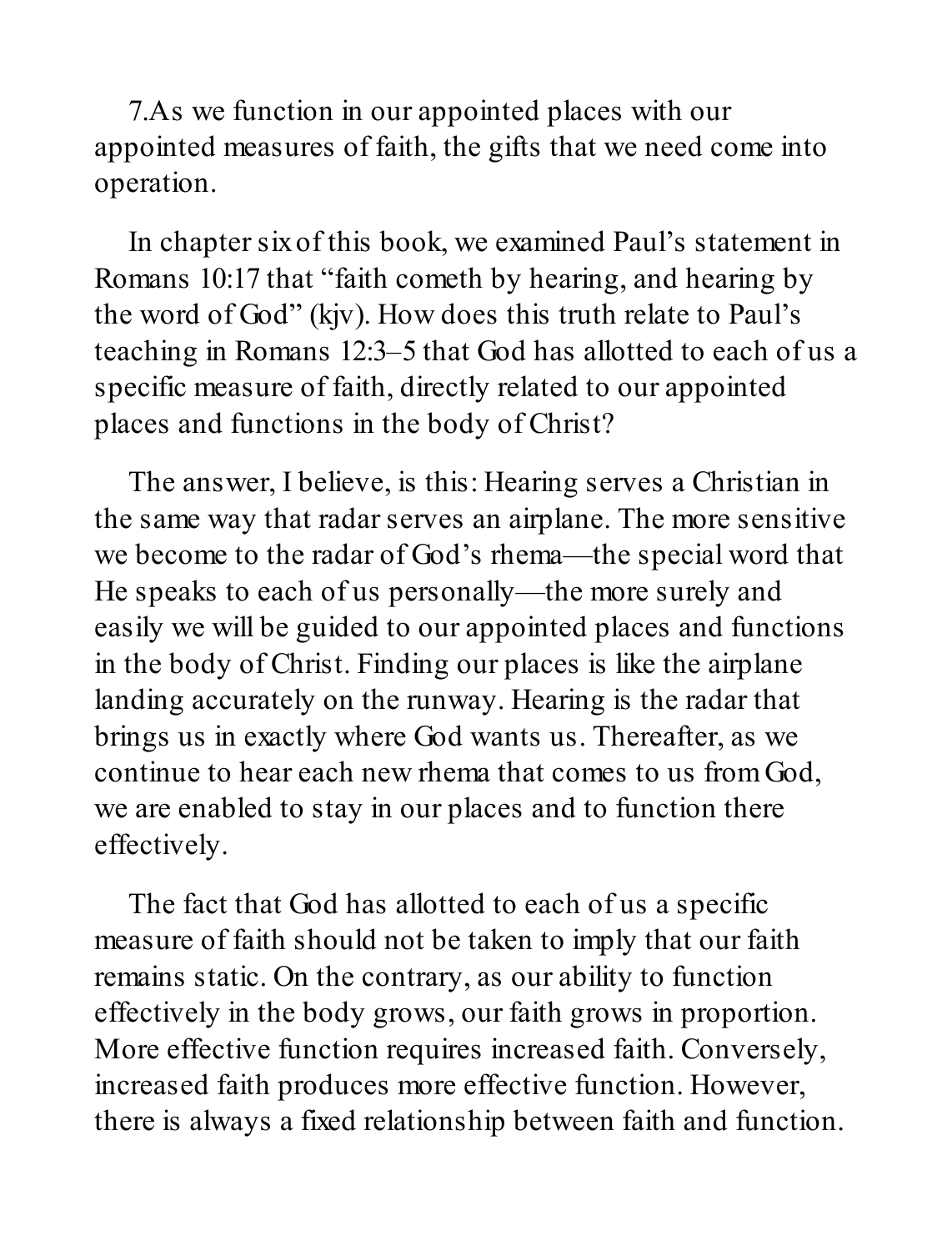Seen in this light, faith is not some kind of commodity that we can buy or barter in the marketplaces of religion. Rather, it is the expression of a relationship with God, the outcome of an act of surrender that brings us into harmony with God's plan for our lives. As we continue in submission and obedience to God, our faith enables us to take the places and fulfill the functions that God has ordained for us. This faith is extremely personal; a specific measure is allotted to each one of us. "My" faith will not work for you; "your" faith will not work for me. Each of us must have his own measure of faith, which fits his individual function in the body.

While I was still a fairly young Christian, I remember being tremendously impressed by the faith that I saw demonstrated in the life of a more mature believer, one who had made great sacrifices for the Lord and had achieved great success. Almost without thinking, I said one day, "Lord, I don't believe that I could ever have faith like that." Unexpectedly, the Lord gave me a clear, practical answer: "You can't have faith like that because you don't need it! I have not asked you to do what that other person has done." Ever since, I have been grateful for the lesson I learned at the time: The faith that God gives is in proportion to the tasks He asks us to perform.

Later in my ministry, I came across many Christians who obviously had not learned this lesson. They were constantly pleading and struggling for faith, yet they never seemed to have enough. There was an obvious lack of harmony between their faith and what they were seeking to do. I became convinced that it was not that God had not given themenough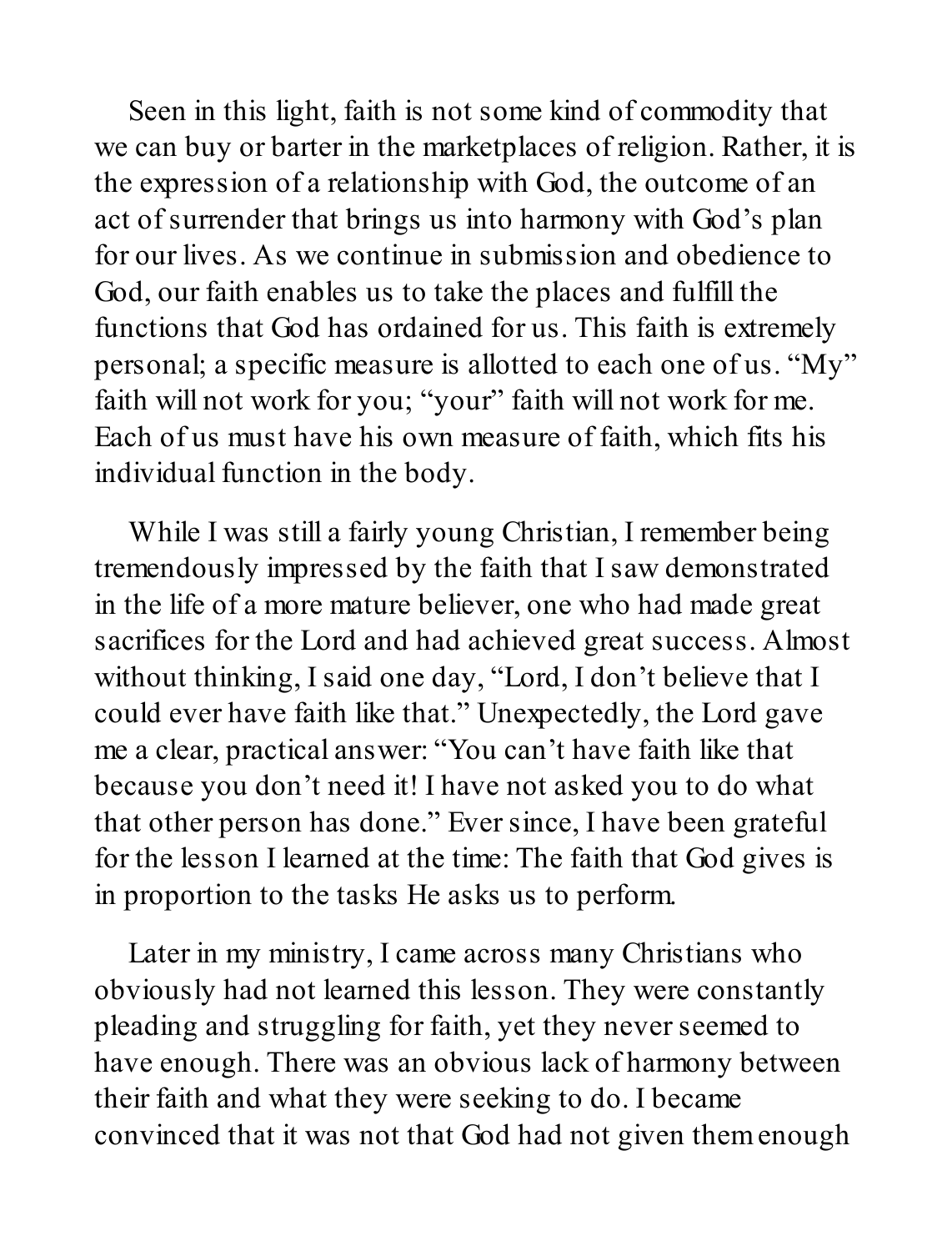faith; it was that their faith was being misdirected. They were applying it to a task of their own choosing, not to the task that God had actually appointed for them.

Imagine a foot trying to function with a glove on, or a hand with a shoe on. Obviously, neither will work properly. There may not necessarily be anything wrong with any of the four things involved: the foot, the hand, the glove, and the shoe. Individually, each may be good and workable. But they are wrongly related to one another. A hand that puts on a shoe and wants to do the work of a foot will be awkward and unsuccessful, as will a foot that puts on a glove and tries to act like a hand. But when the hand puts on the glove and the foot puts on the shoe, harmony is restored, and success is achieved. So it is with the faith that God gives. It fits the member that He appoints, as a glove fits a hand or a shoe fits a foot.

In Hebrews 4, the writer spoke about believers entering into their inheritance. He said, "For we who have believed enter that rest" (verse 3). Faith should bring us into rest. Once we have found our place in our God-given inheritance, we should know a deep, untroubled peace within. There may be much hard work, much pressure and opposition, but in the midst of it all, there is inward rest. Continual effort and striving almost certainly indicate that we have not yet found our Godappointed places and functions. We are still fumbling, like a hand in a shoe, or stumbling, like a foot in a glove.

A little further on in chapter four of Hebrews, the writer said,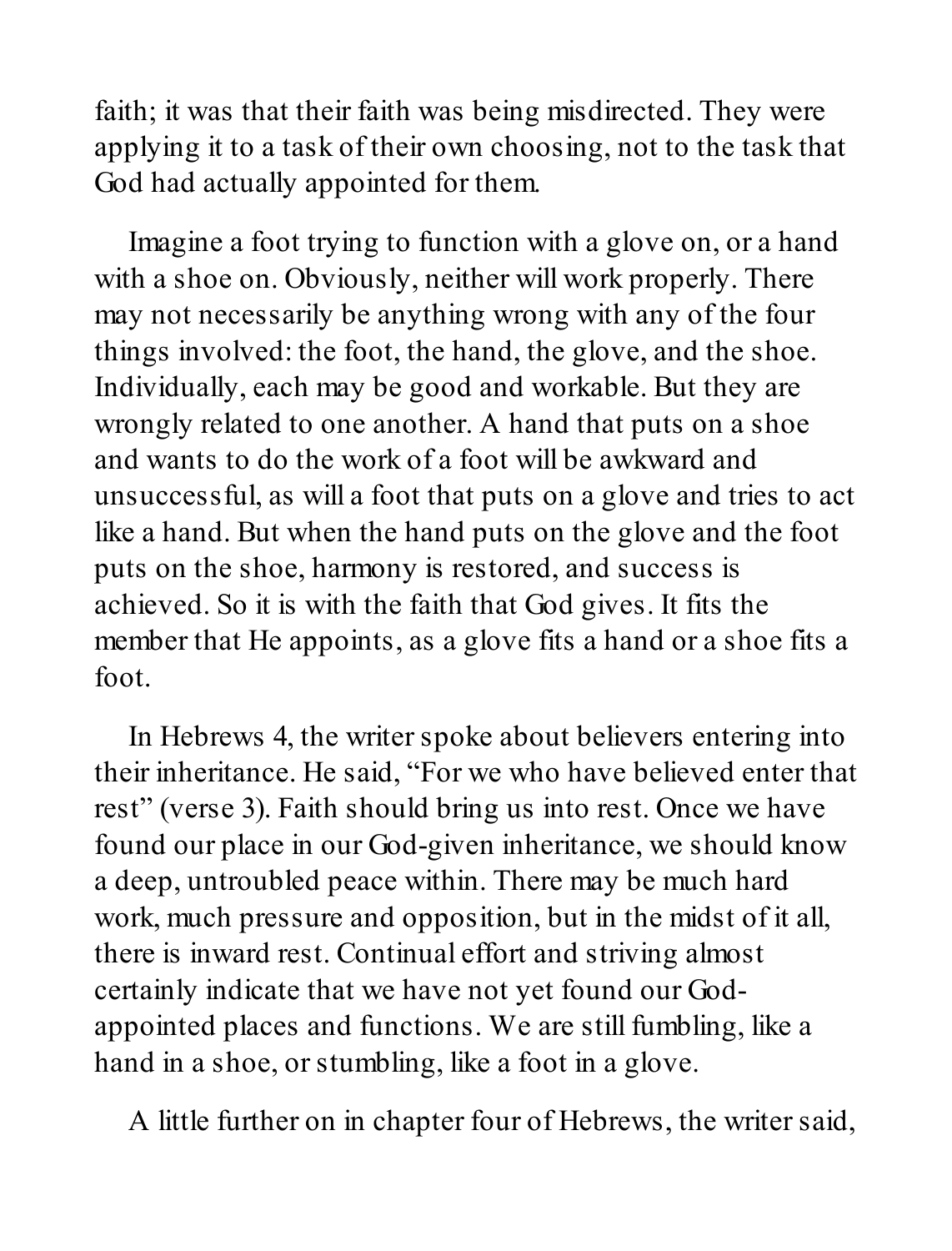"Let us therefore be diligent to enter that rest" (verse 11). Diligence is required. There is no roomfor laziness or indifference in the Christian life. But we need to understand the goal to which our diligence should be directed. We are not exhorted, primarily, to acquire faith. We are exhorted to find our place in our inheritance, the very place in the body for which God has appointed us. Once we have succeeded in finding this place, we will be able to function there without continued struggle or effort—as easily as a foot walks or a hand handles.

#### Summary

Effective Christian service begins with an act of surrender, whereby we present our bodies to God as a living sacrifice. This, in turn, leads to a change in our whole way of thinking. Our minds are renewed. Our total range of attitudes, values, and priorities is progressively adjusted. God's plans and purposes take precedence over our own.

With a renewed mind, we are able to see ourselves and other Christians as being individual members of one body. Our first priority is to find the place and fulfill the function in that body that God has appointed for us. As we succeed in this, we discover that God has allotted to each of us individually the measure of faith that our place and function require.

Functioning this way, with our appointed faith in our appointed place, we become open to the exercise of the particular gifts (or, charismata) that are most needed. These are, for us, the greater gifts.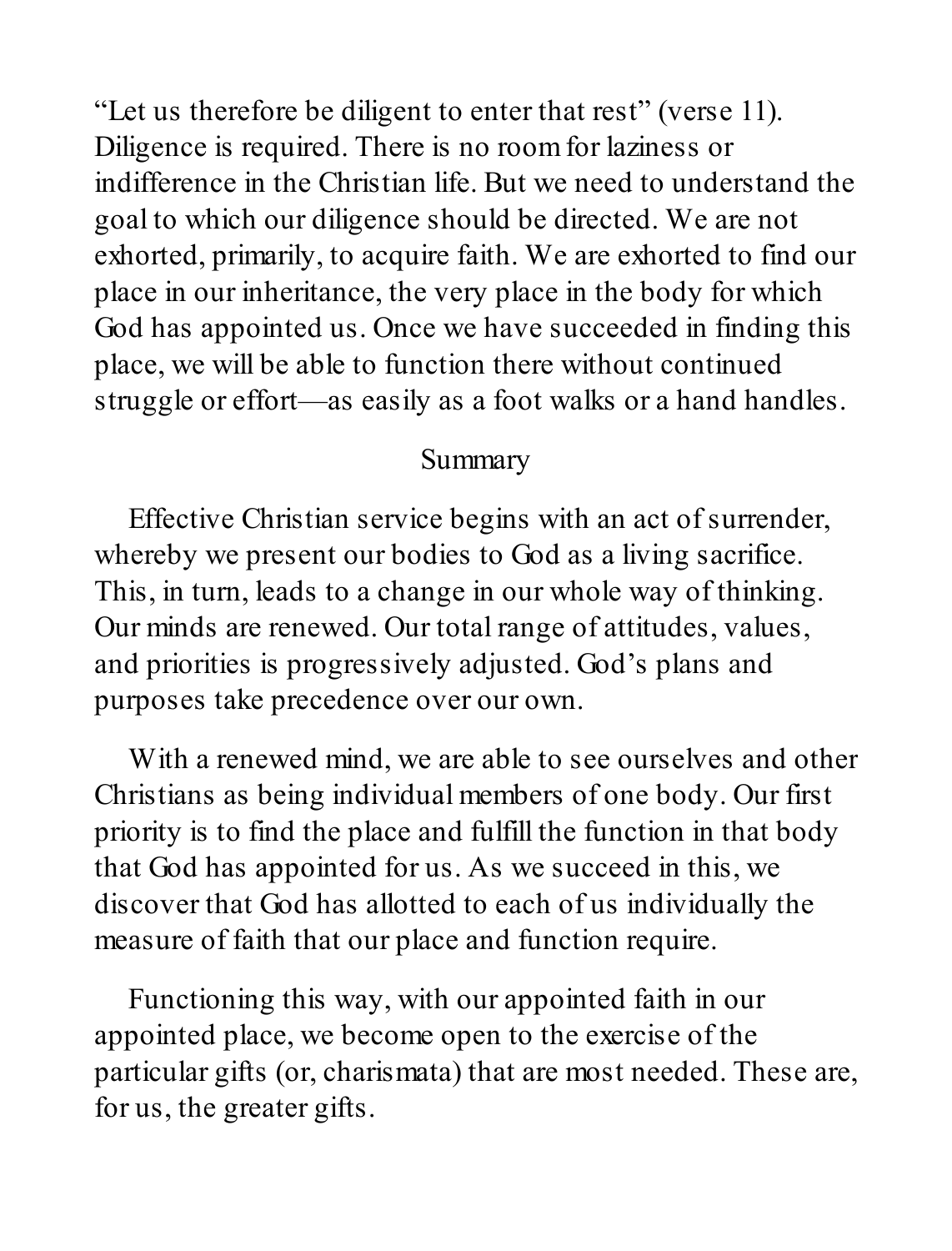If, however, we are continually striving after faith or gifts, this is usually an indication that we have not yet found our appointed place in the body. Once we have found our place, there is God-given harmony between our function, our faith, and our gifts.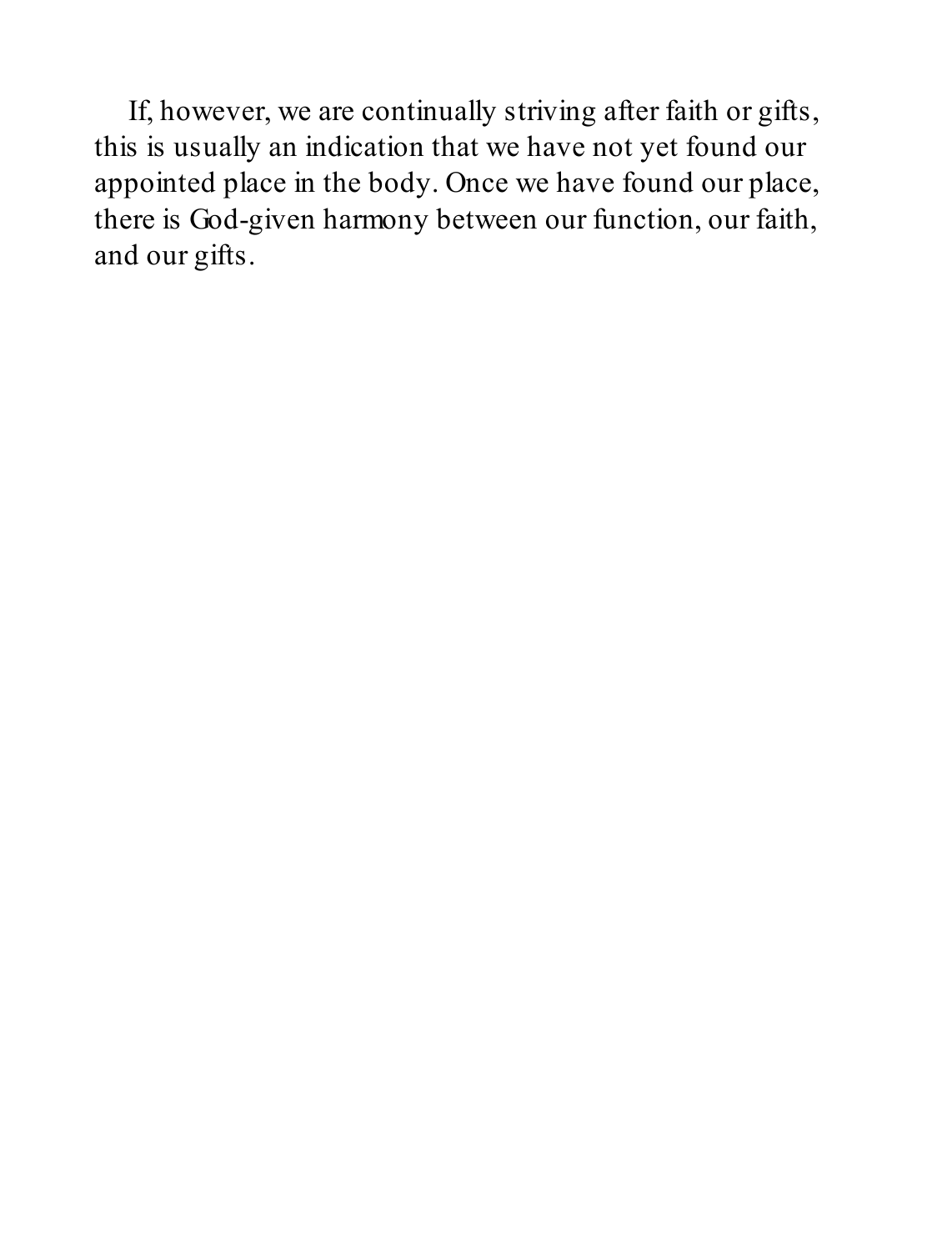# **Faith Undoes the Fall**

In this closing chapter, we will approach the subject of faith fromstill another angle. We willsee that biblical faith, as God imparts it and as it works in our lives, undoes the effects of the fall.

Scripture reveals that man was created in perfection but fell fromthat condition by a transgression, for which he was accountable to God. However, God was not content to leave man in his fallen condition. Rather, fromthat point onward, Scripture unfolds a magnificent theme of redemption. It is the story of how God buys man back for Himself by the death of Christ on the cross and how He works out man's restoration, changing his nature and his ways to bring himback into God's original purpose. The key to this process of restoration is faith. In other words, the redemptive effect of exercising faith is that of reversing the results of the fall.

## Faith, Speech, and Creativity

To understand how faith reverses the fall, we must consider the nature of man, the steps that led to his fall, and the essence of the temptation to which he yielded. The original picture of man as God created himis found in Genesis 1:26: "Then God said, 'Let Us make man in Our image, according to Our likeness.'" As we follow this theme through Scripture, we discover that the "likeness" between God and man has various aspects.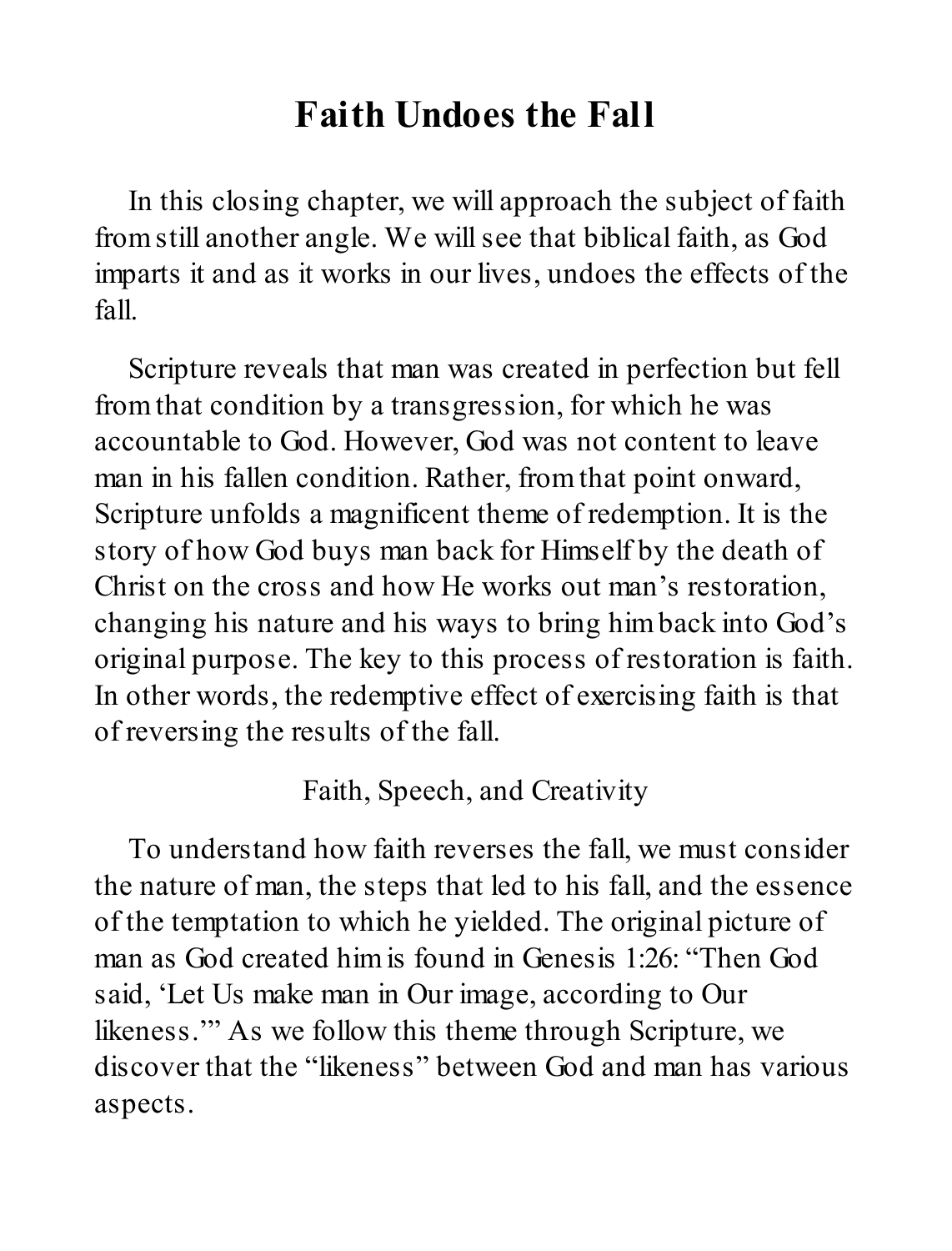In this chapter, we will concentrate on one aspect of the divine nature. It is seldommentioned, but it is extremely significant. This aspect of God's nature, which has its counterpart in the nature of man, is the ability to exercise faith. As I mentioned briefly earlier in this book, faith is a part of God's own eternal nature. His creative ability proceeds out of His faith. All that He does, He does by faith. Furthermore, His faith finds its expression in the words that He speaks. His words are the channels of His faith and are therefore the instruments of His creative ability.

The effective power of God's faith in His own words is forcefully expressed in Ezekiel 12:25. Here the Lord declared, "For I the Lord shallspeak, and whatever word I speak will be performed." The introductory words "I the Lord" indicate that what follows is part of the eternal, unchanging nature of God. When God says something, it happens. Such is His faith in His own words.

There is a feature of the Hebrew language that vividly illustrates this fact about God and His words. Old Testament Hebrew contains one word, dabar, that can be translated equally well as "word" or "thing." Only the context indicates which translation is preferable. Often both are implied. This helps us to understand that God's words are things. When God speaks a word with His faith, that word becomes a thing.

Earlier, in chapter sixof this book, we saw that the same is also true of the Greek word rhema, used in the New Testament. God's rhema—His spoken word proceeding out of His faith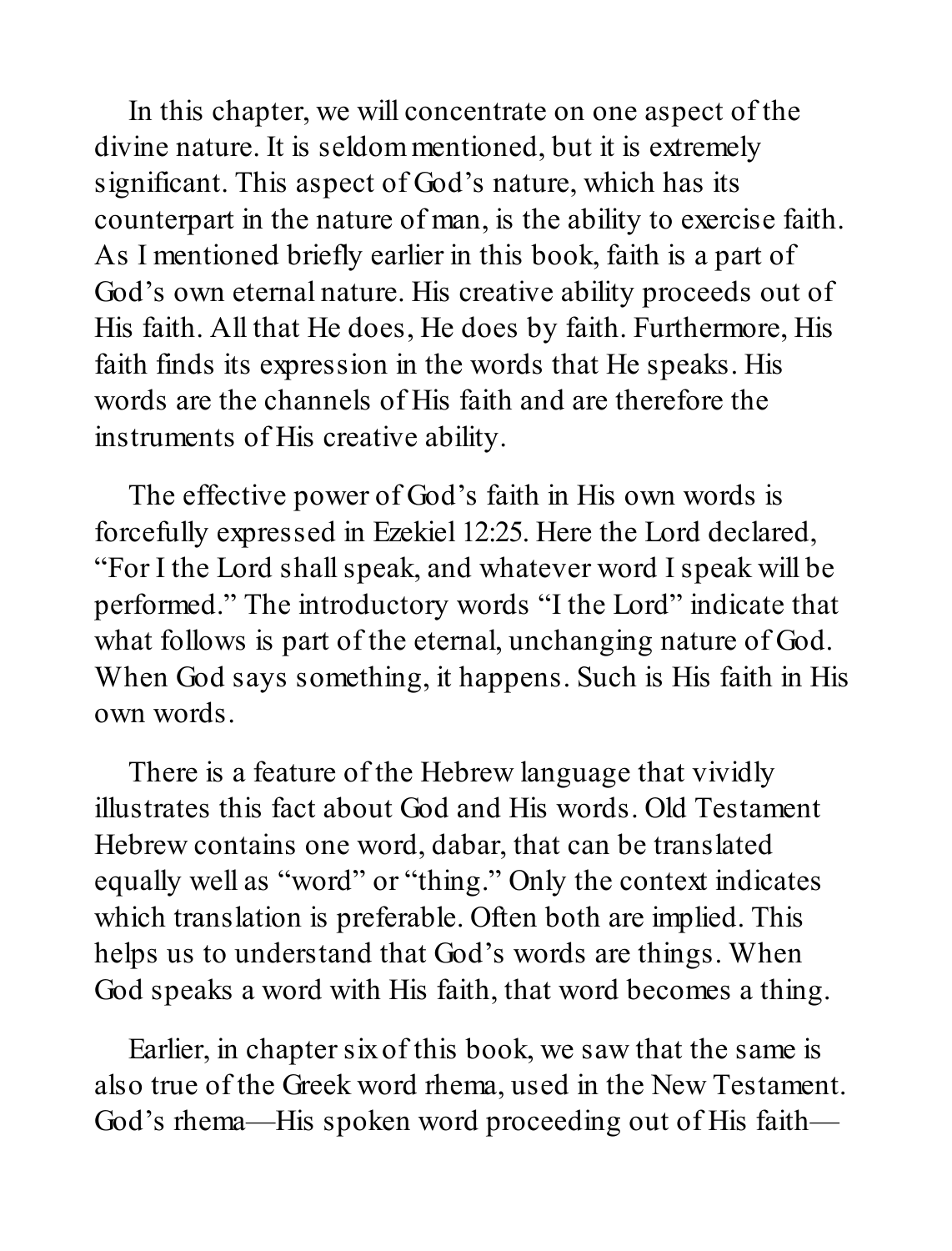contains within it the power to fulfill whatever is spoken.

In Hebrews 11:3, we are told that the whole universe was brought into being by the creative power of God's faith in His own words: "By faith we perceive that the universe was fashioned by the word of God, so that the visible came forth fromthe invisible" (neb). Behind the entire visible universe, faith discerns one supreme originating cause that is invisible the word of God. Thus human faith recognizes the outworking of divine faith.

In chapter three of this book, dealing with the gift of faith, I referred to Psalm33, where David graphically depicted this process of creation by the spoken word of God:

By the word of the Lord the heavens were made, and by the breath of His mouth all their host....For He spoke, and it was done; He commanded, and it stood fast.(Psalm33:6, 9)

In Genesis 1:3, we are given a specific example of how this process worked: "Then God said, 'Let there be light'; and there was light." When God spoke the word "light," the thing "light" was manifested. God's spoken word came forth as a thing.

Thus we arrive at three conclusions about faith that help us to understand its unique power and importance. First, faith is part of the eternal nature of God. Second, faith is the creative power by which God brought the universe into being. Third, God's faith is expressed and made effective by the words that He speaks.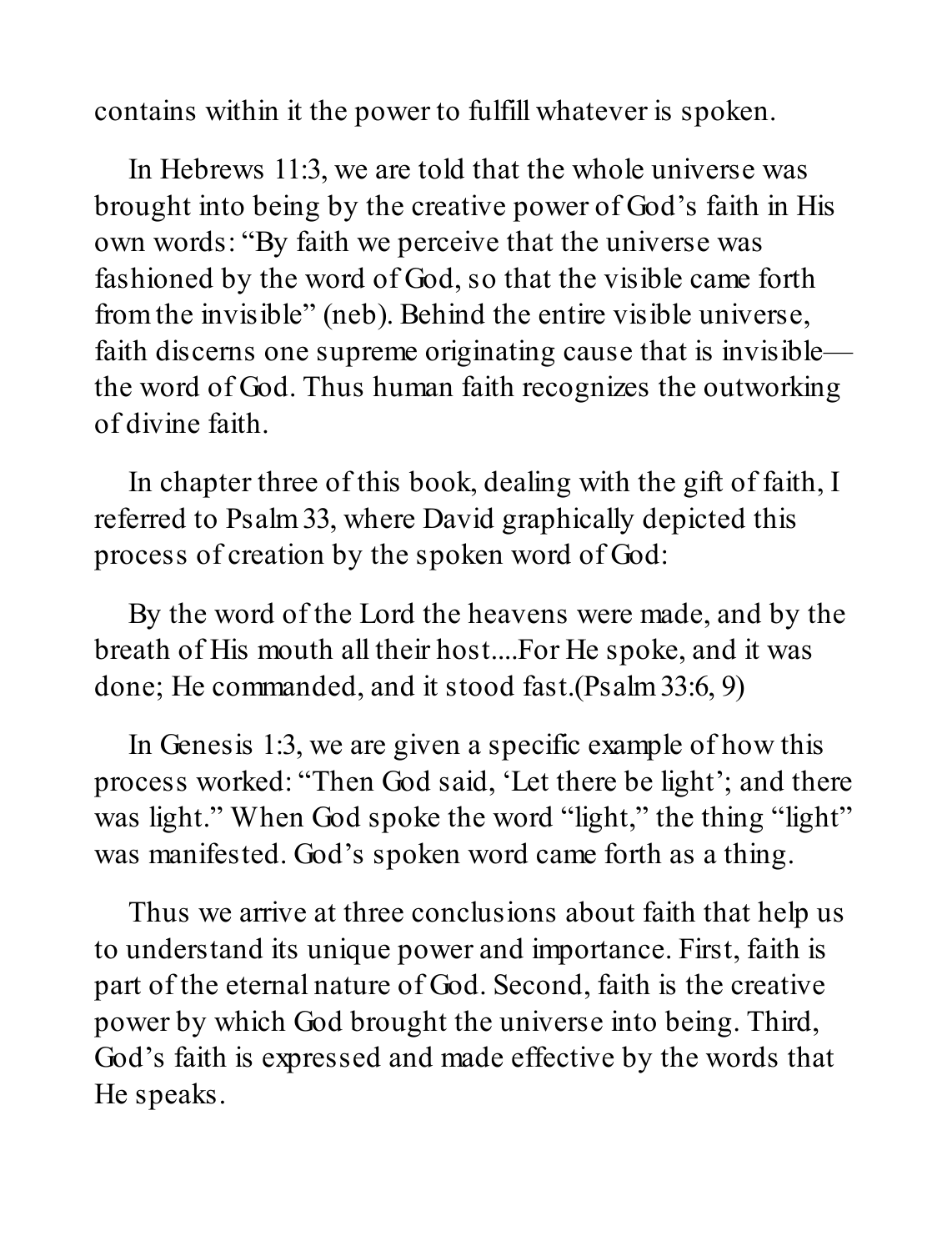Because God created man with the ability to exercise faith, we find also in man the other two abilities that are related to faith: the ability to create and the ability to speak. It is significant that both of these abilities man shares with God also distinguish man fromthe animals.

By his very nature, man has creative ability. He can envision something that has never actually existed; then he can plan it and bring it into being. This distinguishes himfromall known animals. A bird, for example, can build a marvelously complex nest, but it does so by instinct. A bird cannot envision something that has never existed, plan it, and bring it into being. Man can. In this sense, man is continually creating.

Linked to man's creative ability is man's ability to speak. Without this ability, man would never be able to express his creative purposes. Man's capacity for intelligent, articulate speech is not shared by any known animals. It is a distinctive aspect of man's likeness to God.

Fromthis, we see that man, as originally created, shares three related aspects of God's own nature: the ability to exercise faith, the ability to create, and the ability to speak.

#### Satan's Assault on Faith

Because God has shared with man His ability to exercise faith, He requires himto use it. Consequently, when God created man, He placed himin a situation where faith was needed. Scripture makes it clear that God, as a person, did not remain permanently present with Adamin the garden. Instead,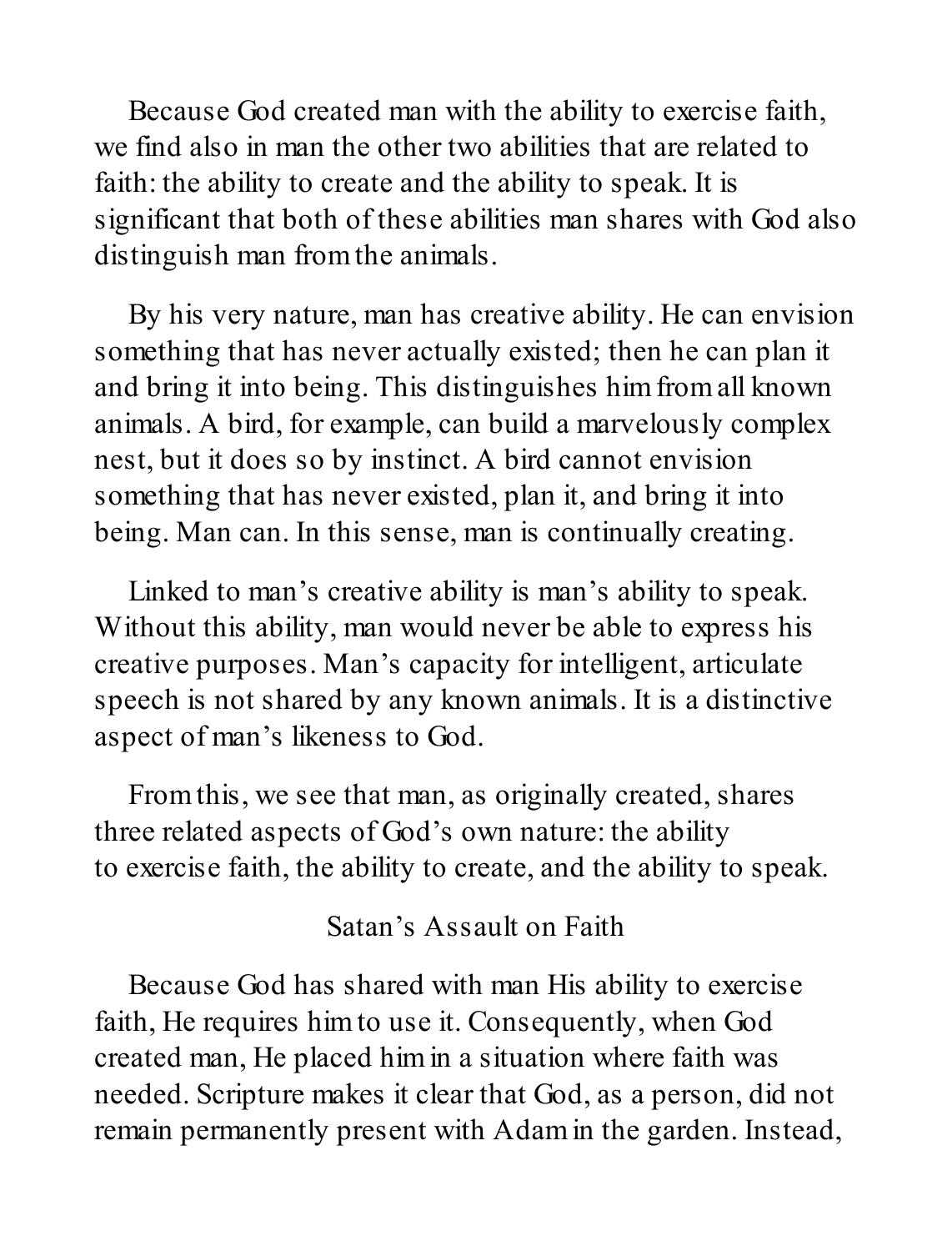He left himwith a substitute for His personal presence—His word. In chapter one of this book, we have already seen that faith connects us to two invisible realities—God and His Word. This was the type of relationship in which Adamfound himself. He had been in direct personal contact with God, but when God was no longer present as a person in the garden, Adamwas obligated to relate to God through the word that He had left him.

This word is recorded in the beginning of the book of Genesis:

Then the Lord God took the man and put himinto the garden of Eden to cultivate it and keep it. And the Lord God commanded the man, saying, "Fromany tree of the garden you may eat freely; but fromthe tree of the knowledge of good and evil you shall not eat, for in the day that you eat fromit you shallsurely die."(Genesis 2:15–17)

Verses sixteen and seventeen contain the words that God actually spoke to Adam. They fall into three sections: first, a permission; second, a prohibition; and, third, a warning. The permission was this: "Fromany tree of the garden you may eat freely" (verse 16). The prohibition was this: "But fromthe tree of the knowledge of good and evil you shall not eat" (verse 17). Finally, the warning was this: "For in the day that you eat fromit you shallsurely die" (verse 17). That was God's threefold word to Adam: permission, prohibition, and warning.

As long as Adamremained rightly related to God through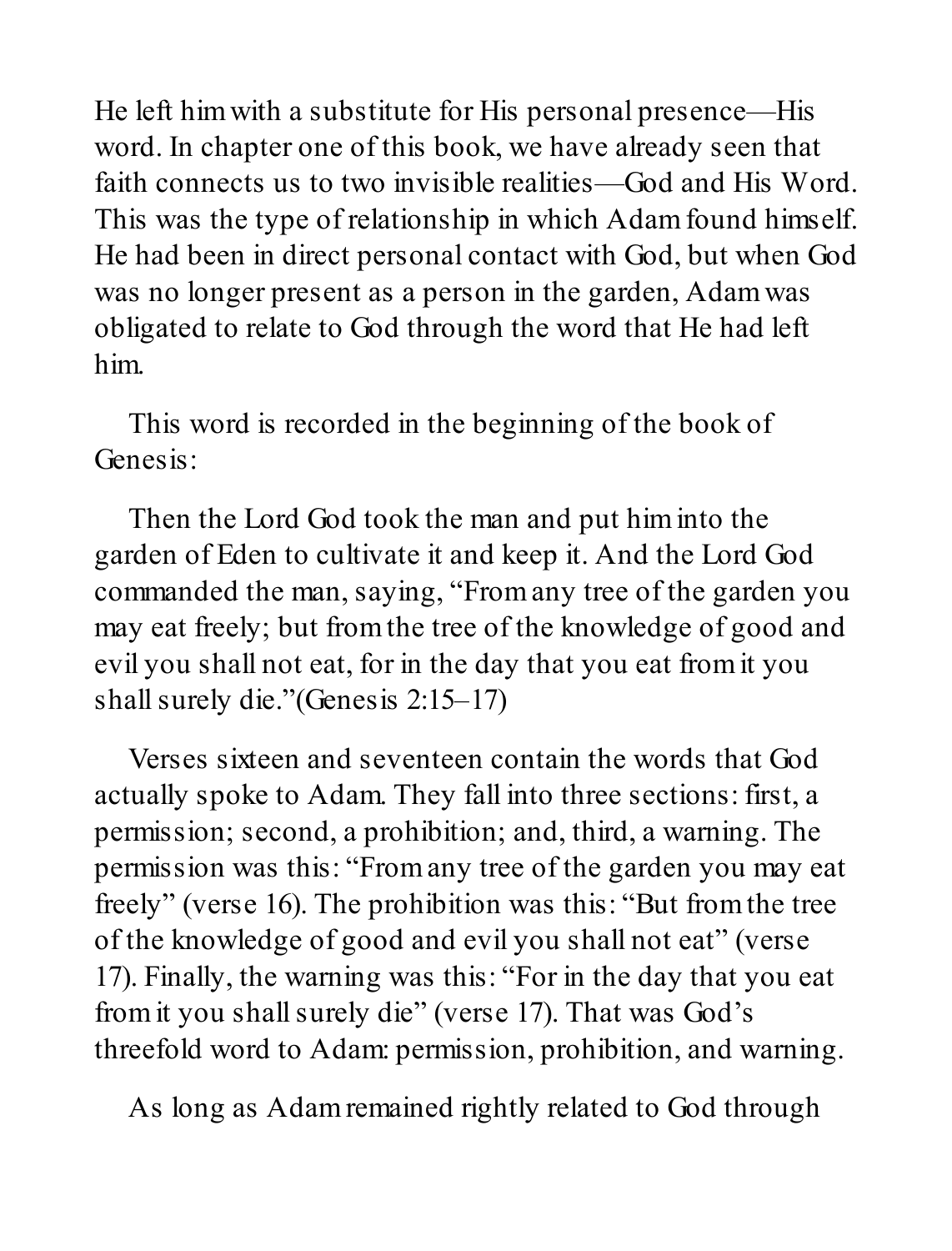His word, he was blessed and secure. Satan could not touch him. But Satan was determined to alienate man fromGod and deprive himof His blessings. With characteristic craftiness, he did not begin by directly challenging Adam's relationship with God. Rather, he sought to undermine God's word to Adam. Furthermore, he approached Adamthrough the "weaker vessel," Eve. (See 1 Peter 3:7.)

The initial encounter between Satan and Eve is described in the third chapter of Genesis:

Now the serpent was more crafty than any beast of the field which the Lord God had made. And he said to the woman, "Indeed, has God said, 'You shall not eat fromany tree of the garden'?" And the woman said to the serpent, "Fromthe fruit of the trees of the garden we may eat; but fromthe fruit of the tree which is in the middle of the garden, God has said, 'You shall not eat fromit or touch it, lest you die.'" (verses 1–3)

In his strategy to deceive Eve, Satan did not begin by directly denying the word of God—that would have been too obvious! He began by merely questioning it. "Indeed, has God said . ?" I believe that Eve lost the battle the moment she entertained that question. If we are to retain a right relationship with God, there are some questions to which we must simply close our minds. But Eve trusted in her own judgment. She felt that she had the ability to match that charming, intelligent serpent who approached her in the garden. The root of her error was self-confidence.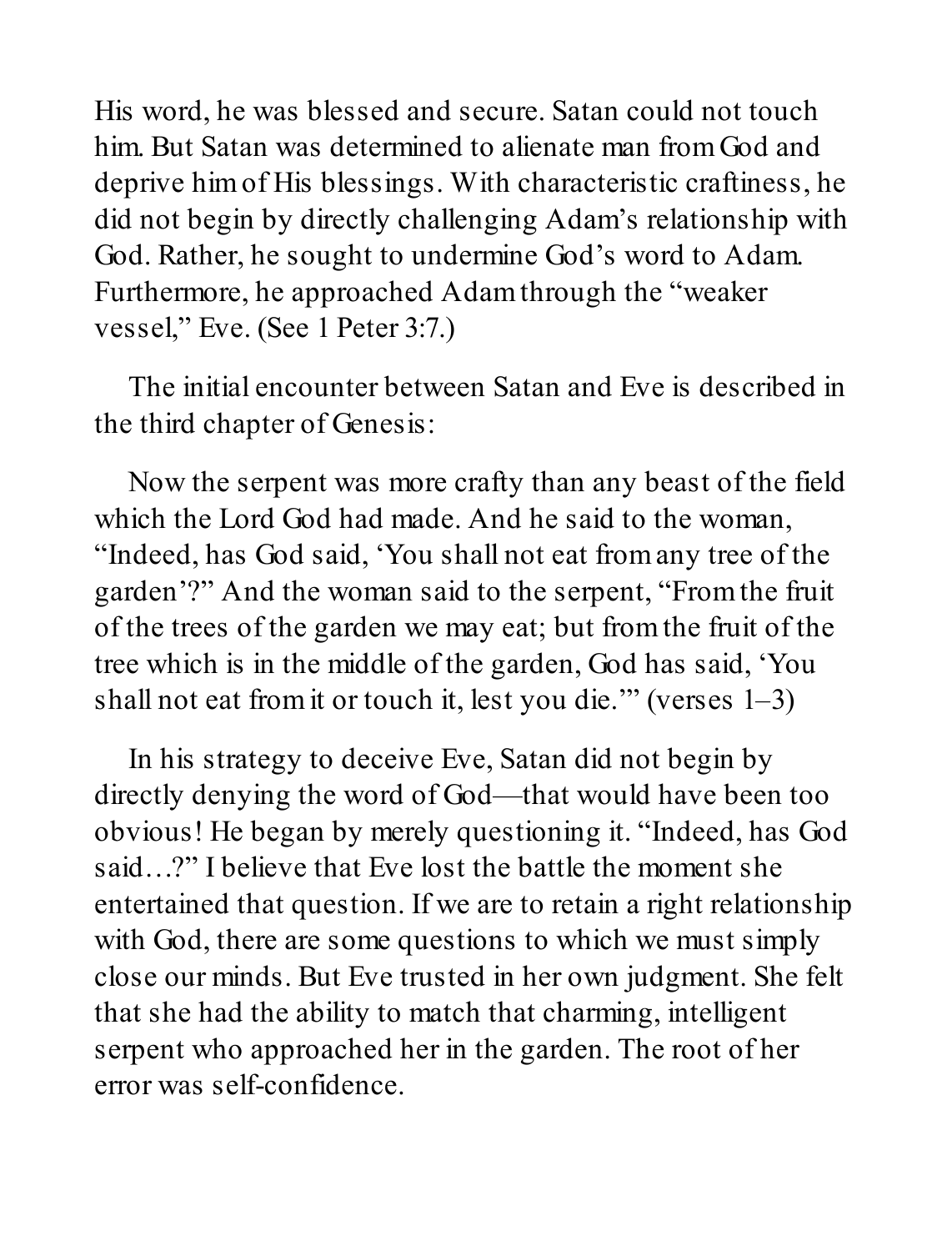The next stage of Satan's strategy is recorded in Genesis 3:4: "And the serpent said to the woman, 'You surely shall not die!'" Having first entertained the question, Eve no longer had power to resist temptation.

However, Satan's strategy was not yet complete. To understand his final objective, we need to remind ourselves of two conclusions that we reached in chapter five of this book. First, the ultimate object of true faith is God Himself. If we ever lose faith in God as a person, we will eventually give up our faith in His Word. Also, the opposite can happen: If we lose faith in God's Word, we will lose faith in God, as we will see in Eve's case. Second, if we always were to have unquestioning faith in God's goodness, God's wisdom, and God's power to provide, there would never be any motive to sin.

Satan operated according to these principles. By this time, he had succeeded in undermining Eve's faith in God's word. Now he went on to undermine her faith in God Himself. He achieved this by saying, "For God knows that in the day you eat fromit your eyes will be opened, and you will be like God, knowing good and evil" (verse 5).

Taken in their context, Satan's words were aimed at discrediting God's motives in His dealings with Adamand Eve. He insinuated that God was an arbitrary despot, seeking to keep themin a state of unmerited inferiority through their ignorance. We might paraphrase Satan's charge against God as follows: "Do you really think that God loves you? Do you think He wants to fellowship with you? No! Don't you know He's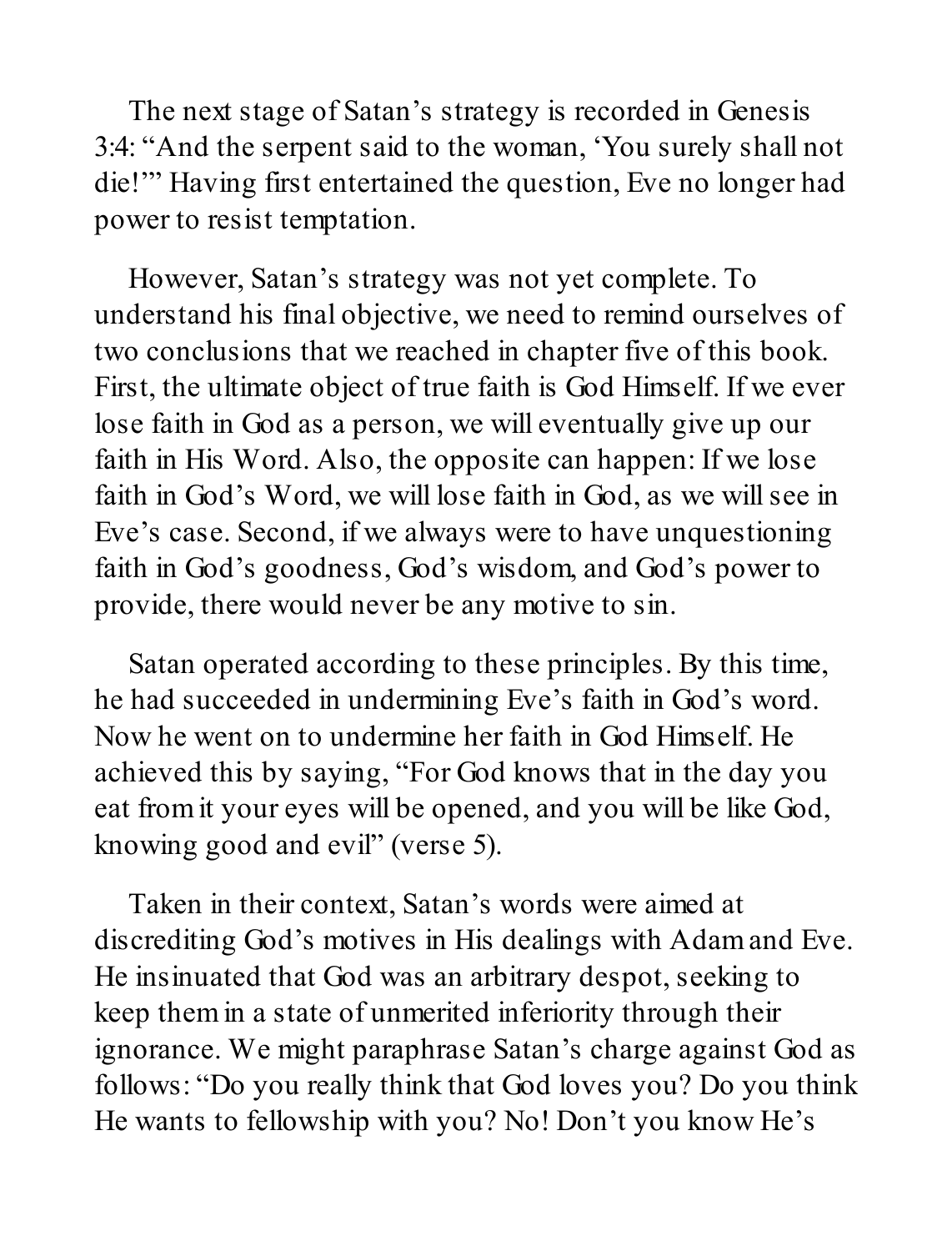just got you in this garden to keep you under His control? You're really not much better off than slaves. Now, if you were to eat of that tree, things would be different! You wouldn't have to depend on God any longer; you'd be just like God."

This was the final persuasion that broke Eve's relationship with God. She had already given up her confidence in God's word. Now she gave up her confidence in God Himself. Instead of seeing, all around her, the visible evidence of the love and goodness of the God whomshe could not see, she began to accept Satan's dark, cynical picture of God as an arbitrary tyrant whose purpose was to keep her and her husband in a state of inferiority, far below their real potential. She believed Satan's lie that, through eating fromthe forbidden tree, their innate potential for equality with God would be instantly released! She reasoned, "Could there be any higher motive than the desire to be like God?"

Eve's capitulation is recorded in chapter three of Genesis:

When the woman saw that the tree was good for food, and that it was a delight to the eyes, and that the tree was desirable to make one wise, she took fromits fruit and ate; and she gave also to her husband with her, and he ate. (verse 6)

The key word here is "saw." Eve "saw that the tree.…" The word indicates a transition from one realm to another. At this point, Eve abandoned her faith in the invisible realmof God and His word. Instead, she was moved by what she saw. She began to rely on her physicalsenses. She came down fromthe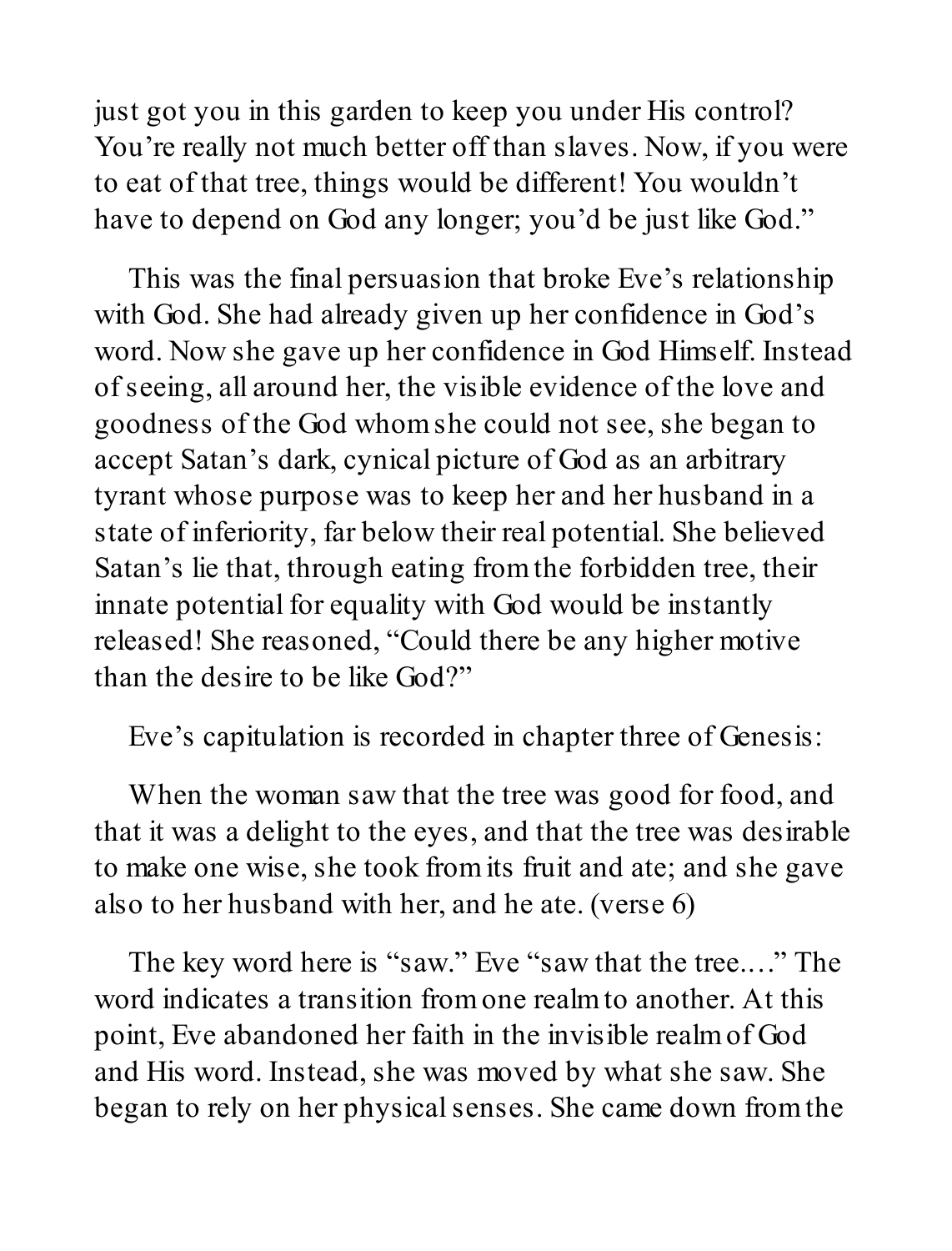realmof faith to the realmof the senses. In this lower realm, the tree had three features that attracted her: it was good for food; it was a delight to the eyes; and it was desirable to make one wise.

## The Nature of Temptation

The apostle John listed the three basic forms of temptation:

Do not love the world, nor the things in the world. If anyone loves the world, the love of the Father is not in him. For all that is in the world, the lust of the flesh and the lust of the eyes and the boastful pride of life, is not fromthe Father, but is fromthe world. (1 John 2:15–16)

The sensual world, in God's terminology, is made up of three elements: "the lust of the flesh and the lust of the eyes and the boastful pride of life." In Scripture, the word lust usually denotes a strong desire that has become perverted and harmful and that does not submit to God's standards of righteousness. The first two forms of temptation, listed here by John, are lustful desires that affect man through his physical senses. The third formof temptation appeals to man's ego, or soul. The "boastful pride of life" is that inner urge in man that refuses to acknowledge his dependence on God but seeks to exalt himself. It finds expression in such statements as, "I can manage my own life. I don't need to depend on God. Why should I be inferior?"

When Jesus was in the wilderness, He was confronted by Satan with each of these three temptations. (See Luke 4:1–13.)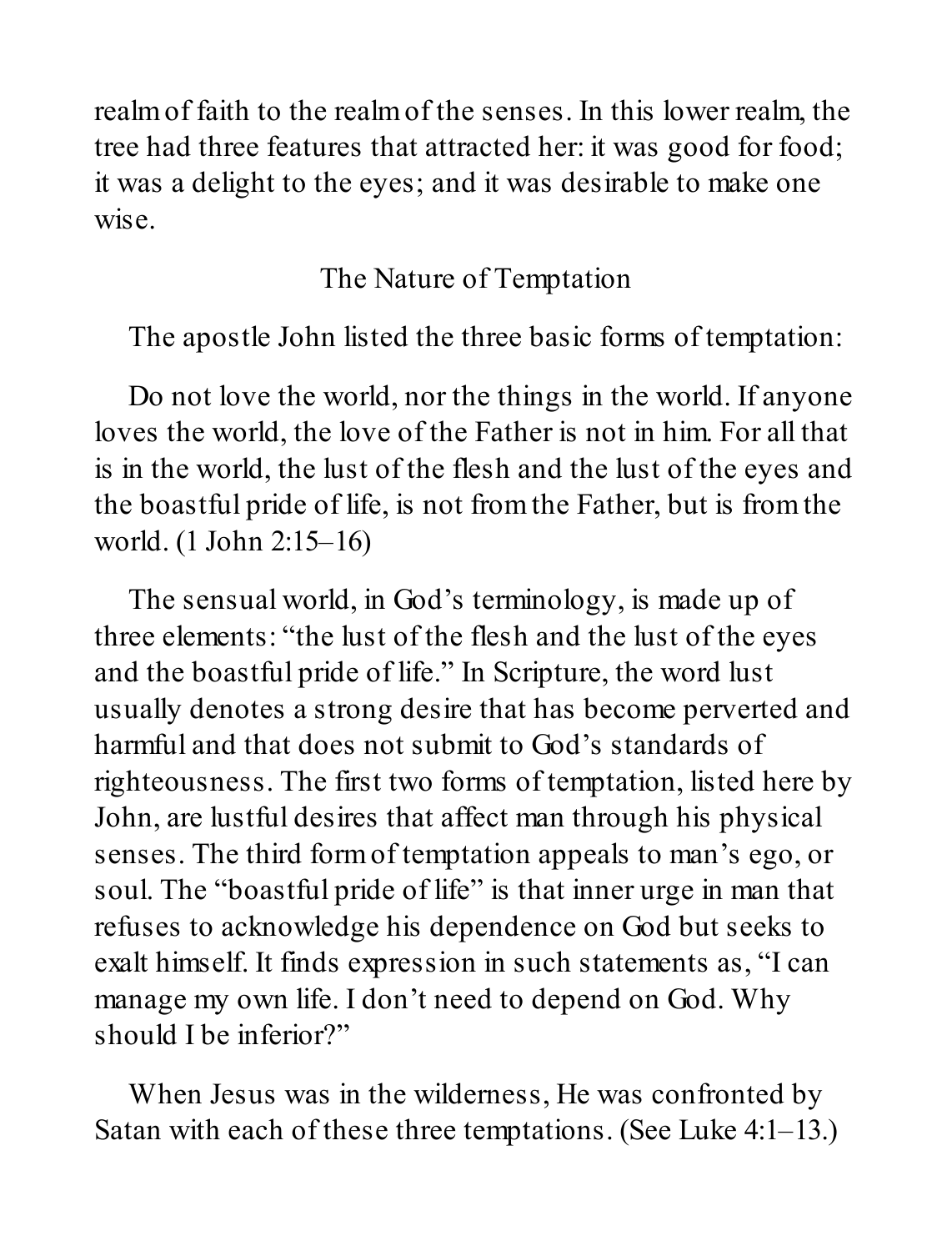Satan tempted Himto make stones into bread—"the lust of the flesh." Then he showed Himall the kingdoms of the world with their power and glory—"the lust of the eyes." Finally, Satan tempted Jesus to cast Himself down fromthe pinnacle of the temple, thus performing a miracle on His own initiative that would glorify Himself, without submitting to the Father's will or seeking the Father's glory. That represented "the boastful pride of life."

There are some interesting comparisons between the temptation of Adamand the temptation of Jesus (who is called "the last Adam" in 1 Corinthians 15:45). Adamencountered his temptation in a beautiful garden, surrounded by every evidence of God's loving provision. Jesus encountered His temptation in a barren wilderness, with wild beasts for companions. (See Mark 1:13.) Adamsuccumbed to his temptation by eating; Jesus overcame His temptation by fasting. The implications of these comparisons are profound!

Returning to Satan's encounter with Eve, we observe that the tree also presented her with the three basic forms of temptation. It appealed to her appetite—"the lust of the flesh." It appealed to her eyes—"the lust of the eyes." It appealed to her ego with the promise that it would make her wise and thus set her free fromdependence on God—"the boastful pride of life."

In its essence, sin is not doing something wrong. Sin is the desire to be independent of God. Whenever this desire appears in us, it spells spiritual danger. In Eve's case, the means by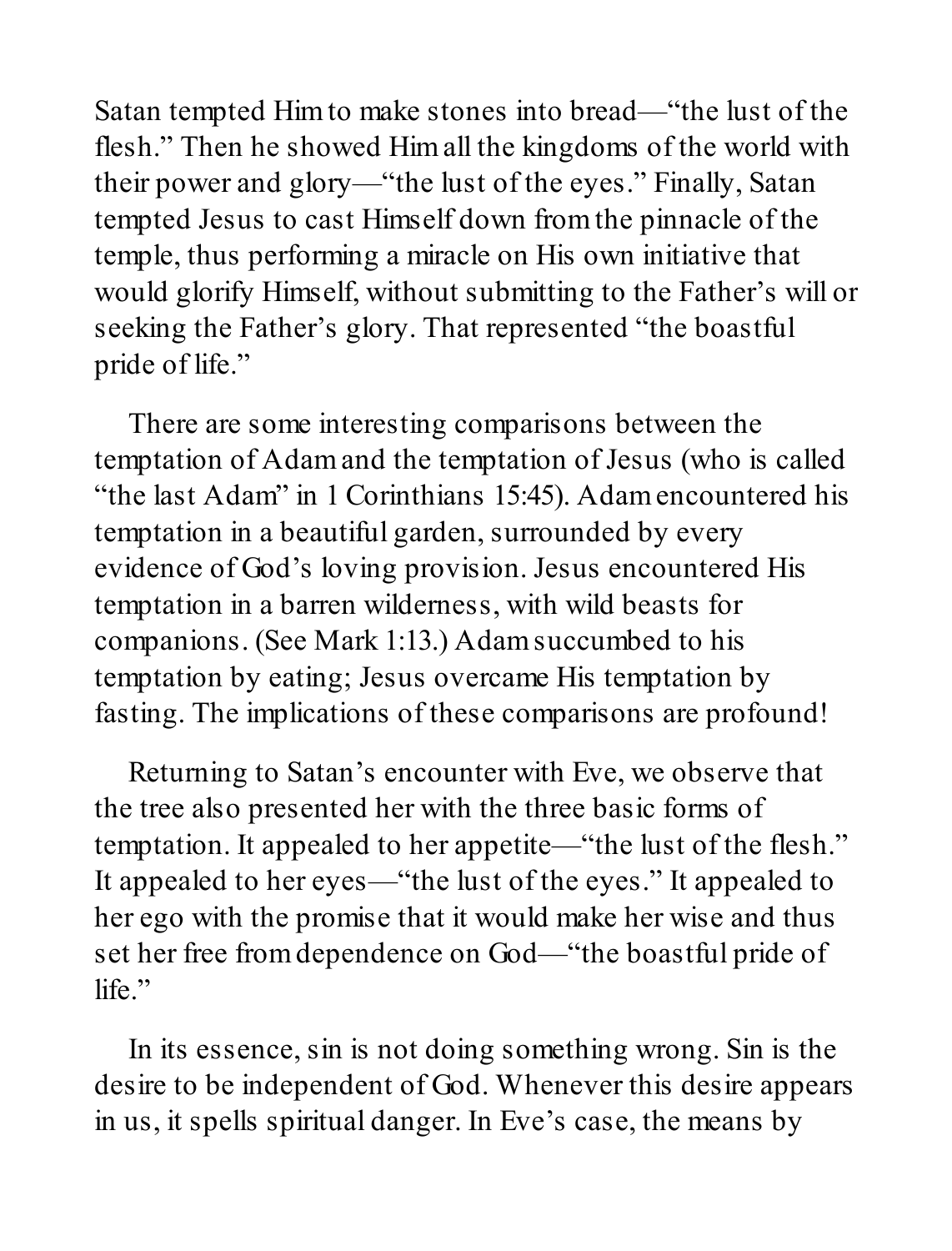which she hoped to achieve her independence was knowledge —the knowledge of good and evil. This is one means by which people commonly seek independence fromGod. Other ways are wealth, fame, and power. One of the subtlest ways of all is religion. We can become so religious that we think that we no longer need God.

Motivated by her desire for independence, Eve transferred her confidence fromGod's word to her own senses. As a result, she quickly succumbed to the tree's threefold temptation and partook of its fruit. Then she enticed her husband into doing the same, and both of themtogether were alienated fromGod by their disobedience.

In light of the foregoing analysis of Genesis 3:1–6, we are now in a position to sumup the nature of temptation. Faith in the invisible realmof God and His Word is both original and natural for man; unbelief is perverted and unnatural. Temptation alienates man fromhis natural faith in God and His Word. It entices man through his physical senses. Traced to its roots, every temptation is a temptation to disbelieve God. The motive that it exploits is the desire to be independent of God. The result that it produces is disobedience against God.

### Faith Is the Antidote

Faith works in exactly the opposite direction of temptation. Faith requires man to renounce both his confidence in his senses and his egotistical ambition to exalt himself in independence fromGod. In addition, faith reasserts the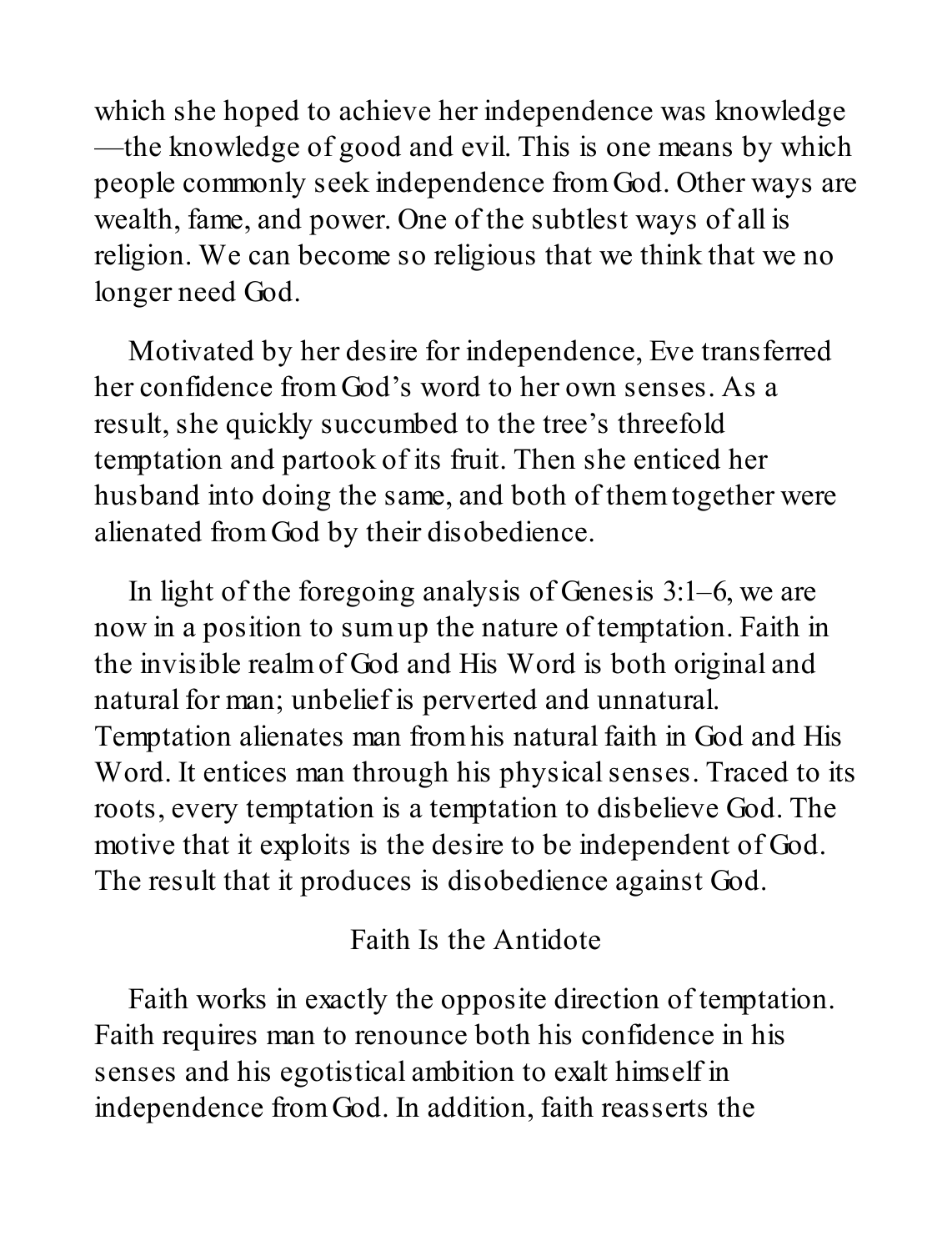supremacy of the invisible realmof God and His Word and requires man to humble himself and acknowledge his dependence on God. Thus, faith undoes the effects of man's fall and opens the way for himto return to his original relationship with God.

Confronted with God's requirement of faith on the one hand and the claims of his senses on the other, man finds himself in a dilemma, caught between two opposing forces. These opposing forces are set forth in Habakkuk 2:4: "Behold, his soul which is lifted up is not upright in him: but the just shall live by his faith" (kjv). As we have already noted, the second half of this verse is quoted three times in the New Testament. providing the scriptural basis for justification by faith rather than by works. However, we can see the fullscope of the dilemma only when we set the two halves of the verse against one another, viewing themas opposites, each of which excludes the other.

It is important to see that the first half of the verse describes man's soul in its rebellion against God. The original Hebrew words mean, "Behold, his soul is puffed up; it is not upright in him." This corresponds to what John called the "boastful pride" of life" (1 John 2:16). We might paraphrase Habakkuk 2:4 as follows: "The soul that exalts itself becomes perverted." Man's ego, seeking to exalt himself, rejects the claims of God and His Word and prefers instead to trust his own senses and to strive after independence fromGod.

The second half of the verse depicts the opposite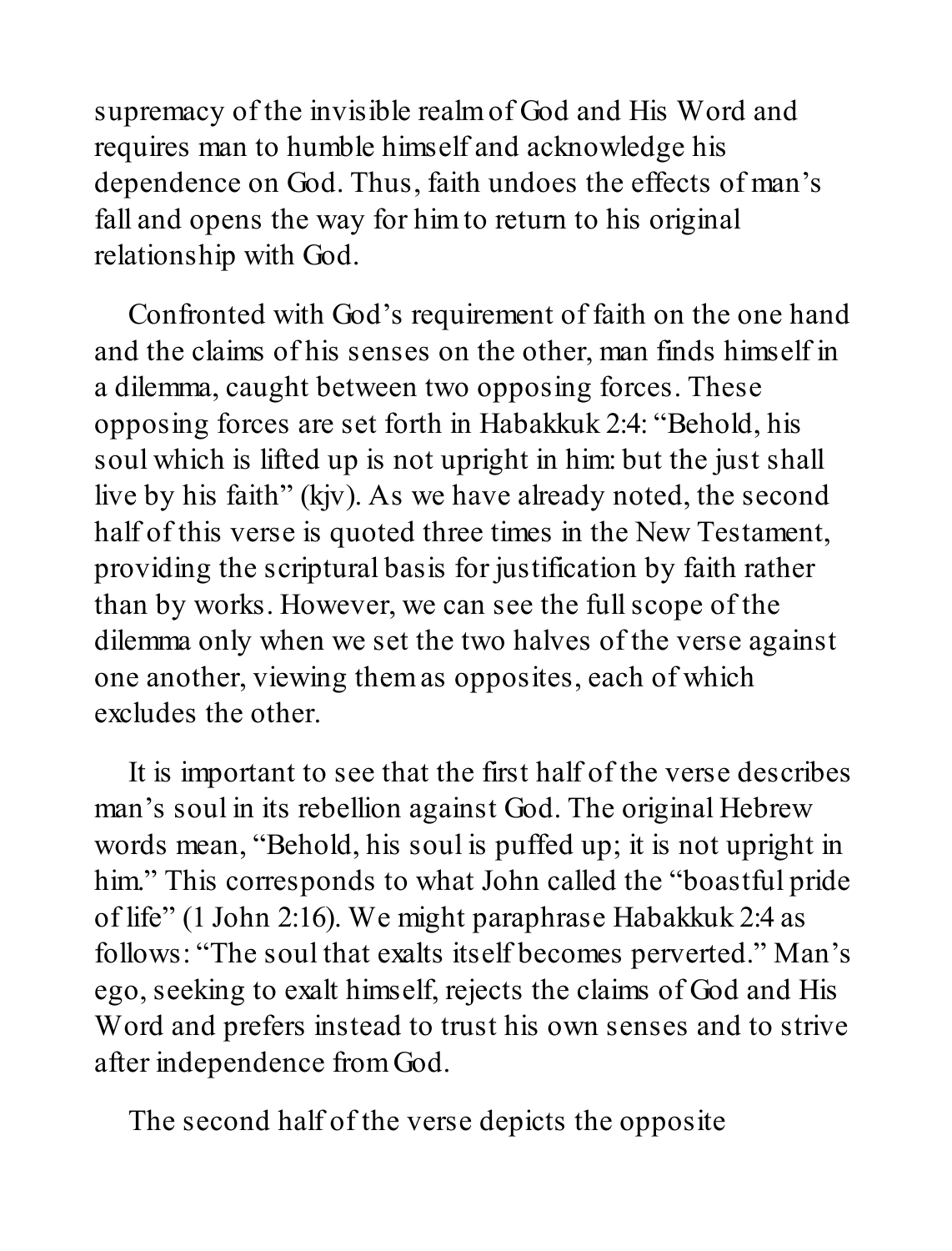alternative. The man who makes faith his basis for living humbles himself before God, accepting God's Word as his standard and rejecting confidence in himself and his senses. The senses appeal to man's independent, self-exalting ego, but faith humbles man's ego, saying, in effect, "You are not independent. You must depend on God. You can trust your senses only when they agree with God's Word. Your final standard of right and wrong, or truth and error, is not what your senses tell you but what God says in His Word."

Thus, faith cuts away the ground on which the fall took place. The fall made man captive to the sense realm: "The woman saw that the tree was good" (Genesis 3:6). It exalted man's ego: "You will be like God" (verse 5). All that selfexaltation must be undone if we are to live the life of righteousness that is pleasing to God. How is it to be undone? By the faith principle. Faith rejects both the dominion of the senses and the boastful, self-exalting pride of the soul.

In Romans 3:27, Paul pointed out that true faith is incompatible with pride: "Where then is boasting? It is excluded. By what kind of law? Of works? No, but by a law of faith." Any kind of religious feeling or activity that leaves room for man's independent, self-exalting egotismis not the expression of valid, scriptural faith.

So there are two ways of living. Man can reject the idea of dependence on God and trust in himself and his senses. Or man can renounce confidence in himself and his senses and trust in what his senses cannot comprehend—God and His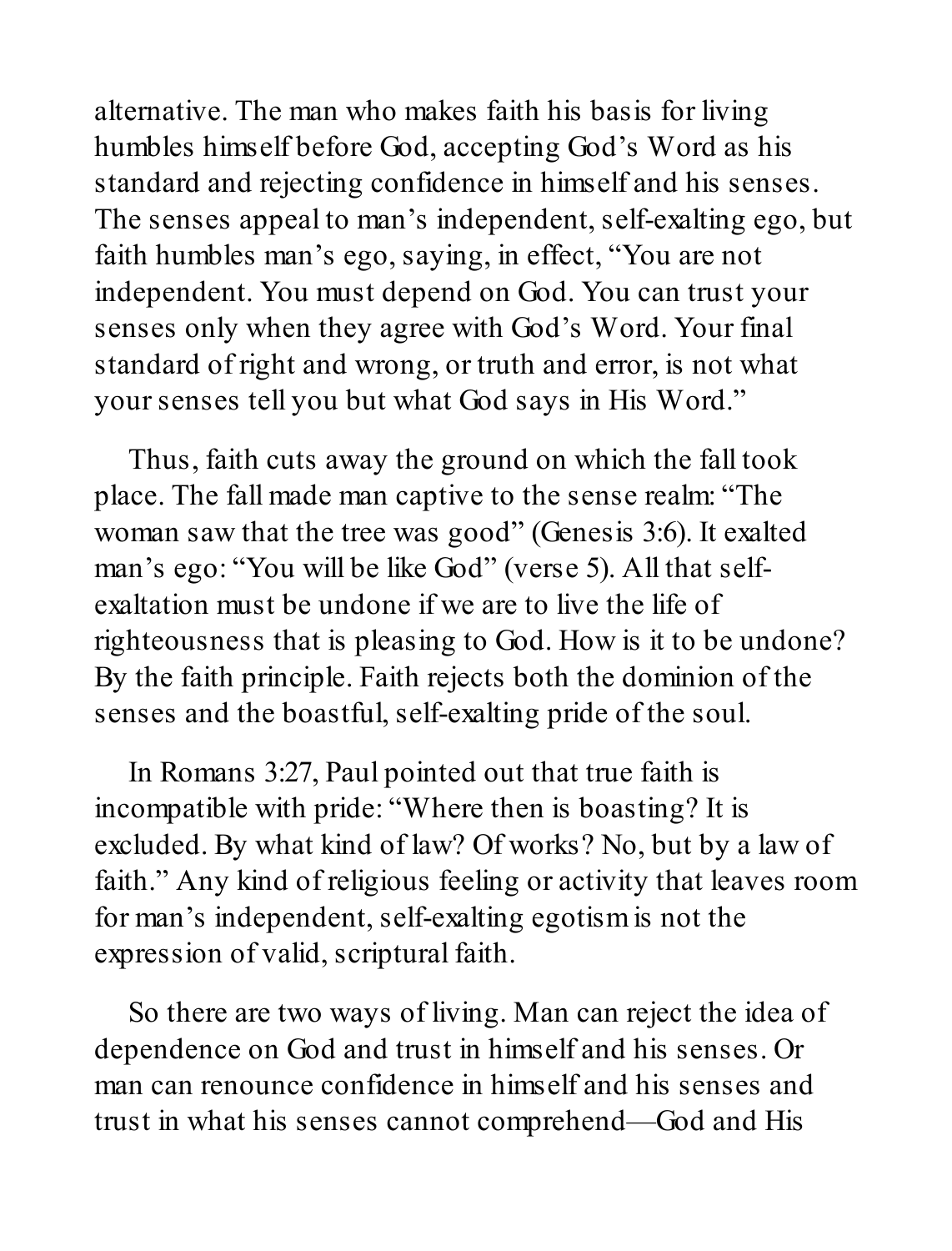Word. By weaning us away fromself and the sense realm, faith brings us back to the principle of righteousness that is based on trust in God and His Word. Only this righteousness enables us to live a life that is pleasing to God.

Faith is the antidote to the fall.

#### Summary

Faith is part of the eternal nature of God. Through His word, spoken in faith, He created the entire universe. As part of his likeness to God, man shares three aspects of the divine nature: the ability to exercise faith, the ability to create, and the ability to speak.

Having created man with the ability to exercise faith, God placed himin a situation where he needed to do so. Adamin the garden did not continue to relate directly to God as a person. Instead, he related to God through the word that God had left him—the threefold word of permission, prohibition, and warning.

To alienate AdamfromGod, Satan approached him indirectly through the "weaker vessel," Eve. He began by undermining Eve's confidence in God's word, by first questioning it and then directly denying it. Then he went on to undermine her confidence in God Himself by suggesting that she and her husband did not need to remain in a position of inferiority but could achieve equality with God by acquiring the knowledge of good and evil. This desire for independence from God is the inner motivation that leads to sin.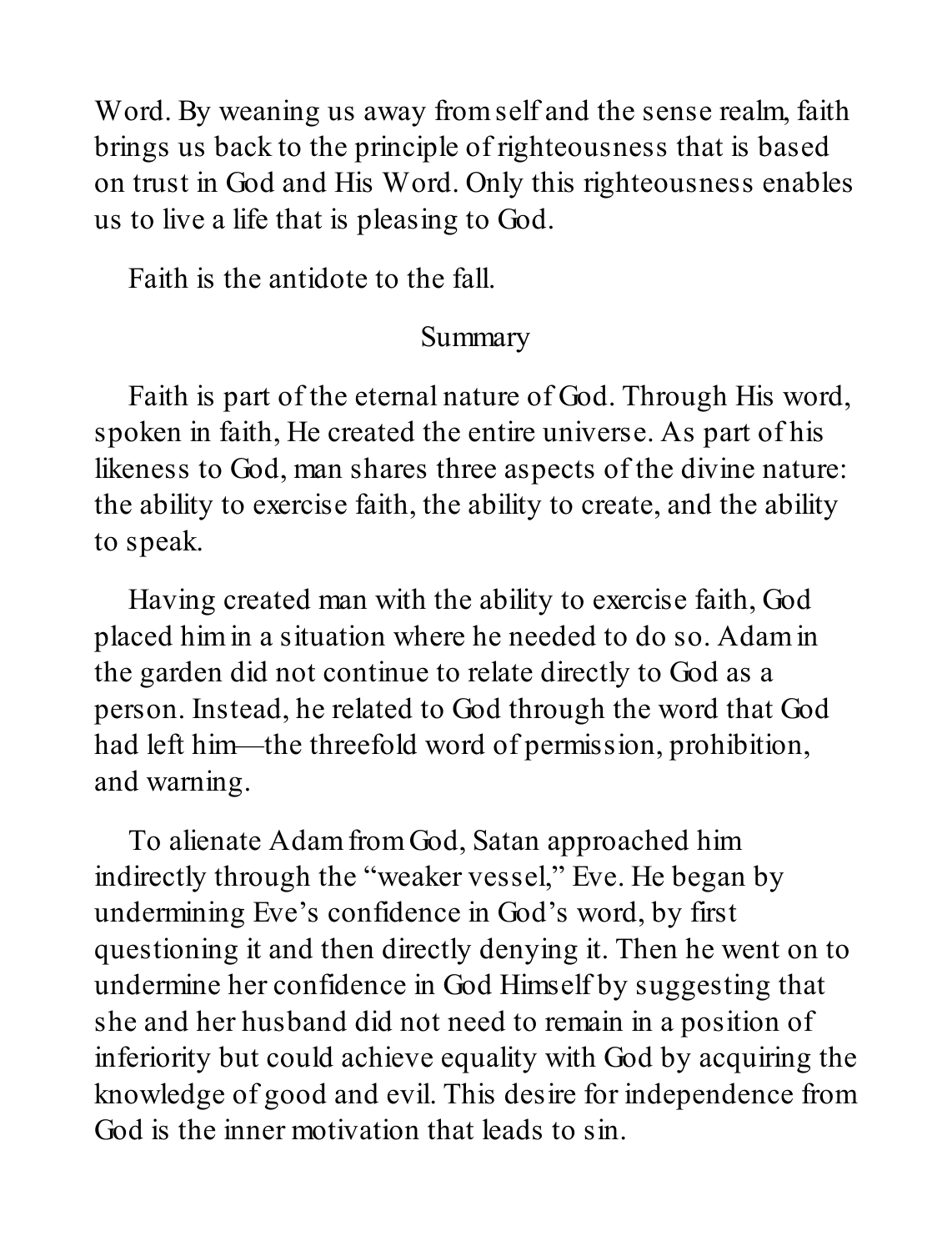In this way, Eve was persuaded to renounce her confidence in the invisible realmof God and His word. She came down instead to the realmof the senses. In the forbidden tree, she was confronted with the three basic forms of temptation: the lust of the flesh, the lust of the eyes, and the boastful pride of life. Operating in the lower realmof the senses, Eve was no longer able to resist the tree's appeal but succumbed to temptation and persuaded her husband to do the same.

Faith reverses the process of temptation that led to man's fall. Faith requires man to renounce both his confidence in his senses and his self-exalting desire to achieve independence fromGod. Faith also requires man to reaffirmhis confidence in the invisible realmof God and His Word. Man's destiny is determined by his response to faith's requirement.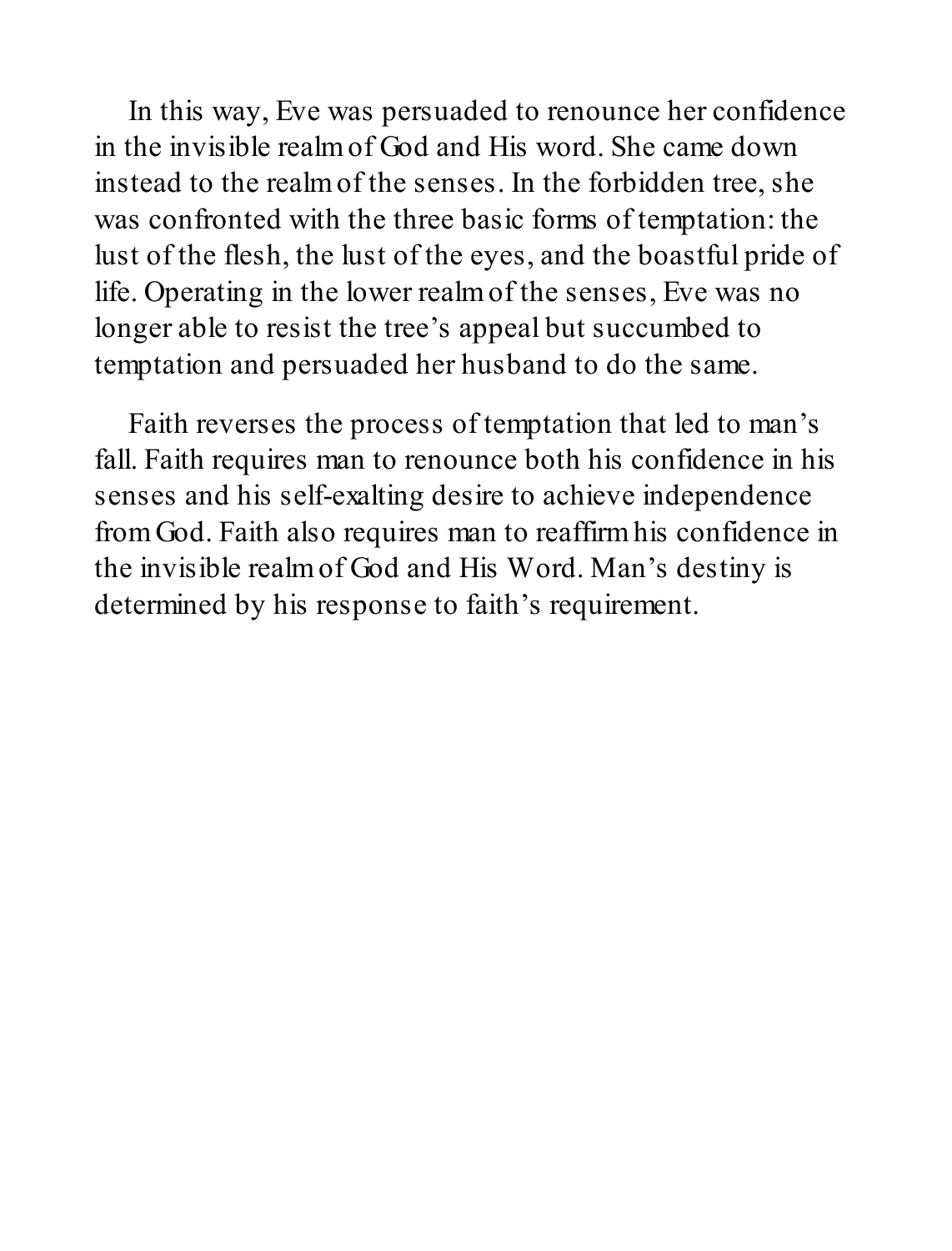## **About the Author**

Derek Prince (1915–2003) was born in Bangalore, India, into a British military family. He was educated as a scholar of classical languages (Greek, Latin, Hebrew, and Aramaic) at Eton College and Cambridge University in England and later at Hebrew University, Israel. As a student, he was a philosopher and self-proclaimed atheist. He held a fellowship in Ancient and Modern Philosophy at King's College, Cambridge.

While in the British Medical Corps during World War II, Prince began to study the Bible as a philosophical work. Converted through a powerful encounter with Jesus Christ, he was baptized in the Holy Spirit a few days later. This lifechanging experience altered the whole course of his life, which he thereafter devoted to studying and teaching the Bible as the Word of God.

Discharged fromthe army in Jerusalemin 1945, he married Lydia Christensen, founder of a children's home there. Upon their marriage, he immediately became father to Lydia's eight adopted daughters—sixJewish, one Palestinian Arab, one English. Together the family saw the rebirth of the state of Israel in 1948. In the late 1950s the Princes adopted another daughter while he was serving as principal of a college in Kenya.

In 1963, the Princes immigrated to the United States and pastored a church in Seattle. Stirred by the tragedy of John F. Kennedy's assassination, he began to teach Americans how to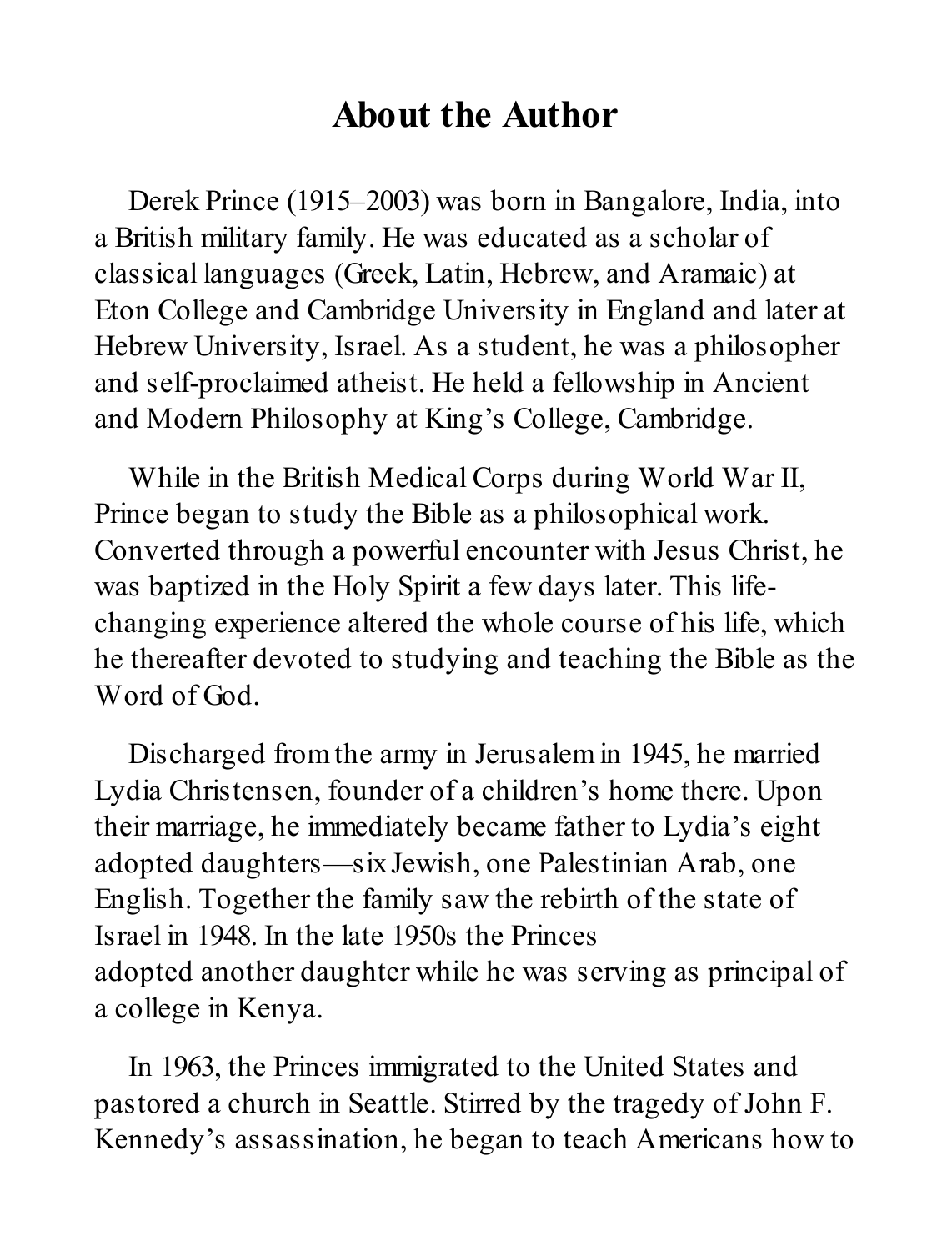intercede for their nation. In 1973, he became one of the founders of Intercessors for America. His book Shaping History through Prayer and Fasting has awakened Christians around the world to their responsibility to pray for their governments. Many consider underground translations of the book as instrumental in the fall of communist regimes in the USSR, East Germany, and Czechoslovakia.

Lydia Prince died in 1975, and Derek married Ruth Baker (a single mother to three adopted children) in 1978. He met his second wife, like his first, while he was serving the Lord in Jerusalem. Ruth died in December 1998 in Jerusalem, where they had lived since 1981.

Until a few years before his own death in 2003 at the age of eighty-eight, Prince persisted in the ministry God had called himto as he traveled the world, imparting God's revealed truth, praying for the sick and afflicted, and sharing his prophetic insights into world events in the light of Scripture. He wrote over forty-five books, which have been translated in over sixty languages and distributed worldwide. He pioneered teaching on such groundbreaking themes as generational curses, the biblical significance of Israel, and demonology.

Derek Prince Ministries, with its international headquarters in Charlotte, North Carolina, continues to distribute his teachings and to train missionaries, church leaders, and congregations through its worldwide branch offices. His radio program, Keys to Successful Living (now known as Derek Prince Legacy Radio), began in 1979 and has been translated